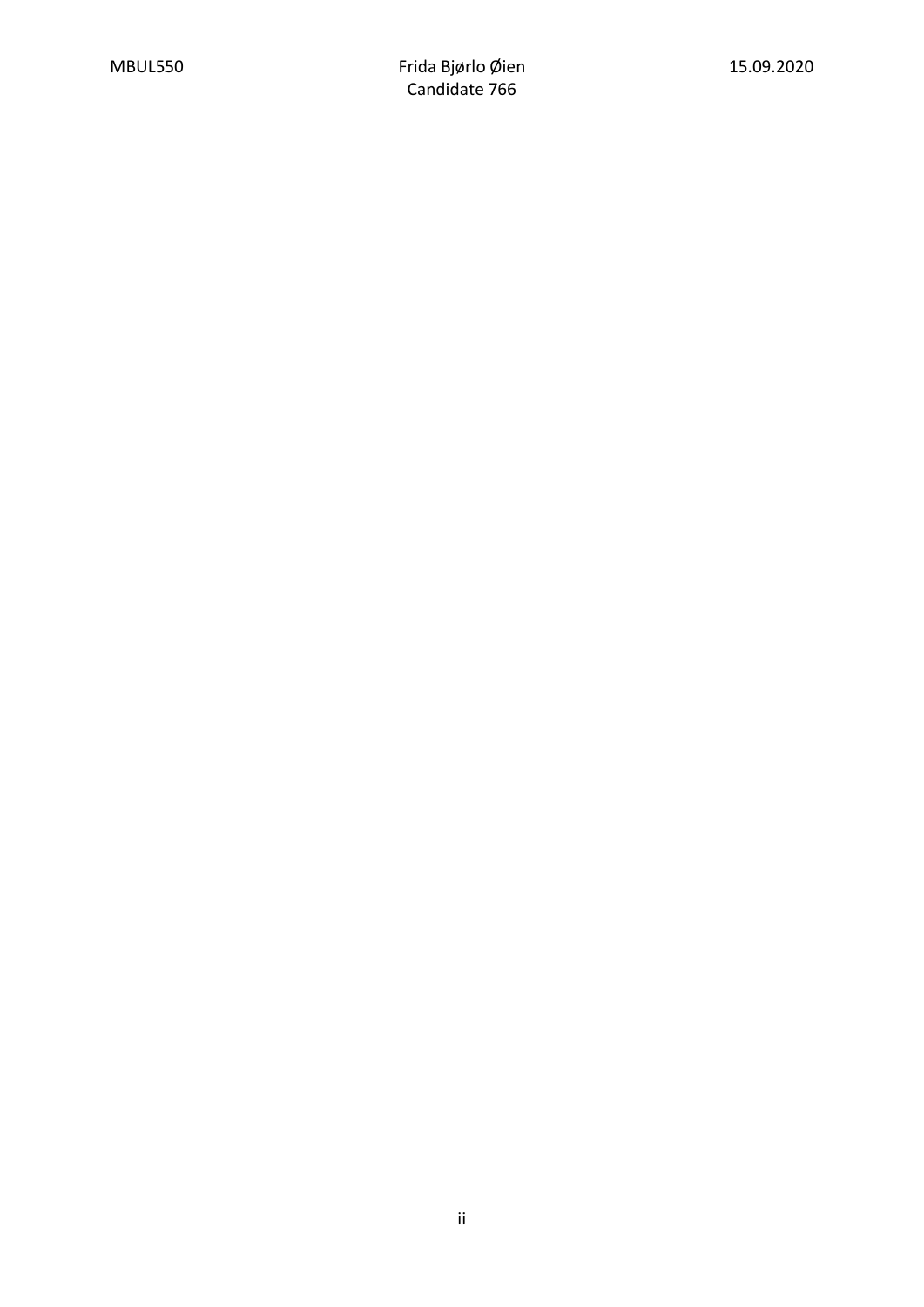#### <span id="page-2-0"></span>Abstract

Many of today's youth and young adults are concerned with the environment and climate, expressing feelings of anger, frustration and discouragement in demonstrations for increased action in the fight against global warming. This thesis explores the confluence of values and ecology in the language of the Southern Reach trilogy in order to examine the alternative ways of thinking about nature crises that the trilogy offers. The main aim is to examine how nature is represented in value negotiations embedded in the language of the main characters in the Southern Reach trilogy.

The concept of value negotiations is taken from ordinary language philosophy. Using Stanley Cavell's method of grammatical investigations, I analyse the specific language that the main characters use in specific contexts, revealing their values through examining the judgments on which they make their word choices. This analysis is then discussed based on ecocritical concepts, structured around the Nature in Culture matrix developed by the Nature in Children's Literature and Culture research group at the Western Norway University of Applied Sciences.

In the analysis I find that the language use of the characters in the Southern Reach trilogy reveals value negotiations that I have structured around three sets of themes: Science, curiosity and knowledge, truth, deception and control and safety, threat and protection. The value judgments within these themes deal with safety in familiarity, power in deception and value in knowledge, among others. In the discussion, I examine the way these value judgments represent nature and culture, finding that they capture a broad set of representations exhibiting a complexity in how these representations are presented to the reader.

iii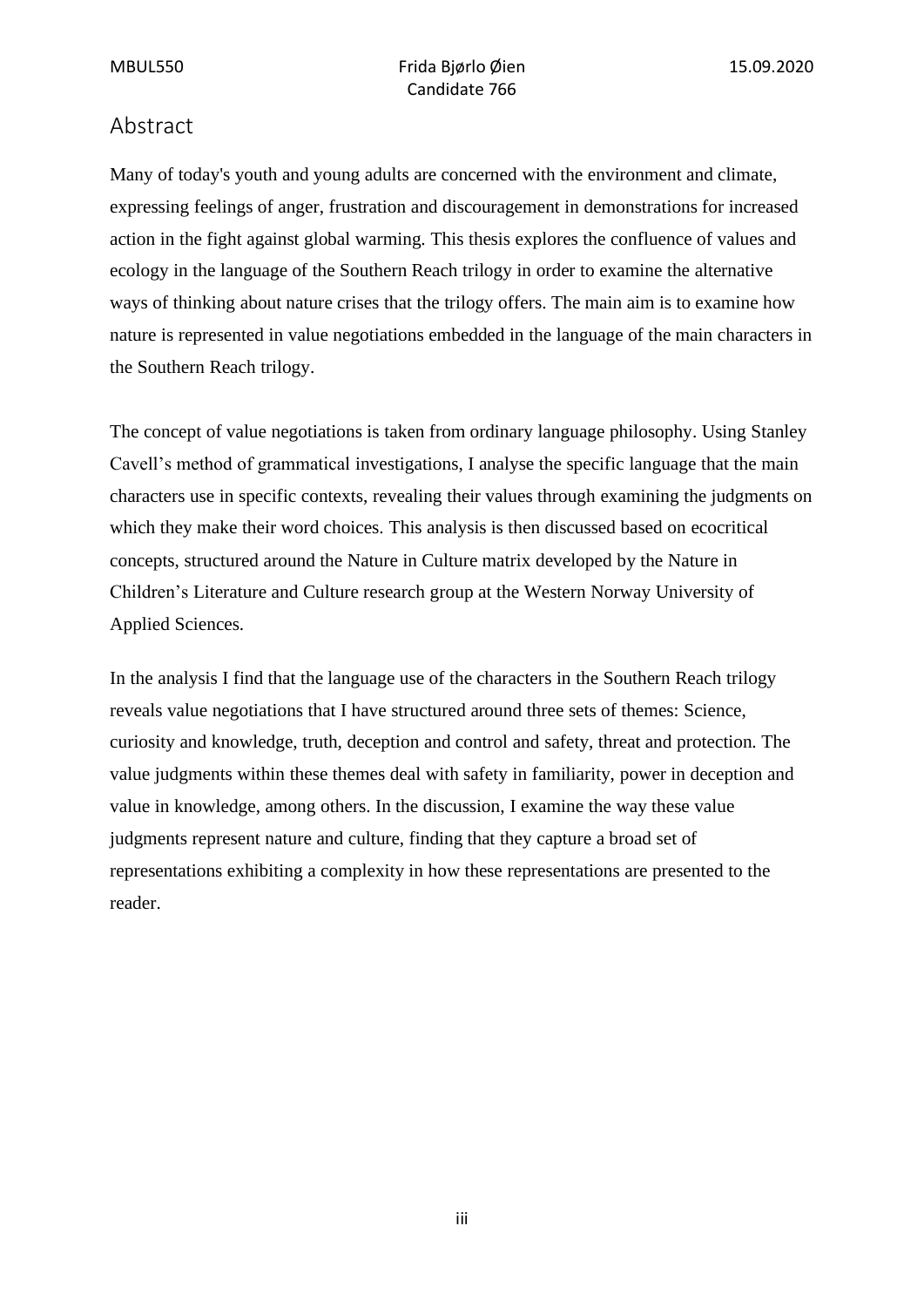### <span id="page-3-0"></span>Sammendrag

Mange av dagens barn og unge er bekymret for klima og miljø, og uttrykker frustrasjon, sinne og motløshet i demonstrasjoner for å få på plass en tydeligere klimapolitikk. Denne oppgaven utforsker konvergenser av verdier og økologi i språket funnet i The Southern Reach trilogien, med formål om å studere alternative tenkemåter som er funnet i trilogien. Hovedmålet i oppgaven er å undersøke hvordan natur er representert i verdiforhandlinger man finner i hovedkarakterenes språk i Southern Reach trilogien.

Konseptet om verdiforhandlinger er tatt fra dagligspråkfilosofien. Ved hjelp av Stanley Cavells metode for grammatiske undersøkelser analyserer jeg det spesifikke språket som hovedpersonene bruker i bestemte sammenhenger, og avslører verdiene deres ved å undersøke vurderingene som de gjør språkvalg med utgangspunkt i. Denne analysen blir deretter diskutert basert på økokritiske begreper, strukturert rundt Nature in Culture-matrisen utviklet av forskergruppen Nature in Children's Literature and Culture ved Høgskulen på Vestlandet.

I analysen finner jeg at språkbruken til karakterene i Southern Reach-trilogien avslører verdiforhandlinger som jeg har strukturert rundt tre sett med temaer: vitenskap, nysgjerrighet og kunnskap, sannhet, bedrag og kontroll og sikkerhet, trussel og beskyttelse. Verdivurderingene innenfor disse temaene handler blant annet om sikkerhet i det kjente, makt i hemmelighold og verdi i kunnskap. I diskusjonen undersøker jeg måten disse verdivurderingene representerer natur og kultur, og finner at de fagner et bredt spekter av representasjoner som viser en kompleksitet i hvordan disse representasjonene presenteres for leseren.

iv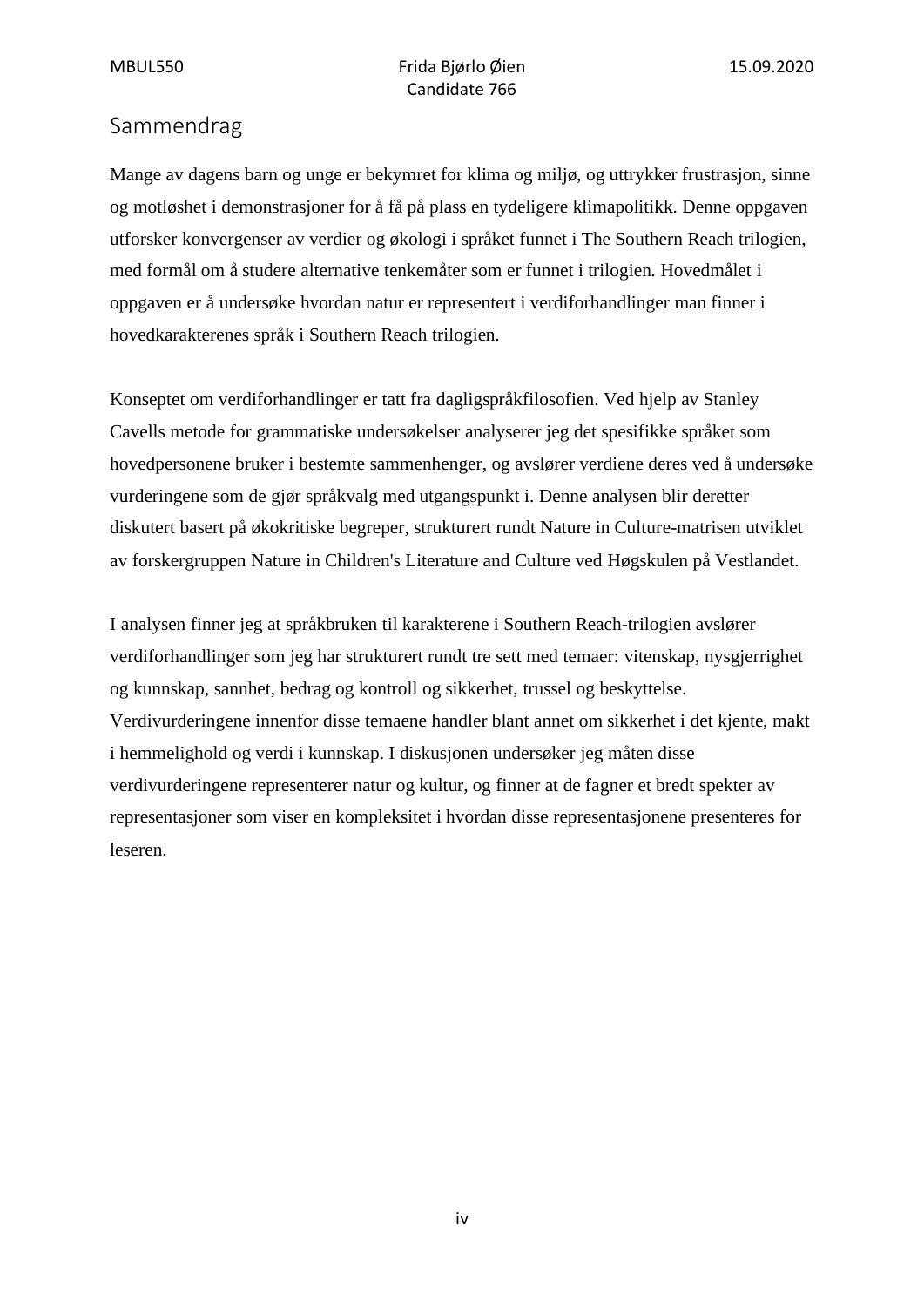# <span id="page-4-0"></span>Acknowledgments

The work on this thesis has been both challenging, stressful, rewarding and fun. Being able to share most of the process with a supportive community in my fellow students and the teachers involved in the master's program has been particularly fruitful. An extra thank you is extended to Åse Kallestad and Lykke Guanio-Uluru for their advice and conversations in the beginning phases of working on this thesis. I would also like to acknowledge my amazing aunt and teacher, Berit Westergaard Bjørlo, for being a guide in literature my entire life. The discussions we have had on literature and literary theory, not least with regards to the helping hand she has extended for this thesis, has enriched my mind.

Special thanks go to my advisor, Zoltan Varga. His support, patience and invaluable feedback has been crucial in completing this work. It has been especially fun to have his guidance through five years of engaging with the English language and literature culminate in this work.

Lastly, I would like to thank my significant other, Kenneth Aas Stien, who opened my eyes to weird literature and has been a thoughtful and challenging discussion partner. He has been an excellent reader, critic and supporter, stepping up to the plate in a very stressful time.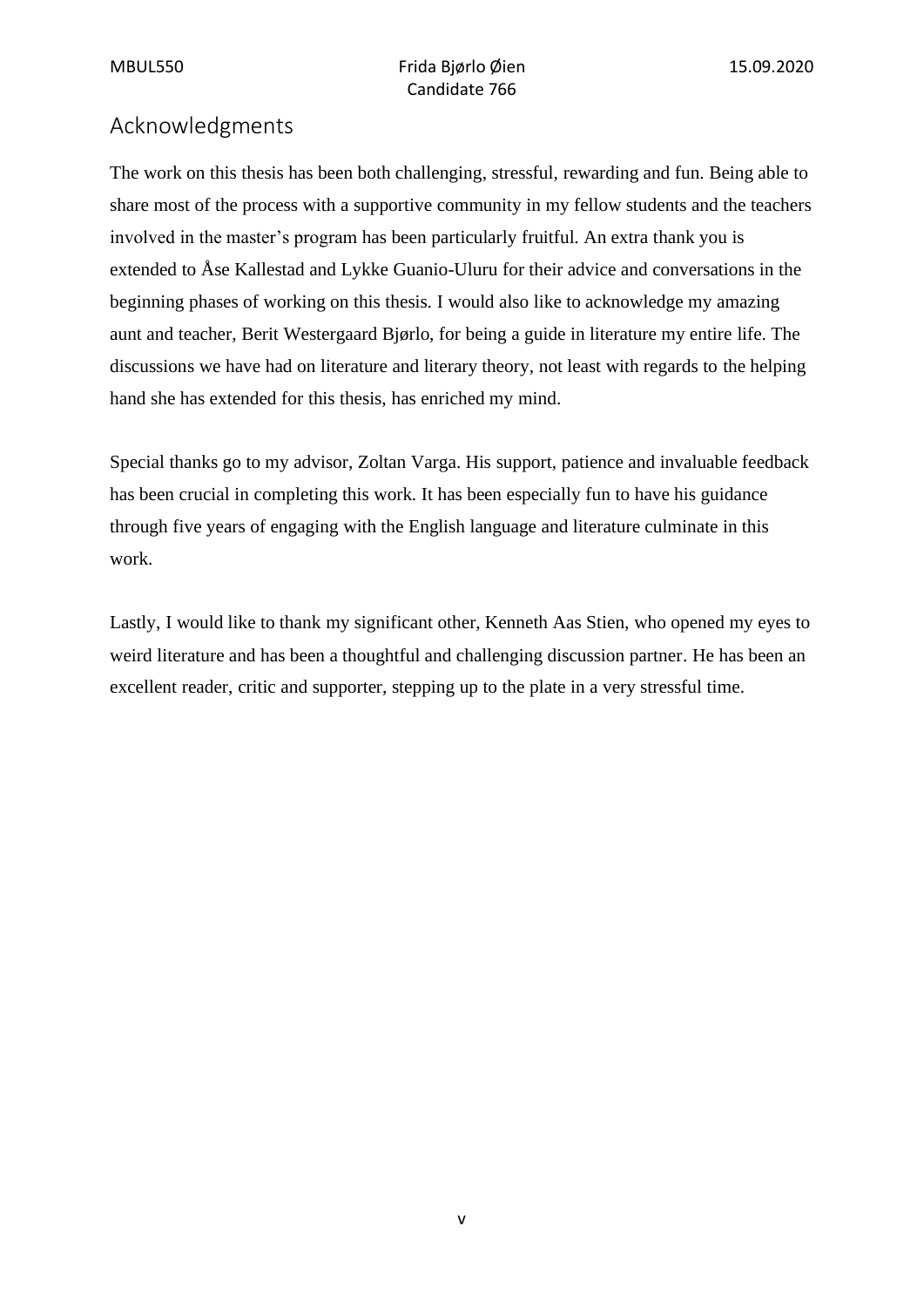# Table of Contents

| 3.3. Presentation of the concepts of <i>intent</i> and <i>purpose</i> in the Southern Reach trilogy47 |  |
|-------------------------------------------------------------------------------------------------------|--|
|                                                                                                       |  |
|                                                                                                       |  |
|                                                                                                       |  |
|                                                                                                       |  |
|                                                                                                       |  |
|                                                                                                       |  |
|                                                                                                       |  |
|                                                                                                       |  |
|                                                                                                       |  |
|                                                                                                       |  |
|                                                                                                       |  |
|                                                                                                       |  |
|                                                                                                       |  |
|                                                                                                       |  |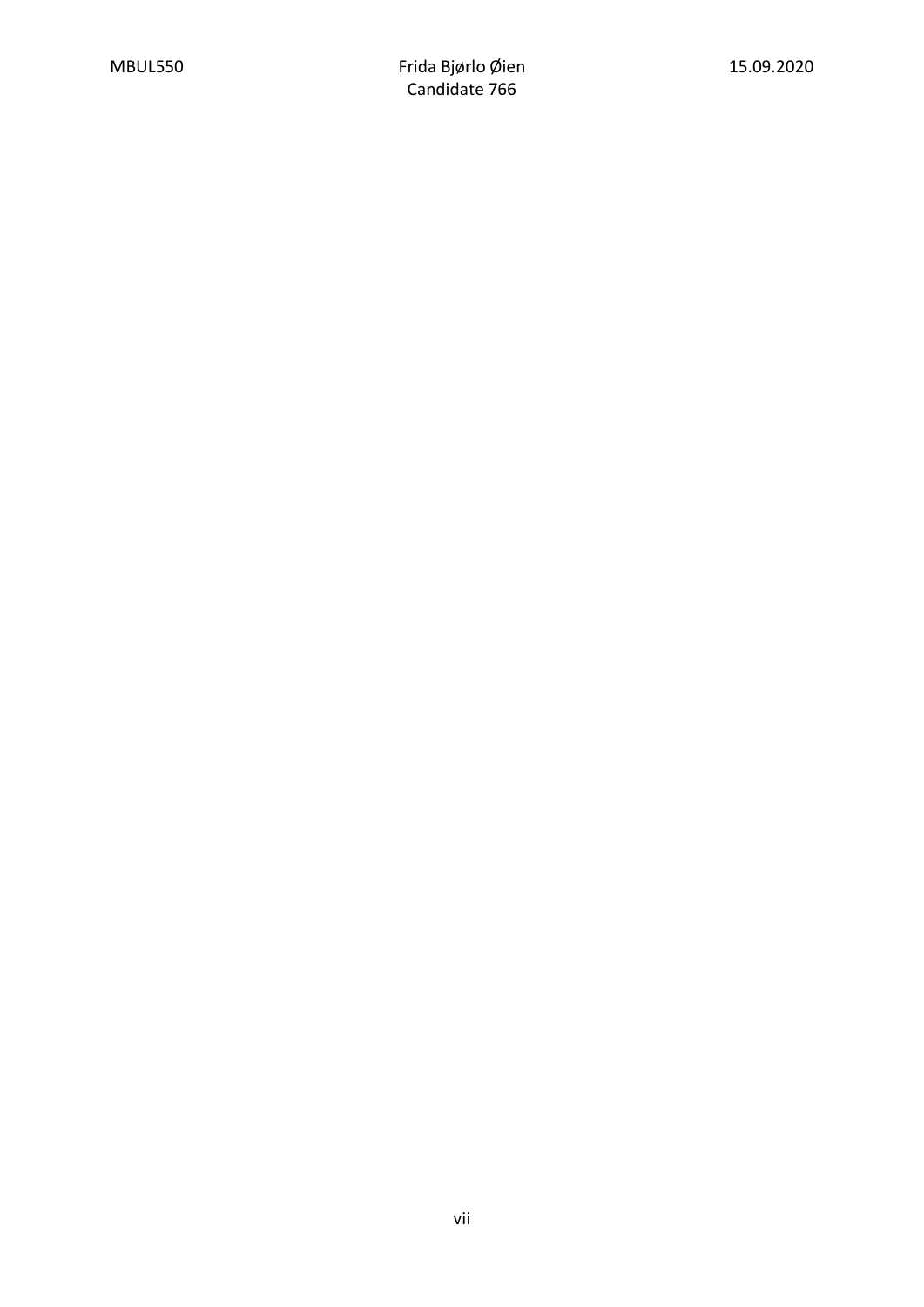#### <span id="page-7-0"></span>1. Introduction

#### <span id="page-7-1"></span>1.1. Background, purpose and research question

In the last decade stories and debates on climate change and humanity's relationship to nature has gradually started to dominate the media and other official and unofficial arenas for communication. With this thesis I intend to put a spotlight on what literature can contribute to start conversations and thought processes on nature in young adults. Some societal patterns have been seen as more detrimental to the environment than others. The patriarchal, capitalist society has gotten much negative attention from green thinkers for decades, but lately other factors, like the economic and educational growth of larger parts of the world's population, is getting more attention as possible problems in the growing environmental crisis. Growth and rising standards of living in human populations like we see today demands more land, more energy and leads to higher pressures on natural resources. This also coincides with a growing politization of for instance prosperity, commutes and ways of living, making the choice between biking or driving to work a global problem because of the connection between fuelconsumption and melting ice caps. The entwining of science and politics, facts and values and nature and culture lead to a "sense of the plurality, multiple agency and unpredictability, and compromised condition of the natural world" (Clark, 2014, p. 80). The shear intricacy in the vast web of connections making up the world makes it difficult to get a grip of the problems and solutions at a complex, global level. Realising that *we* are the driving force behind these problems might be even harder, not least because the placement of blame also comes with the burden of responsibility. In order to take responsibility for our destructive ways, we need to examine what makes us so destructive, reflect on how our decisions, our actions and our values at all levels impact the world and the environment (Clark, 2014, p. 86).

Our beliefs and habits are deeply rooted within the individual and thus changes in these demands a lot on a personal level. However, changes can be made. Arne Naess points out the dynamic between our values, society and economy (Naess & Rothenberg, 1989, p. 24), emphasizing how developments in one can affect the other. He goes on to challenge environmentalists to make change by continuously clarifying and disentangling values connected to ecology (Naess & Rothenberg, 1989, p. 45). Since Naess wrote about this in the 1970's and 1980's, there has been a shift towards a broader and better understanding of ecological issues. The transformation is evident both in how we talk about nature, hinting at a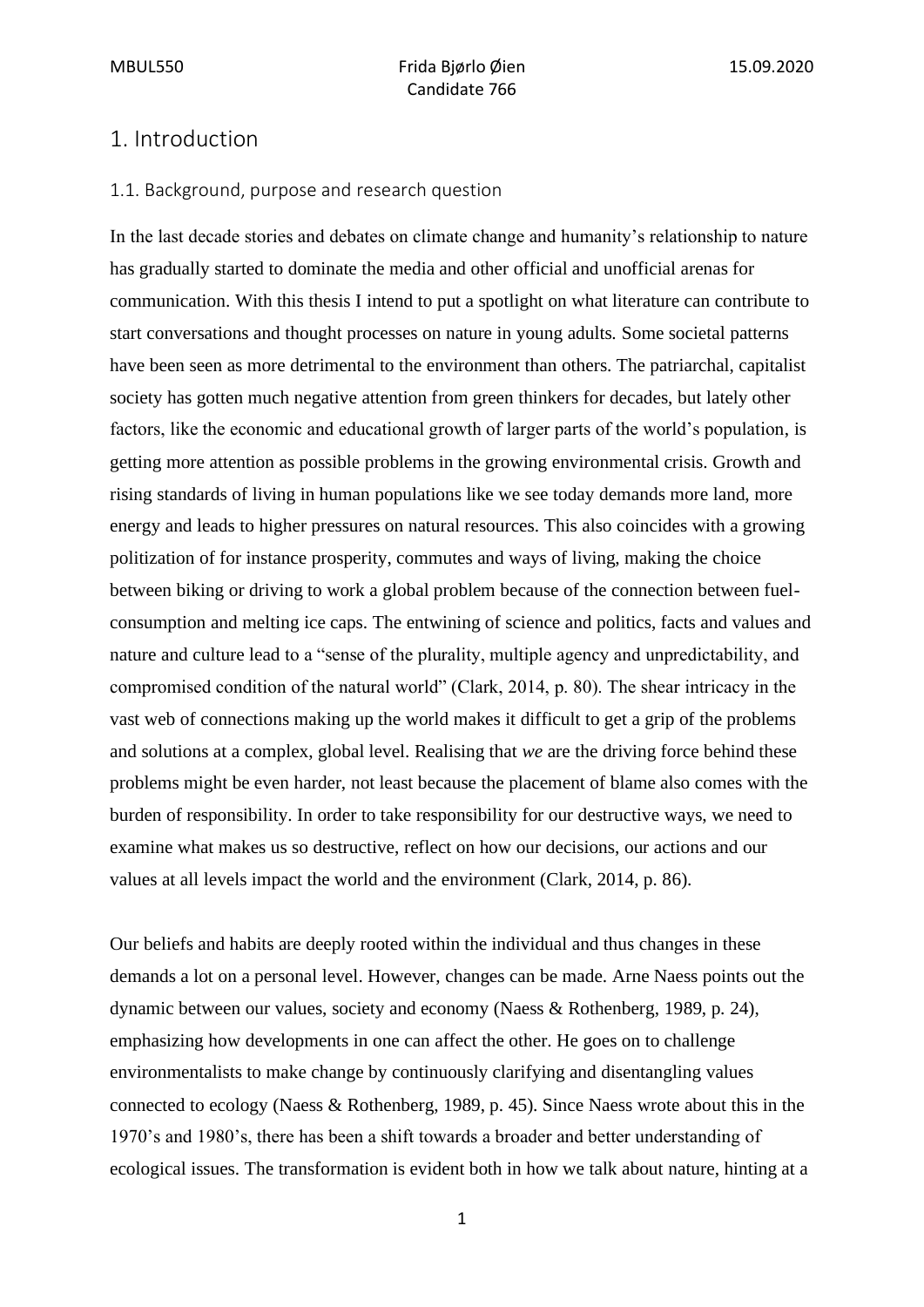change in values, and, gradually, in how societal and economic processes takes nature into account in decision making processes.

This development might also be manifested in how authors write about nature. Literary works can be seen as contributions to the larger discussion, adding a way to empathize, understand and wonder over different problems and situations through one's interactions with the written word. Furthermore, literature can give the reader an opportunity to explore different values that become apparent in the language in use. By reading, imagining and engaging in the story and the language, the reader accepts an invitation to negotiate these values (Kallestad, 2012). The author Jeff VanderMeer connects language, nature and the uncanny in the Southern Reach trilogy, creating an interesting piece of literature that challenges the ways in which nature and culture is represented. With this thesis I aim to study how a literary work can add to understandings of nature by looking at what values lies imbedded in the language of the Southern Reach trilogy and how these values align themselves with different views on and approaches to nature. The main aim for this thesis is to examine how nature is represented in value negotiations embedded in the language of the main characters in the Southern Reach trilogy.

There are two main aspects of this aim that I have broken into two research questions:

- What value judgments can be revealed in the language use of the main characters in the Southern Reach trilogy?
- (How) are representations of nature and culture expressed in the value judgments revealed in the Southern Reach trilogy?

One is concerned with the value judgments that can be found by examining the language of the two main characters. In order to answer this question, I am engaging with the source material through a grammatical investigation derived from Stanley Cavell's ordinary language philosophy. The other supplementary research question addresses the possible significance nature has in these values. This question will be discussed through an ecocritical analysis of the value judgments, utilising the Nature in Culture Matrix developed by the Nature in Children's Literature and Culture research group.

#### <span id="page-8-0"></span>1.2. Relevance and previous research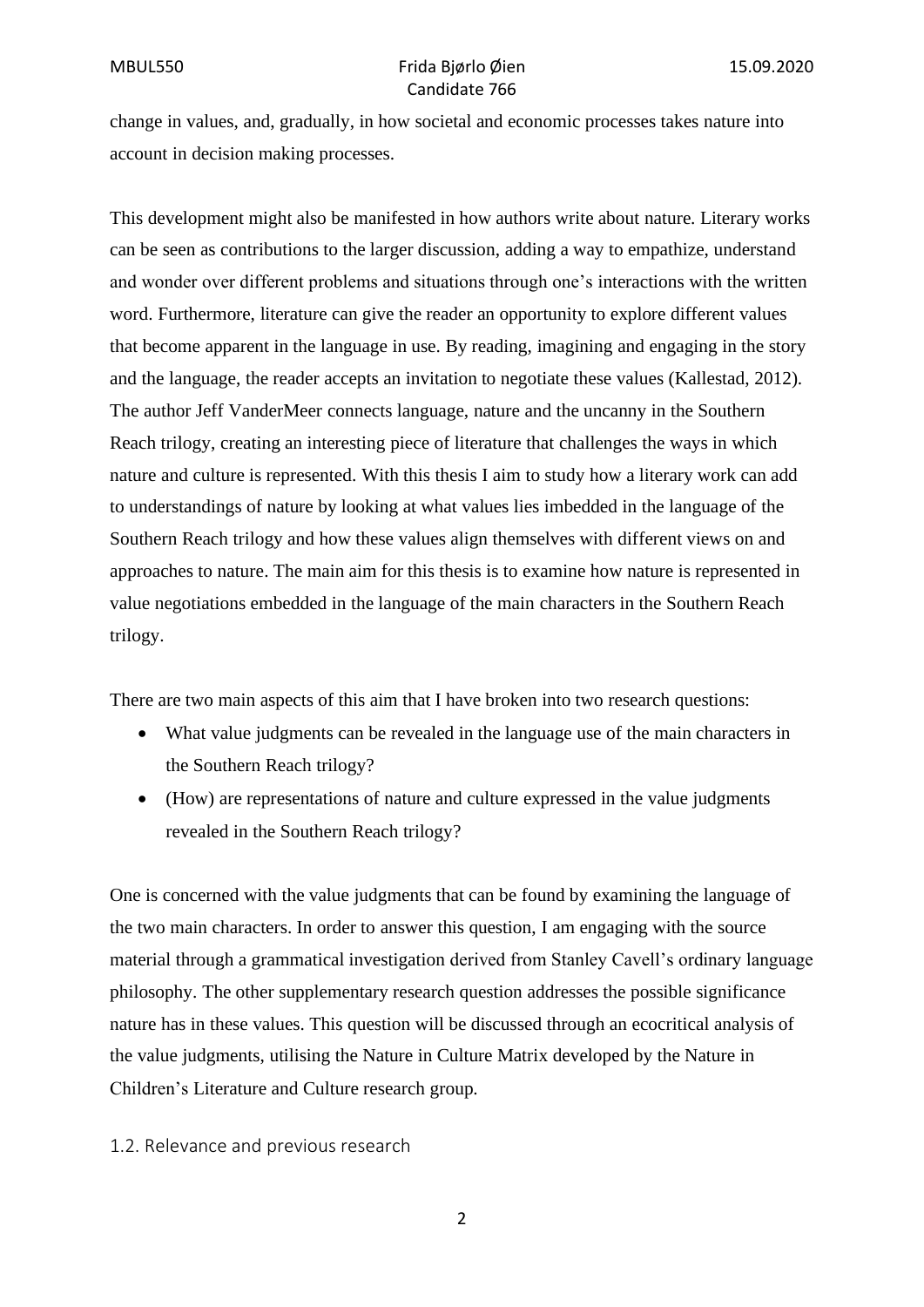The connection between horror literature or weird literature and ecocriticism has been pointed out by many scholars in recent years, both directly and indirectly. In her article "The Horror of the Anthropocene", Sarah Dillon (2018) notes how the concept of anthropocene lends itself well to horror writing due to the immensity and complexity of the idea that the world is rapidly changing in unidentifiable ways that borders the limits of our imaginations: "Horror, it seems, arrives when we are at the limit of our capacity to tell stories, be they literary or philosophical ones" (Dillon, 2018). As such, horror fiction can stretch the limits of the ways we think about the world as we understand it, giving us new perspectives. Dillon goes on in saying that contemporary horror "is moving from a literature of cosmic fear to a literature of planetary fear" (Dillon, 2018), which means that the shift in perspective that horror can offer its followers encompasses thought and representations of ecosystems and nature. This linking between the concept anthropocene and horror resonates with Gry Ulstein, using the term weird instead of horror, who writes that "The renewed interest in the weird can also be observed in contemporary cultural criticism and philosophy, picking up on the destabilisation of human significance and agency at the core of weird narrative" (Ulstein, 2019). "Weird times calls for weird tales", Ulstein (2019) concludes, and Jeff VanerMeer's Southern Reach trilogy is most definitely a weird tale.

I am not the first to study VanderMeer trilogy from an ecocritical point of view. Several scholars have deemed the trilogy to be of interest when examined with a focus on its representations of nature and culture. Brad Tabas (2015) has examined how VanderMeer, H. P. Lovecraft and Edgar Allen Poe explore the concept of place in their writing. Tabas argues that weird literature such as the Southern Reach trilogy examines the gap between the real and the natural which compels the writer and the reader to approach "the otherness of places and objects" (Tabas, 2018) in non-dogmatic ways. Andrew Strombeck (2019) looks at the way VanderMeer gives voice to the inhuman in the trilogy, discussing how the Southern Reach trilogy navigates between a pole in ecocriticism where aesthetic works *should* represent ecological issues, and another pole where aesthetic works are obliged to point out what cannot be represented. Gry Ulstein has written two articles on weird literature and the anthropocene, one published in 2019 that addresses anthropocene monsters in new weird narratives and one published in 2017 focusing on *Annihilation*, the first book in the Southern Reach trilogy. In the latter, Ulstein argues that the new weird literary movement, exemplified by *Annihilation*, "experiments with ways to move beyond cosmic fear", reimagining how fear at a cosmic scale can be transformed by accepting the monstrous.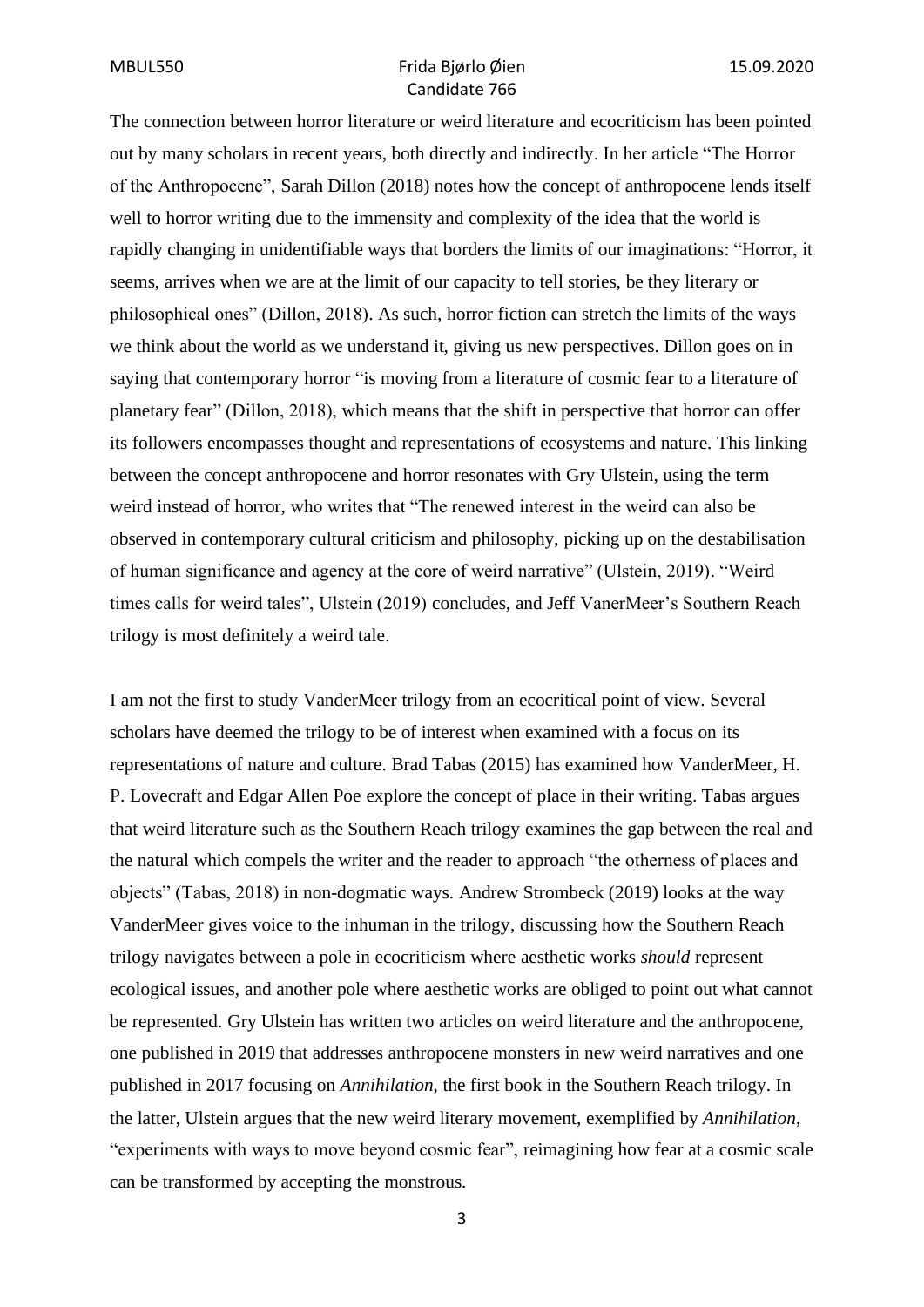Ulstein's analysis of *Annihilation* gives considerable attention to the language of the book, arguing that the language is transformative in its representation of anthropocentric concepts:

The strange semantics of Area X articulates a new, weird reality, suggesting that words, language, and articulation can perform a similar shift in thinking about the real world. However, *The Southern Reach* also exposes and ridicules the futility of language, emphasizing that words are only words until their message becomes powerful enough to change minds, broaden scopes, and transform reality. (Ulstein, 2017, p. 93)

This study is inspired by Ulstein's ecocritical study of discourses on the anthropocene in the field of ecocriticism and the first novel in Vandermeer's series. Ulstein's study is a comparative one, focusing largely on the discourse in the overarching ecocritical landscape, whereas I have chosen to concentrate on the language of the books themselves and how it is suited to challenge the attentive reader's notion of nature and the environment.

#### <span id="page-10-0"></span>1.3. The Southern Reach trilogy

The events of the first book of the Southern Reach trilogy, *Annihilation*, are narrated and focalised through an unnamed character called the biologist who is part of an expedition into Area X, a place off the Florida coast that officially was struck by a devastating natural disaster several decades ago. Unofficially, the area mysteriously underwent a transformation that vanquished all traces of human life with a border surrounding it allowing only one point of entry. The expedition is the twelfth in line, part of an effort by the Southern Reach agency, a research agency whose mission is to study Area X and find out what it is, how it came to be and if it could bring further destruction. It consists of the biologist, the surveyor, the anthropologist and their leader, the psychologist. The psychologist is revealed to be the director of the Southern Reach agency in the second book.

Inside Area X, the expedition encounters a 'topographical anomaly' on a hill that the biologist quickly takes to call a tower, despite the structure descending underground. Examining the tower, the biologist gets infected by the fungi on the tower's walls which triggers a change in her. The tower divides the expedition. The anthropologist meets her demise by a creature deep inside the tower that the biologist calls the Crawler and the psychologist is revealed to have given the other members hypnotic commands and suspected of having led the anthropologist to the Crawler. Then, the surveyor becomes afraid and deeply suspicious of her last ally, the biologist, leading to a stand-off between the two where the surveyor dies. After hunting down the psychologist for an explanation only to find her delirious and eventually dying from a fatal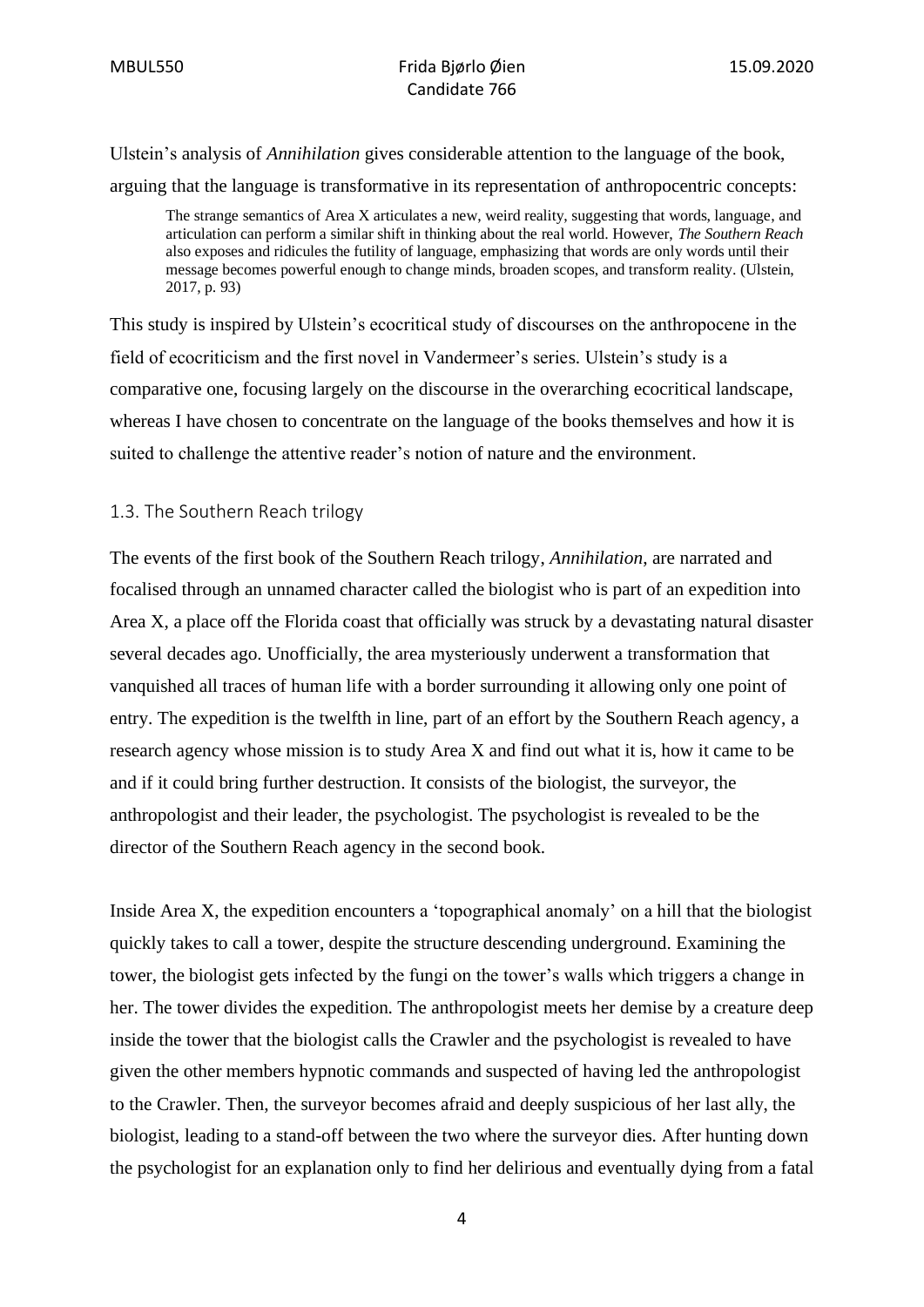fall, the biologist decides to go back to the tower and confront the Crawler. In doing so, the biologist is 'processed' by the Crawler before she resurfaces and continues her journey inside Area X, the changes instigated by tower wall fungi slowly consuming her. During the processing by the Crawler, a doppelgänger that takes to calling herself Ghost Bird is created and appears in an alley back in the world across the border, where she is found and brought back to the Southern Reach agency.

*Authority*, the second book in the series, is focalised and narrated through Control, a spy come fixer who is given the position of acting director through his influential mother. The reader follows Control's investigations into Area X and the Southern Reach agency that slowly reveals an intricate web of information and obfuscation of cosmic proportions. In the centre of this web is Ghost Bird, who is as perplexing to Control's methods of investigation as Area X. Control's confusion is increased by the hypnotic suggestions and deceit performed on him by the mysterious Voice who functions as Control's handler in his role as acting director. After Control tries to confront his superiors with their deceptions, he returns to the agency only to find that the border is rapidly advancing, and that Ghost Bird has escaped. In his terror, Control flees up the coast to a remote place that he knows Ghost Bird has a special connection to. He finds Ghost Bird there where she has expelled the "brightness" caused by the change instigated by the fungi in the tower, unexpectedly creating a portal into Area X in a tidal pool. The border advancing ever closer, Ghost Bird jumps through the portal and Control follows her.

In the third and last book of the series, *Acceptance*, the plotline is divided by four focalisers that operate in three different times. Two of the four focalisers, Ghost Bird and Control, are in the same plotline that picks up the story from where they jump through the portal into Area X. The other two focalisers are the previous director of the Southern Reach, Gloria, and the lighthouse keeper, Saul. Gloria's plotline first presents her perspective of her dying moments shared with the biologist before jumping back in time to the lead-up to the events of *Annihilation*. In Saul's plotline the reader is brought further into the past to the events that created Area X, the border and the Crawler. Control and Ghost Bird's plot line revolves around them exploring Area X together with the assistant director of the agency, Grace, who survived the border advancement and is reunited with the two protagonists inside Area X. Slowly, the trio gets more acquainted with this new ecology. Ghost Bird is quick to adapt to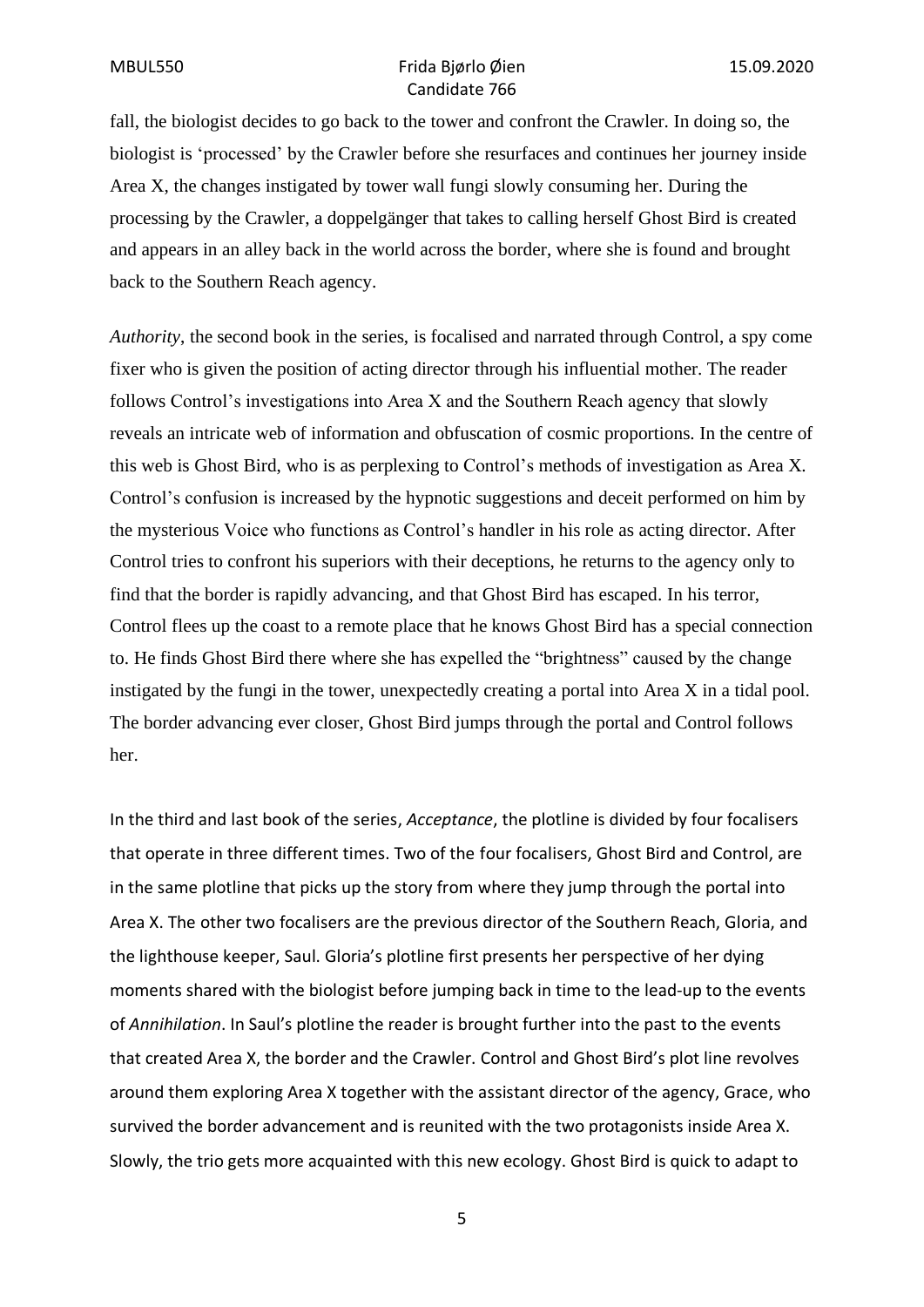her new situation, feeling that the changes brought on her by the Crawler has made her a part of Area X. Grace is more sceptical, but is willing to forego her scepticism and follow Ghost Bird through this new world. Control is unable to consolidate his new circumstances with the terror that Area X awakens in him, leading him to retrieve into the belly of the tower in search for another portal that can bring him back into human civilisation.

#### <span id="page-12-0"></span>1.4. Structure of the master's thesis

This thesis generally follows a traditional structure. In chapter one I introduce the general idea of the thesis by presenting the background, purpose and the problem statement including two research questions, followed by an expansion of the thesis' relevance relating to previous research. In chapter two I present the two theories that this thesis builds on. The first theory that is discussed is ordinary language philosophy with an emphasis on how it deals with values in language and literature. Central to this thesis is the process of a grammatical investigation. In the second part of the theory I go into the field of ecocriticism, relating its emphasis on representations of nature and the interconnectedness between nature and culture before I go on to present the Nature in Culture matrix. Both fields are featured heavily in the analysis and discussion and they are the foundation through which I approach the Southern Reach trilogy critically.

Chapter three contains the analysis, which examines the language use of the two main characters in the Southern Reach trilogy by performing a grammatical investigation. Certain words and themes reoccur throughout the book, and a selection of them that I consider relevant to my thesis has been used as a basis for my analysis. In chapter 3.1 I expand upon the reasoning behind my selection and argue its relevance. Then I present instances and contexts where the characters use these words, analysis the value judgments that lie embedded in their language. Where the analysis in chapter three dwells in the field of language philosophy, chapter four contains a discussion about ecocritical perspectives based on what insight the analysis has brought. In this thesis I have sought to interrelate the fields. In chapter four you will find an ecocritical discussion based on the findings from the grammatical investigation performed and presented in chapter three. In chapter five I present a summary of my findings, give some closing remarks.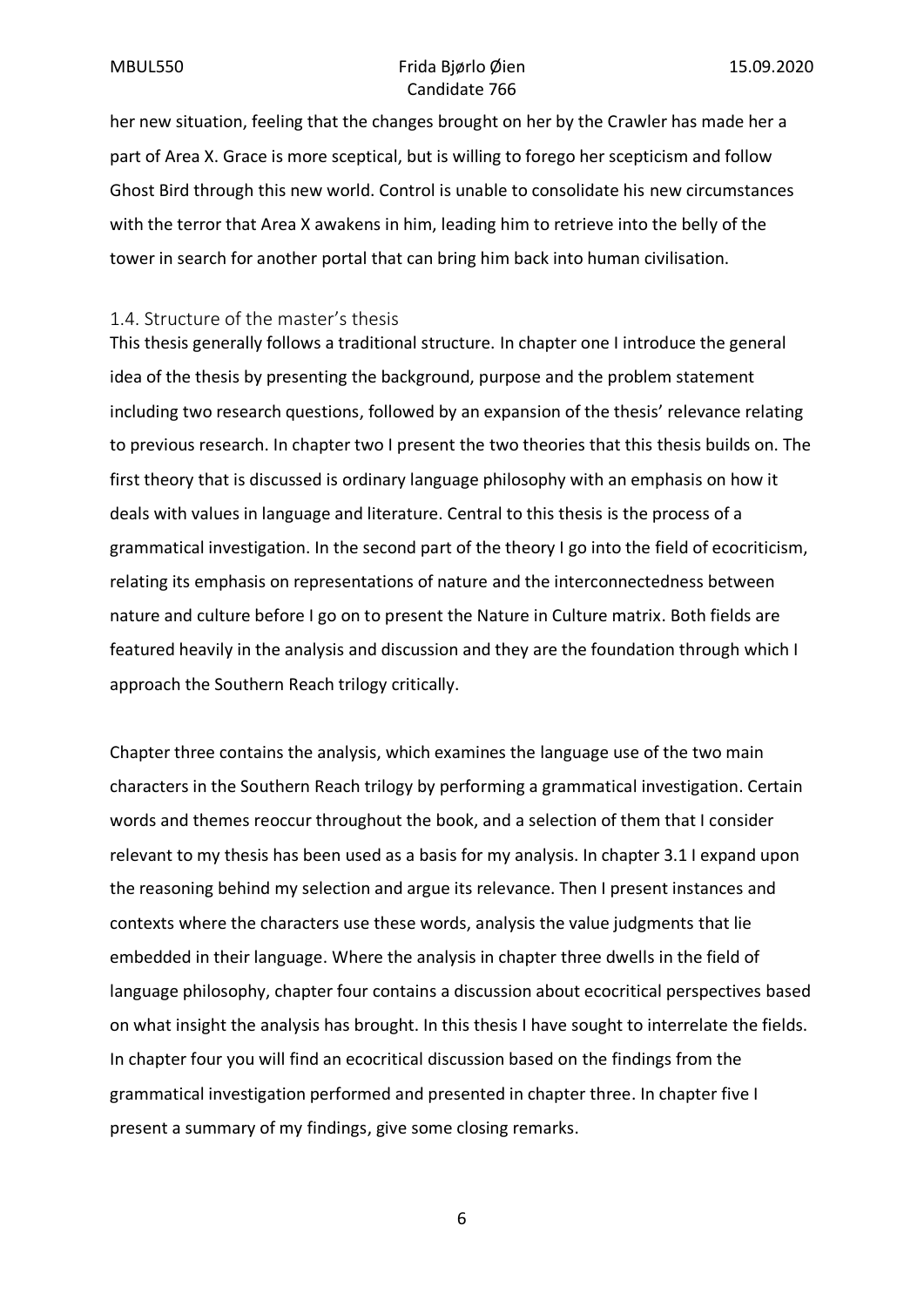## <span id="page-13-0"></span>2. Theory

#### <span id="page-13-1"></span>2.1. Ordinary language philosophy

This thesis aims to examine the value judgments in the Southern Reach trilogy in an ecocritical perspective, and so the first step is to discover which values the trilogy deals with and how they are presented. Literature has traditionally been tied to creativity, artfulness and emotions, while values and ethics have been the forte of the philosopher. I have chosen to use ordinary language philosophy to study the language in the Southern Reach trilogy for signs of the values that lie embedded in the material. This approach is grounded in philosopher Stanley Cavell, who sought to bridge the gap between literature and philosophy with this philosophical discipline. In this subchapter I will show how Cavell's take on ordinary language philosophy, in particular his use of the concept of criteria, can be used as a tool to uncover values in literary works, aided by the interpretations by contemporary literary scholars Toril Moi and Åse Kallestad. In doing so, I will first briefly discuss how the language we use reveals the way we see the world. Then, I will introduce the concept of *criteria* and how this concept is used in a Cavellian *grammatical investigation*. Lastly, I will explore ways in which grammatical investigations may be used as a method of literary analysis.

#### <span id="page-13-2"></span>2.1.1. Values in language

In ordinary language philosophy, ethics and philosophy are combined with the idea that language and the way we use it is a tool to make sense of the world (Cavell, 2002, pp. 1-43). Cavell is focused on how people in their use of language are in a constant loop of understanding and dismantling of the words they use, and the meanings given to them. Language is used to address others, who in turn process the language, the way it is being used and the context it is used in, and responds. The response then contributes to the language users' understanding. As such, by using language we are creating common grounds of understanding while differentiating between the important and the unimportant (Kallestad, 2012, p. 234). In these language acts, we are continuously renewing or cementing our understandings of the words we use and revealing what worth we give the concepts and ideas that we connect to these words. Since our understanding of the language is so intrinsically tied to our understanding of the world, this means that the act of using a language reveals what we view as valuable or trivial in the world.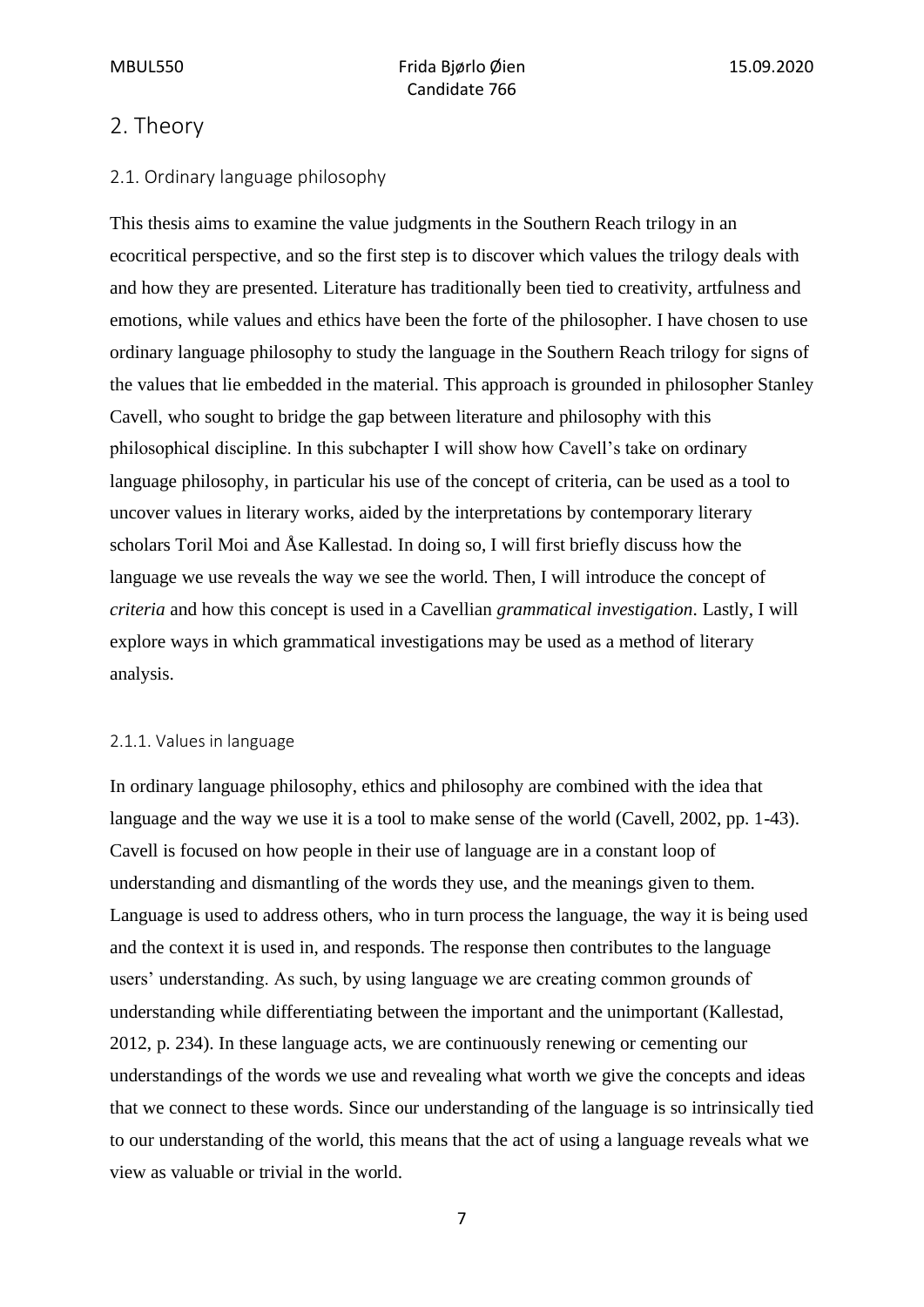Cavell further developed Wittgenstein's notion of *criteria* to show the connection between language and what is meaningful. Criteria can be described as the reasons for finding something important, they are what compels us to mention something, what makes words important enough in the applicable world view to be used in that specific situation, or at all (Kallestad, 2012, p. 234). That means that when one elicits the criteria in a text, a paragraph, a sentence or a word, one asks oneself why this was important to say in that particular way at that particular time. Behind this question lies the issue of judgment, more specifically on what basis judgment is being made. Cavell defines criteria as "specifications a given person or group sets up on the basis of which (by means of, in terms of which) to judge (assess, settle) whether something has a particular status or value" (Cavell, 1999, p. 10). So, by asking *why this*, one is in a sense asking what the reason was for judging the word or phrase as important, as valuable enough, to state. In her book *Revolution of the Ordinary: Literary Studies after Wittgenstein, Austin and Cavell* Moi explains it as: "To use criteria is to exercise *judgment*, the judgment that *this* is the word to use, the sentence to utter in *these* specific circumstances" (Moi, 2017, p. 52, italics in original). It follows that to elicit criteria is to examine what makes a person exercise their judgment in a particular instance of language use, for instance in a phrase in a poem or a paragraph in a novel.

When examining the common ground on which language is understood, the concept of criteria is one of agreement. "To agree in judgment is to *share criteria* for how and when to apply concepts" (Moi, 2017, p. 224, italics in original). As noted earlier, when using language, a common ground of understanding is created while differentiating between the important and the unimportant (Kallestad, 2012, p. 234). This is a case of agreement in judgment. The reason for finding common ground is that the judgment can be agreed upon, that the language users agree in what is important and unimportant. However, it also lies in the act of differentiating, which is the act of using criteria. Within a group of people, big or small, that share the same language, agreement in judgment and thus shared use of criteria is widespread. This can also be said to be the case for writers and readers of literature. Without such a widespread agreement we would not be able to understand each other, yet we do not necessarily realize just how much we agree: "there is a background of pervasive and systematic agreements among us, which we had not realized, or had not known we realize" (Cavell, 1999, p. 30), and indeed that it is because the use of language is so "pervasively, almost unimaginably, *systematic*" (Cavell, 1999, p. 29, italics in original).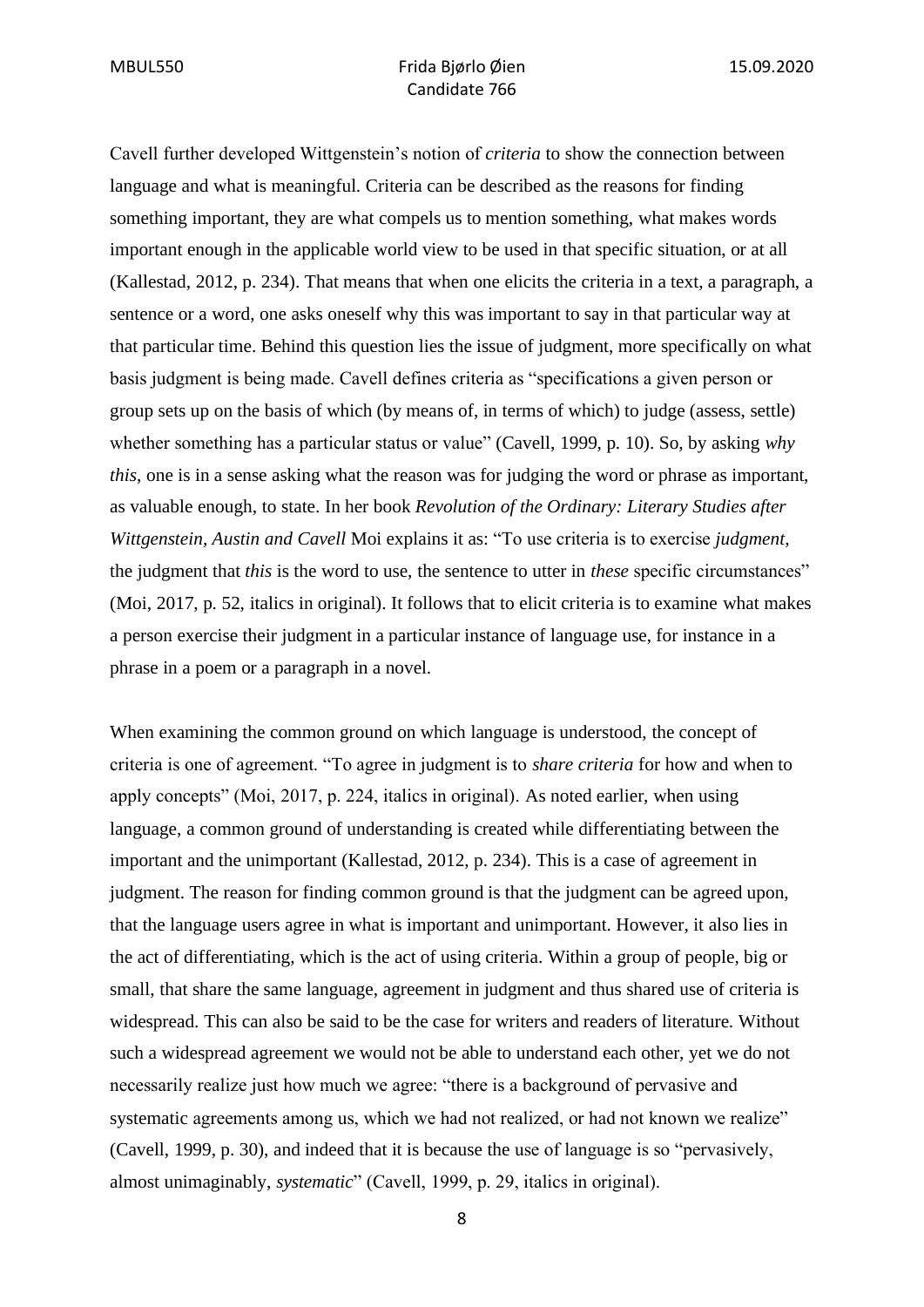This is not to say that agreement always occurs, but to point out that agreement is the norm, and thus the disagreements become more notable. "Disagreement about our criteria, or the possibility of disagreement, is as fundamental a topic in Wittgenstein as the eliciting of criteria itself is" (Cavell, 1999, p. 18). A disagreement in criteria manifests in a failure to understand each other. When an utterance is made, the listener or reader judges whether the utterance can be accepted "as a sound one" (p. 19). If it can, then they are in agreement and the appeal to the listener of whether they could *see* what the speaker saw is accepted. If they cannot agree, they can either choose to put the misunderstanding aside, or they can inspect their criteria for what was said and what was understood and in doing so might uncover why the misunderstanding arose (Moi, 2017, p. 225).

The steps that are taken when inspecting criteria is part of what is called a grammatical investigation. When language users are out of atunement in their use of language, their *grammar*, it manifests as a sense of puzzlement or confusion, and it is exactly these instances that grammatical investigations investigate (Moi, 2017, p. 53). Cavell talks about grammar and grammatical investigations as a result of the communality of language and thus the systematicity of it. Language is shared and its use is something that we mostly agree on, so our systematic, shared use of language can be said to have a grammar (Cavell, 1999, p. 30). Cavell writes that "it is grammar which tells what kind of object anything is" (1999, p. 16), so what happens when language users no longer agree on the state of the object? When undertaking a grammatical investigation, three steps are gone through. In the first one "We find ourselves wanting to know something about a phenomenon, e.g., pain, expecting, knowledge, understanding, being of an opinion" (Cavell, 1999, p. 29). This is connected to the sense of puzzlement or confusion that comes from not being in atunement in judgment and criteria. A grammatical investigation does not start with a theory or a set of categories to study the text from, it begins with the relationship to the language itself: "We begin then, not with a method, but with our own sense of confusion" (Moi, 2017, p. 182).

When one has found a statement that puzzles, a phenomenon ones want to know something about, one goes on to step number two, where "We remind ourselves of the kinds of statement we make about it" (Cavell, 1999, p. 29). If the phenomenon of knowledge was what piqued one's interest, one would find the utterances in which knowledge was addressed and examine them. In doing so, one is reminded of the specific use of the word in particular cases. This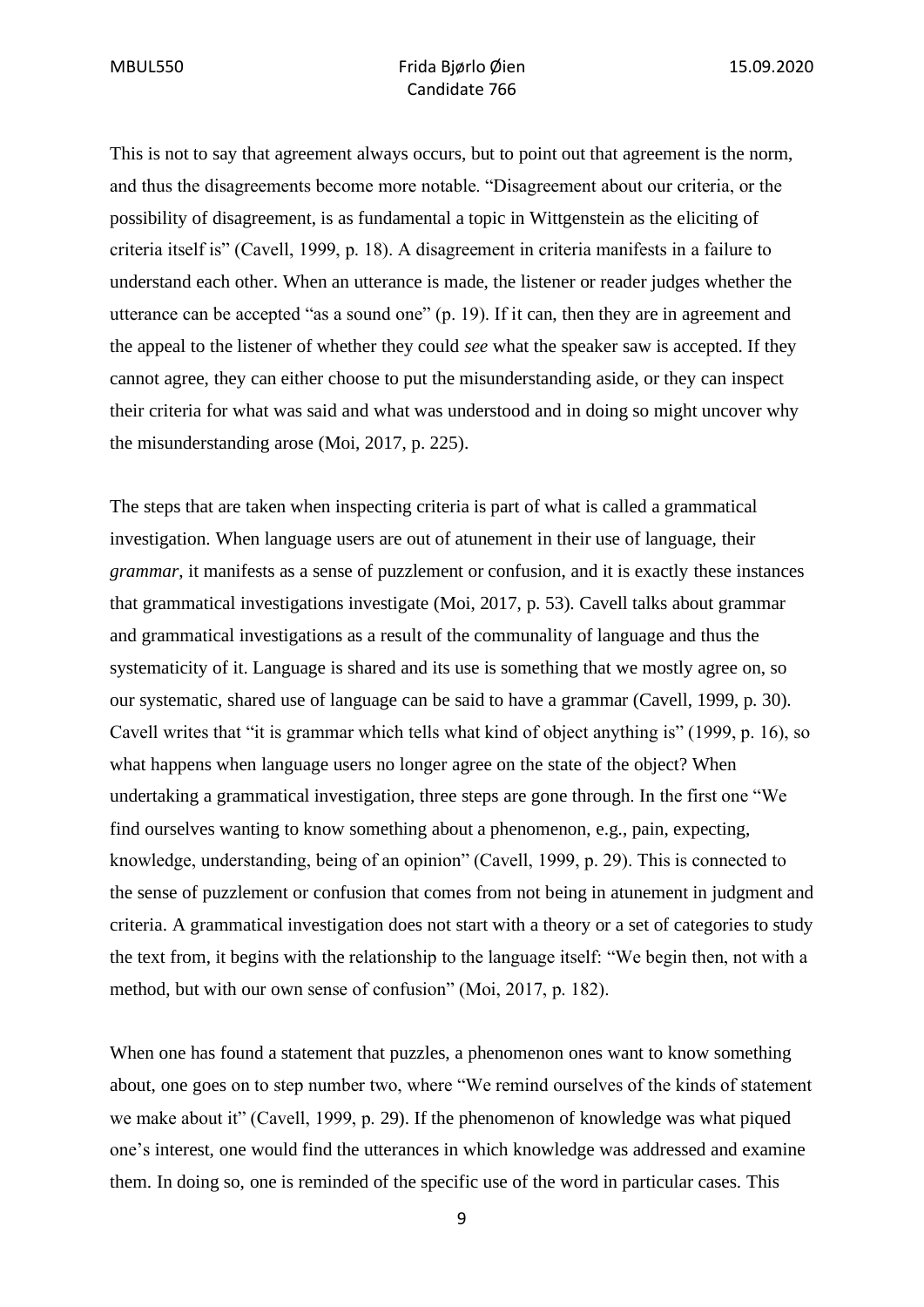becomes important when moving on to the next step where one asks "what criteria we have for (what we go on in) saying what we say" (Cavell, 1999, p. 29). This means that one asks *why* the statements from step two where uttered in that specific way at that particular time. In other words, what made one differentiate these words, these statements as important enough to utter.

Such a grammatical investigation reveals to us what we deem as valuable by examining the interconnectedness between the phenomena of the world and the way we talk about those phenomena, our language. As Cavell formulates it: "It is an examination that exposes one's convictions, one's sense of what must and what cannot be the case; so it requires a breaking up of one's sense of necessity, to discover truer necessities" (Cavell, 1999, p. 21).

#### <span id="page-16-0"></span>2.1.2. Values in literature

While it might seem like a leap to connect something called ordinary language to literature, Cavell's philosophical practices show that he did not see a divide between the two. Cavell did not see ordinary language as an opposition to the extraordinary or the literary, he saw ordinary language philosophy as an alternative view of language, or rather a cure against the metaperspectives on language and meaning that he found in the philosophical and literary directions of deconstruction and skepticism (Cavell, 1999, p. 37-48). Ordinary language philosophy is preoccupied with the language *in use,* and it is this preoccupation that makes it relevant in literary studies, and reversely makes literature relevant to philosophy. If one is to use language as a basis to understand values, one needs to examine the language in use, the point being that the language has to be used, uttered and received, in order to reveal the criteria behind the language.

The connection between literature and ethics, values and moral has been discussed for millennia. Ancient Greek philosophers like Plato and Aristotle have had differing opinions on whether, and to what degree, literature can be ethical. In *Republic*, Plato (2000, part X) argues against literature by pointing to the imitative nature of act the writer engages in. Briefly explained, he contends that the writer cannot truly know (most of) the things he writes about, which leads to the writer's idea's being imitations of the real, in addition to his writings being imitations of his ideas. As such, literature in Plato's view is of little worth as it is an imitation of an imitation, and processing something at such a long distance from the truth, the *real*, is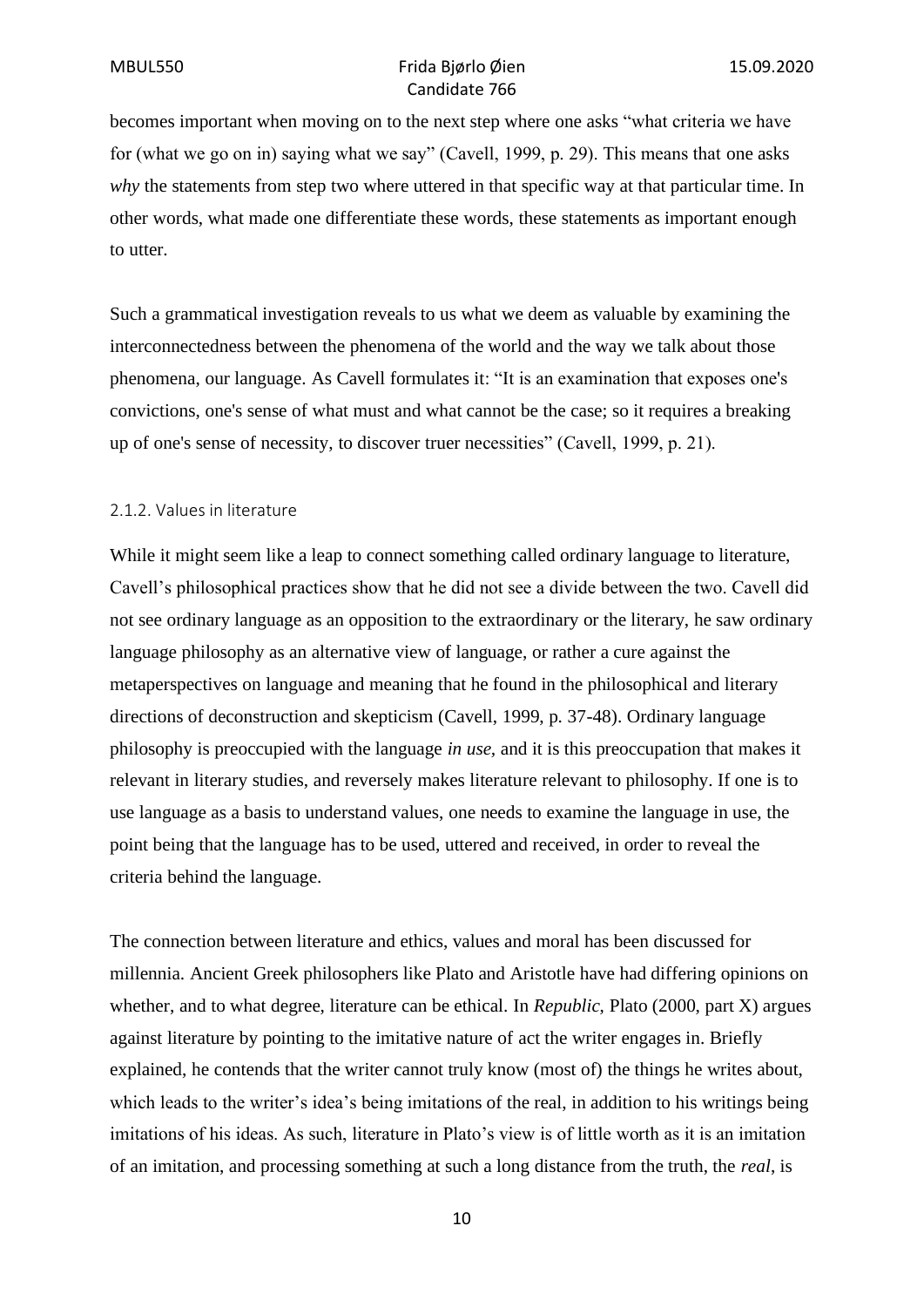meaningless.

Aristotle is of a different opinion. Although he acknowledges the imitative nature of literature, he argues that this imitation is an advantage (Aristotle, 1995, *Poetics*, part III). Humans, he says, revel in and learn by imitation: "Objects which in themselves we view with pain, we delight to contemplate when reproduced with minute fidelity" (Aristotle, 1995, *Poetics*, part IV). The accessibility, then, of literature as 'descriptions' of things or situations which otherwise would be difficult to ascertain or understand, gives the reader the opportunity to contemplate the object through the literary work. As Aristotle suggests with his argument, one of the major assets of literature is its ability to portray a vast variety of circumstances and experiences. Through novels, poems and other forms of aesthetic writing, readers are given the opportunity to relate to and reflect upon scenarios and emotions that might otherwise not have been available to them. Such literary experiences can be especially meaningful in the formative years. Martha Nussbaum describes such preliminary ethical explorations of literature as basic and important preparations to moral interactions (2016, p. 31). She argues that exposure to literature can contribute in developing a capacity for critical thinking that is crucial for democracy. Her arguments bear similarities with Aristotle, ascertaining that the opportunity to read about different situations and *empathise* with different characters can give crucial experience in understanding each other and the world.

This might, however, be contingent on *how* the reader is exposed to the reading material and *what* material is being read. The discussion on literature and ethics also involves the question of whether literature benefits or corrupts a democratic upbringing. If the ethics of a piece of literature presents values based on what is perceived as right or wrong *in that work*, it follows that the reader, or indeed the society in which the work is being read, does not necessarily share the same set of value priorities. A proponent of this way of thinking, Greg Currie (2016), does not refute the idea that literature can affect the reader, but he problematizes an uncritically positive outlook on literature's possible effects. His argument builds on Plato's ideas of literature as imitation. Plato (2000, part X) postulates that the imitative nature of literature is especially prone to portray and agitate passion and temperament. He sees these emotions as unconducive, and even detrimental, to rational thought and reasoning. Although Currie's argument is more moderate, he points out that "literature can spread ignorance, prejudice and insensitivity as effectively as it provides knowledge and openness" (2016, p. 51).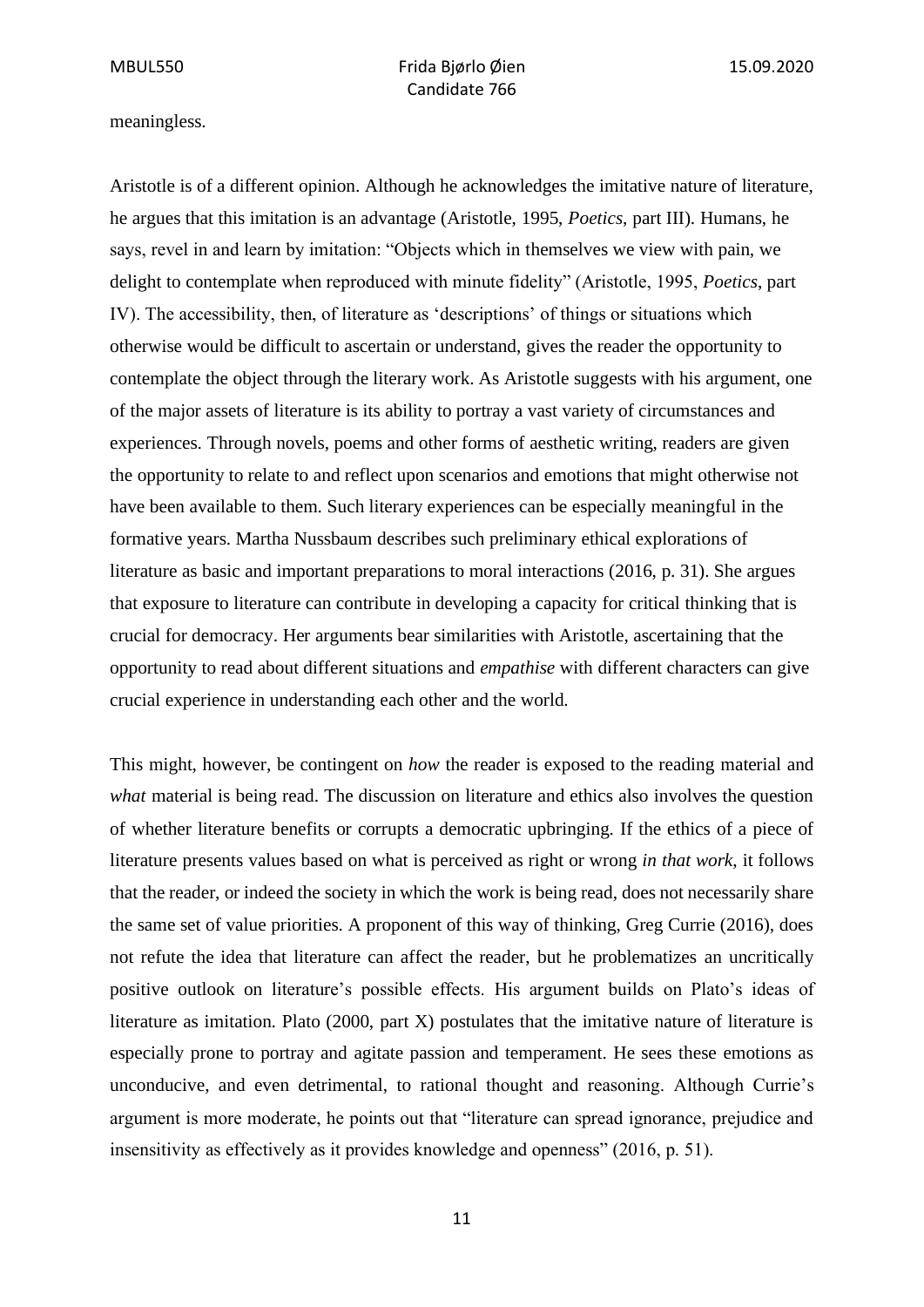Cavell's expansion and use of ordinary language philosophy adds to this discussion of literature and ethics, although he does not talk about it explicitly in the way that Nussbaum and Currie do. Moi, however, ventures to connect the two worlds of philosophy, of the ordinary language kind, and literature. She openly states that she finds most arguments and theories for the value of literature problematic, including Nussbaum's notions that literature fosters active, moral and emphatic citizens (Moi, 2017, p. 213). This does not mean that she aligns herself with the views of Plato or Currie. While she has issues with Nussbaum's theory, she still argues that "reading can change lives. It can help us to expand our senses of possibilities in life" (Moi, 2017, p. 213). The key word here seems to be *can*, and rests on an acknowledgment that literature and its readers comes in all different forms. The sheer variety means that one general defence of literature is too simplistic (p. 215). This does not, however, negate the value of literature, it only calls for different defences for different types of literature and different types of readers.

One thing that *some* literature can do for *some* readers is to draw them in to a "kind of spellbound reading" where you are given the opportunity to identify with, to muse over, to immerse yourself in the text (Moi, 2017, p. 214-215). It is hard to pinpoint just what is needed to make a reading *spellbound*, but it does require a certain attention from the reader. Without attention to what we read and how it affects us when we read it, we will never experience the sense of confusion that is fundamental in Cavell's grammatical investigation. Moi writes that an attentive reading starts with getting a hazy idea of the work's concerns and concepts (2011, p. 131). We try to grasp what the work is about and might find something that puzzles or confuses us in the process. This urges us to want to investigate further and we "zoom in on key concepts, study the examples, circle back to passages that illuminate them, look for arguments, the contradictions and the exceptions" (p. 131), which coincides with the next step in a grammatical investigation, where "we remind ourselves of the kinds of statement we make about it" (Cavell, 1999, p. 29). As Moi concludes, if a work truly fascinates, we may "try to get clear on why it strikes us as important" (2011, p. 131). This becomes the third step of a grammatical investigation, where the reader examines the criteria for the choice of words and the way they are uttered.

If a reader is willing to read literature with attention to what the work has to say they might find themselves in a process of expanding their understanding of the world. As we have seen, this is dependent on the reader, but it is also dependent on the writer: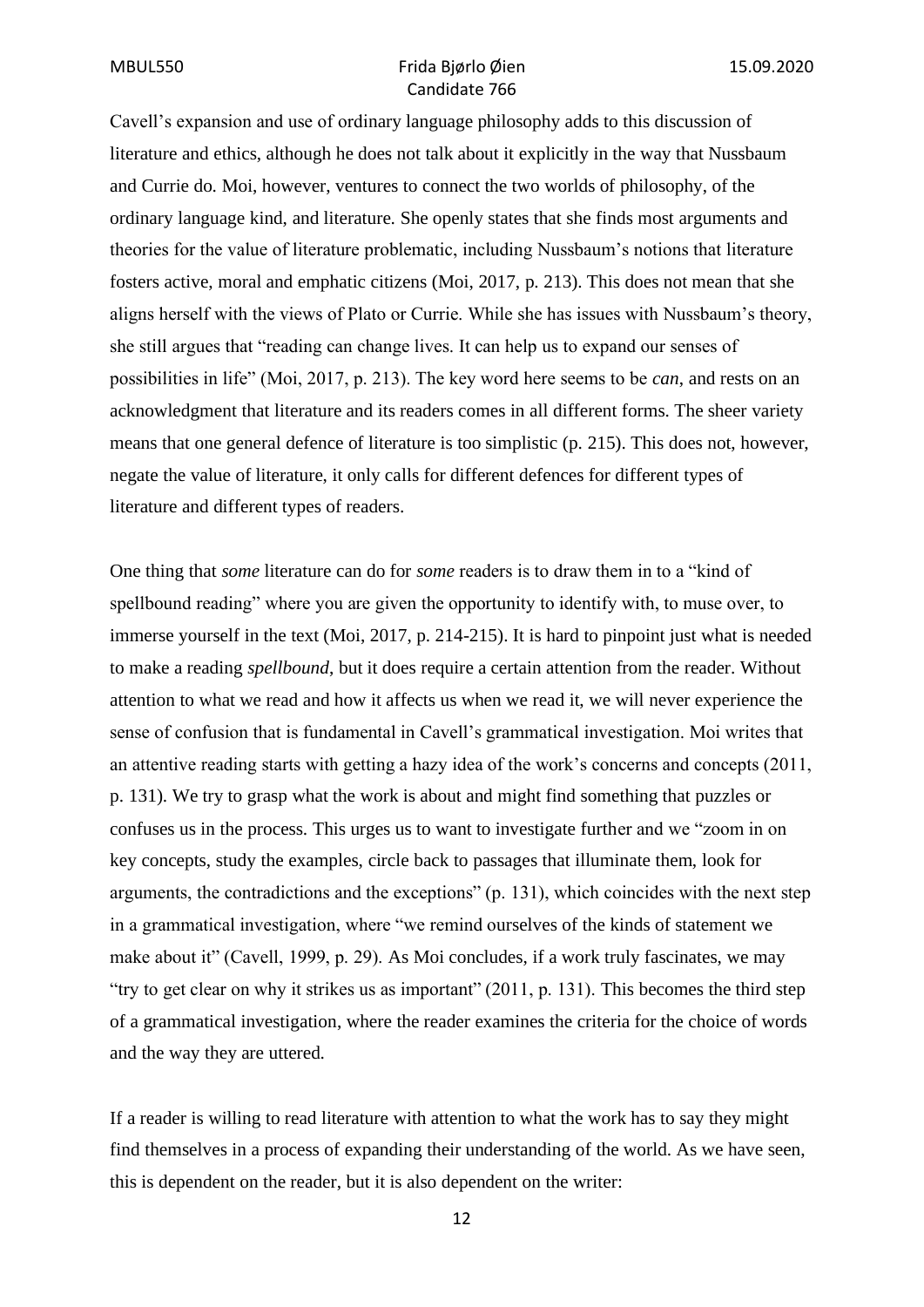Writers spend their lives trying to find the right words. They can teach us differences. The best writers have an exceptional capacity to convey nuanced sense impressions, emotions, experiences, imaginative ruminations, reflections, thoughts. Their writing reveals and expresses the precision of their attention. (Moi, 2017, p. 227)

In this sense there is an intersection between ordinary language philosophy and the stance of Aristotle and Nussbaum, although the approach is different. Where Nussbaum promotes literature's ability to foster moral and critical thinking through empathy, ordinary language philosophy revolves around how language, including literature, can make us interact with and even evolve our values by inviting us to take part in conscious or unconscious grammatical investigations. Whether we choose to bring the attention to the reading necessary to engage in the criteria and value judgments present in the language is up to us as readers.

My grammatical investigation of the Southern Reach trilogy will expose some of the value negotiations that can be undertaken in an attentive reading of the series, value explorations that are also available to the young adult reader who endeavours to immerse themselves in the world and language of Jeff VanderMeer. "To speak is to appeal to others: 'Can you see what I see?'", Moi (2017, p. 225) writes, and the author of a work of literature like the Southern Reach, can be found to ask the same in their texts. For the Southern Reach trilogy this is an apt question. Its language, concepts and indeed the story itself is difficult to understand, and it demands an immense amount of attention to even be able to answer 'I can glimpse it through a veil' to the author's question. By inspecting the criteria behind the author's words, we can come closer to an understanding, or "we may discover that no further conversation is possible" (p. 226) and set the books aside, either not understanding the author's criteria, or being utterly out of tune with them.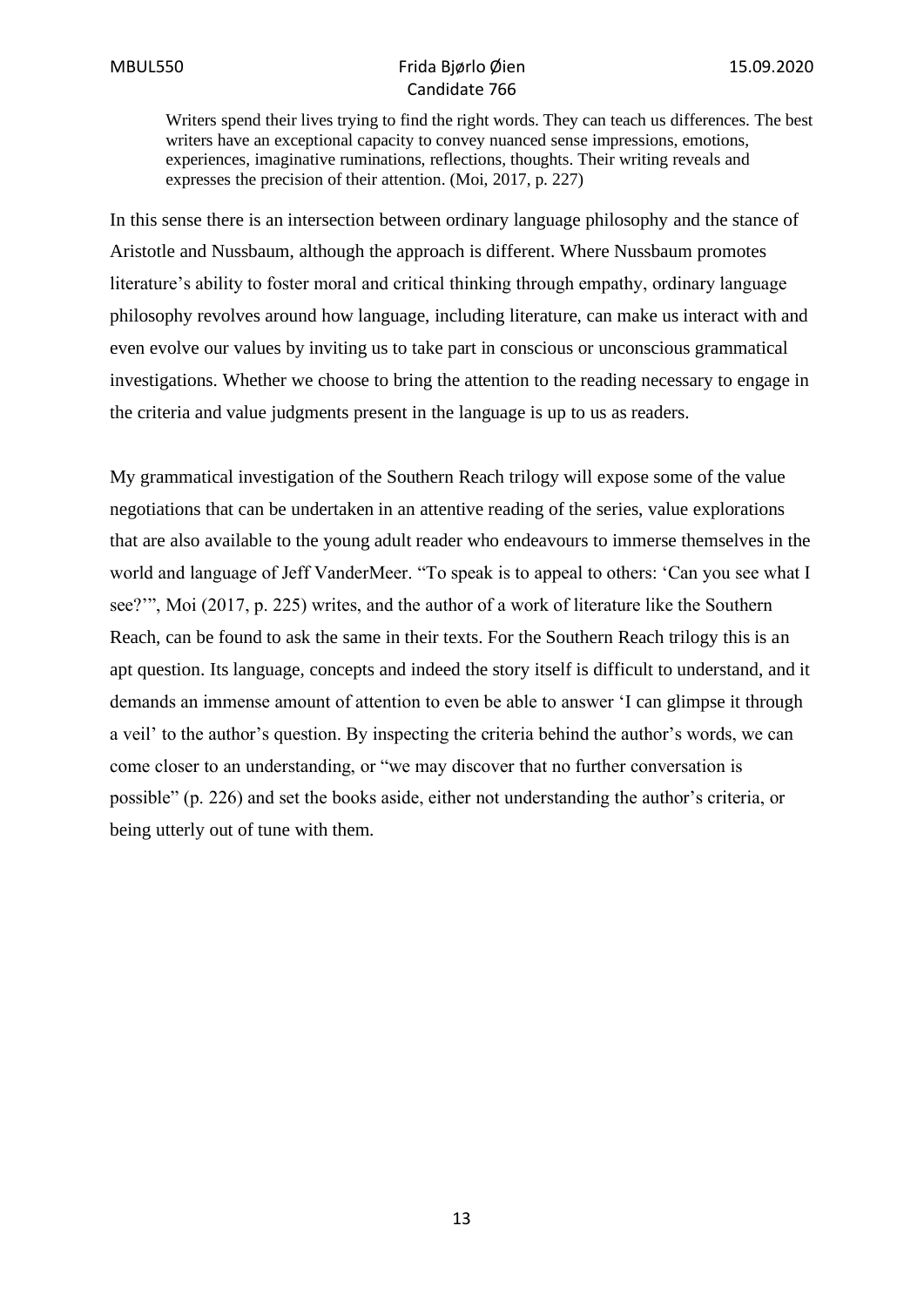#### <span id="page-20-0"></span>2.2. Ecocriticism

In this thesis ecocriticism is used to examine the ecocritical impact that may lie embedded in the criteria and valuations found in the language of the Southern Reach trilogy. As Gry Ulstein (2017) argues, the trilogy offers an alternative to the traditional anthropocene represented in both ecocriticism and the traditional weird genre, and through my analysis and discussion I aim to uncover value judgements in the language that offer alternative ways of thinking on nature, culture and the anthropocene. Following a grammatical investigation of the trilogy, explained in the previous chapter, I will discuss the results of that investigation from an ecocritical standpoint. In order to do this, I will use this chapter to present the field of ecocriticism, focusing on representations of nature and the juxtaposition of nature and culture, as well as the concept of anthropocene. I will start by discussing the term ecocriticism, including a short outline of the fields historical background, before I give a more thorough presentation of nature, culture and anthropocene. Lastly, I will address the Nature in Culture Matrix (NatCul Matrix), a theoretical framework for analysis developed by the Nature in Children´s Literature and Culture (NaChiLitCul) group at Western Norway University of Applied Sciences. The specific use of this framework will be presented in chapter 4.1.

The word ecocriticism consists of the two parts *eco* and *criticism.* The term *eco* establishes a focus on interdependencies, integrations and connections, which according to pioneer in the field, Cheryll Glotfelty, ensures a more holistic approach as opposed to *environmental studies,* which can come across as dualistic and centred around the human (Glotfelty, 2015, p. 123). The word *criticism* refers to the critical examination of literary texts. Glotfelty defines ecocriticism as "the study of the relationship between literature and the physical environment" and writes that it "takes an earth-centred approach to literary studies" (Glotfelty, 2015, p. 122). This broad definition highlights the expansive field of ecocritical literary study that encompasses many fields that can be linked through ecocriticism, including animal studies and ecofeminism. It also has ties to many other fields in both literature specifically and science more generally.

The most noteworthy interdisciplinary link for this thesis is the connection with philosophy. In his influential book *Ecocriticism*, Greg Garrard points out the inevitable involvement of for instance philosophy, sociology and ecology, because environmental problems are "the outcome of an interaction between ecological knowledge of nature and its cultural inflection"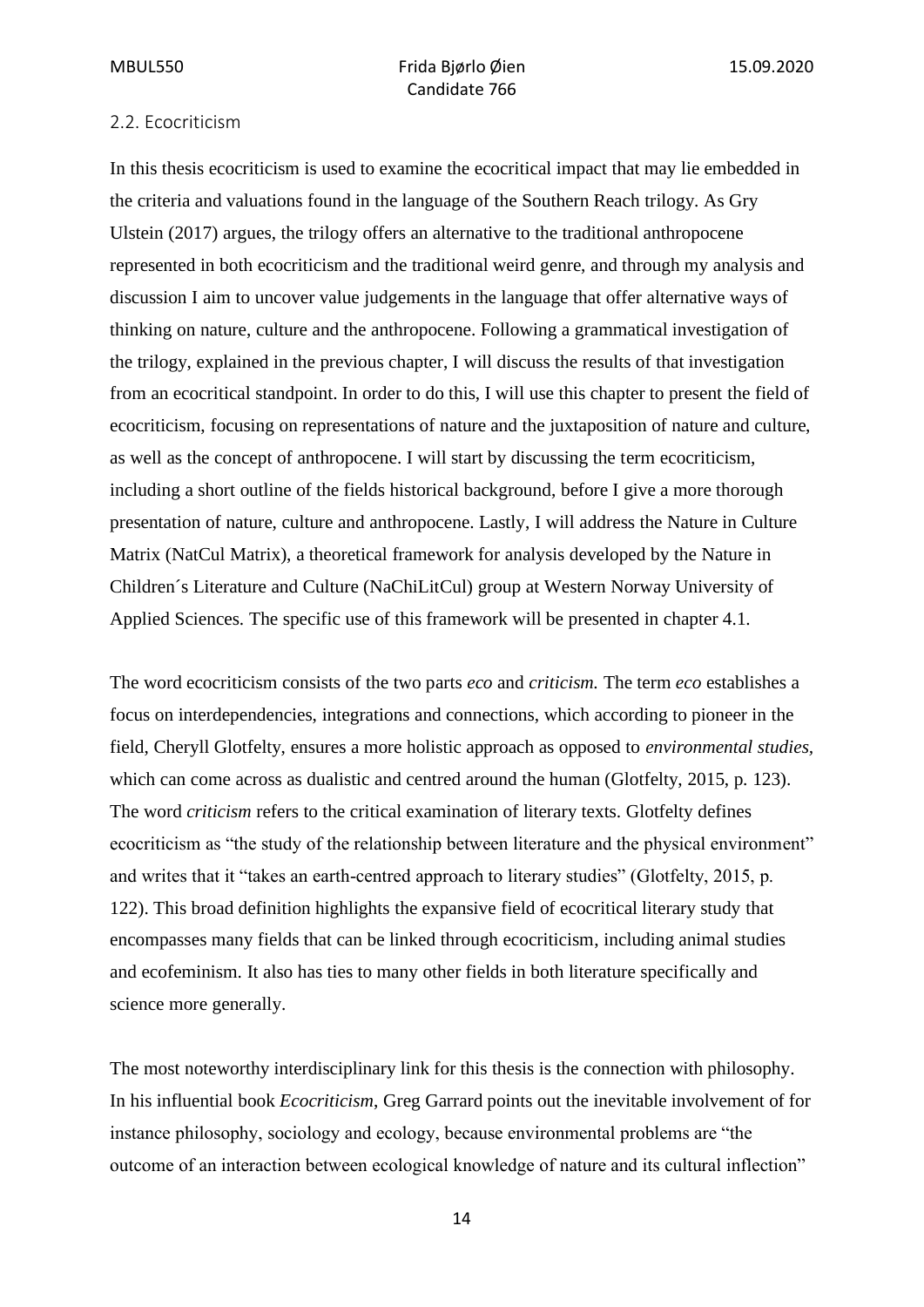(Garrard, 2012a, p. 16), and therefore have to be analysed both as cultural phenomenon and scientific ones. Ecocriticism, then, can be applied narrowly, where it is an analysis of literature as a cultural phenomenon and how it approaches nature, environment and environmental problems, or broadly, where we look at how environmental ideas came to life and "discuss our experiences of various types of cultural representations of nature and whether these are useful when facing environmental crisis" (*Oien*, 2017, p. 7). Thus, a fundamental premise of ecocriticism is the influence culture has on nature and the influence nature has on culture. Arguably, it can be fruitful to combine an ecocritical and a philosophical approach on a work of literature in order to shed light on issues pertaining to the juxtaposition of nature and culture that demands a certain joint perspective to surface.

The development of the ecocritical field into this wide approach started at a considerably narrower point. Early works of ecocriticism concentrated mostly on romantic poetry, wilderness narrative and nature writing, with a focus on portrayals of nature (Garrard, 2012a, p. 5). Since then, the field has opened up to a broader definition of texts, such as film, art and other cultural artefacts, as well as approaching the texts from different ecocritical angles where the effect of nature on cultural artefacts is taken into consideration. This has for instance extended ecocritical analysis to a larger variety of genres, such as science fiction. The last few decades have seen ecocritical scholars like Bruno Latour, Timothy Clark and Donna Haraway connect the monster often present in science fiction writing to global warming and climate change, evoking interesting and fluid interactions of nature and culture, monstrous and human. Gendron, Ivanaj, Girard and Arpin (2017, p. 1555) argues that "radically different perspectives - such as those based in SF [science fiction] literature – may transform institutionalized policies and actions that are problematic in light of social and environmental issues". The transformational possibilities of environmental texts can be uncovered by critically examining the way cultural structures engage with nature and the environment (Glotfelty, 2015, pp. 122-124). This also establishes that by engaging with such texts we can expand our understanding of the natural, the cultural and the influence they have on each other, which is a view on literature and reading that corresponds with ordinary language philosophy.

#### <span id="page-21-0"></span>2.2.1. Nature, Culture and the Anthropocene

Ecocriticism as a field is principally focused on how nature is represented in cultural texts,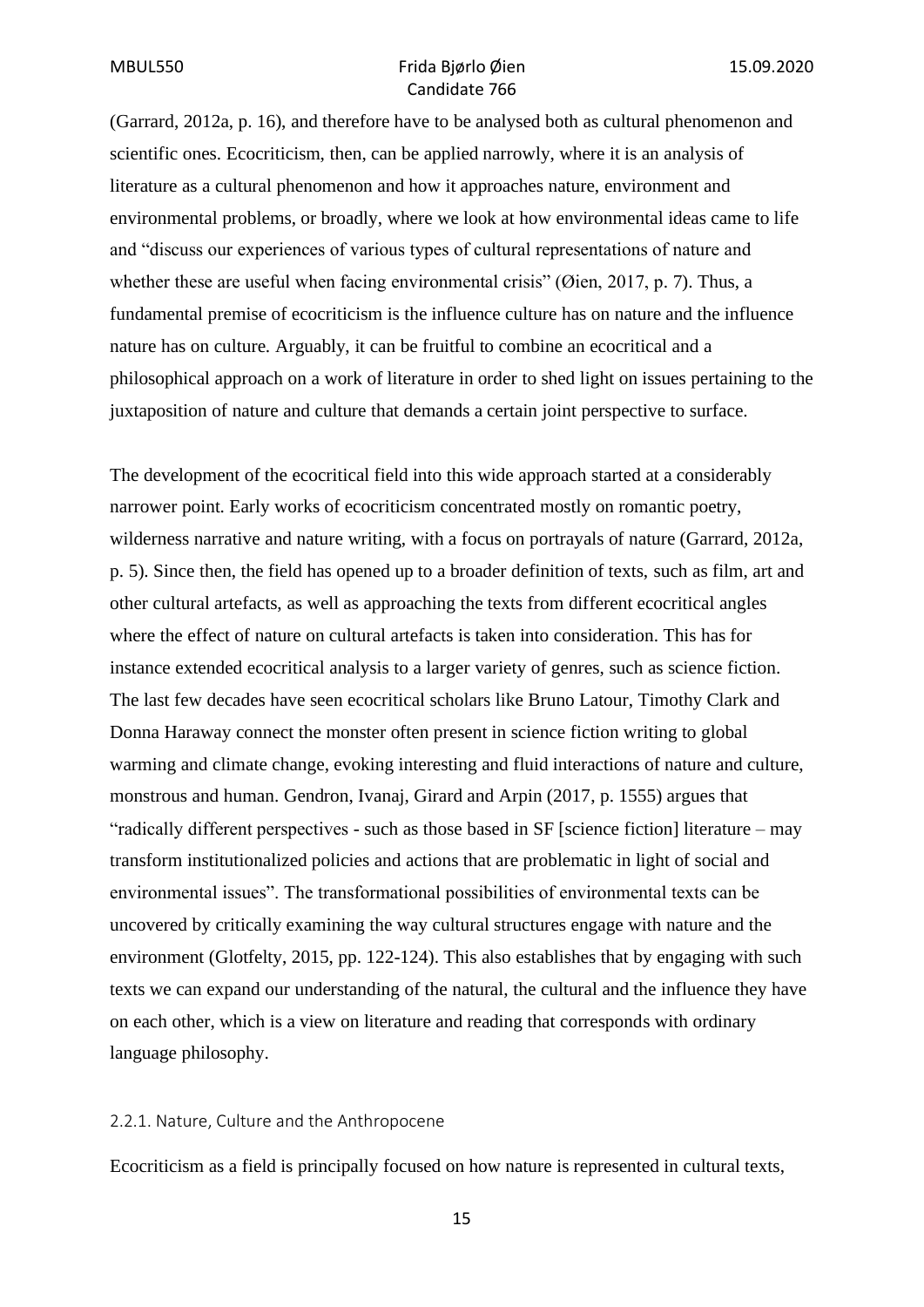including the interactions between nature and culture. The following discusses these concepts as well as the concept of the anthropocene. Nature is a complex word, describing and being used in several different contexts. Clark (2014, p. 75) divides the term's use into three different meanings. The first is what we mean when we speak of "the totality of the material universe" (p. 75). When we speak of nature in this way it is in the meaning that nature in all that is around us in the sense of the things that usually falls within the study of physics. The second way to understand nature is as opposite of culture, untouched by human agency, existing of and for itself (p. 75). Kate Soper (2015, p. 267) elaborates that this understanding of nature is as opposed to "everything which is defining of the order of humanity", bringing up the concept of nature as a fundamental *other* to humanity. Nature, then, is on one hand connected to the pure, the innocent and the pristine as opposed to something sullied by the human, but it also encapsulates the dangers and mysteries of the uncultured, beastlike and cruel. In Clark's third and last understanding of the meaning of the word nature, it is a word we use to describe something's (or someone's) innate trait, for example when we call something *natural* or say that a way of acting is in someone's *nature* (Clark, 2014, p. 75-76). As Soper points out, the most common and fundamental sense of *nature* is as an opposition to culture, and I will also focus mostly on this definition.

Garrard uses the word wilderness in much the same vein as the second meaning of nature presented by Clark, writing that "The idea of wilderness, signifying nature in a state uncontaminated by civilisation, is the most potent construction of nature available to New World environmentalism" (Garrard, 2012a, p. 66). He goes on to account for some historical depictions of wilderness, pointing out that some of the earliest documents of Western Eurasian civilisations portray the threat of wilderness, but that both older and newer historical and religious accounts also shows wilderness as a safe haven from the dangers of the civilised world (p. 68). This exemplifies the ambivalence of the relationship between nature and culture, wilderness and civilisation. The distinction between danger and safety, as well as distinctions between the usefulness and hindrance that nature can represent, is often apparent in the ways we write about nature. As Leo Mellor writes, "the history of looking for wilderness, or fearing it, is inevitably accompanied by attempts to write about it  $-$  if only to designate it and keep it at bay" (Mellor, 2014, p. 104). Mellor also writes that texts that dealt with wilderness where almost always fearful and negative until the eighteenth century, when philosophical currents started to explore senses of awe and terror in encounters with the natural world (p. 105). The expanded perspective on wilderness still encompasses feelings of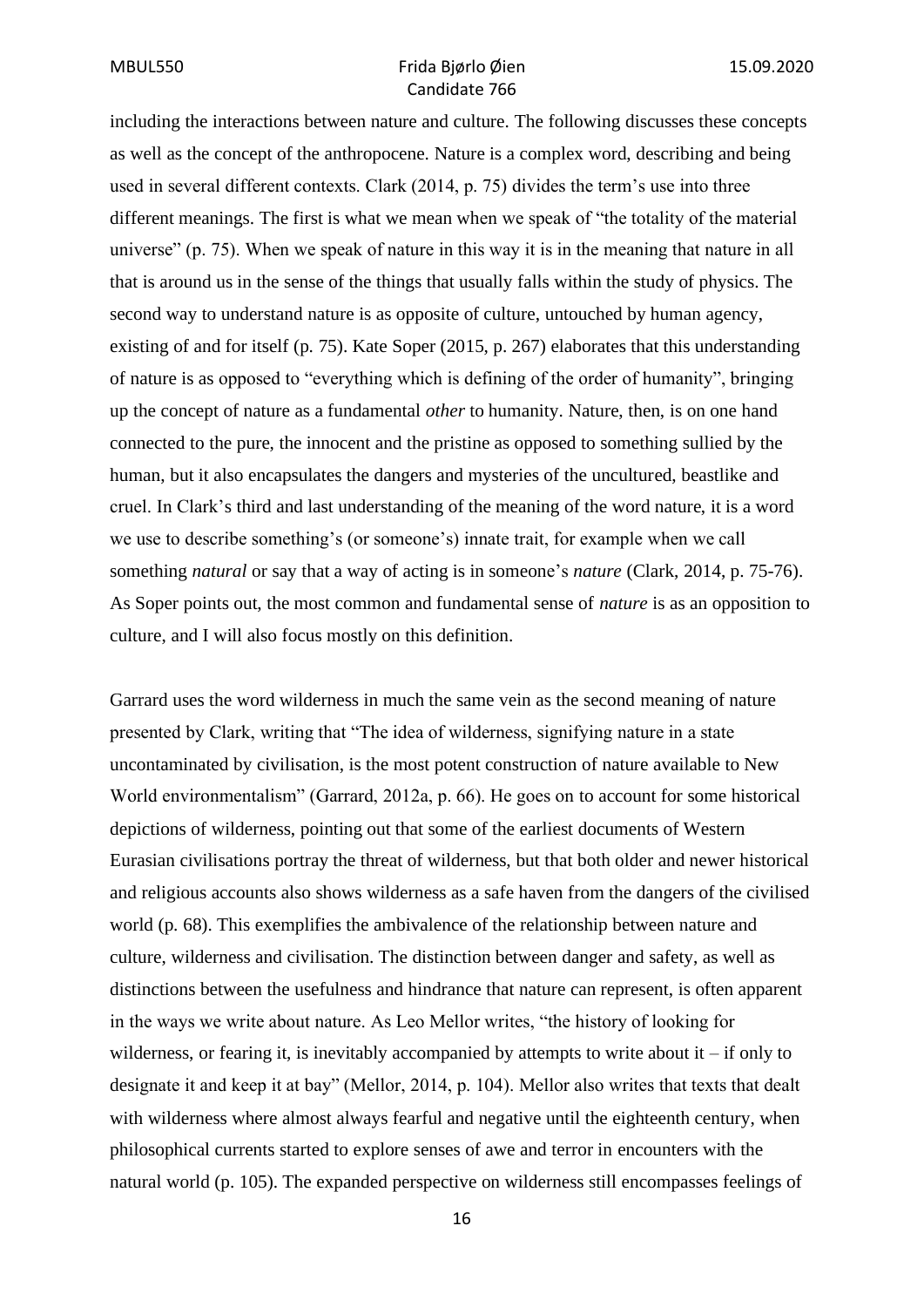fear and despair, but Mellor argues that it simultaneously triggers "self-knowledge, a recalibration of self in the world – and indeed the universe" (p.105).

Some philosophers, ecologists, politicians and ecocritics fully embraces the recalibration of self as "the recuperation of some supposed natural part of a human identity seen as suppressed by the effects of abstraction, instrumentalist rationality, urban culture, and so forth" (Clark, 2014, p. 78). Thus, nature is not an opposite of the human, but of a human culture run amok, which signifies a need to retrieve a lost connection between a purer humanity and its environment, a need to go back to something perceived as original or 'real' as opposed to human-made. While the sentiment can seem naïve and romantic, the reality of human's destructive behaviours is beyond doubt. The impact humans currently have on earth's geology, climate and ecosystems has prompted the term anthropocene, which is defined by Clark (2014, p. 79) as "that era in the planet's natural history in which humanity becomes a decisive geological and climatological force". The many factors that make up the negative impact humans have on the world create a difficult situation to analyse and deal with. This often leads to fragmented and half-hearted discussions and attempts at solutions that skirt around the edges of a problem that continues to grow in its severity and complexity. A lack of a solution and the many trivialities and larger problems that contribute to the issue "become subject to the incalculable multiplier effect of growing population numbers and the uncertainty of unknown ecological tipping points" (p. 80).

The concept of the anthropocene crossed into the literary world, where it is associated with a human-centred view of earth, nature and the environment. Literary studies have traditionally focused on the human condition but bringing nature and the environment into literary readings could bring new perspectives to the literature (Garrard, 2012b, p. 5). By reading ecocritically we can start to move away from our inherent anthropocentrism and examine how we relate to nature, taking on the holistic approach to literature and the environment that Glotfelty asked for by expanding our consciousness to animals and non-living things. While neither authors nor readers are able to truly disconnect themselves from the way they experience the world, they can take a critical stand against their anthropocentrism and broaden their perception and approaches to nature by ecocritically considering the way they deal with the themes and issues in literature.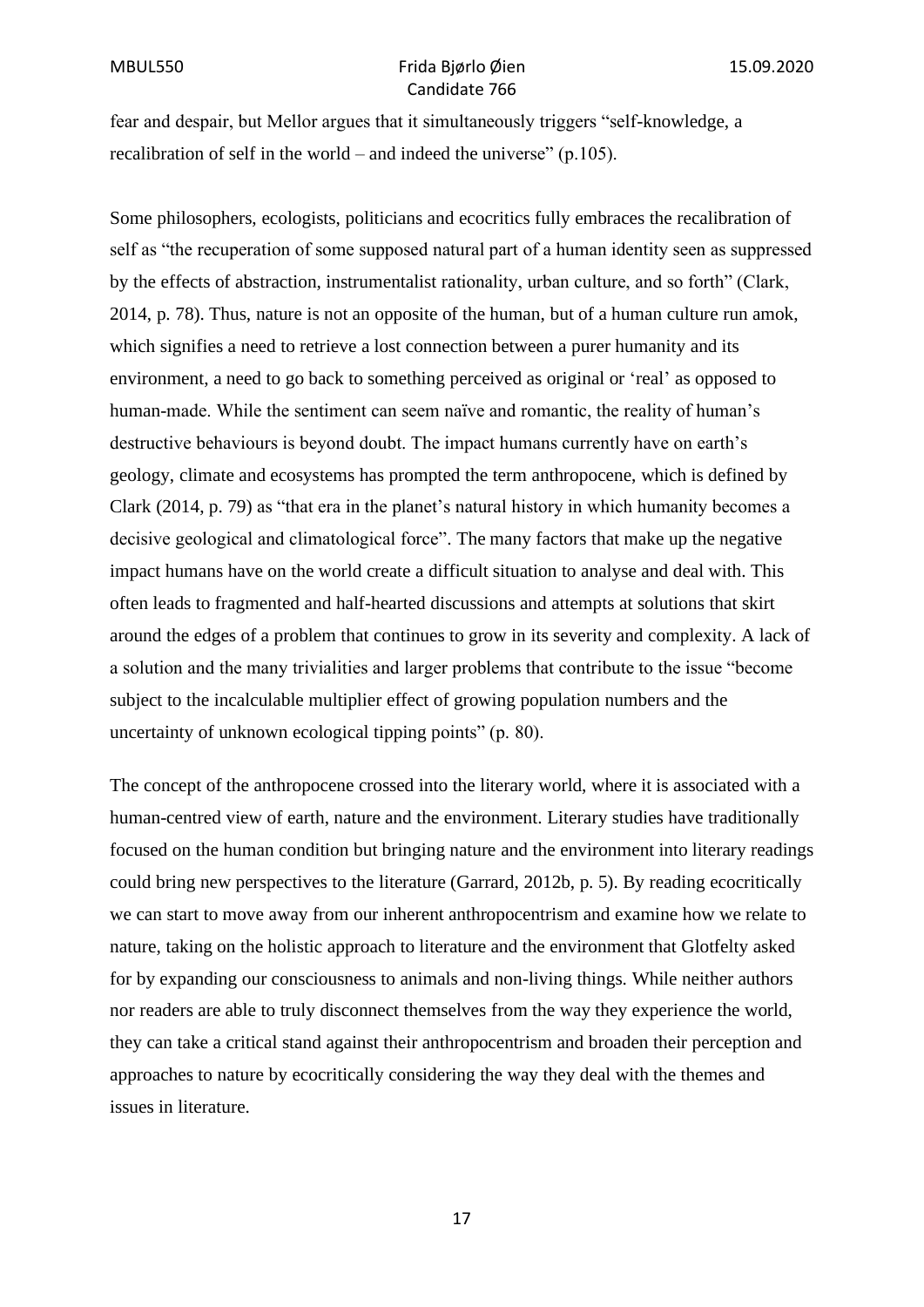#### <span id="page-24-0"></span>2.2.2. The nature in culture matrix



*Figure 1. The Nature in Culture Matrix.* From Ecocritical Perspectives on Children's Texts and Cultures: Nordic

The field of ecocriticism is large, undertaking all kinds of literature and other cultural texts with a vast variety of different sub fields. I have therefore chosen to limit myself to using a specific framework, the Nature in Culture Matrix (NatCul Matrix) developed by the NaChiLit group at Western Norway University of Applied Sciences. The Matrix is presented in *Ecocritical Perspectives on Children's Texts and Cultures: Nordic Dialogues* in 2018 and was developed as a tool to analyse representations of nature in children's and young adult's literature. The authors stress how the matrix encompasses key ecocritical concepts such as anthropocentrism, ecology and the dichotomy between nature and culture, and urges researchers in literature and other fields to make use of it in new and imaginative ways. It is the matrix's versatility and possibilities for adjustments that allows me to combine it with ordinary language philosophy and carry out an investigation not only of the ecocritical aspects of the books, but the ecocritical aspects of the values and ideologies that the books' language displays to the attentive reader.

In the discussion I will employ on the NatCul Matrix, which "facilitates the analysis, comparison and cross-disciplinary and international discussion of a variety of texts" (Goga, Guanio-Uluru, Hallås & Nyrnes, 2018, p. 12), and I will use it to discuss the ecological aspects of the results of the grammatical investigation of The Southern Reach trilogy. Divided by two axes, the horizontal and the vertical, with a third techne dimension, the NatCul Matrix

Dialogues *(p. 12), by Goga et. al., 2018,* <https://doi.org/10.1007/978-3-319-90497-9>*.*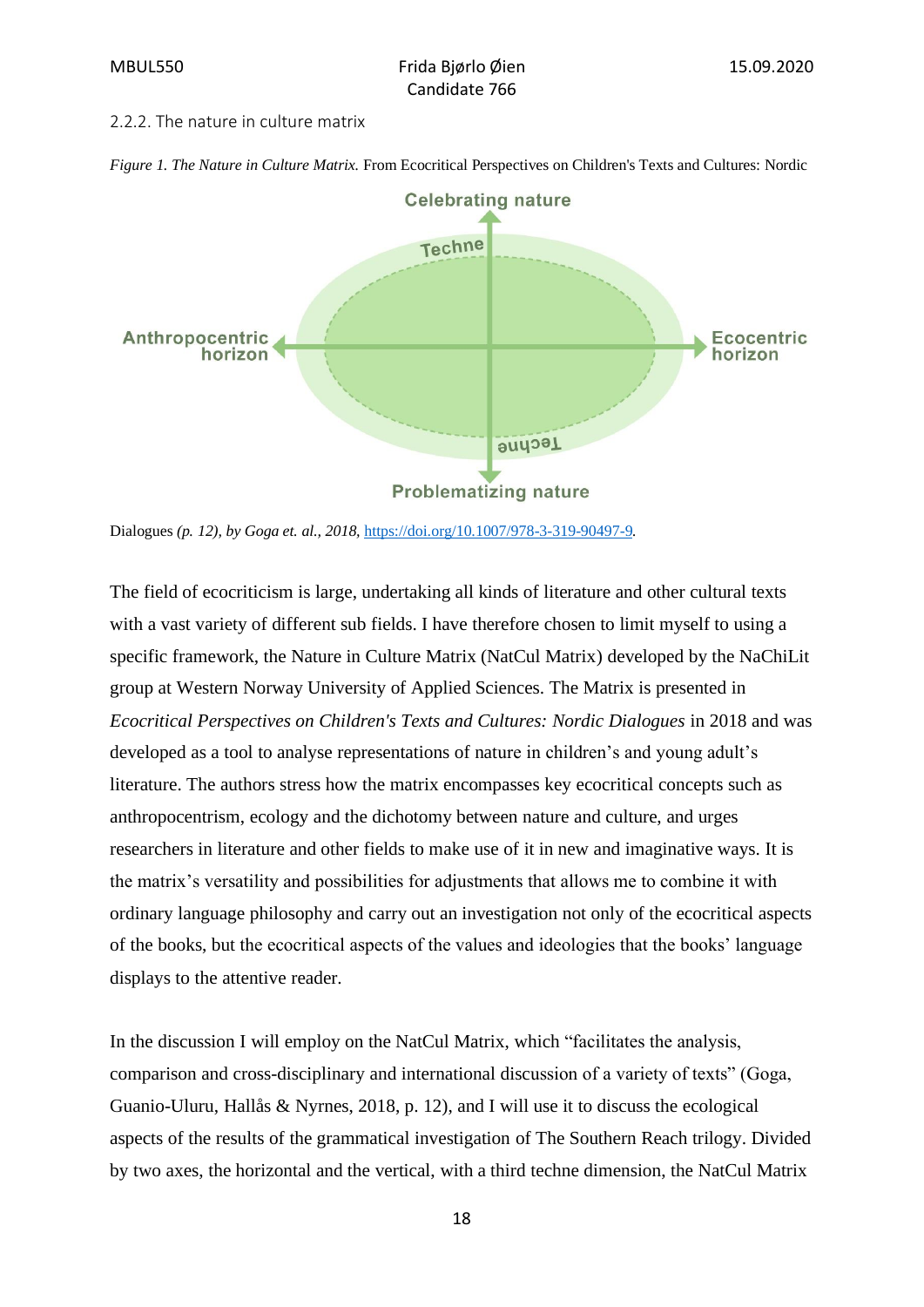allows its user to analyse a text's view on nature by looking at "how humans position themselves in nature" (Goga et.al., 2018, p. 12). In this thesis this entails an ecocritical analysis of the Southern Reach based on how the humans in the text, namely the characters, relate to nature through their language, criteria and valuations. This also has implications on the reader's attitude to nature, both what they bring with them to the reading of the books and what they can gain when faced with the challenge to interact with the books' language and values.

#### *Celebrating and problematising nature*

The vertical axis of the NatCul Matrix addresses how, and whether, nature is being problematised or celebrated. Goga et.al. (2018, p. 12) explains that the "celebrating position implies an idea of the "pure child" or "child of nature" as a key figure in the cultural and pedagogical tradition, based primarily on Rousseau" while the problematising position "takes account of the escalating environmental challenges and the growing engagement of ecocritical children's literature, which demonstrate a critical and problematising awareness of nature" (p. 13). The two positions are presented as in opposition to each other, representing the poles of possible representations of nature, but one must also be aware of the nuances between the two and how a celebration and a problematising of nature can be interpreted differently.

The top of the vertical axis of the NatCul Matrix resonates with Clark's second understanding of the term nature, where nature is understood as something separate from culture. The thought of celebrating nature can bring with it a sense of a celebration *despite* culture's allencompassing influence. If nature is seen as an opposite of culture, then a celebration of nature is a celebration of that which is not affected by human agency. This does not necessarily mean that a celebration of nature has to be devoid of the human. Literature is after all made by humans, for humans, and usually contains human or anthropomorphized characters. Culture will always seep through the nature celebration that takes place in the written word.

Although the dichotomy of nature versus culture seems to be strongest in the celebratory view on nature, the first meaning Clark ascribes to nature also becomes relevant here. Viewing nature as the "totality of the material universe" can be a way of looking at nature in an ecological sense. A celebratory view can for example encompass the idea of a circle of life,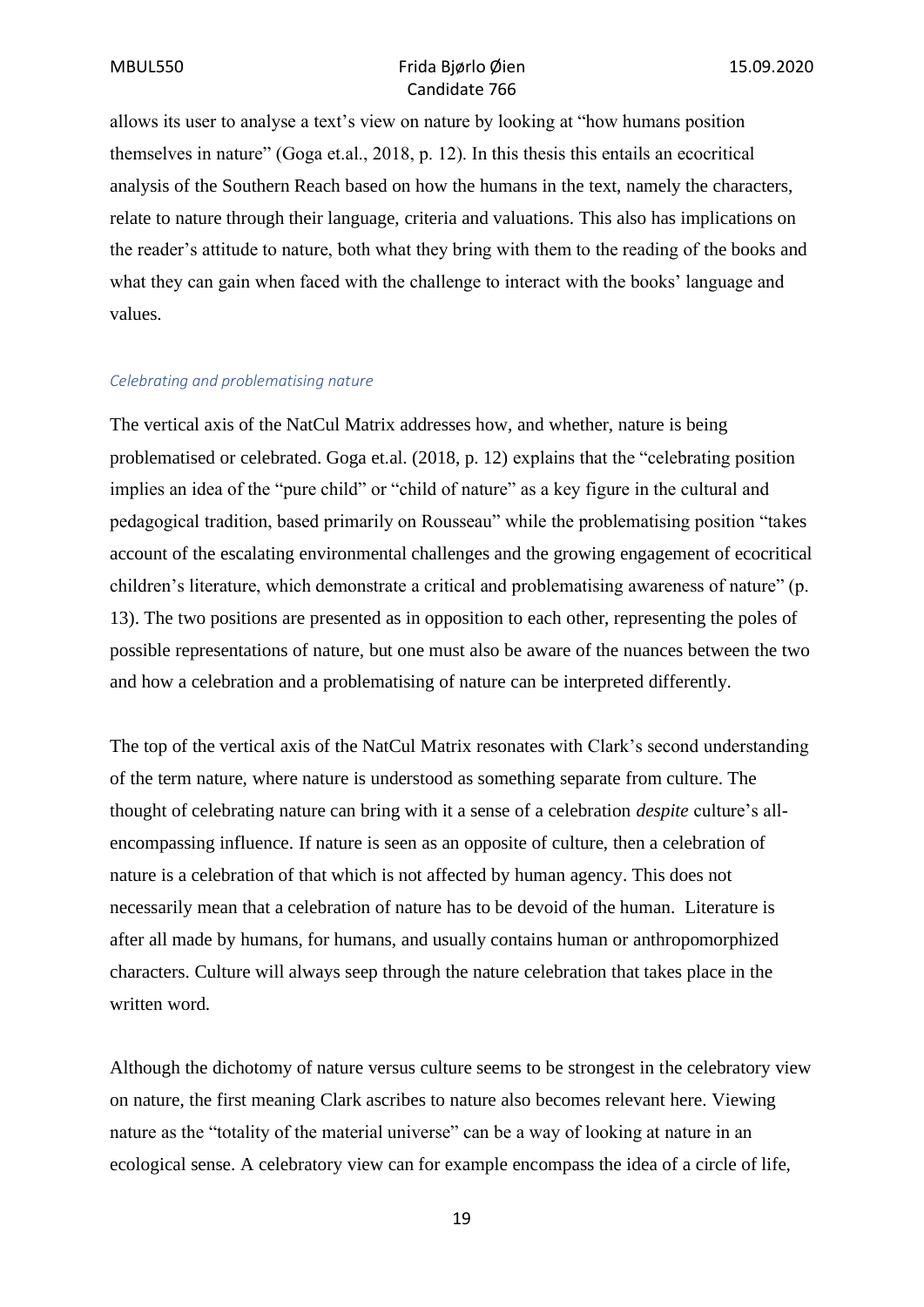nature as an amazing, intricate web of interconnected organisms, synopses and atoms that exists together within one universe. Such a view does not necessarily uphold a gap between nature and culture and can include the human as a part of the whole. If a text is evaluated as being on the outermost part of the celebratory axis it is imbued with positivity, whether the text leans towards a more culture/nature centred meaning or an "all-is-nature"-meaning. The further one moves towards the middle of the axis, the more ambiguous the representation of nature becomes.

On the other side of the vertical axis, Goga et. al.'s (2018, p. 18) presentation of problematising nature fully envelopes the human presence and agency. The focus here is on a critical awareness of the environment and the challenges that nature faces. Even more than the celebratory representation of nature, the problematising pole is coloured by an understanding of nature as an opposite to culture. The awareness that is asked for is aimed at the challenge humanity presents to nature. It builds on an understanding that humans, or culture, has created and escalated a situation where nature is threatened. Thus, culture is not only seen as the opposite of nature, it is seen as an antagonist, a problem that needs solving.

Although the creators of the matrix do not mention it, I would like to add another possible aspect of the problematising pole of the vertical axis: that of nature being a problem to culture. The opposition of nature and culture will not always be represented as one were humanity is the threat. We will find out that this is not a hard truth for the Southern Reach trilogy. Nature can pose severe threats to human characters in literature, either as actual or perceived danger. Thus, we can see a distinction between the two sides of the problematising pole of the vertical axis. This distinction is one that Clark (2014, p. 75) characterizes as one of "reverenced wilderness" versus bestiality and "cruel inhumanity" in the nature/culture meaning of the word nature.

Utilizing the vertical axis of the NatCul Matrix when studying literature ecocritically, we ask both whether the text celebrates nature or problematises it, and more importantly we ask in what ways it does so. Nature is a debated term in many fields of study and in our day to day language, bringing with it several paths of meaning in different uses. This is also the case in the Southern Reach trilogy. Therefore, I have connected some of the meanings given to the word nature to the two poles of the celebrating-problematising axis of the NatCul Matrix, discussing some ways in which they relate. Next, I will turn to the horizontal axis of the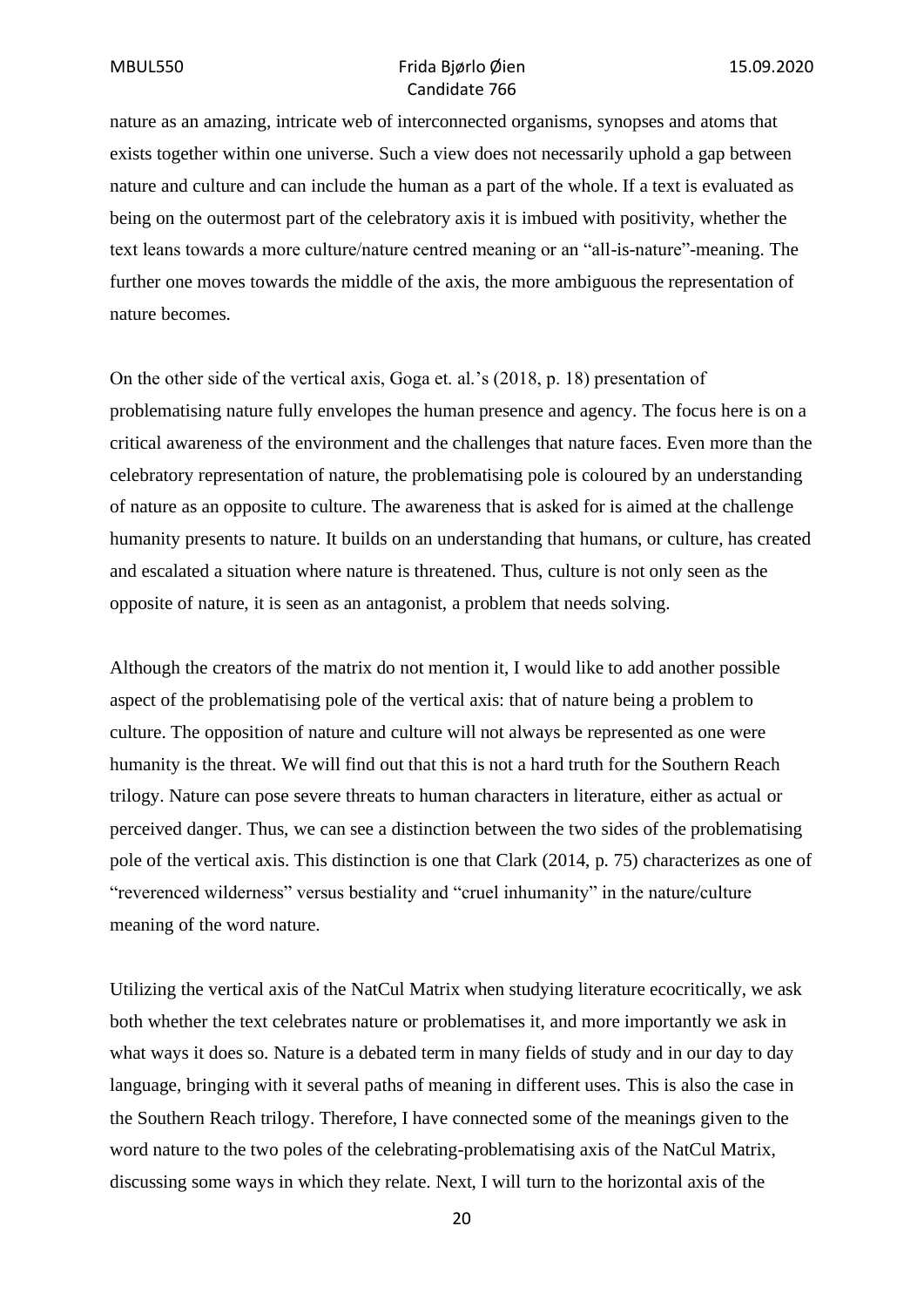matrix, while also discussing the poles' connection to the term nature.

#### *Anthropocentric and ecocentric horizon*

The anthropocentric and ecocentric axis of the NatCul Matrix facilitates an examination of what perspectives on nature a text takes on. The distinction is between the anthropocentric pole, which centres around human experiences and perspectives, and the ecocentric pole, which centres around a more holistic awareness of ecosystems and ecospheres (Goga, et. al., 2018, p. 13). The outermost poles represent the extremes in representation with room to exist and fluctuate between the two in the middle. Garrard (2012a, p. 22) writes that "It seems likely that any given concerned individual will probably have both eco- and anthropocentric attitudes at different times, under different conditions". Just as an individual will possess both eco- and anthropocentric attitudes, literary texts vary in their eco- and anthropocentrism, both between texts and within the individual texts. Texts are also read and interpreted differently, adding to the fluency that can be exhibited when attempting to place them on the horizontal axis of the NatCul Matrix.

Anthropocentrism is characterized by a focus on human superiority and an instrumental perspective on nature as valuable only in its usefulness in securing human needs (Quinn, Castéra & Clément, 2015, p. 894). This view entails a distinctive difference between nature and culture relevant to Clark's second understanding of nature as the other of culture (2014, p. 75). In an anthropocentric perspective, nature is an object in relation to human subjectivity, and thus cannot be in the same category as culture. Such a harsh differentiation between nature and culture necessitates an *othering* of nature to culture that breeds fascination and fear. The wilderness trope becomes visible, which can enhance the differences between what is viewed as natural phenomena and appearances and what is seen as cultural events and human traits, at the same time as it weakens the bonds of similarities between human and nonhuman. As Clark (2014, p. 76) puts it, "the defining problem becomes that of the antagonistic opposition of culture and nature".

At first glance, the anthropocentric view on nature seems to be counterintuitive to Clark's understanding of nature as "embracing everything" (Clark, 2014, p. 75) because it raises one species, the human, above the rest. However, any such hierarchical ideas or systems does not collide with the understanding that nature is the totality of the material universe. The human is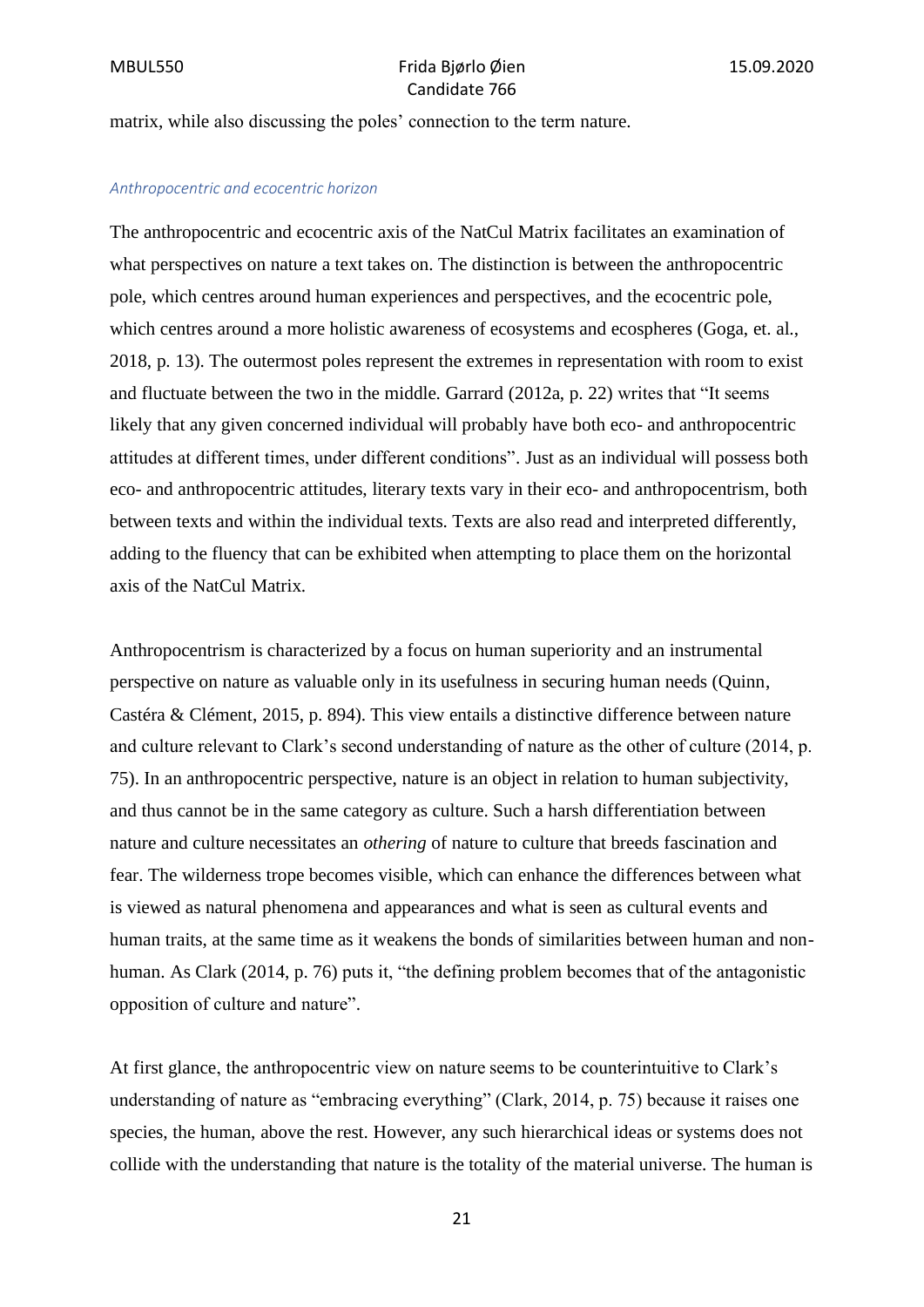simply part of the totality. Quinn et.al. points out that there are many ways and forms in which anthropocentrism can be understood and analysed, which blurs the lines between the anthropocentric and the ecocentric. She exemplifies this with Val Plumwood's argument "for a form of 'liberationist' anthropocentrism in opposition to hegemonic human-centredness" (Quinn et.al., 2015, p. 895). Such an anthropocentrism "recognises the intrinsic value of nature and emphasises human knowledge about, connection to and absolute dependence on nature" (p. 895), which sets humanity's relation to nature within an understanding of nature as all-encompassing. Whether Plumwood's liberationist anthropocentrism is truly anthropocentric or an attempt to make ecocentrism more acceptable, it demonstrates the nuances that can be found between the poles of the anthropocentric and ecocentric horizon of the NatCul Matrix.

On the opposite side of anthropocentrism we find ecocentrism, characterised by granting intrinsic value to the non-human (Quinn et.al., 2015, p. 894). As noted, ecocentric thinking revolves around ecologies and ecospheres. This is central in Arne Naess' deep ecology movement, where the first of the eight key points in the deep ecology platform advocates that "[th]e well-being and flourishing of human and nonhuman life on Earth have value in themselves (synonyms: intrinsic value, inherent worth). These values are independent of the usefulness of the nonhuman world for human purpose" (Naess as cited in Garrard, 2012a, p. 23). Ecocentrism can be interpreted in different ways. Garrard points out that ecocentrism can be misanthropic in nature, meaning that it advocates a certain scepticism and ill-will towards the human, but also emphasises that the more mainstream proponents of ecocentrism are softer in their understandings (p. 26). The stricter understanding of ecocentrism does not allow for any hierarchical structure where the human is given more intrinsic value than the non-human. This school of ecocentrism understands nature as one and all-encompassing and does not consider humanity as something different that can be allowed to set itself apart or above the rest. While it advocates an understanding where all entities and forms retain intrinsic value or some form of subjectivity as a life form, it also effectively denies the human any way to preserve itself when the interests of humanity does not align with that of another species, life form or ecosystem.

A softer understanding spearheaded by Naess allows for a preference of vital human needs over "the good of any other things" (p. 26), exemplifying how humans can retain some form of natural self-preservation when being attacked by a ferocious tiger or a deadly virus. This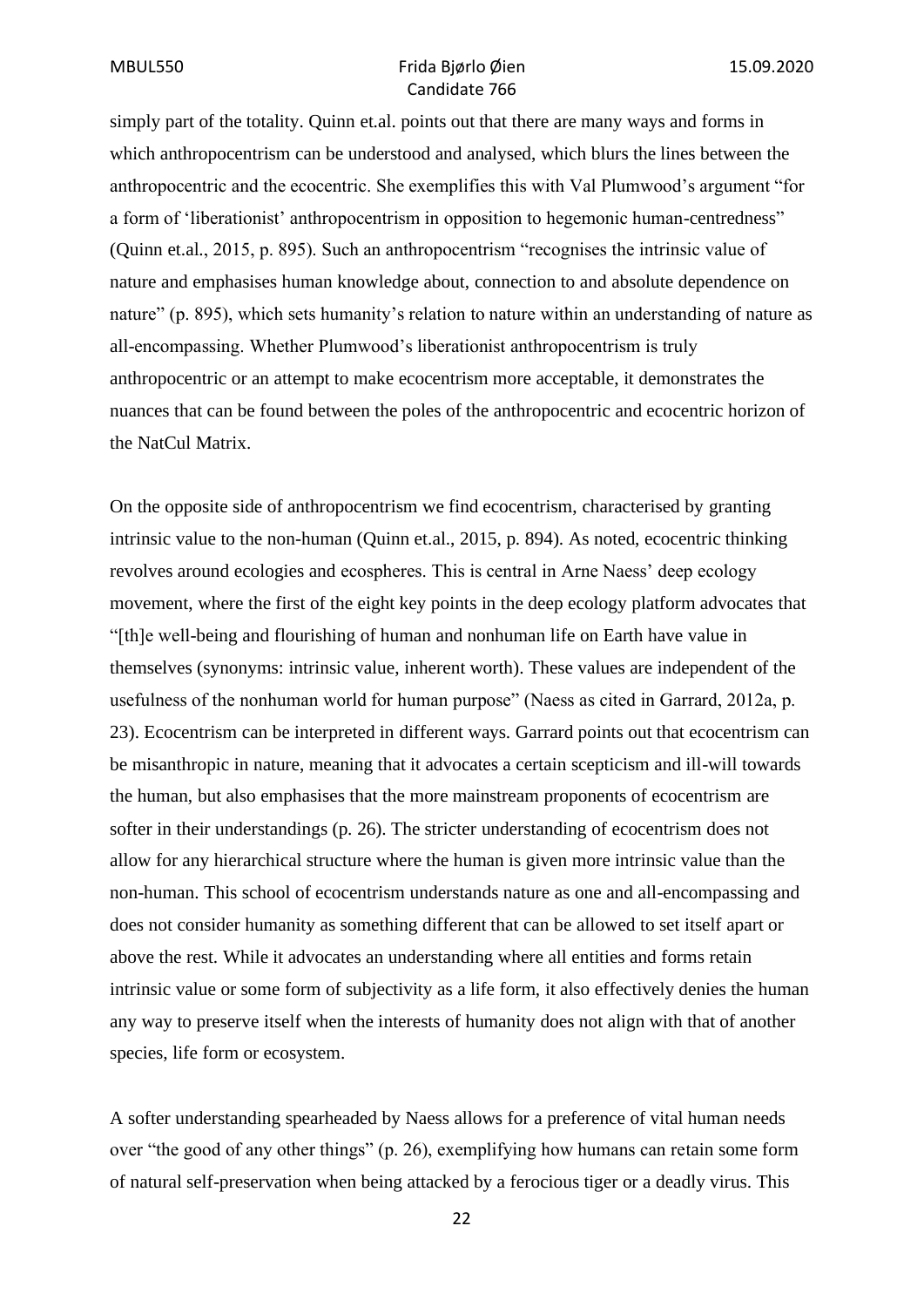understanding of nature can be aligned with both the all-encompassing and the nature versus culture meaning described by Clark (2014, p. 75-76). Humans are seen as part of the ecosphere, acting as one subject among the many that make up our world. We are given intrinsic value and agency to follow our instincts, and protect ourselves from immediate danger as long as we do not act in a way that causes disproportionate harm to other parts of the ecosphere. At the same time, human culture is the other to nature, simply because of our inherent human perspective. We set ourselves apart by giving ourselves the onus to decide what our 'vital' needs are and judging what is proportionate action when facing danger and what is not. Even further, we get to decide what constitutes danger, even though we can only analyse a potentially dangerous situation based on our own senses, experiences and thought processes.

The horizontal axis of the NatCul Matrix can include all these understandings of anthropocentrism, ecocentrism and nature, and more. It is up to the user of the matrix and the literary work that is being analysed which perspectives are most relevant and what insights the different perspectives can give on these concepts. Clark refers to Meyer, who says that: "[A]n ecological conception of nature, like any conception, has the potential to inspire a number of diverse and potentially contradictory positions" (Meyer as cited in Clark, 2014, p. 77). I have chosen to highlight these angles because they lend themselves well to the material I am working with in this thesis. The analysis will also show that the axis is more than its outerpoints, utilising the grey areas that exist between anthropocentric and ecocentric understandings and representations of nature, culture and the relationship between the two.

#### *Techne*

The NatCul Matrix also has a third dimension, that of techne, which refers to "the art of shaping and manufacturing" (Goga, et.al, 2018, p. 13). The techne dimension envelopes the other two dimensions of the matrix, which signals that the material that is analysed using the matrix is not nature itself, but mediations of nature. The representations of nature in literature are shaped, manufactured by human minds using human language and interpreted by the human reader and is therefore "subject to cultural influence and human manipulation" (p. 13). By introducing the techne concept into the NatCul Matrix, the authors establish a selfconsciousness to both literature, reading and literary criticism that demands an awareness of how the cultural influences our perceptions and representations of nature. In this thesis, techne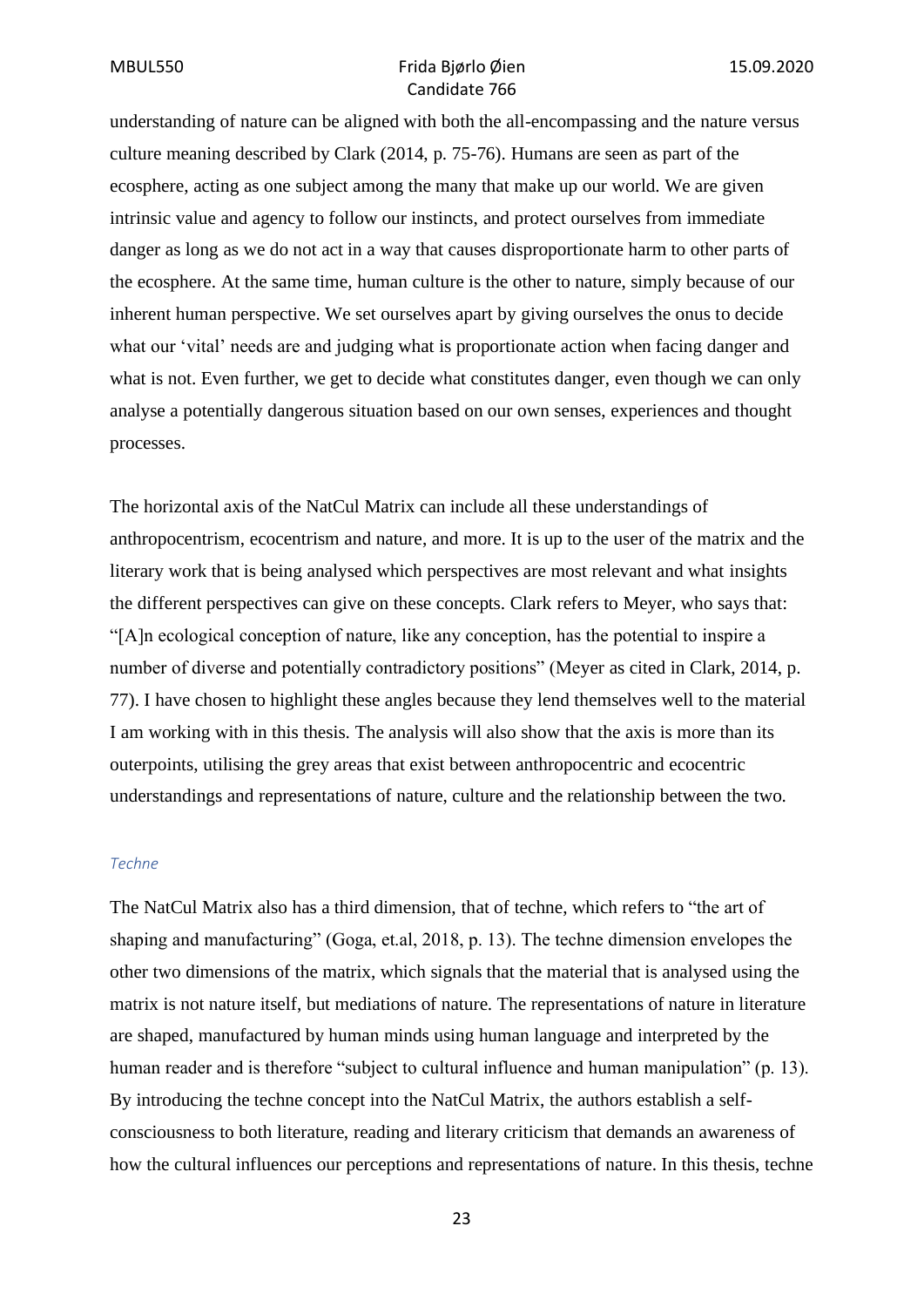is particularly relevant to the idea of a mutual relation between language, world views and values. Interacting with the notion that language evolves, is shaped, through our understanding of the world, the NatCul Matrix puts the focus on an understanding of the natural world mediated through language.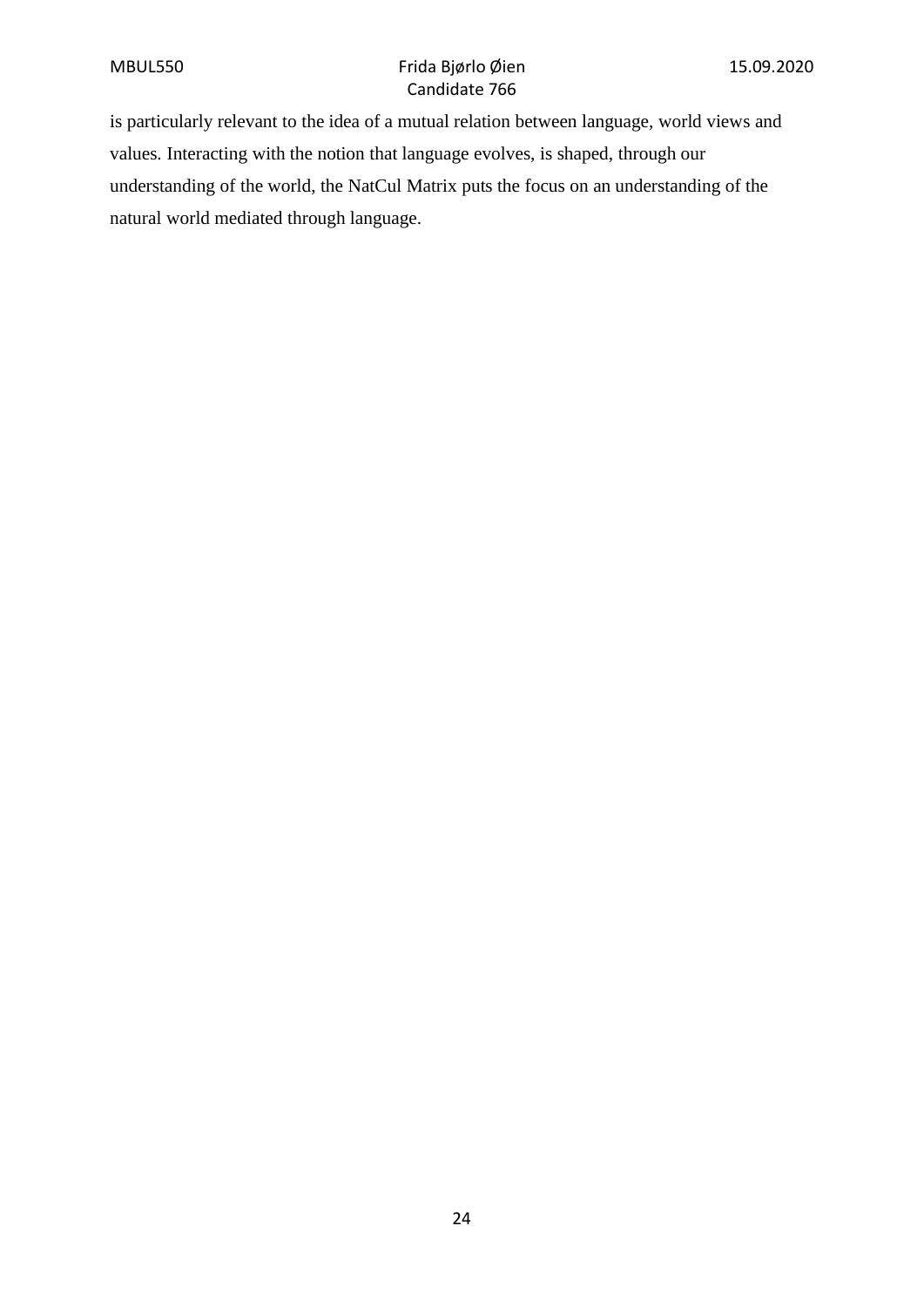# <span id="page-31-0"></span>3. Analysis: Criteria and values in the Southern Reach trilogy

This chapter contains a Cavellian literary analysis of the three books, *Annihilation*, *Authority* and *Acceptance*, that make up the Southern Reach trilogy. In the following, I first give an account of the methodological approach to the analysis, where I present how I applied the steps in Cavell's grammatical investigation to the material. This account also relates how I chose to restrict the scope of the project from the three books to two concepts addressed in those books, and how that lead to the three themes mentioned above. Next, the analysis is divided into two based on those two concepts. In both parts, I start by describing the relevant concept before I present the analysis structured around the three themes. I have chosen to further concretise the material by only focusing on the two most prominent characters in the trilogy, the biologist and Control. This means that each theme consists of two parts, one for each character.

The analysis addresses the concepts *border*, *intent* and *purpose* and how they spark a sense of puzzlement that can be connected to judgments of value regarding the three sets of themes science, curiosity and knowledge, truth, deception and power, and safety, threat and protection. In the analysis, the two characters the biologist and Control is shown to approach these concepts differently, which shows the complexities in how background and experience can evolve and substantiate the way we understand the world, the words we use to talk about the world and how our words and our world view is interconnected. The biologist's background in science in general and biology specifically, as well as her guarded attitude to other people, affects how she values for instance knowledge, power and safety, which becomes apparent in the ways and contexts where she uses the words *border, intent* and *purpose*. The same can be said for Control, but his background is in counterterrorism and as a 'fixer' for government agencies, which facilitates a more human centred, suspicious attitude when he uses the same words.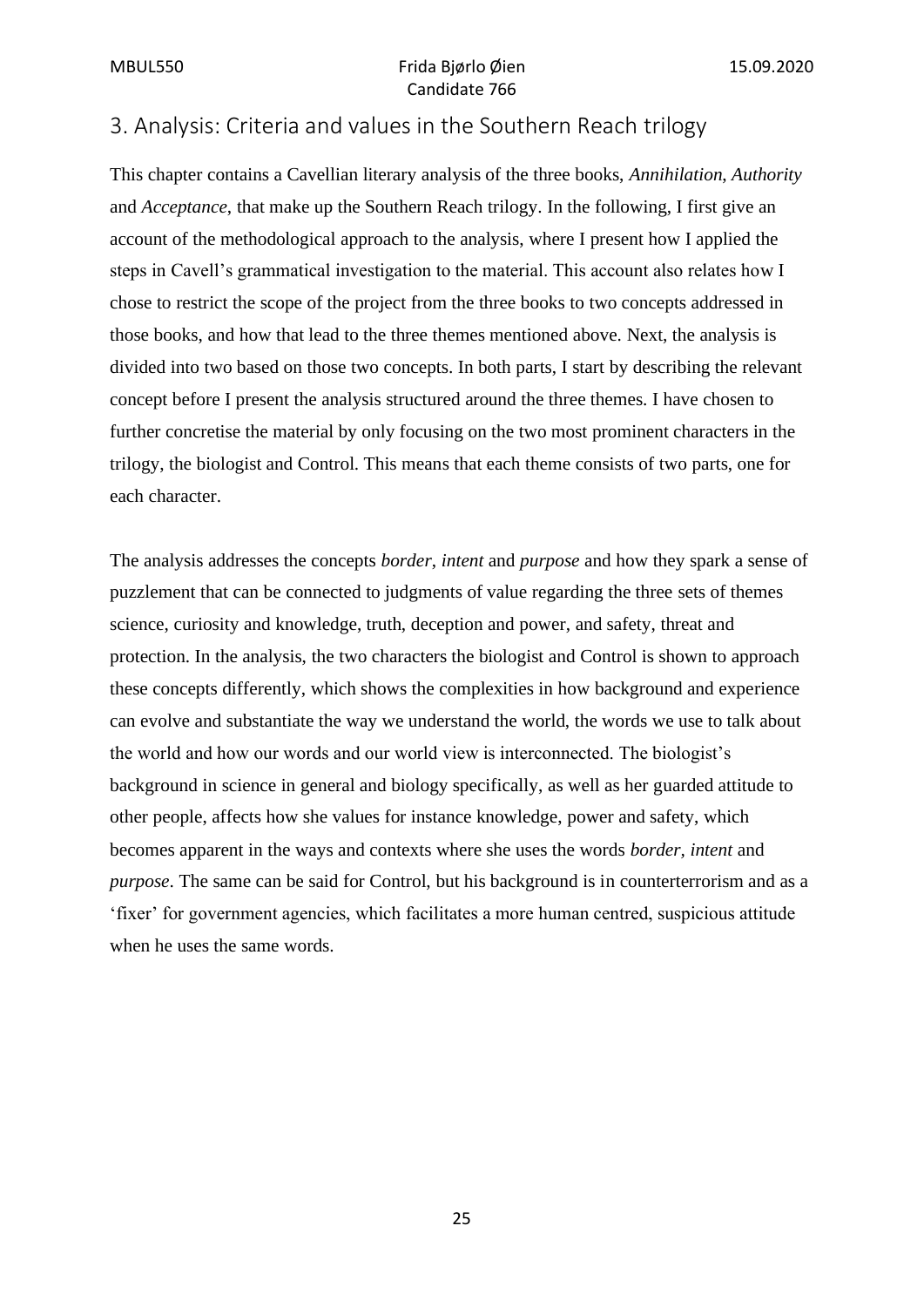#### <span id="page-32-0"></span>3.1. Grammatical investigations

As discussed in the theory chapter, a Cavellian analysis entails examining the criteria behind the choice and use of significant words and utterances. In my readings of the Southern Reach trilogy I often found myself asking why VanderMeer had chosen a specific word or why he had chosen to phrase something a certain way. His use of language is unconventional, sometimes leading to puzzlement and confusion which might prompt further investigation into specific words and concepts. Several such instances occurred, but due to the practical restraints of a master's thesis, I had to make a choice. The words *border*, *purpose* and *intent* are mentioned several times throughout the series, suggesting a thematic problematization of these concepts and ensuring a material that is widespread and large enough to allow for a certain complexity and nuance that the trilogy deserves. The word border was most obvious, because of its central place in the story and the varied ways in which it is used and understood. I chose to include both intent and purpose as cognates in one chapter, because separately they were mentioned significantly fewer times than border, and because I thought that the similarity in dictionary meaning between the words could result in some interesting findings. These words are also very central to the story, as the question of intent and purpose is fundamental in a story that circles around encountering and understanding some unknown entity. As mentioned, there is also something in the way these words are used and the contexts they are used in that stimulates puzzlement and confusion – a condition for examining works of literature through the lens of ordinary language philosophy (Moi, 2017, p. 53).

Finding words or concepts that trigger such feelings is the first step in a grammatical investigation. When the reader has honed in on these, the next step is to find all the instances where the words and concepts are used, in order to "remind ourselves of the kinds of statement we make about it" (Cavell, 1999, p. 29), where "it" refers to statements or phenomena that puzzles us and makes us want to find out more. In order to systematically carry out this step, I used a digital version of the books and employed integrated search tools to locate each instance when the chosen words are mentioned in the texts. I then went through all the results and discarded the cases where the words were used in markedly different meanings, such as the term "border commander" or the statement "intent on my meal". This step also involved reading "around" the words and examining their context. While carrying out this step, I found that the context that the words appeared in often revealed extra layers of significance. This means that the following analysis does not solely discuss the words *border*, *intent* and *purpose*, yet it is entirely based on instances and contexts from the books where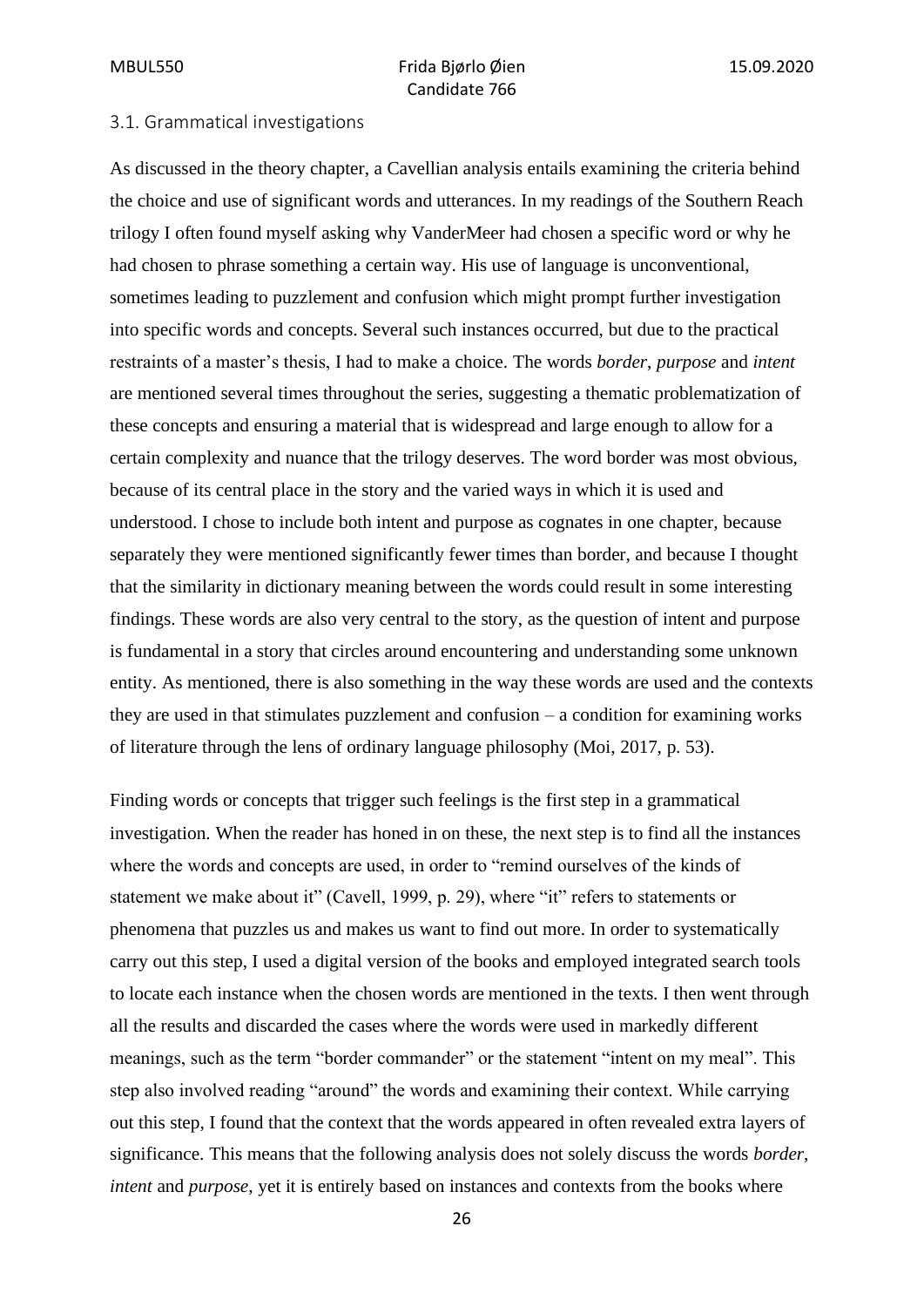these words are used.

In this analysis I will present the results of the third step of the grammatical investigation, where I examine what criteria lie behind the statements found in the previous step. This is where I ask why the characters chooses to word themselves in that specific way at that specific time, or "what criteria we have for (what we go on in) saying what we say (Cavell, 1999, p. 29). The aim is to uncover what judgments of criteria were made, consciously or unconsciously, when deciding to use a word or a phrase in the context it is used in. By exploring the words and their contexts the value judgments become visible, which can allow us to see the way the speaker views the phenomena of their world, and thus how they value them.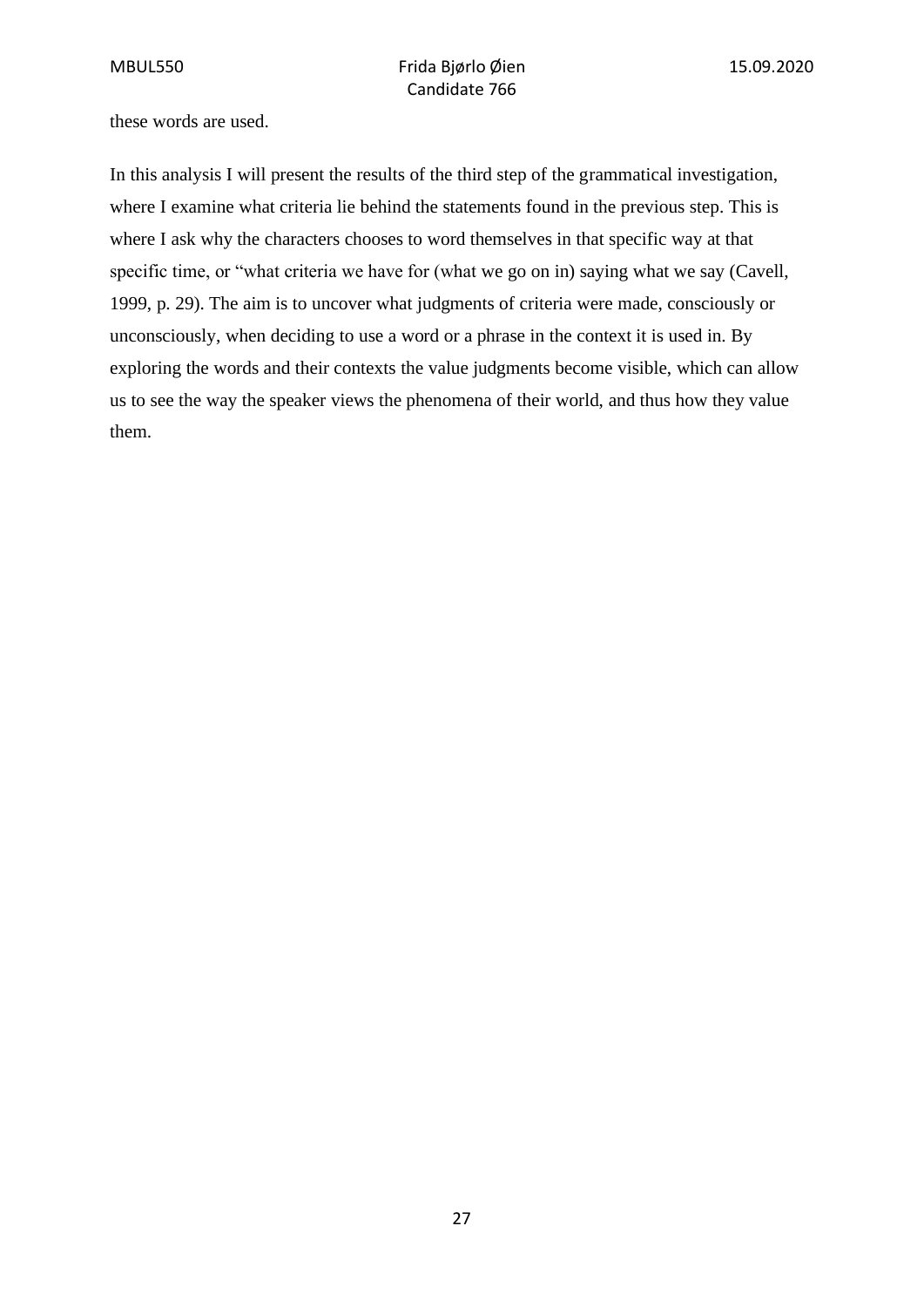#### <span id="page-34-0"></span>3.2. Presentation of the concept *border* in the Southern Reach trilogy

The word *border* itself figures prominently in all three books in the Southern Reach trilogy. It is used a total of 255 times in the 901 pages. It often refers to the actual "physical" border that surrounds Area X, but other concepts and utterances connected to the notion of borders are more associated with mental states and relationships. Relevant to this thesis, the border seems to function as a connector as well as a divider between the developed human world portrayed in the books and what is repeatedly described as a pristine wilderness inside the border in Area X.

There is a duality in how the different themes are addressed in connection with the border between the outside world and Area X. The border creates a distinct inside and outside, forcing the characters, and the reader, to evaluate whether the threat is within or without. On one hand, there is a strong military and academic presence around the border, monitoring for any signs that it will expand or that something will escape it, thus making Area X the danger that is held back by the border. On the other hand, the idea that the border is keeping the outside world from Area X is introduced early by the biologist: "One rule for an expedition into Area X was that we were to attempt no outside contact, for fear of some irrevocable contamination" (VanderMeer, 2015a, p. 7).

The juxtaposition between inside and outside and civilization and wilderness gets expressed in different ways by the biologist and Control. Their relation to the border, both physically and metaphorically, affects how they talk and think about the situations and phenomena they encounter while they try to make sense of the world and its mysteries. The characters' criteria pertaining to the three themes get revealed in their use of the word *border* and their reflections on the concept, as they grapple with and examine their own and each other's understandings, ideas and values.

#### <span id="page-34-1"></span>3.2.1. Science, curiosity and knowledge

We enter the Southern Reach trilogy and get to know Area X through the perspectives of characters with different, mainly scientific, backgrounds. There is a difference in how the characters approach Area X based on their scientific field, curiosity and knowledge, and this can be traced in their use of the word *border* as well as what criteria they call upon. While the biologist is a trained biologist brought in to the Southern Reach agency and the expedition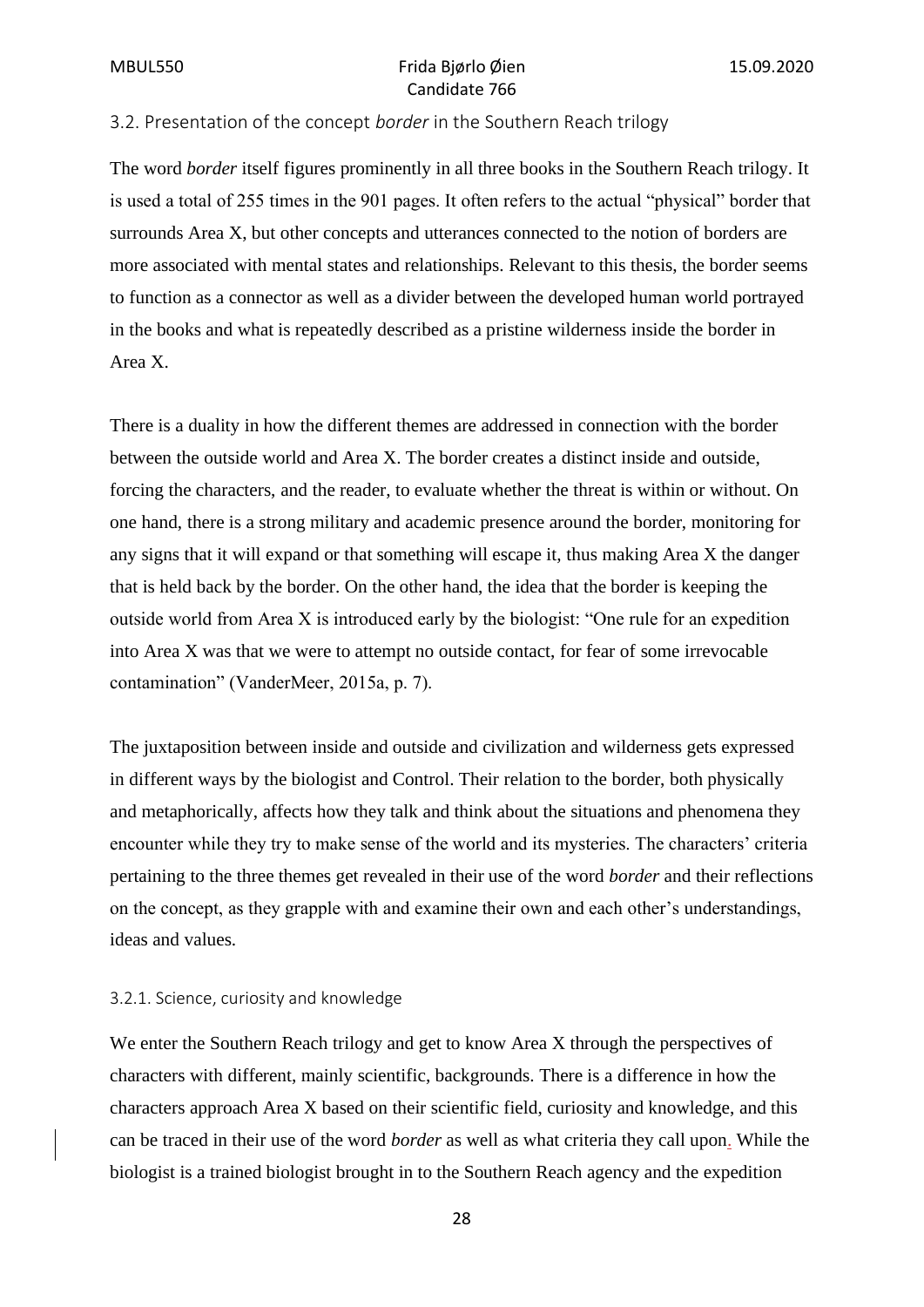into Area X because of her scientific research and background, Control is ostensibly given the position as acting director because his background as a spy has trained him to take unconventional routes of deduction to secure knowledge in order to act upon it. Both characters are concerned with science, curiosity and knowledge, but they value these very differently, and that affects their actions, attitudes and language as well as their position in the development of the story.

#### *Biologist*

The reader first gets acquainted with the unnamed biologist, focaliser and narrator of the first book, and her doppelgänger Ghost Bird, both of whom can be said to share the role of protagonist. The biologist becomes interested in science early on in her childhood, developing a curiosity and lust for knowledge through examining and monitoring the life in the overgrown pool in her parent's back yard. It is her meticulous curiosity that makes the biologist eligible for the expedition, but on her way from the border to the base camp the biologist wonders if her suitability stems more from being very self-contained (VanderMeer, 2015a, p. 123). In the biologist's case these two qualities are connected. Her curiosity for science originated in a lonely childhood, turning inward to the boundaries of the nature in her backyard. This in turn led her to a narrow focus on biology in adulthood, having little interest in other people. Self-containment is thus connected to an interpersonal notion of border, creating a strict boundary between an inner sense of self and what is shown to others.

When the biologist realises that the psychologist might have chosen her for her restrained personality, she also notes that this quality is usually disapproved of from a psychological point of view. As such, the biologist presents two sets of criteria of being self-contained. According to one, the focus on humanity gives the word a negative undertone. The possible psychological impact that is hinted at is one of isolation from a community of other humans. Although the biologist is clearly aware of this outcome, she has chosen to keep her singular focus and remain on the fringes of society. Even in her relationship to her husband she puts up a border, not being able to share the depths of herself, resolving to nightly escapes to whatever vestige of nature is available in the city they live in. The biologist's reflection that self-containment is disapproved of "from a psychiatric point of view" (p. 123) reveals that she is familiar with how the word is usually understood in the greater world and takes this understanding into consideration when she develops her own criteria. Interpersonal borders, in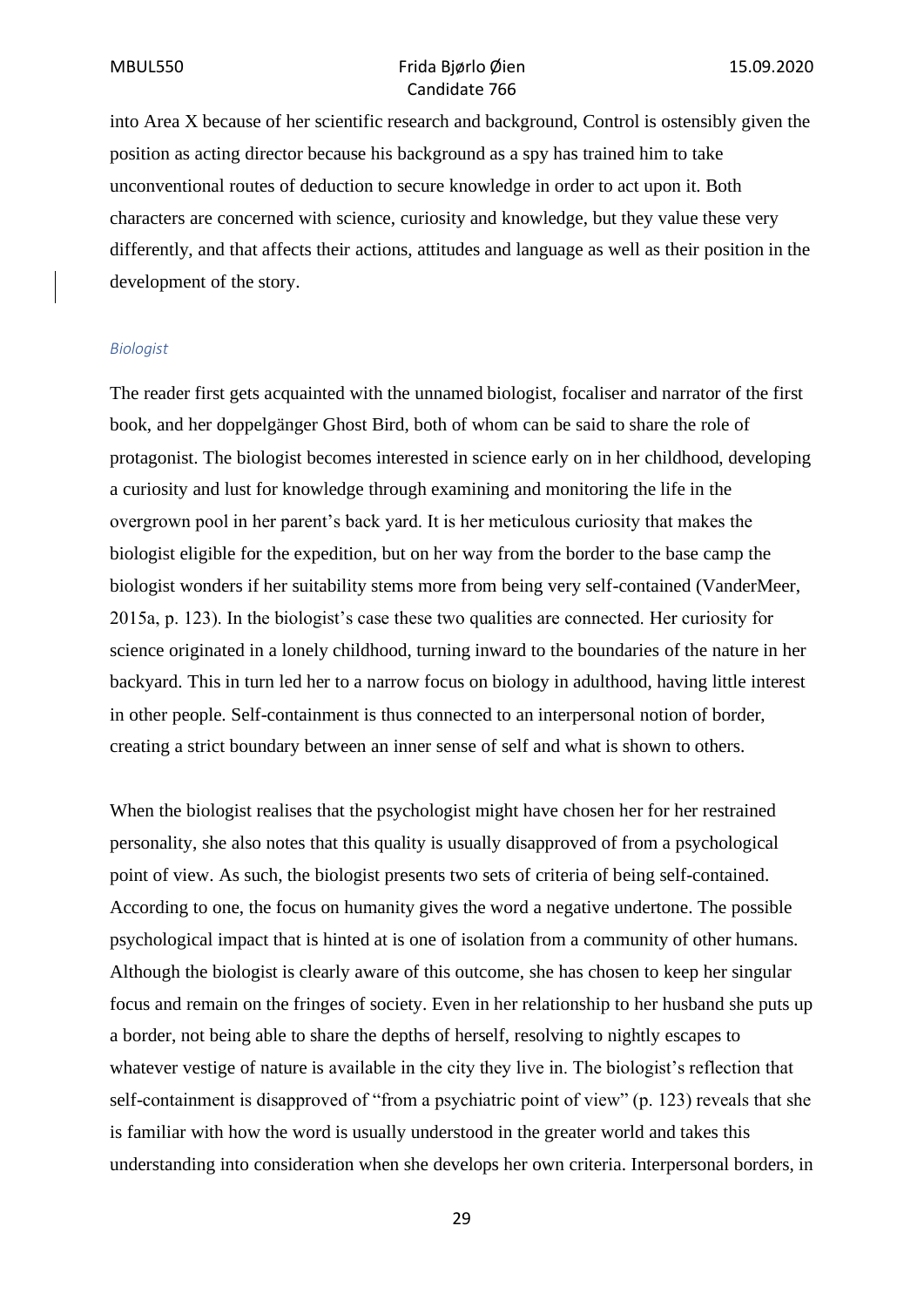the sense of guardedness and self-containment, are not in line with this society's values. In the few, short flashbacks to her childhood and the time spent with her husband it becomes clear that she has struggled with her own guarded personality and society's negative valuation of such traits.

It seems, however, that the biologist has mostly put these struggles aside by the time she joins the expedition into Area X. She has kept living a life on the fringes, rarely having to interact with other humans except when she is forced by lack of funding to abandon a habitat she is studying and go back to her husband. Her recounting of her actions show that she has chosen a self-contained life despite the larger society's values of social and emotional connection. According to Moi, one has two options when one disagrees in the judgments of how a word is to be used and understood (Moi, 2017, p. 225). One is to simply let the misunderstanding continue and not focusing on it. The other option is to examine the words and utterances for criteria and uncover what lies behind the misunderstanding. By continuing to value her selfcontained life the biologist shows that she has chosen to rely on the first option: to put the misunderstanding aside. However, when she remembers that the psychologist called her selfcontained in one of the sessions preceding the expedition, she is "struck by" the word not being used as a "pejorative" (VanderMeer, 2015a, p. 123). Since she is coming from a society where such traits are not valued, she reacts with surprise to someone appreciating these traits. This means that she has shifted to the second option when a misunderstanding occurs. Through an examination of the words the psychologist used and the way in which she used them, the biologist finds criteria for the words that are not congruent with the criteria she is accustomed to encountering regarding her self-containment. Instead of connecting the word *self-contained* with negative values in the context of human interactions, the psychologist connects it to positive values in relation to science and knowledge. This seems to resonate with the biologist, sharing a reason, a criterion, for the importance of self-containment: it facilitates a keener focus on what she sees as important or interesting knowledge.

One aspect of her life in which the biologist does not fully contain herself is in her search for knowledge, especially knowledge pertaining to nature and biology. Her inherent curiosity is what drives her throughout the series, despite the fact that her knowledge and understanding of Area X changing several times. Quite early on in the first book she notes that the information being drilled into the expedition members by the Southern Reach agency works as a distraction to asking pertinent questions and discovering relevant details; "By the time we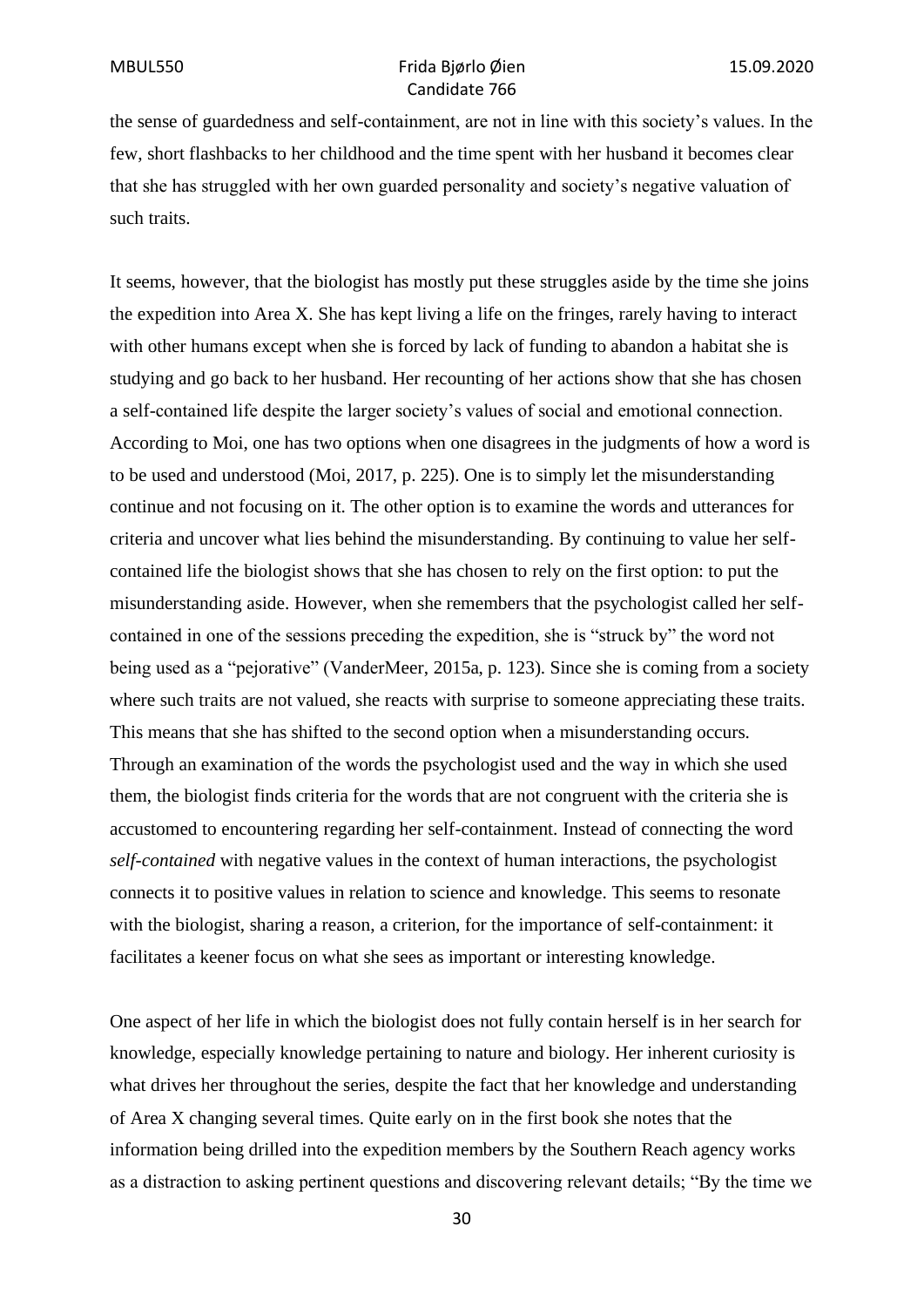were ready to cross the border, we knew everything … and we knew nothing" (VanderMeer, 2015a, p. 67). After the biologist and the surveyor have found the anthropologist dead in the tower and the surveyor is making a case for heading back to the border to be extracted, the biologist is reluctant to leave. Despite the traumatising experience, the biologist's curiosity overrides any fear she feels. She deploys delaying tactics on the surveyor, focusing on the new knowledge they can retrieve if they stay, gather information and analyse their findings (p. 70). Even later, when the psychologist lies dying in front of her, the biologist is more intent on unearthing what she can about Area X than she is with taking care of the dying woman or protecting herself from any threat that could surround her.

Only when she senses the vastness of the mystery surrounding Area X does she start to question the implications of knowledge. Triggered by the psychologist's contemplations that the border is advancing at accelerating speed, the biologist is struck by the impossible intricacy of Area X: "The thought of that silenced me for a long moment. When you are too close to the centre of a mystery there is no way to pull back and see the shape of it entire." (VanderMeer, 2015a, p. 129). The psychologist confronts the biologist's entire view of life and the world, threatening to break down any hypnotic conditioning the psychologist's superiors had performed before the expedition to supposedly protect the expedition members from unnecessary trauma and make them easier to control should the need arise. This threat insinuates that the hypnotic conditioning altered the member's minds in other ways as well. The biologist stands seemingly firm against this possibly identity-shattering threat, saying "'I am sure of the here and now, this moment, and the next. I am sure of my past.'" (VanderMeer, 2015a, p. 129). However, her trust in her allegedly impermeable mental defences leaves is shaken, as she has interacted with the psychologist long enough to be affected by her last thoughts and ideas. The biologist starts to examine her own surety of the value of knowledge and science. A border has been crossed to be able to gain knowledge about Area X, both physically and scientifically. The biologist's reliance on knowledge and science is being subverted. She comes from a background where observing nature, making notes, finding connections and extracting knowledge is the base of her identity. Curiosity for her surroundings is second nature to her. In Area X, she learns that it is this curiosity that threatens to ruin the world.

When the biologist first hears the psychologist say that they should not have ventured into this pristine wilderness, she believes the reasoning is one of self-preservation and deflection of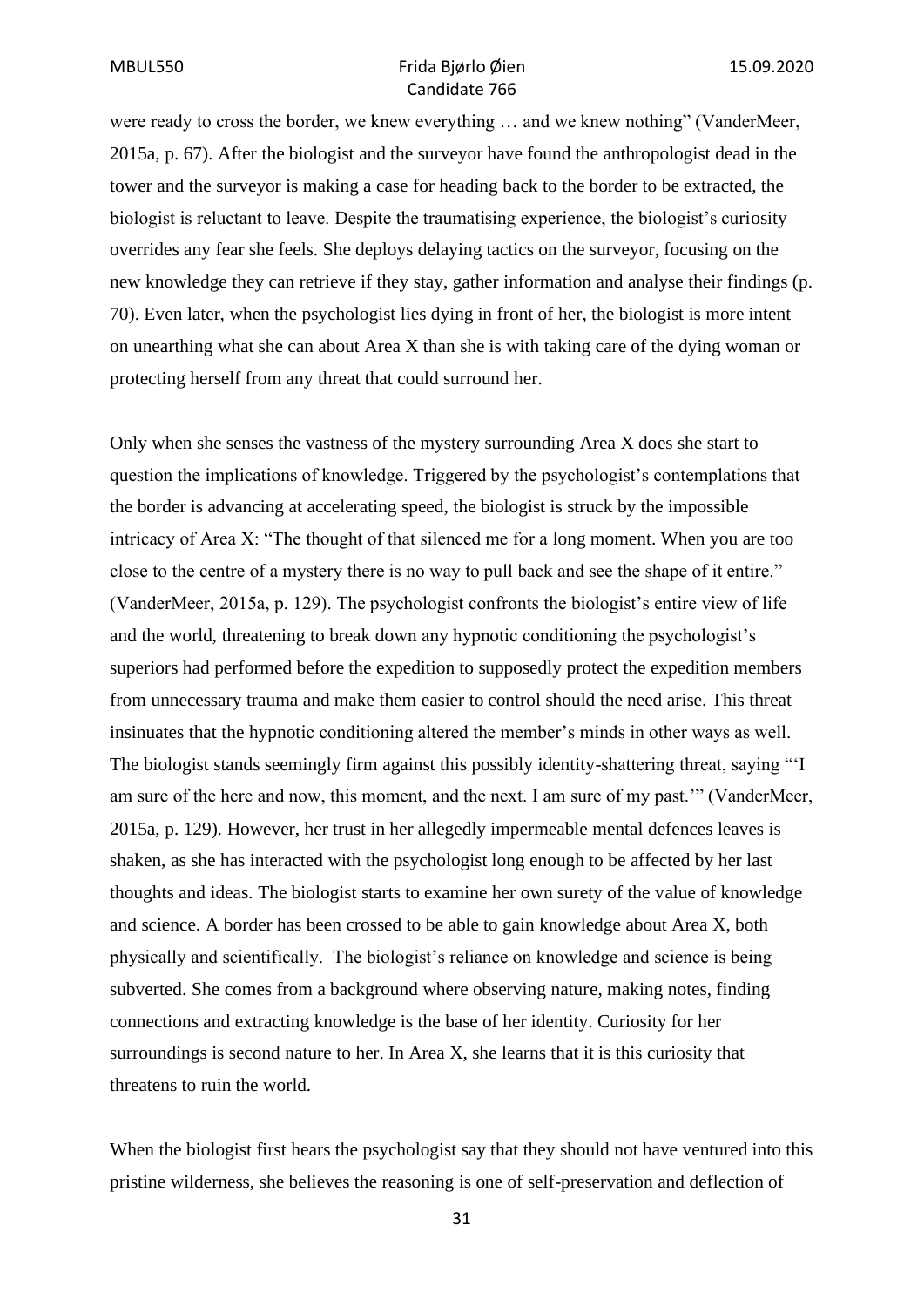responsibility, but in the same instance she also notes that she will change her perspective on this later (VanderMeer, 2015a, p. 132). However, before she is able to fully adjust to the new criteria the psychologist exposes her to, the biologist goes through a change of both mental and physical nature. She contemplates on her surroundings on her way back to the Tower. With "no borders, no artificial light" (VanderMeer, 2015a, p. 169) her sight is clear: "I could see everything" (p. 169). Her physical changes coincide with the shift in her mentality towards science and curiosity. She is infected by Area X, and in becoming a part of this new ecology she is seeing it, literally, with new eyes. The insistence that there are no borders in this new view of the world and the immediate connection of border to the human creation of artificial lights suggests that the biologist relates borders to something human that no longer is valid. Without the artificial lights of the human world she can see that strange, new patterns of stars have replaced the familiar ones she had taken comfort in before her change. Now, she experiences a "grim sort of satisfaction in the thought" (p. 169) that she is far from the world back beyond the now non-existent border, likely too far to return.

The concept of a border is only necessary if there is an inside and an outside. Before she changes, the biologist uses the word *border* liberally and recognises that it is a distinction between wilderness and civilization, just as the related word *self-containment* serves as a distinction between isolation and connectedness. After returning from the depths of the Tower a second time, where she glimpses the true nature of Area X, she is more certain of the repercussions the human, scientific, gaze has had on the area. When thinking about the countless expeditions sent into this area she states: "Imagine that this communication sometimes lends a sense of the uncanny to the landscape because of the narcissism of our human gaze, but that it is just part of the natural world here" (VanderMeer, 2015a, p. 191). Just like the biologist's self-containment, Area X's border was a poor attempt at separating the untouched wilderness within from exhausting human interference. Despite the boundaries set up to ward against unwanted attention the Southern Reach agency broke through in efforts to divine what resulted in this "sense of uncanny" that arose in interactions with both the biologist and Area X. For Area X it is the unrelenting prodding and poking by the Southern Reach agency's science teams that provokes the uncanny, while the biologist's sense of self is tested by interactions with the psychologist and director. However, both the biologist and Area X shows a staunch resilience when faced with a human gaze lusting for knowledge and understanding. For the biologist this resilience is strengthened with the change brought on her by Area X, a change not just of a physical nature, but of a mental one: "before she died, the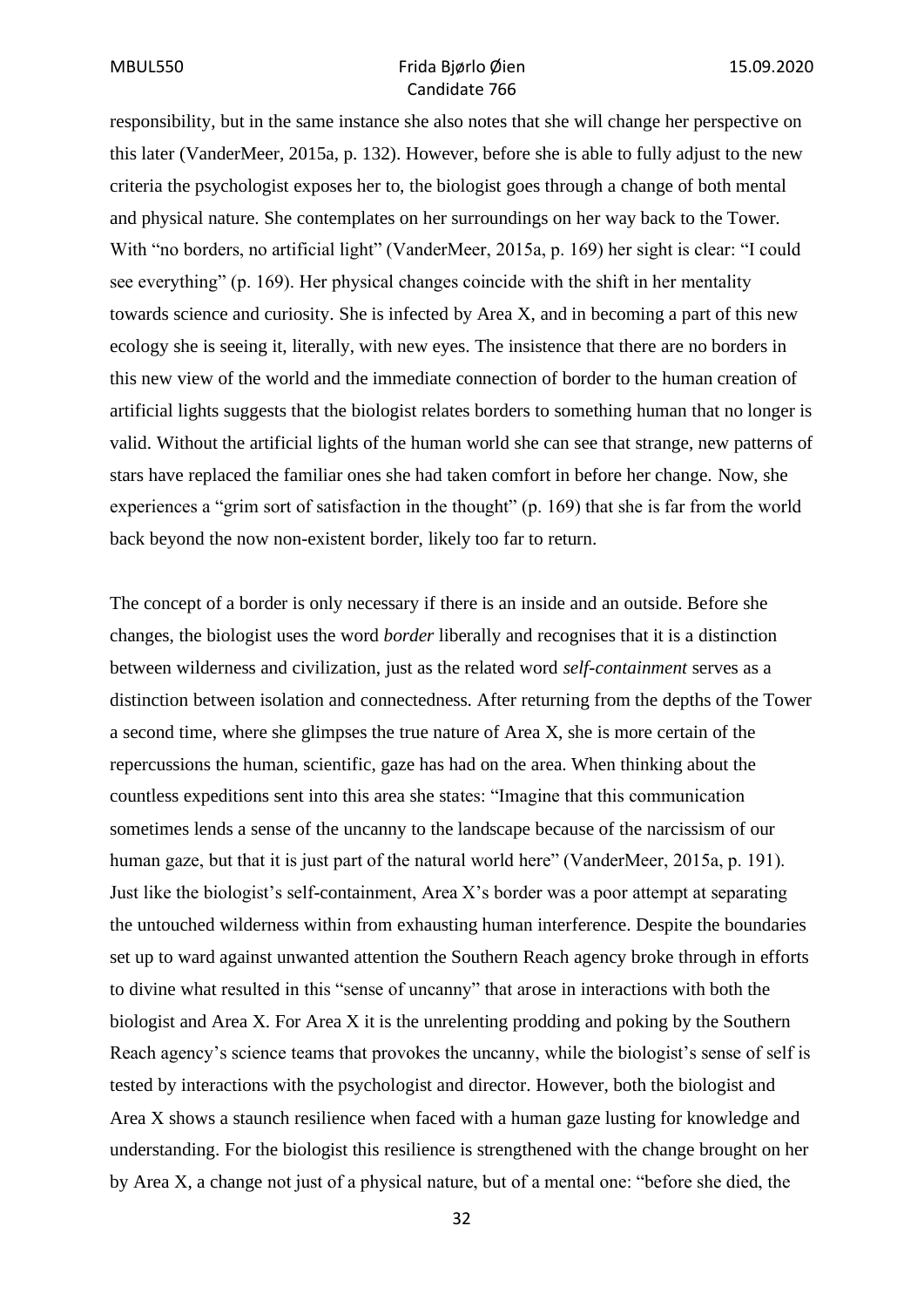psychologist said I had changed, and I think she meant I had *changed sides*" (p. 192). The biologist has become much less absolute in her valuation of science as a necessity to cross borders into unchartered territory and gain new knowledge. She is now aware of the hazards mere observation and testing can entail: "our instruments are useless, our methodology broken, our motivations selfish" (p. 192).

From this analysis of the biologist's relationship to values surrounding science, curiosity and knowledge based on the use and context of the word *border* in the Southern Reach trilogy I have found that the biologist is first represented as having a somewhat one dimensional relationship to science and knowledge. She has been driven by curiosity and knowledge her entire life, somewhat strengthened by her self-containment and distancing from society at large. Her interactions with the psychologist make her question whether knowledge and the scientific method should be valued absolutely. This happens first through a new and unexpected resonance in their criteria for the word self-contained, creating some grounds for further participation in a possible connection where it feels safe to question her criteria and values. This connection is eventually damaged, leaving the biologist insecure, her understandings and criteria for such deeply held beliefs on these integral parts of her identity in upheaval. The change Area X brings on her gives her a new sense of reality and belonging, which influences the way she views science and curiosity while removing the border from her world and thus the need to use the word from her vocabulary. We leave the biologist as a less rigid scientist, enlightened to the dangers that curiosity and a human gaze can bring to a pristine wilderness.

#### *Control*

Control, the protagonist and narrator of the second book in the series, *Authority*, has a very different background and different relationship to science than the biologist. Coming from a covert anti-terrorism background and being deployed as a fixer, his actions and reflections as acting director of the Southern Reach agency is coloured by a focus on evidence and blame rather than curiosity, experimentation and "pure" knowledge. He takes on a suspicious attitude to the scientific findings and theories raised about the border and Area X, questioning whether the mass of documentation he reads through to familiarize himself with the situation is "credible evidence" or a "mountain of bullshit" (VanderMeer, 2015b, p. 37). Reviewing the works of the previous director Control is wary of the patterns and routes that might have "colonized the director's mind" (p. 37). As Control grapples with understanding Area X and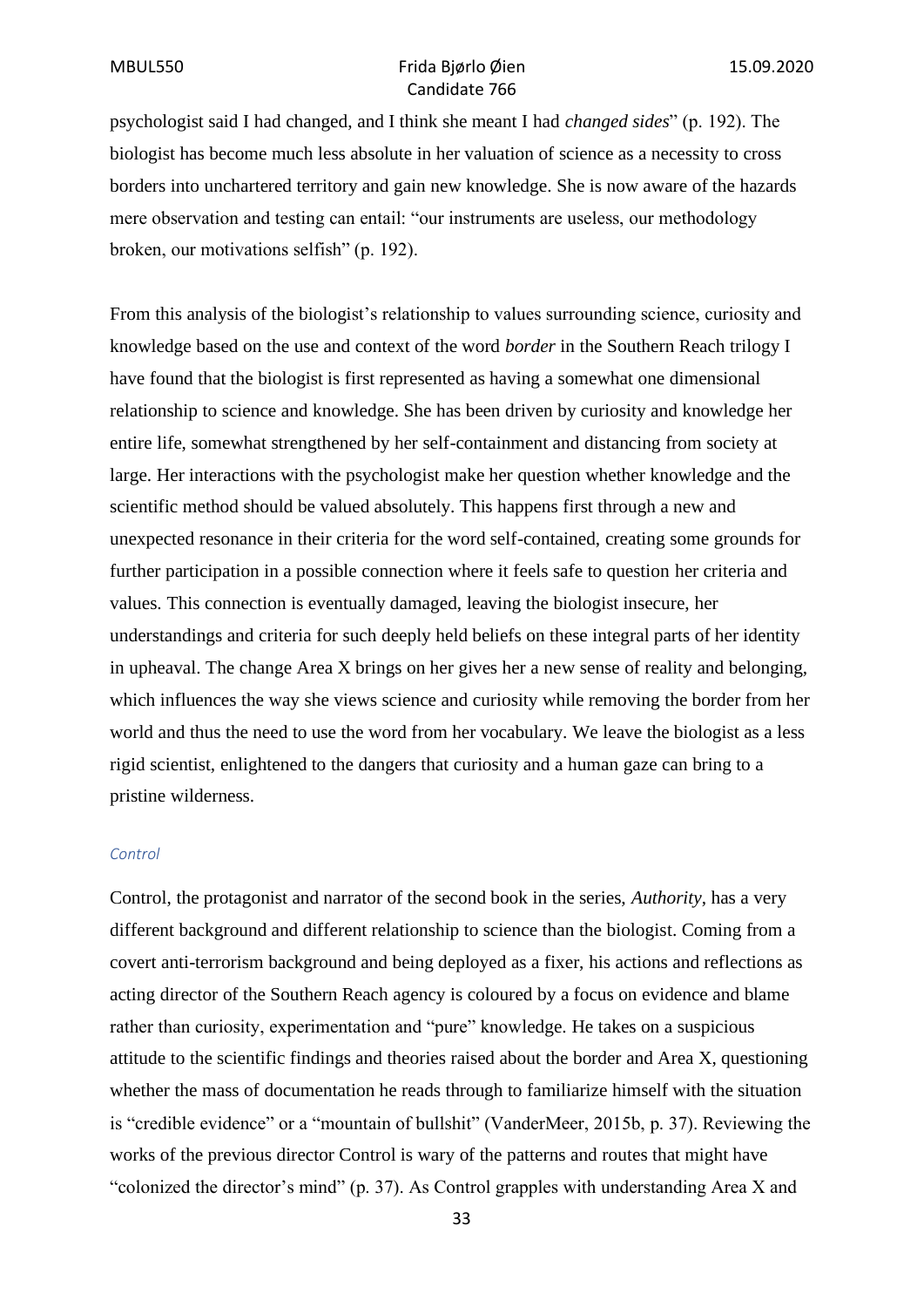the border, it is revealed that he does not see knowledge and science as absolutes, but rather as perpetuated by "bullshit artists" desperate for causality in a "universe driven by chance" (p. 37).

Provoked by watching a video of an early experiment where scientists let thousands of white rabbits loose close to the border to see how the border would react Control is shocked at the recklessness of the experiment, pointing out that the experiment seems like a "reflexive act of frustration" (VanderMeer, 2015b, p. 55). This attitude towards the scientists and their experiments shows that Control is less than impressed with the human tendencies he perceives is connected to curiosity and science. He does not reflect on any ingenuity behind the experiments, instead using more intuitive or primitive words like "reflexive" and "frustration" to describe the actions of the scientists. His portrayal of scientists becomes even more damaging, assigning them with a "frat-boy sensibility" that underpins the association with reckless qualities. These descriptions of the scientific community and process at the Southern Reach agency are contrasted by the more reverent attitude Control has towards the border. He reacts with anger and frustration at the carelessness with which the scientists have handled such inexplicable entities as the border and Area X. The weight of responsibility weighs heavy on him, even when the possible knowledge that can be gathered about these mysteries is enticing: "All of the things that wore you down, even as that was balanced by the electric feeling of being on the side of a border where you knew things no one else knew" (VanderMeer, 2015b, p. 72).

Control's valuation of the science and scientist at the Southern Reach agency is connected to his background as an anti-terrorism agent. His knowledge and attention are more tuned in to the human psyche than to the natural sciences. While his job is to try to understand Area X and the border better, he constantly falls back to fascination with the people of the agency. This fascination mostly falls to the biologist due to an inability to truly understand her motivations and ways of thinking. To him, this self-contained human offers as much of a mystery as Area X. When some of the problems in uncovering the nature of Area X are presented to Control he draws a link to the biologist: when something does not fit into familiar categories, they (the scientist/Control) "had to wrench their imaginations – and thus their analogies and metaphors – out of a grooved track that had been running through everyone's minds for hundreds and hundreds of years" (VanderMeer, 2015b, p. 114). In attempting to uncover the truth about Area X Control loses himself in trying to understand the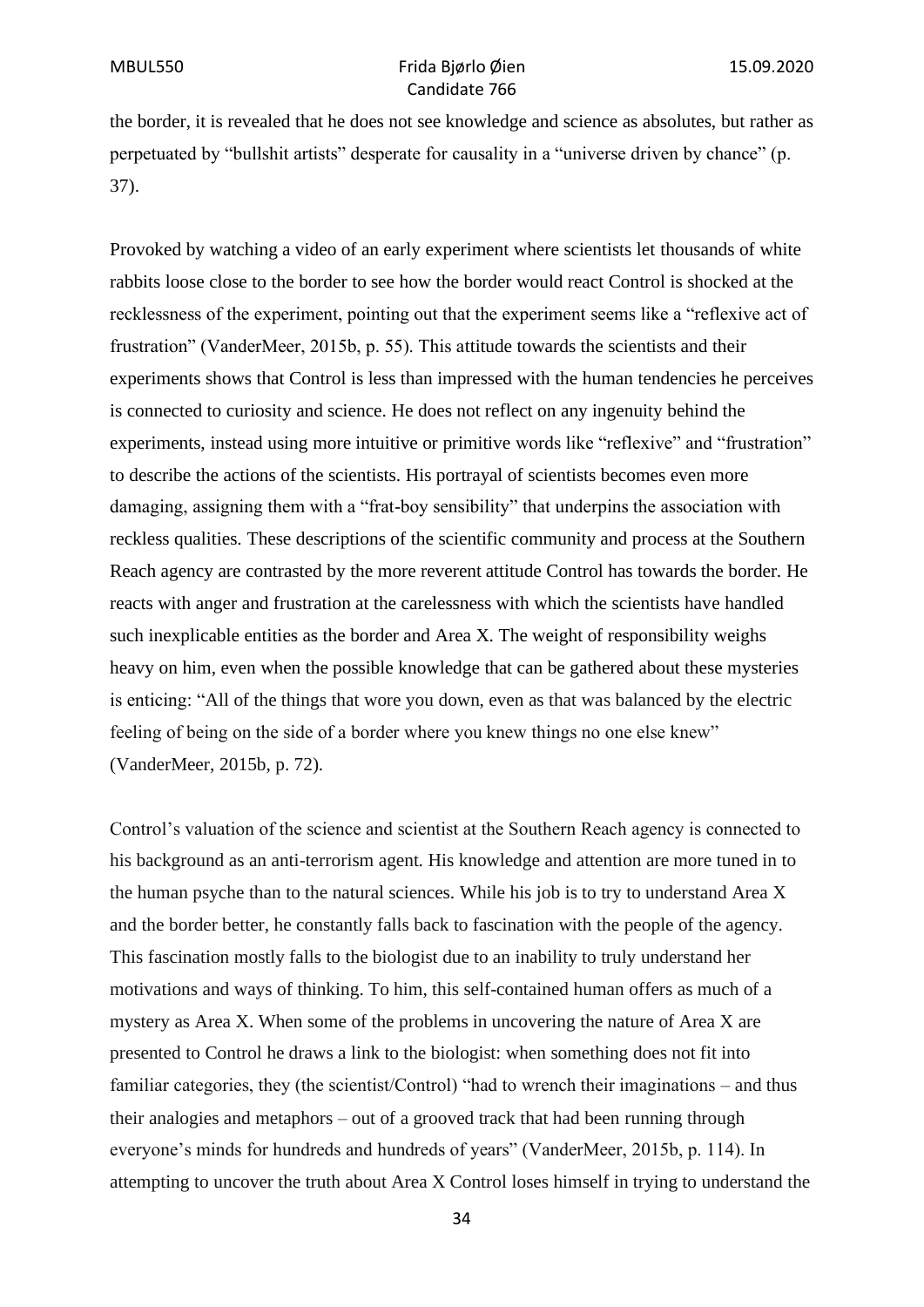biologist, but he is not able to fully wrench his analogies and metaphors. Control and the biologist disagree so fully in their judgments of the value of science that Control is not able to acknowledge the misunderstanding and examine their language for criteria. This leaves them with the option of sidestepping the issue altogether, breaking down the path of communication (Moi, 2017, p. 225). By doing this, an interpersonal border is set up between Control and the biologist, just as the physical border separates the larger world from Area X.

On a trip to inspect the border Control is caught by just how dividing it is physically:

Somehow Control had expected the equivalent of the disconnect when a two-page spread didn't quite line up in a coffee-table book. But instead it just looked like they were slogging through a huge terrarium or greenhouse with invisible glass revealing a sunny day on the ground beyond. They continued to the end amid a profusion of lush plant life and an alarmingly crowded landscape of birdlife and insects, with deer visible in the middle distance through the veil of rain. (VanderMeer, 2015b, p. 134)

In this passage Control suggests that it is the human world that is on the inside of the terrarium, and thus that it is the human world that is being studied by whatever is on the other side. This is interesting both from an interpersonal perspective and from a scientific one. By this time, Control has started to think of Area X as the biologist's domain. While Control continuously fails to understand how the biologist sees the world on the "civilised" side of the border, more often being drawn into her questions and demands, he is shown here to harbour feelings that it is in truth she that is studying him. This means that not only does he not respect the natural sciences he oversees, but he is also starting to lose faith in his own humancentred approach, leaving him with an insecure relationship to the entire concept of knowledge.

Instead of taking a step back and re-evaluating his processes and knowledge base he doubles down on his methods, making his thought patterns and ideas increasingly erratic while he starts to mistrust every bit of information and knowledge he comes across. Where the biologist changes her values of science and curiosity when she is confronted with new sets of criteria and a new view of the world, we see Control's criteria shatter. He does not use this opportunity to form new values upon which to base his judgments over what is right and wrong in this new world. He simultaneously clings to a set of criteria that are no longer viable when the world he knew has changed so entirely while at the same time realising that this desperate adherence to the old will send him into madness. Even in this realisation, the gap between what he knew and valued on one side of the border, and what he must learn to know and live with on the other, becomes too large to bridge. Control is left with such diffuse and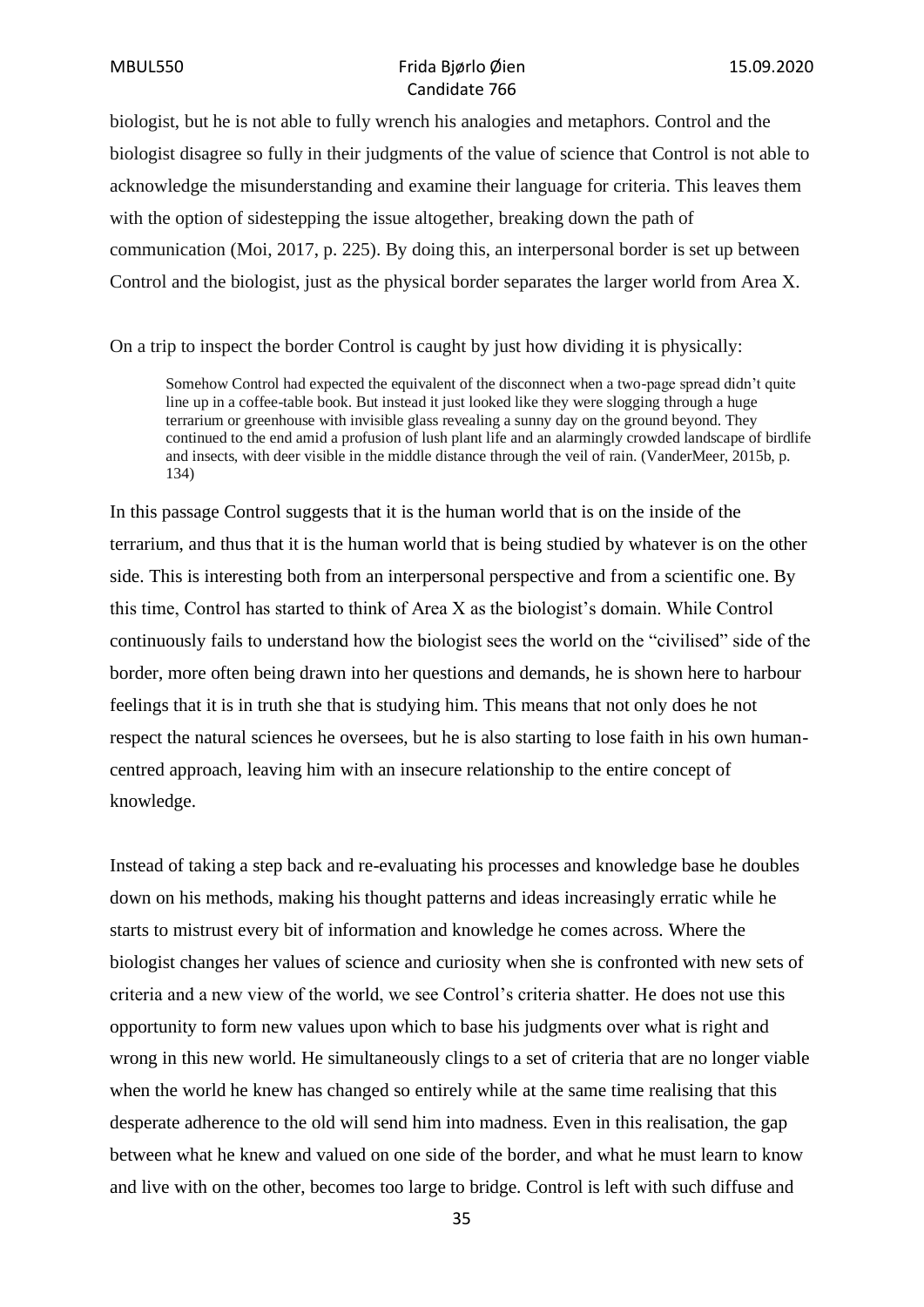indefinable criteria for knowledge and the world that he can no longer live with his own confusion:

'There is *no way back* across the border!' Shouting it at him. 'There is no *door* anymore.' Choking on seawater, buffeted by fish. A vision of drowning all over again. No door. Not anymore. Just whatever lay at the bottom of the sea. Maybe. Lost in the thought of that, while Grace continued to talk about grotesque and impossible things. (VanderMeer, 2015c, p. 147)

#### 3.2.2. Truth, deception and power

The difference between the two main character's use of the word border and the context around it also has an impact on their value judgments pertaining the concepts of truth, deception and power. Both characters are seen in situations where they are confronted with both power and powerlessness in relation to truth and deception. In the following sections I will show how they both at times perceive themselves as investigators into a higher and more correct truth. This perception affects their willingness to decide whether truth or deceit is appropriate in a lesser situation in order to reach this higher truth. However, their use of language around these situations shows nuanced differences in their valuations, revealing a more pronounced inclination for deceit and power in Control than in the biologist.

#### *Biologist*

With her scientific background, the biologist's focus on knowledge is one that aligns itself well with an emphasis on truth. Despite this, her relationship to truth is far more nuanced since the it exists on many levels that can interfere with each other. That can make deception and misuse of power seem necessary at one level in order to work towards truth on another level. In some of the instances where the biologist grapples with the word and concept of *border* it is revealed that she also struggles to find a balance between truth, deception and power that she is comfortable with and that makes sense to her in relation to the way she understands the world. The first time we find the biologist exploring her own truthfulness in a context relating to *border* is when she is trying to persuade her fellow expedition member to stay in Area X instead of going back to the border to be extracted. The reason she gives for wanting to stay is that she is not ready to go back yet. She uses a delaying tactic observed from the psychologist to get her way, avoiding to mention the complexities that crossing the border could entail: "I didn't say what I was thinking: That it might not be that simple"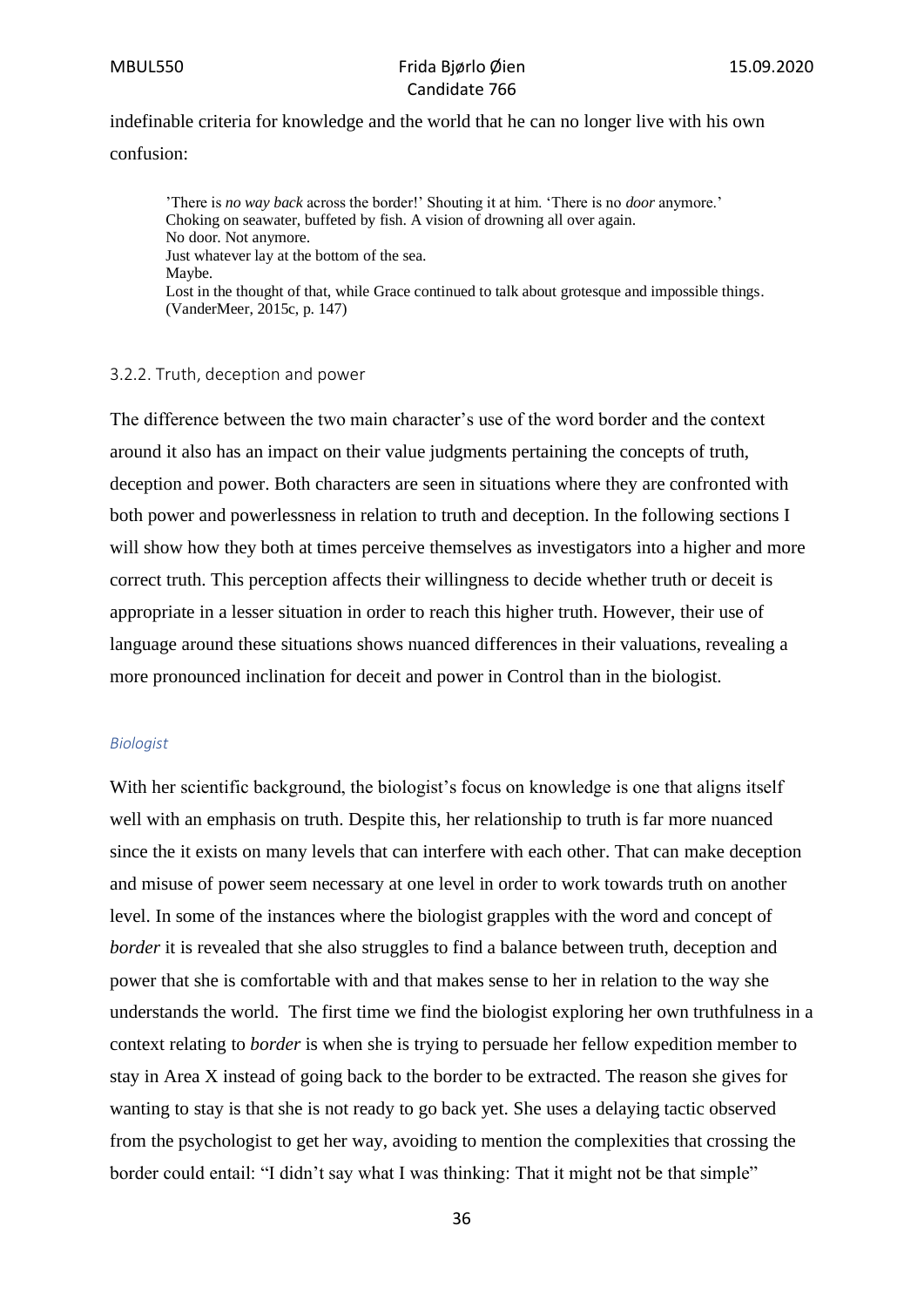(VanderMeer, 2015a, p. 70). The value judgment behind her deceit is twofold. On the one hand the biologist is intentionally holding back information to get to something she sees as a higher truth, to learn more about Area X. On the other hand she is holding back truth to spare her colleague a sense of being trapped behind the border: "But I didn't want her to feel as if she had no way out" (p. 70).

In order to uncover the truth about Area X, the biologist is calculating in the way she presents facts and options to her colleague. This underpins that her valuing of the concept truth is nuanced and dependent on how truth interacts with other values she holds. In this instance, her valuation of science and knowledge outweighs the opportunity to being truthful and avoiding dishonesty. While it seems that her choice to withhold information serves her search for a larger truth, it is striking that the biologist does not consider more thoroughly if sharing her information with her colleague could potentially bring about a greater insight into Area X. This points to a certain arrogance in who holds the 'correct' truth or the 'correct' path to the truth. In this arrogance she grants herself a certain power over her colleague, giving herself the right to decide what is the right or wrong thing to do in this situation, but also what is true and what is mere obfuscation of the truth. This position seems to fall naturally to the biologist and is likely part of the reason for her deep and growing distrust towards the Southern Reach agency and the information they have given her during training, a distrust mirrored in her colleagues reactions to her words and actions during and following the discussion over whether to go back to the border or not.

The biologist's distrust towards the Southern Reach agency surfaces many times throughout the series. It stems from the gradual revelation of just how much information have been held back, twisted and doctored (VanderMeer, 2015b, p. 112). Her reactions to these smokescreens are frustration and anger at not being privy to possibly important information that could be crucial to her understanding of the border. While she has no problem holding back information from her colleague, as discussed earlier, she balks at information being withheld from herself. The difference between the two situations is the power dynamic. When the power to decide over the truth is held by herself, the biologist is more inclined to lie and hold back information. When the same power is shifted over to the Southern Reach agency, however, she is indignant over the loss of control and information. She deals with this frustration by focusing on her field of study:

No matter how strange, a discarded exoskeleton, even if part of it resembled a human face, represented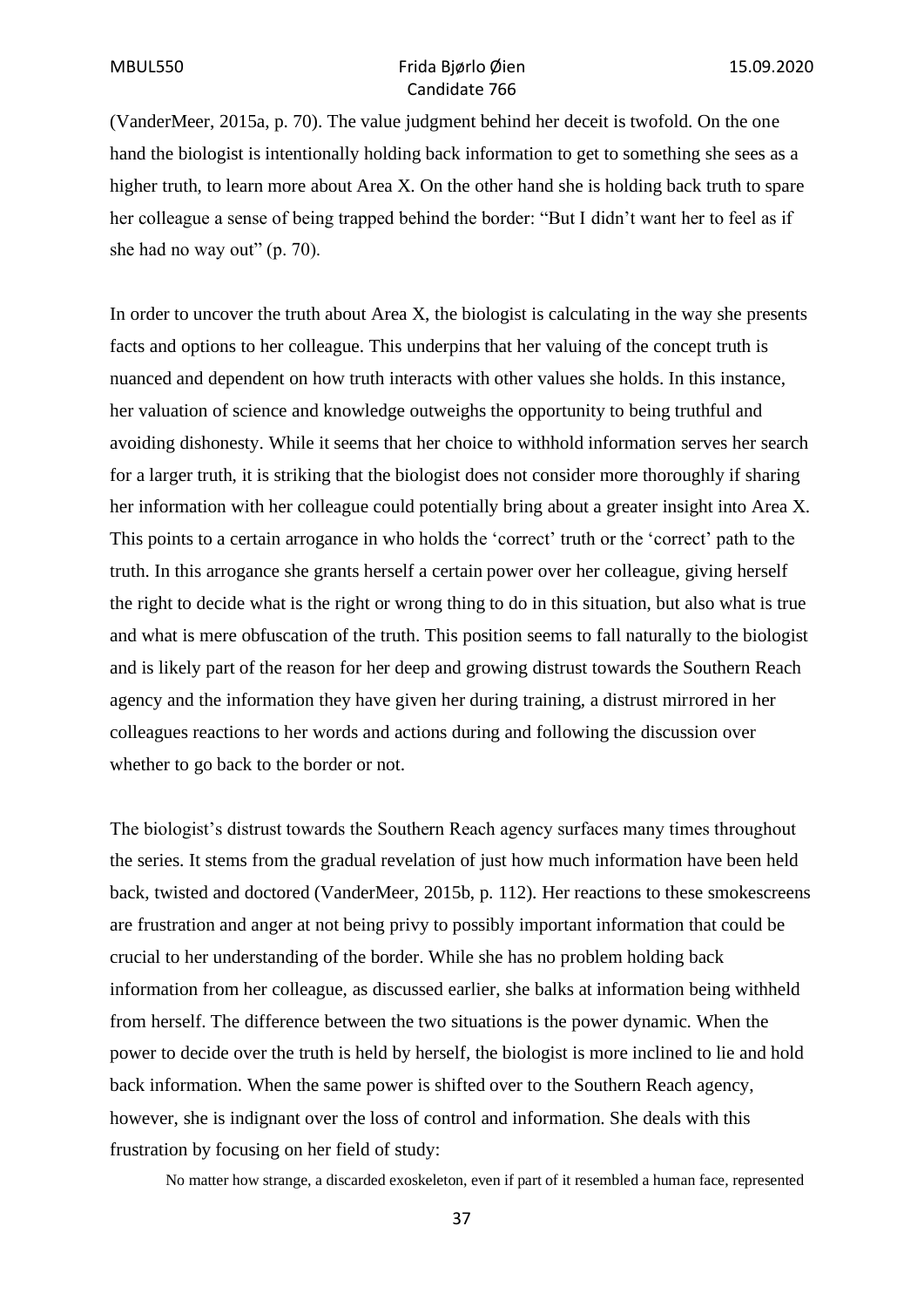a kind of solvable mystery. One that, for the moment at least, pushed back the disturbing image of an expanding border and the countless lies told by the Southern Reach. (VanderMeer, 2015a, p. 140)

In this utterance, the biologist links the lies of the Southern Reach agency to the expansion of the border. In doing so she suggests a direct correlation between the two: the secrecy maintained by the agency might somehow have facilitated a border expansion. Where the biologist was willing to set aside truth as a means to obtain some higher wisdom and scientific purpose, as previously discussed, she now sees the same choices from the agency as harmful interference into a mysterious, complicated system. This is because when *she* is behind the deception, she is also in tune with *why* she deceives, but when she is the one being deceived, the reasonings for the lack of truth are hidden. The expedition members are isolated from the world outside the border, including the agency. Because of that, the biologist does not have any means of understanding the judgments behind the agency's decisions of what information should be given, and how. This inability to examine the value judgments leads to a deeprooted distrust of the Southern Reach agency's treatment of truth as well as negative feelings towards the power they exert when they take control over what narrative to base truth and deception on. Such a mistrust in turn breeds mistrust of all information coming from the agency: "I, too, knew that Area X ended abruptly not far past the lighthouse. How did I know this? Our superiors had told us during training. So, in fact, I knew nothing at all" (VanderMeer, 2015a, p. 163).

The other value judgment dealing with holding back the truth follows a different path. When the biologist persuades her the surveyor not to go back to the border, the colleague does not react purely with mistrust. Because the deceit also comes from a place of protection, shielding the colleague from unpleasant information, and not just from a need to have control over the truth-narrative, the dynamic between the two scientists is friendlier. The possibility for the surveyor to interact with the biologist is likely crucial in facilitating trust instead of mistrust when being deceived. Because the surveyor and the biologist are able to examine each other's language, the surveyor might have been able to discern the criteria the biologist employs in her use of the word *border*, and thus recognise the good intentions behind holding back the truth. The biologist does wonder if this might be the case with the Southern Reach agency as well. When she finds out that the agency has launched far more expeditions across the border than they had previously told her, the biologist asks herself: "Did 'twelve' expeditions refer only to the latest iteration of a longer effort, the omission of the rest necessary to quell the doubts of those approached to be volunteers?" (VanderMeer, 2015a, p. 112). While she is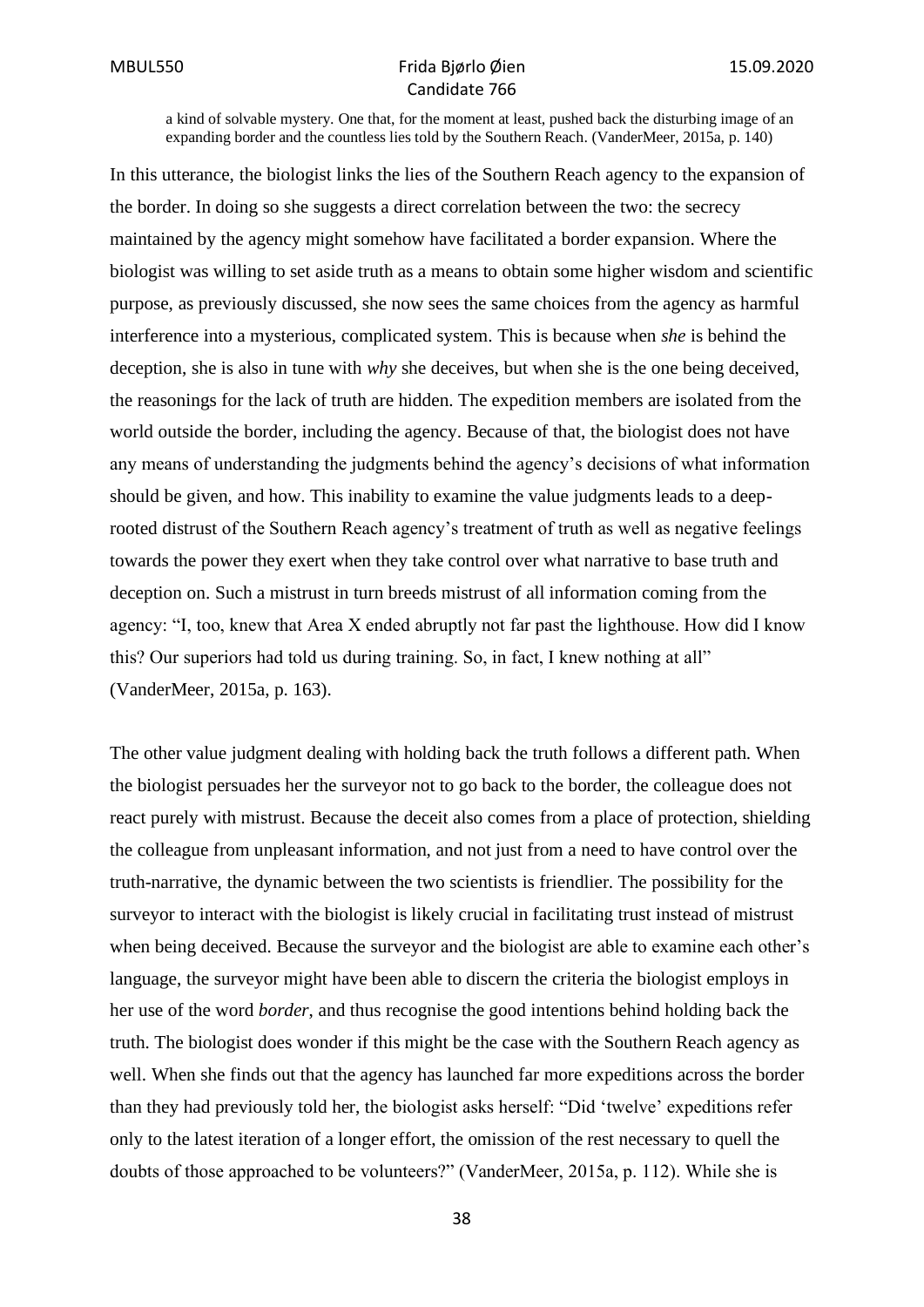suspicious of the omission, the words she uses when she thinks about the many more border crossings show that she does not condemn the deception entirely. She is open to other explanations, other value judgments behind the deceit that can set the agency's actions in a more forgiving light. This might be connected to the value judgments she applied herself in holding back information when she was convincing her colleague to not go back across the border. When she finds herself on the receiving end of deception, she initially reacts by transferring some of her own values onto the agency. As discussed earlier, however, the ongoing and deepening use of lies, omissions and disinformation she encounters, in tandem with a lack of opportunities to further examine the criteria and values behind the absence of truth, leads the biologist down a path of mistrust of the information and power of the agency, instead of the more trusting attitude that dishonesty can be deployed as a protective act.

#### *Control*

Unlike the biologist, Control is drawn to secrecy and power while still feeling the weight of responsibility that follows from being in a position to curate the truth. His complex position as a spy-come-fixer-come-manager leads to a complicated relationship to truth, deception and power. He is constantly stuck in a dilemma, syphoning information from his superiors and his subordinates, trying to find out what is the truth, what are lies and what is simply distracting information. In these processes he is continuously curating the information he obtains and deciding what needs to be withheld, what should be shared and who needs to be privy to the different evidence. "He had often felt heavy", he thinks, referring to "the weight of information, of history and context" (VanderMeer, 2015b, p. 72), but the heaviness is accompanied by "the electric feeling of being on the side of a border where you knew things no one else knew" (p. 72). Thus, Control has revealed two angles from which he views the power of truth and deceit: on the one hand he connects truth to responsibility and on the other he relates it to a sense of superiority in knowledge. Both essentially deal with facets of power.

The first facet of the connection between power and truth is the "electric feeling" (p. 72) it elicits in Control. He sets up two sides of this power: to know and not to know. Because he is in a position of power he is "on the side of a border where you knew things no one else knew" (p. 72). This means that a side of him values the pure superiority such power gives him. His superiority in position grants him the opportunity to decide what truths are meaningful in which settings, and followingly guards him from the moral repercussions of deceit. Control's wording of a *border* between truth and ignorance gives the impression that he understands the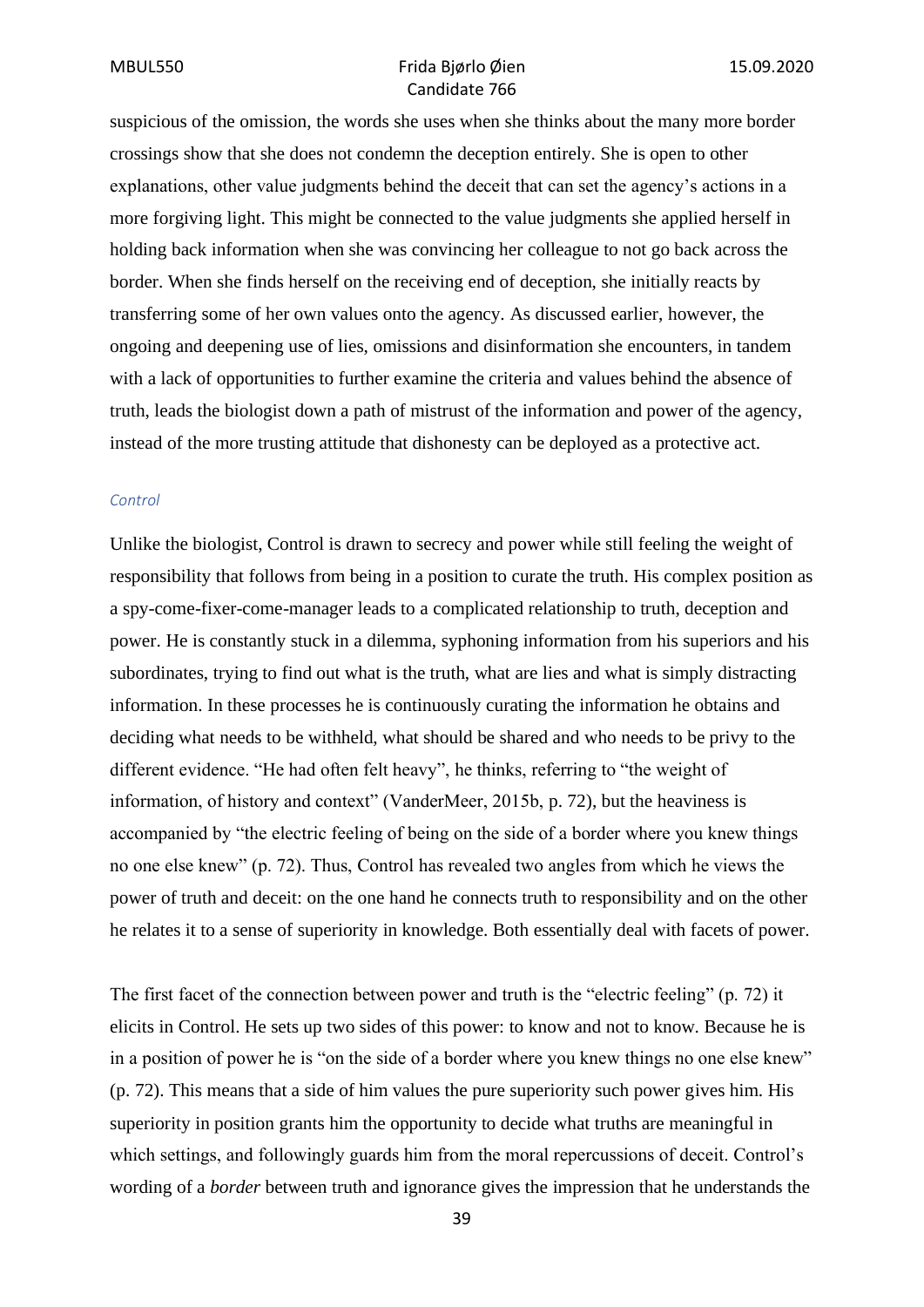power of truth to be something that should, or at least can, be guarded. This leads to the understanding that truth and deception are tools wielded by those with enough power, which is a position Control has strived for his entire life. Control's valuation of the power that truth holds also leads him to disregard the effect that deceit and lies can have on other people at a personal level. While he disregards it, he still acknowledges it. An example of this shown in his response to a former girlfriend who asked why he liked his secretive job:

He'd given his standard response, in a portentous manner, to poke fun at himself. To disguise the seriousness. 'To know. To go beyond the veil.' Across the border. Even as Control said it, he had known that he was also telling her he didn't mind leaving her there, alone, on the other side. (VanderMeer, 2015b, p. 195)

Again, he uses the word *border* to differentiate between having power over the truth and being left in the dark, and Control's disregard for the personal impacts of his subterfuge on his girlfriend solidifies his egotistical value judgment of truth and power. However, his apparent self-centredness is not absolute and the "electric feeling" (p. 72) Control gets from his power in truth and information is counterbalanced by duty and responsibility.

The heaviness Control feels at the weight of information and the truth comes from a sense of responsibility to find the *right* truth in order to act on it in the *right* ways. This is the second facet of power shown through Control's use of language in the *border* context. As a leader, he is responsible not only for the people who work for him, but for the outcome and repercussions of their work. Given the mystery surrounding the border and the negative consequences that has already taken place due to the actions of the Southern Reach agency, Control is understandably affected by his power. When reflecting on the actions of the former director of the agency, he sees the weight of power in her too. At one point, he goes through her decision process with regards to the border and withholding information, assessing its ethical validity. This reveals his own values concerning the director's choices:

The thought had occurred while sorting through the scraps that if you ran an agency devoted to understanding and combating a force that constituted an insurgency, and you believed the border was, in some sense at least, advancing, then you might deviate from official protocols. (VanderMeer, 2015b, p. 157)

Control seems to link the level of threat directly to the degree to which truth can be withheld or manipulated. There is no judgement in his words when he recounts the former director's decisions. Quite contrary, Control is putting himself in the director's shoes and displays an eagerness to understand and empathise with her. In doing so, he reveals that his valuation of truth and power aligns itself with the director's wilful deception. Through studying her notes, he is able to examine the criteria behind her words and consequently her actions, and his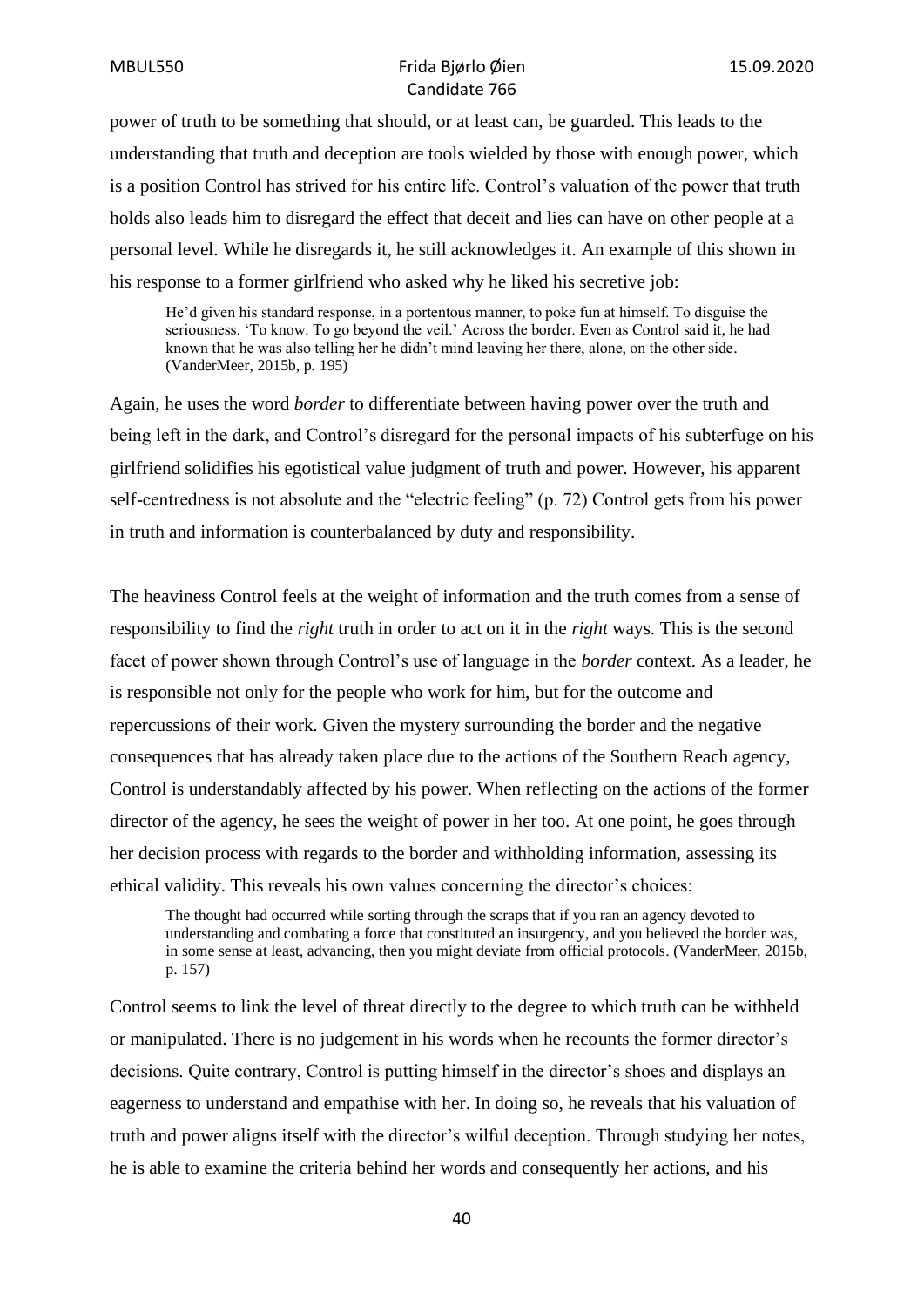reflections shows that he finds himself in agreement with the director's criteria. They have both experienced the weight that their position brings and are ostensibly coloured by a greater responsibility when they make decisions based on truth and deception.

Throughout the books, Control's focus on the two facets of values connected to power and truth gradually skews towards the responsibility to curate the truth in a responsible way that benefits some larger purpose. His understanding of the world rapidly changes as he is privy to larger chunks of the truth behind Area X, and with a shift in world view his judgments of criteria are also altered. The growing, mysterious threat beyond the border leads Control to become more weighed down with feelings of responsibility while he simultaneously realises how little power he has in this new world. He retracts into himself and the faded valuation of superiority in power when he is not able to join the two sentiments. This is kindled by the boundary that the biologist/Ghost Bird establishes between them, creating distance between Control and his guide into the unfamiliar Area X. He longs for a time when he was in a position of power: "To reimagine her in the interrogation room at the Southern Reach, and him watching her from behind the one-way glass" (VanderMeer, 2015c, p. 76). With that, he shows that he is not able to go through the metamorphosis of values that are needed to have a future in Area X, a metamorphosis the biologist went through in when she became Ghost Bird.

#### 3.2.3. Safety, threat and protection

In relation to safety, threat and protection, the border functions as a divider or protector between threat on one side and safety on the other. For the biologist the greatest threat is revealed to be on the human side of the border, where humans constitute a threat to nature through reckless pollution. For Control, the opposite is true, where the threat lies in Area X and the possible havoc it could wreak on the human world. However, both the biologist and Control show that they are balancing the border between the threat and safety of civilisation and wilderness, exposing strong, personal involvement that compels them to consider their value judgments based on threat, safety and protection.

#### *Biologist*

The biologist has a troubled relationship to safety, threat and protection. Already on the first page of the first book the biologist describes her meeting with Area X in the following way: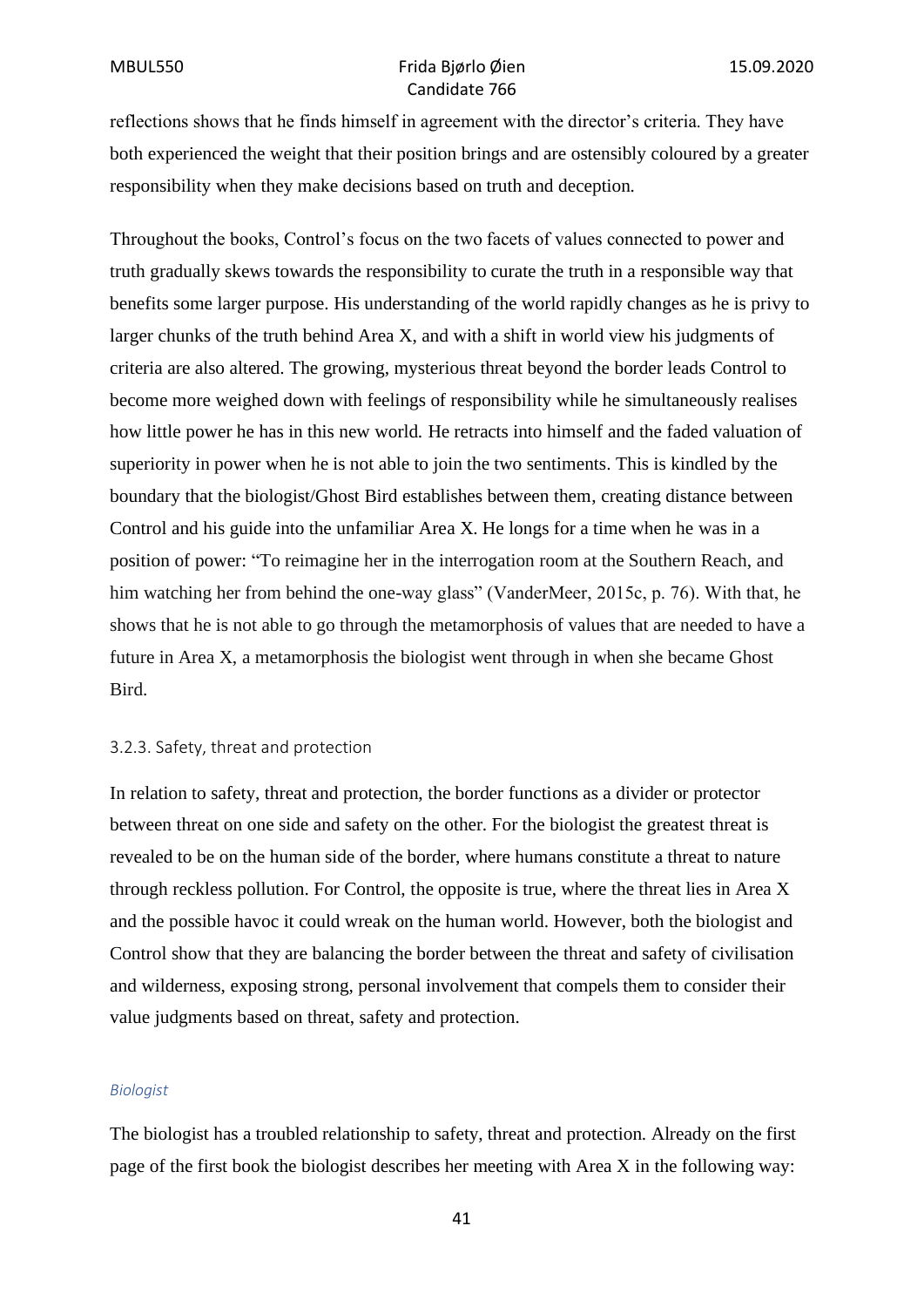"Looking out over that untroubled landscape, I do not believe any of us could yet see the threat" (VanderMeer, 2015a, p. 3). The "untroubled landscape" in this paragraph is set up as an opposite to the human interference into Area X that can be glimpsed as decaying equipment and housing through the dense vegetation. Although the biologist is more or less unwaveringly on nature's side throughout the trilogy, it becomes clear already in this sentence that the threat behind Area X in her eyes is not in the immediate human interference or in the "untroubled landscape", but in something yet to come. On the initial hike from the border to base camp the biologist notes that the expedition experiences little of note. However, the group does have an encounter with a boar that acts and looks weird, and the biologist tries to find explanations and justifications for the boar's appearance. It is clear that she has become unnerved by this encounter and that it bothers her, but "[t]hen, after a time, the boar faded into the backdrop like all else that we had passed on our way from the border, and I was staring into the future again" (VanderMeer, 2015a, p. 17). The border is in the past and the biologist looks to the future. This unnerving encounter "faded into the backdrop like all else" and the further away she moves from the border, the more insignificant it becomes. The fluency and normalcy of the landscape, how it gradually reverts to a state of ordinary after an upsetting incident, speaks to the border being something arbitrary. At least to the biologist, the border's function is not clear yet and so she puts no specific stock into it apart from the sense of unease that the boar reawakened in her. Any threat that Area X has to offer has yet to reveal itself to the biologist, and since she is not yet preoccupied with danger, she presents no clear value judgments.

The biologist's familiarity and the ease with which she enters her new surroundings is related to the large amount of time she has spent in landscapes more or less untouched by human hands, specialising in what she calls transitional landscapes. This has also led to a great affinity for untouched landscapes, leading her to reflect over the marked difference between the two sides of the border with despair:

The air was so clean, so fresh, while the world back beyond the border was what it had always been during the modern era: dirty, tired, imperfect, winding down, at war with itself. Back there, I had always felt as if my work amounted to a futile attempt to save us from who we are. (VanderMeer, 2015a, p. 30)

She blames the degradation of the world back beyond the border on human mentality but sets a strong boundary between this mentality and herself. This passage makes it clear that whereas the biologist feels relatively safe inside the border of Area X, she perceives great threat on the other side. The threat on that side, however, is not of some unknown, mysterious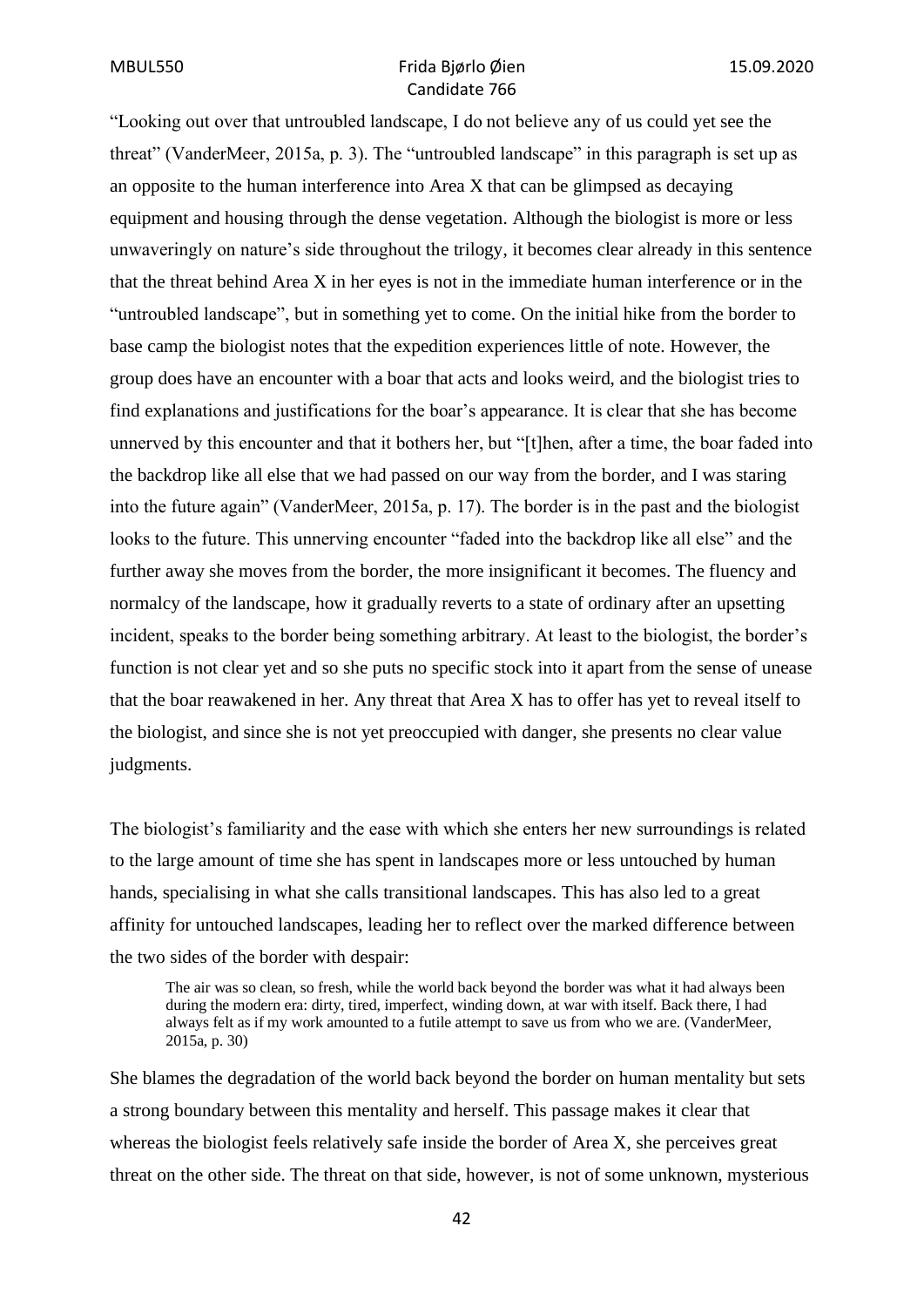entity, but comes from the humans themselves. It is a threat all too well known to the biologist, leading her to feel like her work to counteract the human destruction was all for nothing. In the surrounding passages it also becomes clear how at home she feels in nature and wilderness, and thus in Area X, spending hours observing and losing herself in tiny, beautiful details and all-encompassing views. While Area X presents like a mystery to her, it is not threatening because it is a counterpoint to the threat of the human civilization that has defiled the nature on the other side of the border.

This is not a notion the biologist shares with her expedition members, however. As discussed earlier, the biologist and the surveyor have a discussion on whether they should go back to the border or keep exploring despite the death and disappearance of their other colleagues. The biologist and the surveyor do not have the same criteria regarding the safety of the border:

'I'm not ready to go back,' I told her. 'Not yet.' I wasn't near ready, despite what had happened. 'You prefer this place, you really do, don't you?' the surveyor said. It wasn't really a question; a kind of pity or disgust infused her voice. 'You think this is going to last much longer? Let me tell you, even on military maneuvers designed to simulate negative outcomes, I've seen better odds.' Fear was driving her, even if she was right. (VanderMeer, 2015a, p. 71)

Whereas the surveyor sees the border as a way to safety, the biologist is reluctant to go back at all. She understands how the mention of the border connected to the idea of safety affects her colleague and acknowledges that her colleague's statements are right, at least from one perspective. Still, the biologist is not balking, resorting to psychological tricks to persuade the surveyor. This tells us that even though the biologist understands and accepts the points the surveyor makes, she does not agree in the judgments behind the points. Her values differ from those of the surveyor. Even though she has seen some of the horrors behind the mystery that is Area X she is not in agreement that the threat is greater than what she can find out if she stays. This is also presented alongside the comment that fear drives her colleague, which suggests that the notions of safety and protection at a personal level are not that important to the biologist. Her curious drive and wish to protect and coexist with the ecosystems she encounters overrides any values of threat at a personal level.

While the biologist is not overly concerned with her own or her colleagues' safety, she is concerned with the protection of and threat to nature. Her specialisation in transitional environments finds her continuously balancing borders between different ecologies as well as the border between wilderness and civilisation. Through the events of The Southern Reach trilogy, however, she gradually evolves her perception to be more concerned with the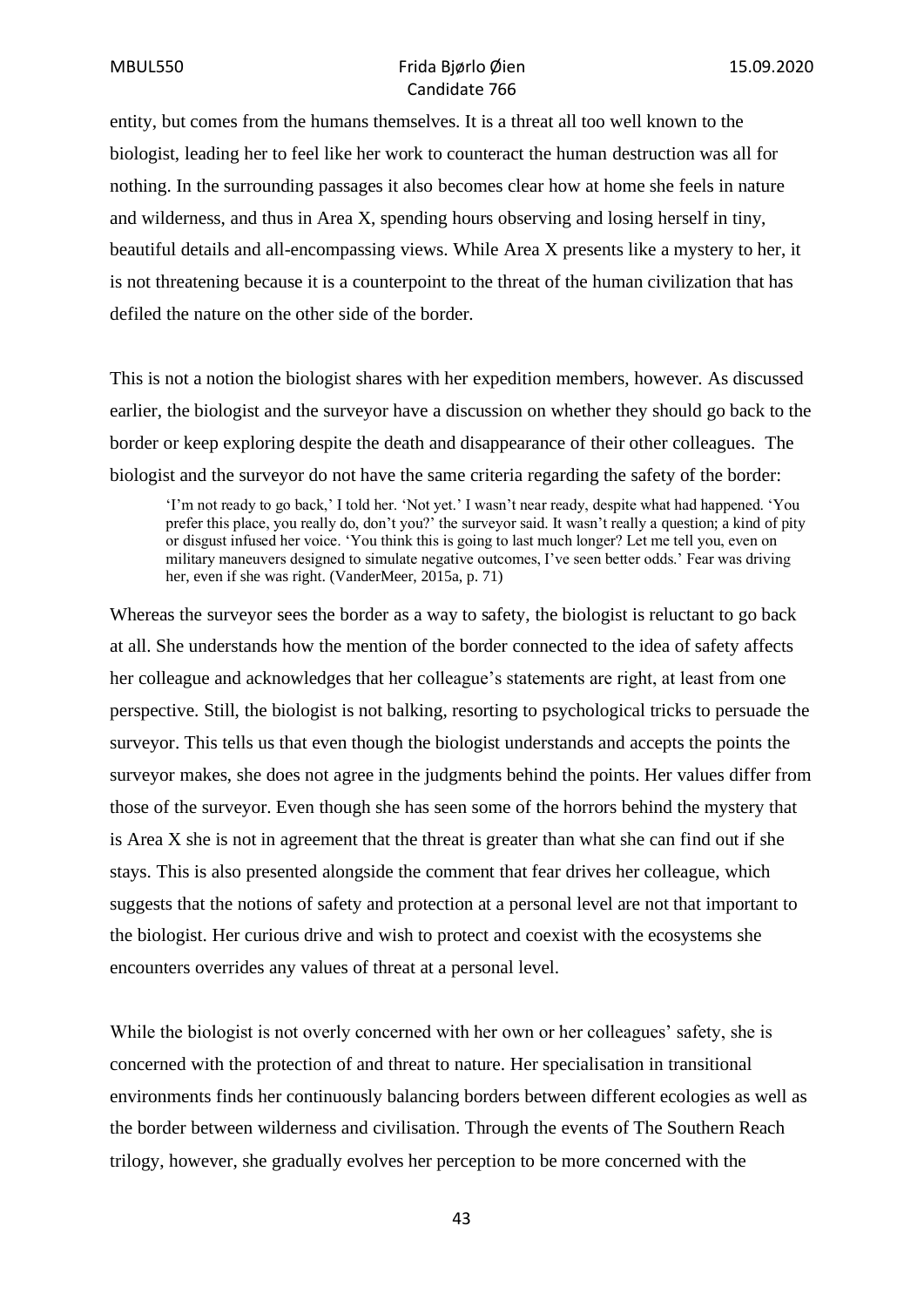"pristine wilderness" in Area X than the civilisation of humanity outside:

The terrible thing, the thought I cannot dislodge after all I have seen, is that I can no longer say with conviction that this Is a bad thing. Not when looking at the pristine nature of Area X and then the world beyond, which we have altered so much. Before she died, the psychologist said I had changed, and I think she meant I had *changed sides*. It isn't true – I don't even know if there are sides, or what that might mean – but it *could* be true. I see now that I could be persuaded. (VanderMeer, 2015a, p. 192)

She writes that it is not true that she has changed sides, but that she "could be persuaded", and in expressing this she shows that the process of change has already started. The biologist's value judgments err on the side of the protection of nature from the threat that is humanity rather than the threat that the unknown of Area X could present to the human world.

#### *Control*

While the biologist generally feels very much at ease in wild and untouched landscapes and values their safety and protection, the protagonist of the second book, Control, has a more strained relationship to nature. While on a run, Control describes his immediate surroundings between the town of Hedley and the wilderness leading into Area X in these words:

It wasn't true wilderness, was comfortingly close to civilization, but existed just enough apart to create a boundary. This was what most people wanted: to be *close to* but not *part of*. They didn't want the fearful unknown 'pristine wilderness.' They didn't want a soulless artificial life, either. (VanderMeer, 2015b, p. 81, italics in original)

Control is linking his views to those of most people, cementing his future reactions, thoughts and feelings as *normal* for the remainder of the books. Interestingly, Control finds comfort in existing on the border, the "boundary", between wilderness and civilization. The choice of words here is significant: the pristine wilderness is equated with being unknown and provoking fearfulness, but by connecting "a soulless artificial life" to civilization, the wilderness is also valued as being soulful and natural or real. Thus, Control's utterance contains a certain duality in its valuations. Nature or wilderness is full of life and soul, natural and pure. However, humans cannot "*be part of"* this wilderness, forced by fear to create boundaries or *borders* to keep the unknown away, while still being drawn close to it.

It is the unknown that provokes Control's value judgments regarding threat and safety when he uses the word border. The fear of the unknown becomes such a central and consuming concept to Control that it seeps through in almost each instance when the notion of border is brought up. He wonders at the stringent protective methods the military and the Southern Reach agency have applied to the area surrounding the border (VanderMeer, 2015b, p. 28).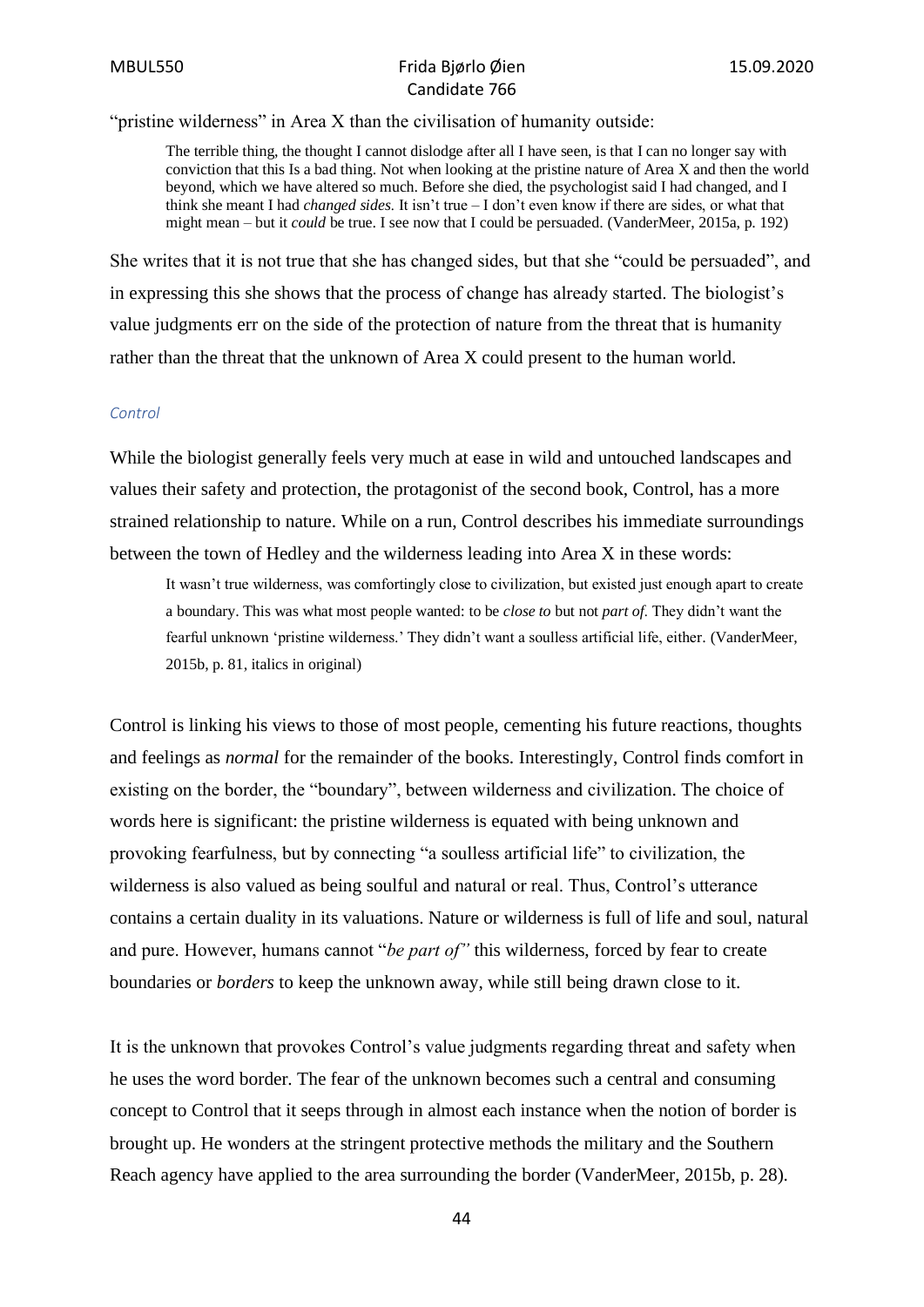He also thinks about the many lives that have been lost in trying to find out just how much of a threat Area X constitutes to the world: "Yet that loss of life was trifling compared to the possibility of some break in containment across a border that the scientists were still studying and trying to understand" (VanderMeer, 2015b, p. 35). The use of the phrase "break in containment" suggests that Control imagines something uncontrollable getting lose, which does not go well with his valuation of control and power. It also delineates the border as something that is keeping a threat at bay. In that way, the border is a protective measure for Control, protecting him, and thus the rest of humanity, from the danger of the unknown.

Control is still more preoccupied with threat than with safety or protection. He seldom goes to any lengths to provide some sort of safeguard against whatever can be on the other side of the border. This is partially due to the uncertainty of the possible threat, yet it plays into his way of understanding the world, and thus, the values he has developed regarding threat, safety and protection. The thought that occupies his mind when the border is finally breached is not to get himself to safety, it is to think of the horror that now envelopes the research station and the people working there, which is evident in the following conversation with his mother who works higher up in the government:

Grace, Whitby, who knew who else, caught up in a true nightmare now. 'It might stop there, for a very long time.' 'You're full of shit,' he said. 'You don't know what it will do.' 'Or it might speed up. You're right – we can't know.' 'That's right – we can't. I was there, right in the middle of it. I saw it coming.' Because *you put me there*. A howl inside of betrayal. (VanderMeer, 2015b, p. 302, italics in original)

This fixation is coupled with a feeling of helplessness which is connected to the unknown nature of the threat in tandem with the lack of power he has over the situation. Control thought his position brought him power and knowledge, but realises now that the power and knowledge he has withers away in the face of the all-encompassing cosmic horror he sees in Area X. While his much-valued power is revealed as an illusion in all senses, both the manipulation by his superiors and the seemingly unrelenting force across the border, his obsession with threat grows even stronger.

When Control finds himself inside an expanded Area X, he is still forced to live with the uncertainty of his surroundings, but his perception of a great threat enveloping him prevents him from shifting his understanding of the world in the way the biologist is able to. While the biologist meets the natural world with curiosity and humility, Control comes from a place of suspicion and vigilance which presents itself in his fixation on the perceived threat. He is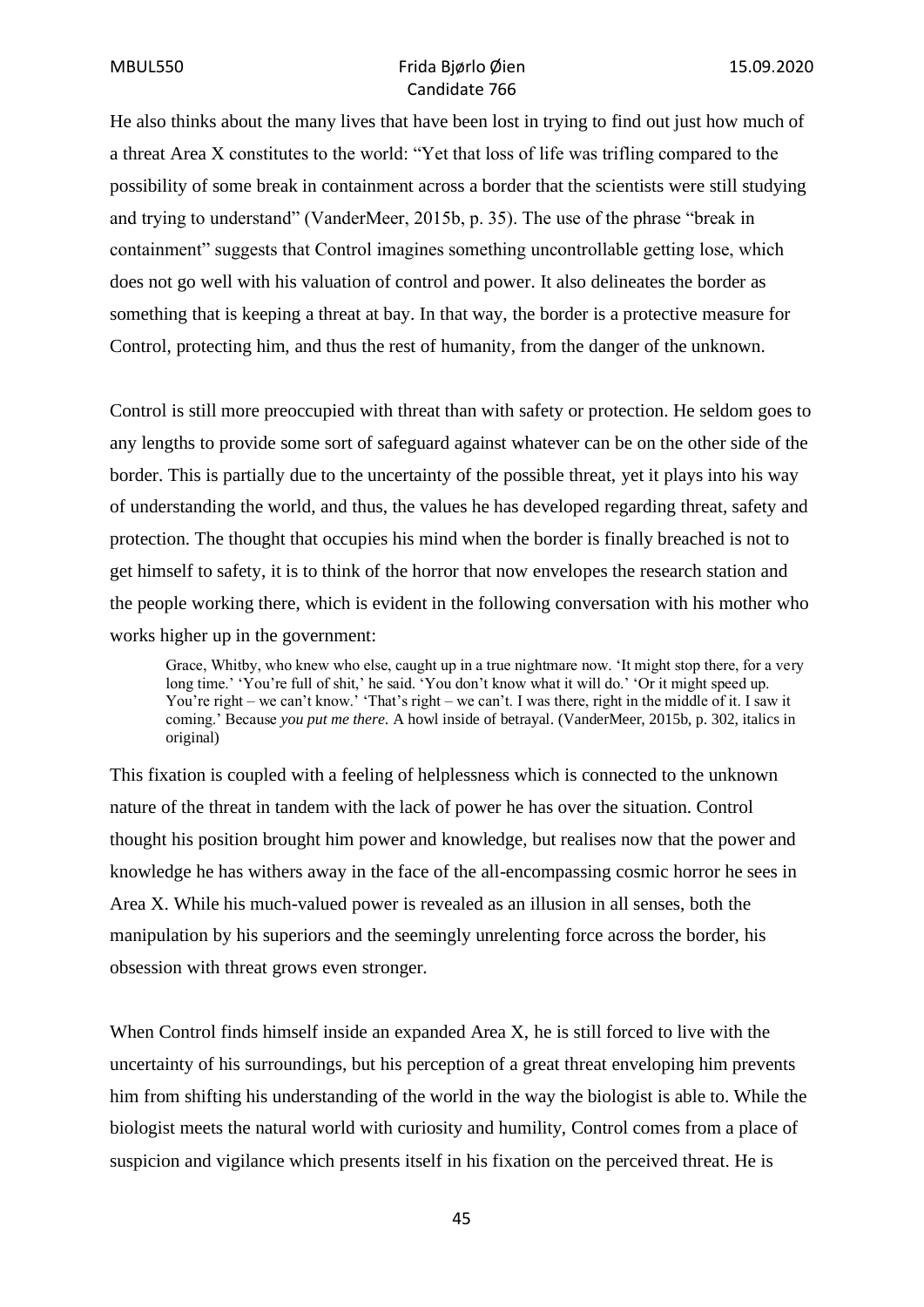unable to turn away from the idea that there is a door in the border that can bring him back to safety, away from the uncanny danger, even though all signs indicate that the border can no longer be crossed if it exists at all:

'Is that why you didn't go back across the border?' He asked. Because of the guilt? 'There is *no way back* across the border!' Shouting it at him. 'There is no *door* anymore.' Choking on seawater, buffeted by fish. A vision of drowning all over again. No door. Not anymore. Just whatever lay at the bottom of the sea. Maybe. Lost in the thought of that, while Grace continued to talk about grotesque and impossible things. (VanderMeer, 2015c, p. 147, italics in original)

Again, Control shows that he is not able to consolidate his world view and values with the change in his situation and his inability to adapt his value judgements leads to a descent into himself which turns into madness instead of the acceptance the biologist is capable of.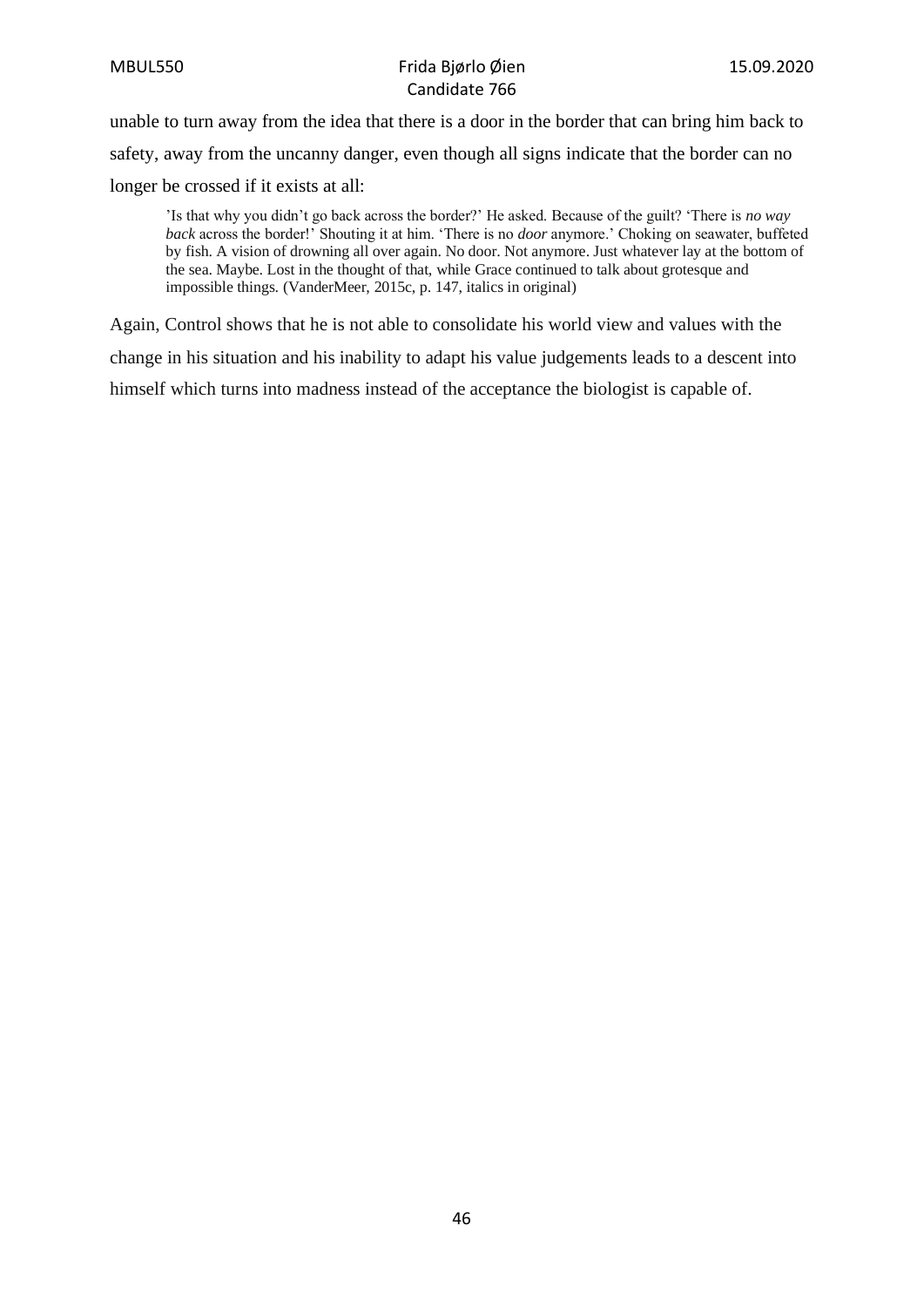# 3.3. Presentation of the concepts of *intent* and *purpose* in the Southern Reach trilogy

As with the word *border*, the usage of the words *purpose* and *intent* is frequent in the trilogy. Purpose is mentioned 66 times across the three books and intent is mentioned 28 times. Carrying roughly the same meaning, that means the characters consider their own, others' or Area x's motivation 94 times in total. Examining the words *purpose* and *intent* allows for an analysis of the value judgments that leads to the specific uses in the specific contexts. This is particularly relevant to this thesis as the characters are in a situation where they are forced to consider the intent and purpose of the non-human.

The value judgments behind the usage differs between the characters and can also change for a character. Their criteria are influenced by elements such as experience, familiarity, school of thought, social relationships, and duty. As the two main characters expresses themselves differently and in different contexts, we find that their value judgments evolve and interact with each other, creating a negotiation of values across characters and books.

#### 3.3.1. Science, curiosity and knowledge

As the plot of The Southern reach centres around a scientific community that studies an unfamiliar territory, it intimately depicts the characters' relationship with science, curiosity and knowledge. Their perspective, however, differ as they approach this set of themes form different background and positions. Where their perspective comes in conflict with each other, it can be a source of misunderstandings that either needs to be resolved or overlooked. These misunderstandings and the way they are handled by the characters serves as a base for the value negotiations that happens in a broader sense throughout the trilogy. In this section I am exploring the biologist's and Control's use of language and how it reveals their values pertaining to science, curiosity and knowledge. They are shown to test their idea of what purpose and intent means as they examine Area X.

#### *Biologist*

The biologist's background equips her with a special outlook on both science and knowledge and the concepts of *purpose* and *intent*. Her use of these words and the context around them reveals that the criteria judgments she makes are affected by the focus she has on science and ecological connectivity. When first encountering the ominous tower in Area X the biologist starts asking questions of its origin and purpose. She is hypothesising: "I asked all of this and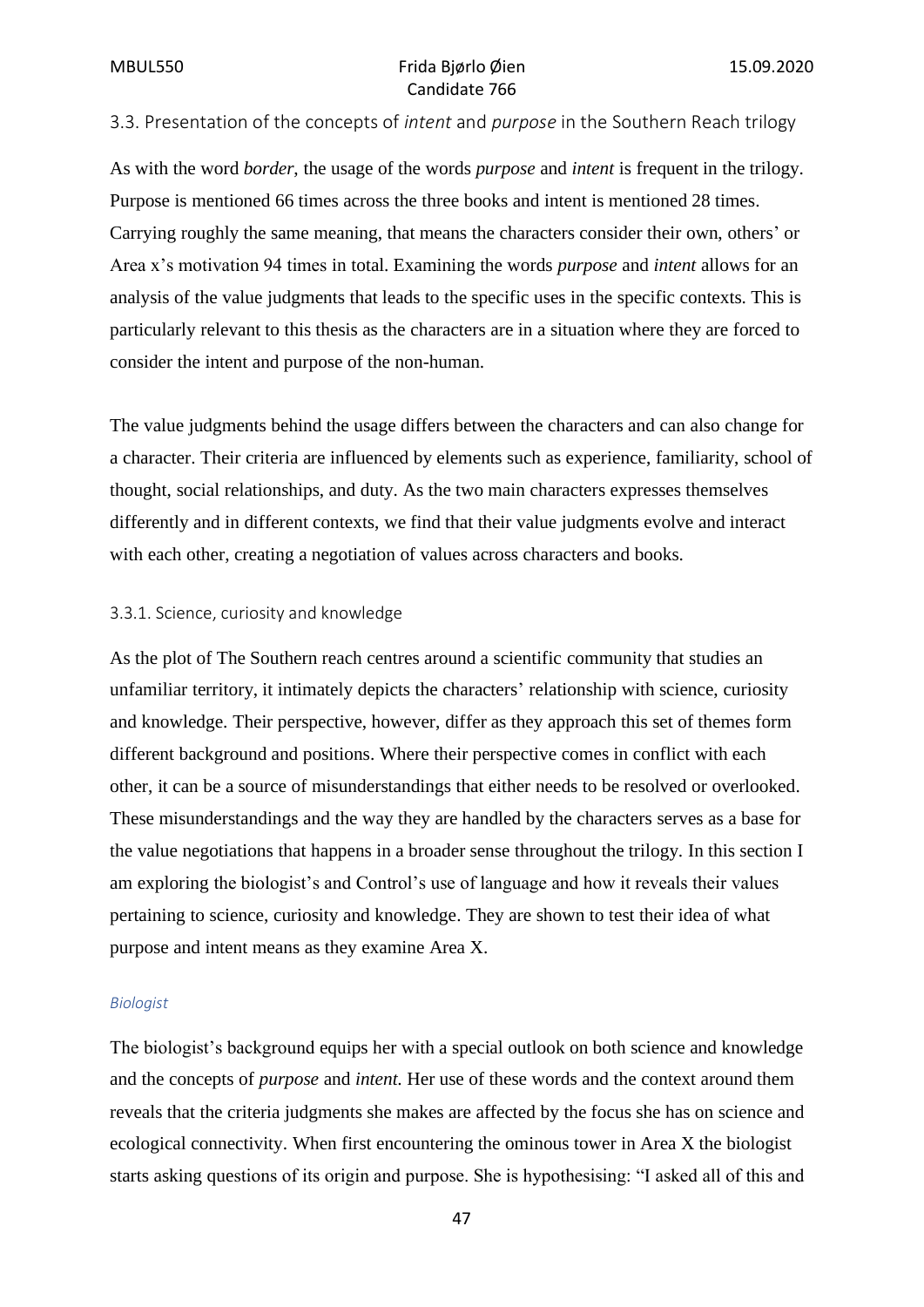more, not expecting an answer" (VanderMeer, 2015a, p. 21), showing that her first reaction to something new and unfamiliar is to examine it and ask the many questions that can bring her closer to new information and knowledge. While she is asking questions, she is not expecting answers, which shows that she can be patient and realises that not all questions have answers. This suggests that her valuation of science and knowledge is more concerned with going through the right processes to get sound answers than a need to have answers immediately.

Being trained in biology and ecology means that her initial assumptions and interests revolve around organisms and what role the tower's inhabitants serve at an ecological level. She does not prescribe any sentience to the objects she studies and is more focused on the what's and how's than the why's. However, this changes with more time spent in Area X:

There were too many variables, not enough data, and I was making some base assumptions that might not be true. For one thing, in all of this I assumed that neither Crawler nor Tower was intelligent, in the sense of *possessing free will*. (VanderMeer, 2015a, p. 92-93, italics in original)

Up until this point, the biologist has been more focused on *what* her research objects (the Crawler and the Tower) are and *how* they have come to be. In this passage she takes a step outside her ordinary sphere of science and starts to ask *why* they are there in a "conscious sense" (p. 92). The idea that the Crawler in the Tower has free will and intelligence also makes her project some of her own traits onto it. She postulates that the Crawler travelled in search of "*evidence"* that it could bring back and analyse (VanderMeer, 2015a, p. 92, italics in original). In that sense, the biologist is shown to attempt to understand the Crawler and the words it writes on the walls of the Tower. She is examining the words, and in the process, she is testing out what purpose and intent the writer possesses. Her first instinct is to mirror herself in it, imposing her own values and behaviours regarding scientific methods on it, but this thought is so overwhelming to her that she feels the need to compartmentalise and wait to delve deeper into this possible connection.

When the biologist finally goes back to the Tower and the Crawler, she realises that the existence and purpose of these entities and Area X are beyond her understanding, beyond the scientific methods and equipment she knows how to use (VanderMeer, 2015a, p. 178). She has examined the Crawler and its writing, only to come to a point where her understanding is too limited to comprehend it. It is at this point, however that the biologist decides to go further despite her lack of comprehension. She approaches the Crawler and *moves through* it, and in that action, it allows her access to jumbled, incoherent images and information about its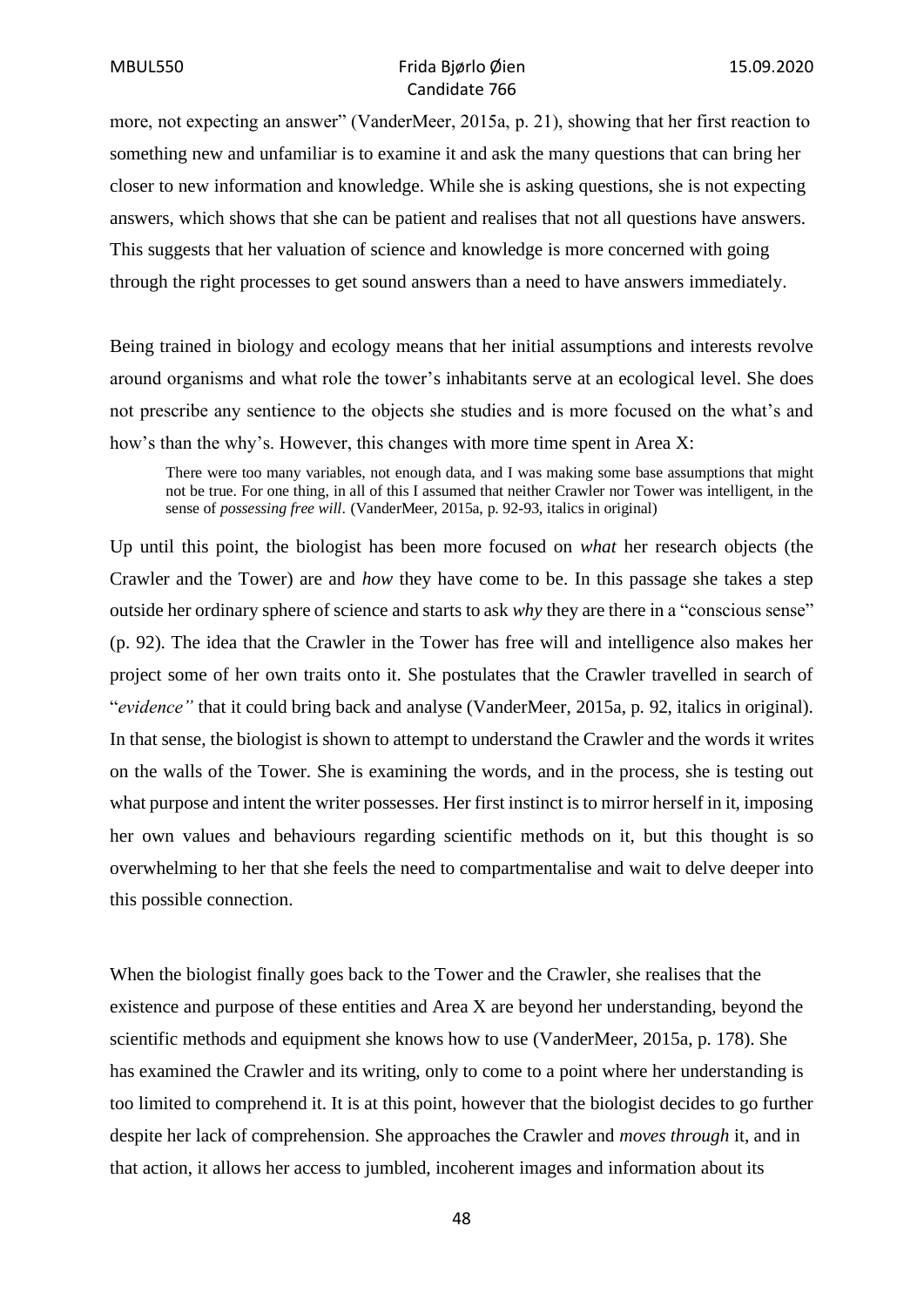origin. Through this development the biologist herself is taken into the Crawler and gets processed in some strange way, leaving a rapidly changing biologist in Area X and creating a doppelgänger that calls herself Ghost Bird that appears in a parking lot in her home town on the other side of the border. Ghost Bird is in many ways the biologist, retaining her memories and her physique, but she was also created in Area X, influenced or altered by her creation through the absorption by the Crawler. This altered version of the biologist wonders whether the differences between the "old" biologist and herself makes her purpose more adaptable to the new world propagated by Area X: "She didn't think she was a failed double like this creature. She had purpose, free will. Perhaps a copy could also be superior to the original, create a new reality by avoiding old mistakes" (VanderMeer, 2015c, p. 35). Here, Ghost Bird suggests that her purpose and the ability to follow through on this purpose has changed when she became Ghost Bird, and she views this change as superior. In changing, she now has the ability to fulfil the dream the biologist had of halting and reversing the damage done on ecosystems by human hands. She is able to "avoid old mistakes" by changing, becoming more at one with the new world.

This change in world view goes hand in hand with a change of the biologist's/Ghost Bird's use and understanding of the words purpose and intent with regards to science and knowledge. The biologist's focus in the research she is doing in Area X is to uncover the what's, how's and why's: "I was still holding on to the idea of causality, of *purpose* as that word might be recognizable to the Southern Reach. But what if you discovered that the price of purpose is to render invisible so many other things?" (VanderMeer, 2015c, p. 157). She is seeing the idea of purpose as something she is holding on to, insinuating that the understanding she has of the word is outdated. At the same time, this understanding of purpose is connected to something recognisable to the Southern Reach agency, which suggests that she sees it as a scientific understanding of the word. This means that while the biologist recognises that she is "holding on to" an antiquated notion of purpose, that notion is cemented in the scientific community she comes from. Thus, even though she understands that there can be different criteria behind the word purpose, due to her strong identity as a scientist, she is not able to completely disentangle herself from the idea that purpose is a causality that can, and should, be investigated scientifically.

Ghost Bird, however, has been freed from such bonds in her creation, absent of the blinders that purpose presents to the biologist. She is not bound by the need to compartmentalise as the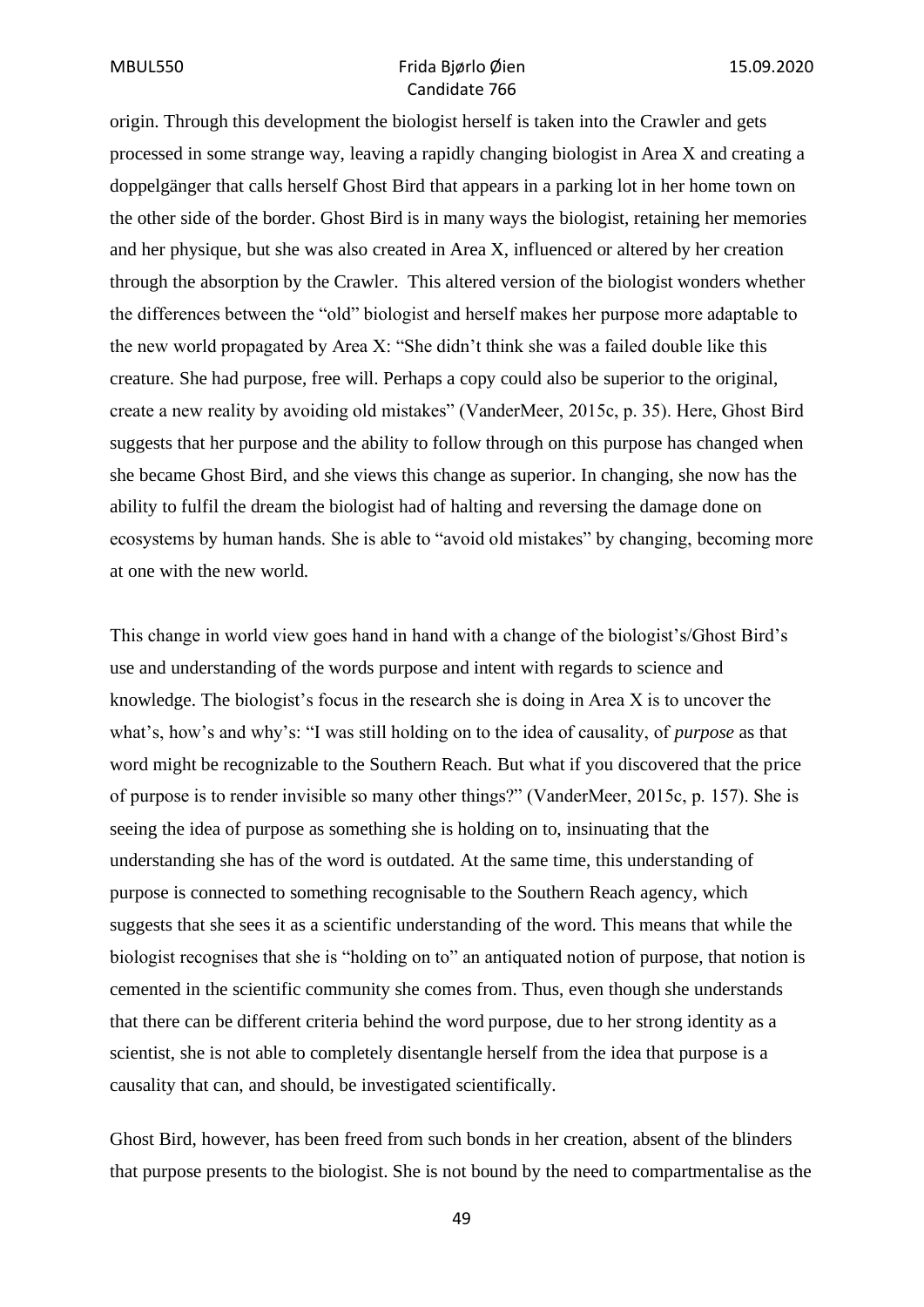biologist, which means that she can be more holistic in her approach and understanding of purpose and intent. An effect of this is that she is no longer concerned with purpose as something to be studied and known:

She knew where it would all lead, what it always led to in human beings – a decision about what to do. What are we going to *do*? Where do we *go* from here? How do we *move forward*? What is our *mission* now? As if purpose could solve everything, could take the outlines of what was missing and by sheer will invoke it, make it appear, bring it back to life. […] You could know the what of something forever and never discover the why. (VanderMeer, 2015c, p. 191)

The words she uses about the "human" understanding of purpose are negatively lading, showing that she does not share that understanding, valuing the singlemindedness of such scientific exploit negatively. In doing so, Ghost Bird renders the scientific notion of purpose as causality as useless in her outlook of the world, no longer judged as valuable enough to be a part of her language. She states that "You could know the what of something forever and never discover the why" (p. 191), indicating that knowing why is no longer a priority for her, which means that her valuation of knowledge and science has weakened in the transition from the biologist to becoming Ghost Bird.

#### *Control*

The way Control uses the words purpose and intent, as well as the contexts in which he uses them, reveals little valuation of actual knowledge. However, in the beginning he is concerned with the perception of knowledge. Watching an ant walking "with purpose toward the green strip of trees that lay between the parking lot and the highway" (VanderMeer, 2015b, p. 86), Control contemplates how he is unable to understand the ant's apparent sense of purpose. Despite his lack of understanding, he does impose a purpose on the ant, either as an instinct or a knowledge of its surroundings and needs. This observation leads him to pronounce that "So long as you don't tell people you don't know something, they'll probably think you know it" (p. 86). Knowing something and acting on that knowledge is clearly connected to the concept of purpose for Control; if you seem like you have a purpose, people are not inclined to question that purpose. Control's valuation of knowledge comes across as questionable, where he appears to be more concerned with perceived knowledge than actual knowledge. This is likely connected to a preference for acting over analysing. He is not opposed to the value of knowledge, but puts a greater emphasis on the usefulness of knowledge in following a purpose than merely obtaining knowledge for knowledge's sake.

Control's inconsistent relationship with knowledge also affects how he perceives the events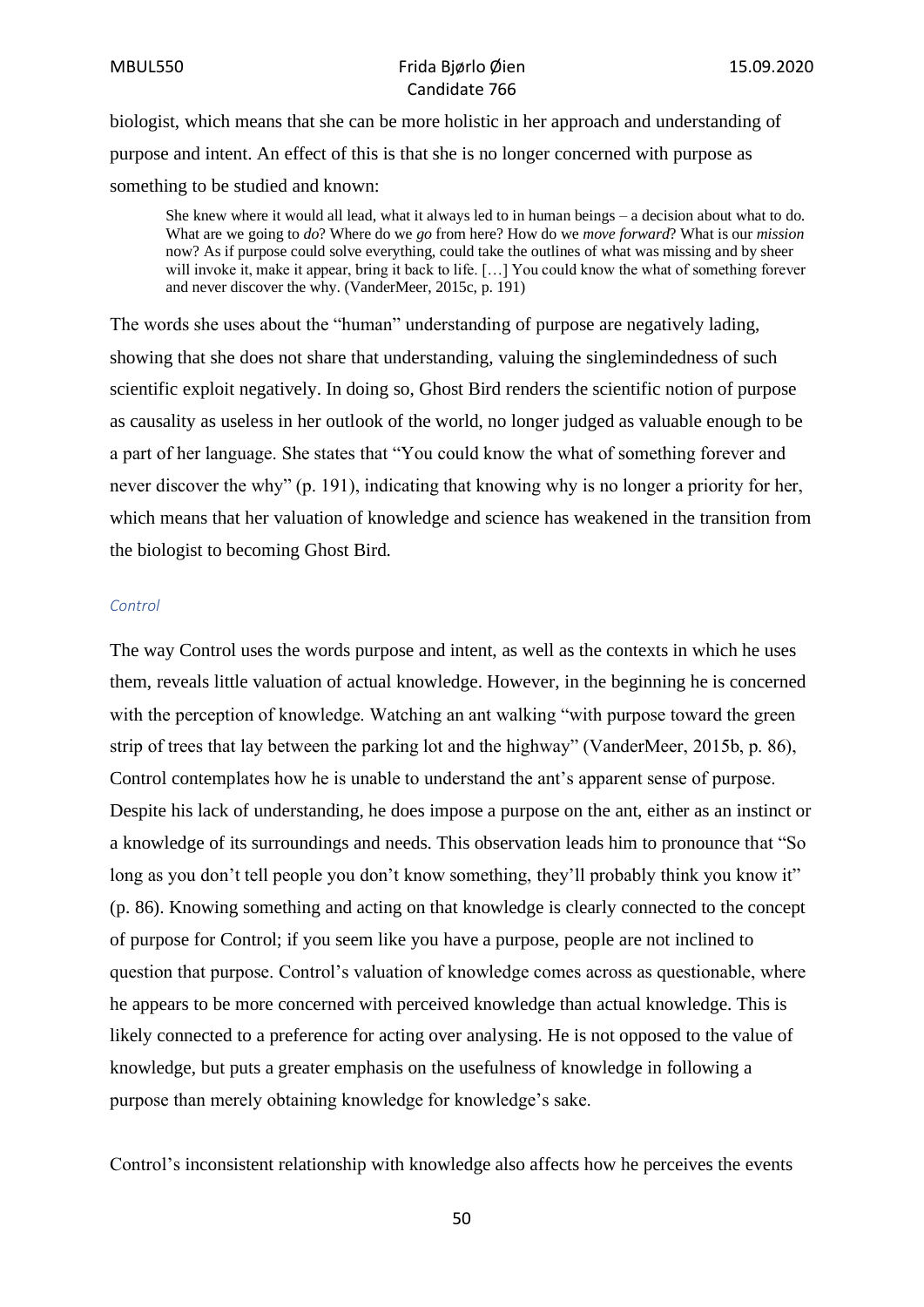and possible entity behind Area X. Although his approach is not the same, similarly to Ghost Bird, Control sees the limitations of knowledge and science when facing something so inherently different:

If something far beyond the experience of human beings had decided to embark upon a purpose that it did not intend to allow humans to recognize or understand, then terroir would simply be a kind of autopsy, a kind of admission of the limitations of human systems. (VanderMeer, 2015b, p. 132)

He is recognising the limitations of human curiosity and knowledge when it is challenged with something "far beyond the experience of human beings". Knowledge, then, is interlinked with experience, the ability to process information through the webbing of previously internalised information. Control's understanding of knowledge as experience makes Area X into a completely unknowable mystery because he has no experience to base any theories or methods on. This leads to frustration, because his job is to distinguish and provide information and knowledge about Area X to the government in order to decide what actions can be made to mitigate any danger or reveal something that can be useful to the government or scientific progress. Since Control values knowledge based on its usefulness, the lack of a baseline to form any kind of understanding of Area X makes him annoyed at the requirement to study Area X at all. Because he sees no way to gain any useful knowledge that can be acted on, any knowledge about Area X loses its value.

When discussing the possible purpose of the mysterious return of the expedition members from the eleventh expedition with the assistant director, Control is forced to consider the possibility that Area X is somehow superior to humanity, and that no one before him has brought that idea up: "There was in his mother's fragmentation the admission that Central's was a soul-crushing failure. That they had been unable to conceive of a scenario in which Area X was smarter, more insidious, more resourceful" (VanderMeer, 2015b, p. 303). He is pointing out a *hubris* in the way Area X has been approached, where the people involved in the research and decision making around the examinations of the unexplained area have been so confident in their ability to eventually secure enough information and knowledge about Area X to have a suitable scientific understanding of it that they have not stopped to consider whether Area X is conscious or intentional in its purpose and if its purpose will allow them to obtain any kind of concrete knowledge about it. Control is not impressed with the *hubris* of the scientists at the Southern Reach agency, revealing once again that his valuation of science is low. The bitterness he expresses when he realises the possibility of a "smarter, more insidious, more resourceful" Area X implies that he has made the same presumptions, but that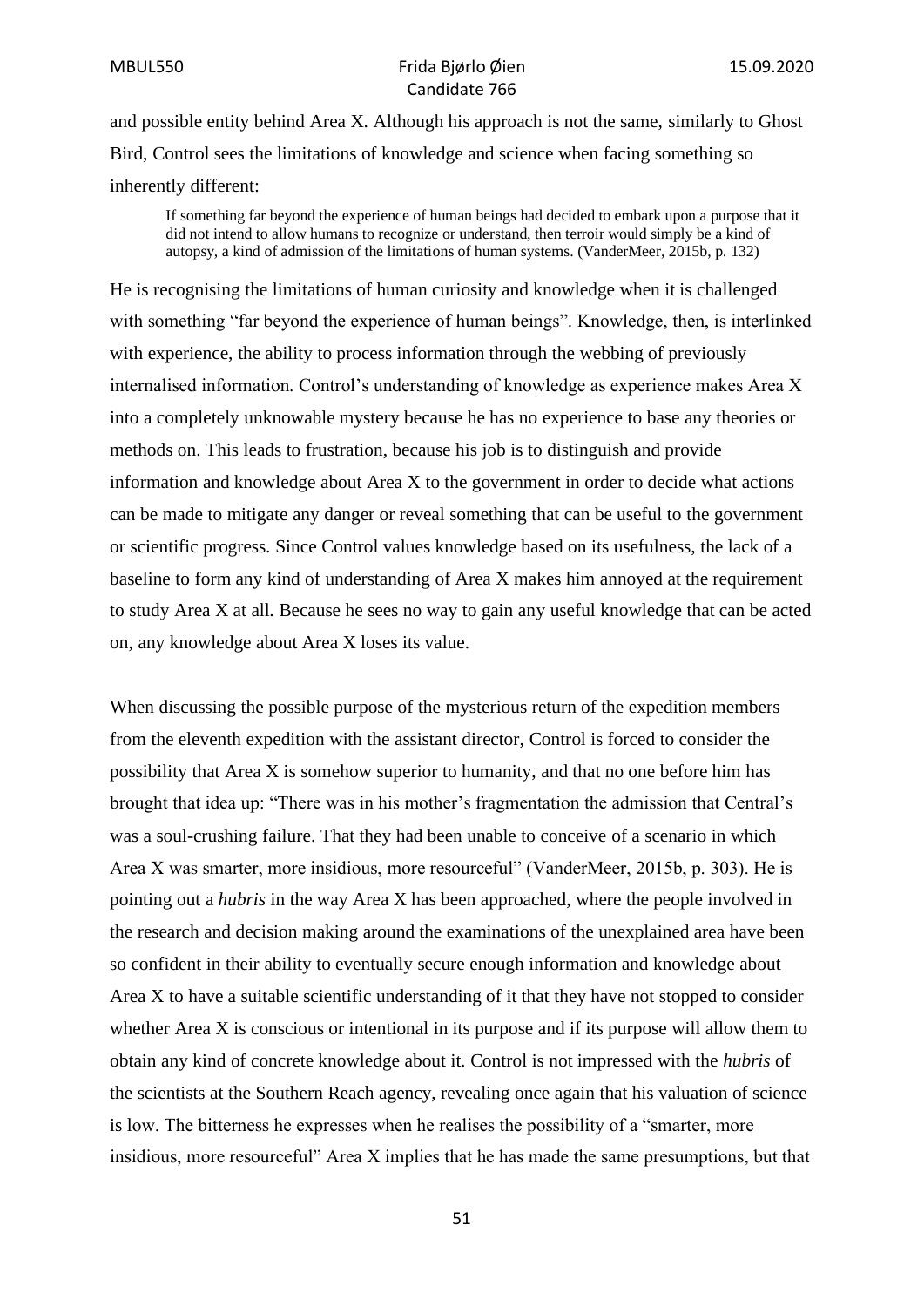he has changed after his experiences with Area X. As such, Control's valuation of science and knowledge might have been more pronounced at a previous time, but the events that led him to his position at the Southern Reach Agency and his experiences in that position have instigated a change in his world view and thus in his valuation of knowledge.

As the trilogy progresses, Control is becoming more disturbed by his and everyone else's difficulties in understanding Area X and not being able to act in response to it. His reaction to this powerlessness is not to seek out more knowledge, but to seek out other humans. As Control travels across the coast in search of Ghost Bird, who has escaped the Southern Reach facility, the lights originating from the expanding Area X are gaining on him (VanderMeer, 2015b, p. 327). Wondering about their purpose, or lack thereof, he seeks comfort in the familiarity of human voices on the radio, only to hear unintelligible voices and static. This act shows that Control is more concerned with companionship with other people than with knowledge when he finds himself in threatening situations that he does not understand. Unlike the biologist, he is drawn to the human rather than being driven by curiosity for science.

Later, inside Area X with Ghost Bird and the assistant director, a discussion about what drives Area X turns the idea of purpose, free will and consciousness around, generating questions of what is worthy of attention and curiosity, and to whom. Until this point, most of the focus of the Southern Reach trilogy has been on humans attaining knowledge and protecting themselves from Area X. Area X is deemed as worthy of research by humans because of the impact it has had on humans. At this point in the story, though, Control is being introduced to the thought that an intelligent Area X could also be judging the worthiness of humanity (VanderMeer, 2015c, p. 80). Because of the speculations that Area X functions at a completely different, likely superior level of consciousness than humans, this thought is sinister to Control. He is threatened by the idea that Area X sees humanity as something so primitive as to not be worthy of its attention, a tiny, almost insignificant annoyance: "*Is there something in the corner of your eye that you can't get out?*" (p. 80, italics in original). Area X is a curiosity to humans because of its impact on them, but as Control is realising humans have little to no impact on Area X, leaving them useless and certainly of no threat. And as has been established earlier, Control's valuation of knowledge is limited to whether it can be used or acted upon in some way. By applying his own valuations to Area X he realises that for Area X, there can be no real knowledge or use gained from his existence, rendering *himself* worthless.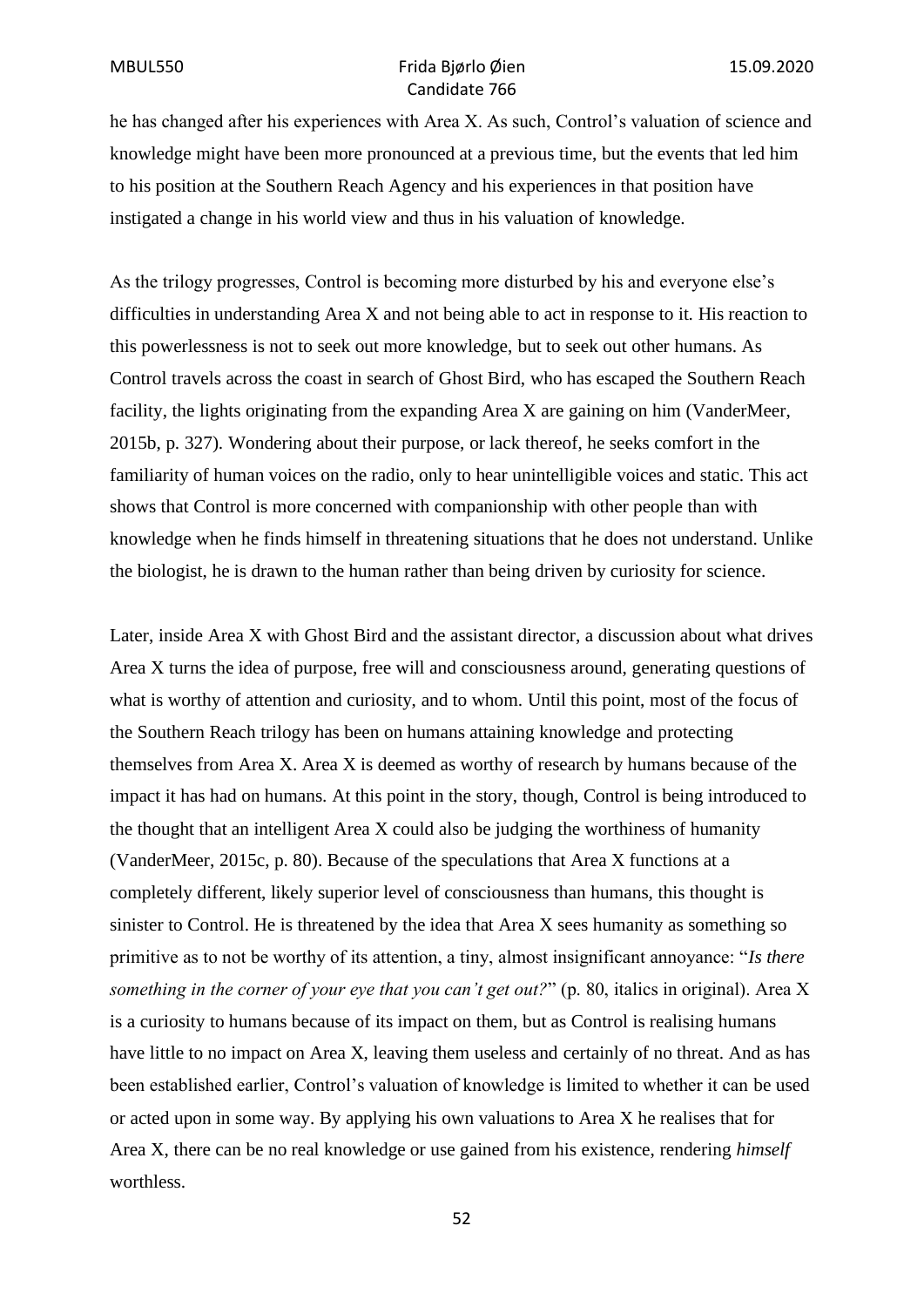*This machine or creature or some combination of both that can manipulate molecules, that can store energy where it will, that can hide the bulk of its intent and its machinations from us. That lives with angels within it and with the vestige of its own terroir, the hints of its homeland, to which it can never return because it no longer exists.* […] And even in that hurting somehow Control knew that pain was incidental, not the Crawler's intent, but nothing about language, about communication, could bridge the divide between human beings and Area X. That anything approaching a similarity would be some subset of Area X functioning at its most primitive level. A blade of grass. A blue heron. A velvet ant. (VanderMeer, 2015c, p. 310-311, italics in original)

#### 3.3.2. Truth, deception and power

The value of truth is important to the characters in The Southern Reach, but Area X is shrouded in mystery. Searching for the truth in and about Area X is a reoccurring plot element, although the truth is ever fleeting due to the changing nature of the area. Moreover, the agency that the characters are working for functions as another layer of obfuscation. Because of this, reoccurring questions are what the truth is, to whom it belongs, and what power it may bring. The characters, however, have different loyalties. The hunt for truth and controlling the truth therefore becomes antagonistic in nature. In this section I explore the biologist's and Control's relationship to truth, deception and power and how it affects the criteria for their use of the words purpose and intent.

#### *Biologist*

The biologist's valuations of truth, deception and power are, as discussed in the chapter on border, more concerned with how they affect her ability to perform research and obtain knowledge while they also touch on the felt necessity to shield someone from uncomfortable truths. The valuation of deceit and power as tools to reach a 'higher' truth can also be traced in her use of the words purpose and intent and the context around that use, where her reaction to a possible change in the purpose of the expedition into Area X is central. The valuation of deceit as a way to soothe or protect does not come across in the language surrounding purpose and intent as it did with border.

After the biologist is infected by the spores in the walls of the tower and realises the level of hypnotic power that the psychologist exerts on the expedition members, she struggles with the choice to reveal that she has been infected and that the spores has made her immune to the psychologist's hypnotic suggestions (VanderMeer, 2015a, p. 34). In her inner monologue the main focus of her anxiety is on confessing that she has become resistant to hypnosis, not on the infection itself. This reveals a lot about the biologist's value judgments that underscores the previous analysis of the concept of border. The biologist is not afraid of divulging that she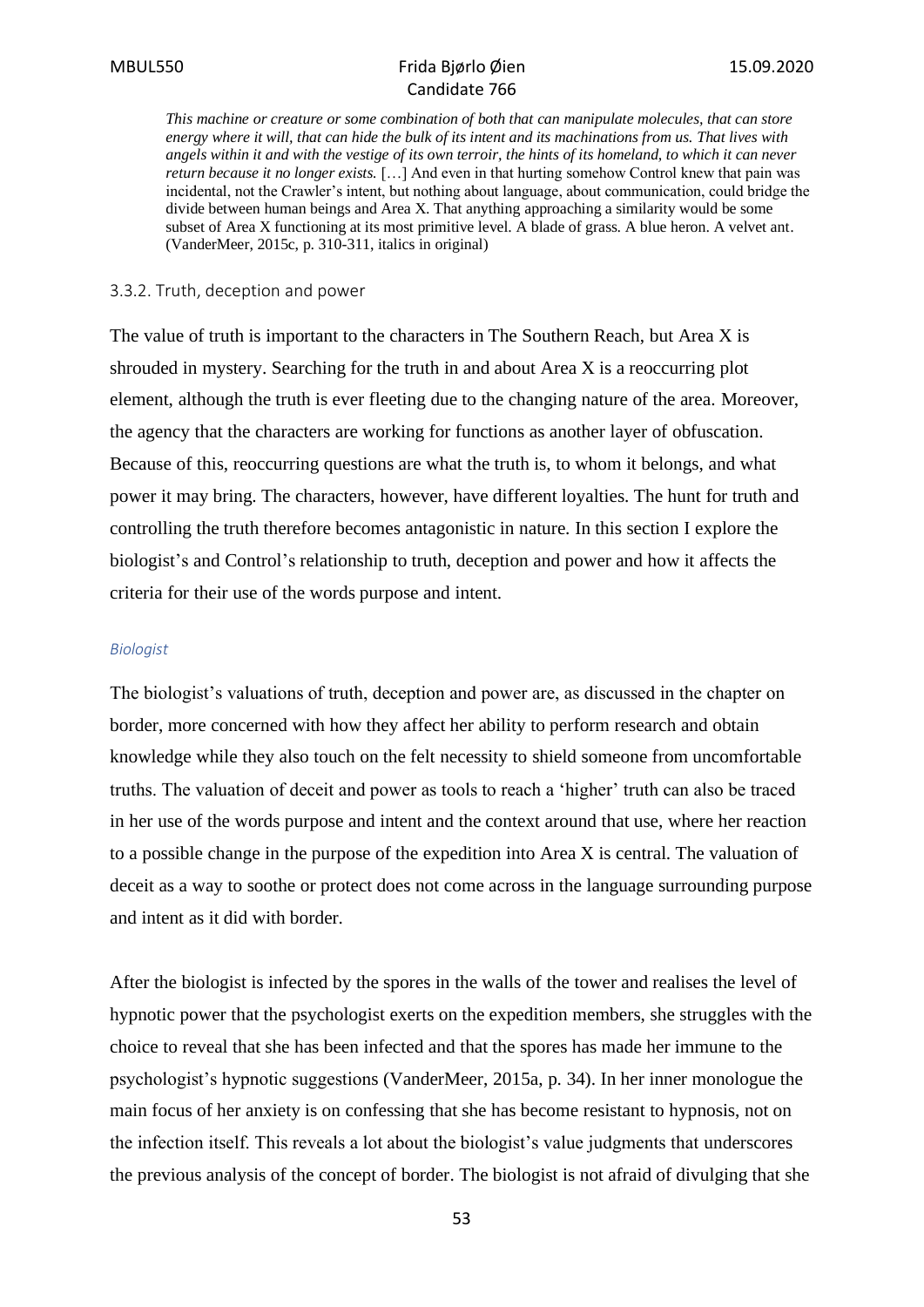is infected because to her, the infection presents the expedition with an opportunity to examine a vital process in Area X up close. The need to deceive comes from making herself vulnerable to an examination of a personal, psychological nature. The use of the words "conspirator" and "confessing" in the context shows how she perceives herself and that she is very aware of how the others could perceive her if she told the truth. By revealing her knowledge about the "underlying conditioning hidden in our training" (p. 34), she would also be challenging the psychologist's position of power.

While there are few signs that the biologist sees power as valuable in and of itself, she does find it useful in allowing to decide the direction and purpose of the expedition. She feels resentful when thinking about how the psychologist has used her power over the expedition members' minds through hypnosis, but her focus is not on the feeling of being invaded, it is on the possible cover up of the expedition's true purpose:

'But why would the psychologist do that?' she asked me. 'We were going to all come down here in the morning anyway.' I felt as if I were observing the surveyor from a thousand miles away. 'I have no idea,' I said, 'but she has been hypnotizing all of us, and not just to give us peace of mind. Perhaps this expedition had a different purpose than what we were told.'. (VanderMeer, 2015a, p. 63)

The biologist's suspicion towards the psychologist centres around this difference in purpose. As established earlier, the biologist is not unfamiliar with deceit and withholding truths if it is done to accommodate a truth that she considers to be more important. This necessitates an understanding that there *is* a higher truth to work towards, an understanding that has been made impossible to arrive at for the expedition members due to the psychologist's use of hypnosis. Where the biologist has been led to believe that they were working towards the same purpose – examine, analyse and gain knowledge about Area  $X - it$  is now revealed that that purpose might not be shared with the psychologist and, as an extension, the Southern Reach agency. This goes against the biologist's values as she respects deceit and misuse of power to obtain a higher truth, but the deceit she is uncovering now does the opposite; it obscures the truth and blocks the path to find it: "Always, as I looked back, I could see that there had been an almost willful intent to obscure, to misdirect, disguised as concern that we not be frightened or overwhelmed" (Vadnermeer, 2015a, p. 65)

#### *Control*

Control's valuation of truth, deceit and power are intermingled with his understanding and use of the words purpose and intent and is being affected both by his dealings with the Southern Reach agency and the government that controls it as well as the insecurity connected to the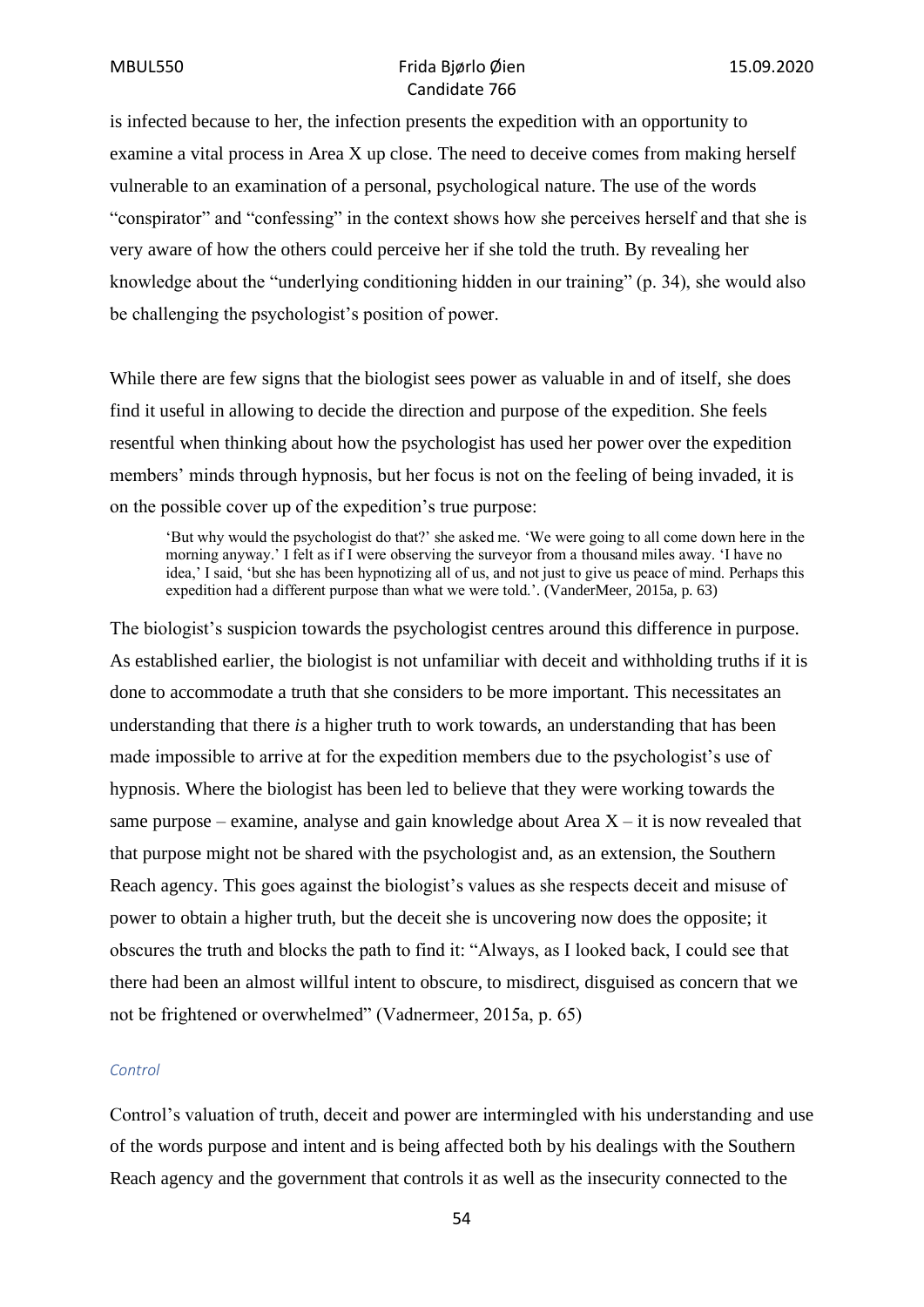unknown of Area X. His search for meaning and truth at the Southern Reach agency is halted by several layers of deception and distrust that permeates all of his interactions. His handler, known only as the Voice, is at the centre of this secrecy, hiding behind a voice-distorter on their phone calls. Although Control takes part in deception himself, he dislikes the complicated smokescreens set up by the Voice:

He already imagined the Voice as a megalodon or other leviathan, situated in a think tank filled with salt water in some black-op basement so secret and labyrinthine that no one now remembered its purpose even as they continued to reenact its rituals. (VanderMeer, 2015b, p. 53)

Control reimagines the Voice as an ancient monster so shrouded in secrecy that its purpose is forgotten. His association of monster to hidden purpose resonates in a valuation of power and truth as indications of superiority, to the degree where the rituals of submission to the monster is upheld because of a perceived authority and despite of a lack of purpose. This is also apparent in his relationship to the Voice, where Control is only given a bare minimum of information and expected to deliver all his findings and reflections in return. The information he gets is also questionable, which reinforces Control's weakness due to the Voice's power over the narrative.

The valuation Control displays of deception and control over the narrative as a means of power comes across throughout the trilogy, both in his use of the word border and the words purpose and intent. An example is when he is looking into the reasoning behind only allowing the expedition members to use their function, not their names, to address themselves and each other:

It was to strip personality away for the starker purpose of instilling loyalty and to make conditioning and hypnosis more effective. Which, in turn, helped mitigate or stave off the effects of Area  $X - or$ , at least, that was the rationale Control had seen in the files. (VanderMeer, 2015b, p. 113).

Denying someone their name as a part of their identity to instil loyalty and ensure the effect of hypnosis is a way to display power through controlling the narrative. The justifying factor, that it helped to 'stave off the effects of Area X', could signify a willingness or even keenness to protect the expedition members through this form of deception. However, the fact that Control adds on the last line makes it clear that he sees no good intention in the practice. While he does not necessarily condone the way in which the power is being used, he clearly sees the value of the power to control narrative this way, and how the control over narrative can reinforce power, even though the purpose stays hidden.

Control's valuation of power, truth and deceit is grounded in his own desire to hold such power. In the flashback mentioned in the border analysis, where a former girlfriend asks about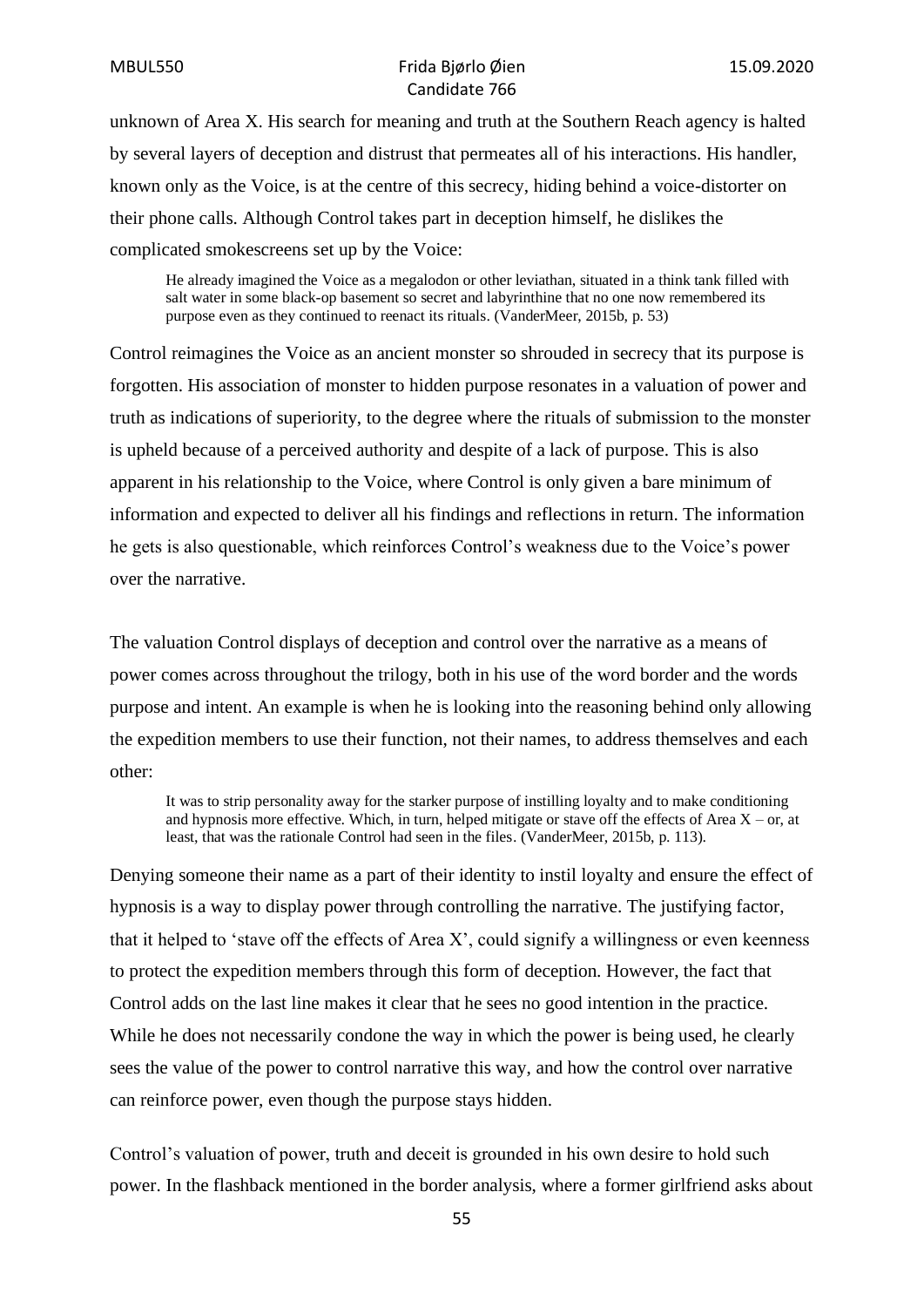the purpose of his job, this is exemplified: "A girlfriend who had gleaned some sense of his job had once asked, 'Why do you do it?' – meaning why serve such a clandestine purpose, a purpose that could not be shared, could not be revealed" (VanderMeer, 2015b, p. 195). His interpretation of her question focuses on the nature of the purpose he serves. He uses the word 'clandestine' and notes that the purpose can't be shared or revealed. This gives the purpose, and the act of hiding it, value by making it special and important, and if Control's purpose is valuable, it gives Control power. Again, the link between deceit, control over the truth and power is made, reinforcing the interpretation that Control values power and being in command of the narrative.

The need to have power, know the truth and be in control of deceit makes Control vulnerable. This can be seen in the interactions with the Voice, like the one mentioned here, in his understanding of and reflections around Area X and in his dealings with characters that are not willing to submit themselves to him. One of those characters is Ghost Bird, who appears as an enigma to Control. He is not able to break her down and understand her and her purpose, despite an earnest desire and effort to communicate. Their separate approaches to each other and to Area X, combined with different value judgments and criteria behind their language use involving purpose makes it difficult for them to understand each other. As brought up earlier, Moi presents two options when faced with a misunderstanding in language and values. One is to examine the language to uncover what value judgments have been made that resulted in that choice of words and phrasing, while the other is to simply live with the misunderstanding (Moi, 2017, p. 225). Control has tried to examine Ghost Bird's language for criteria and failed, only to be left with the other choice Moi offers, to live with the disagreement in judgement. Due to the degree of this difficulty it permeates their relationship and affects all their decisions. Inside Area X Control finds himself in a place he does not understand with a person who's value judgments he is unable to understand or agree with, but who's judgments he is forced to follow because of her superiority in knowledge and thus power. "Lying there on his side, he could see the lighthouse in the distance. But as if she could tell his intent, Ghost Bird said, 'We're not going there. We're going to the island.' And just like that, he'd lost control" (VanderMeer, 2015c, p. 76).

### 3.3.3. Safety, threat and protection

The uncertainty and danger associated with the mystery of Area X comes across in the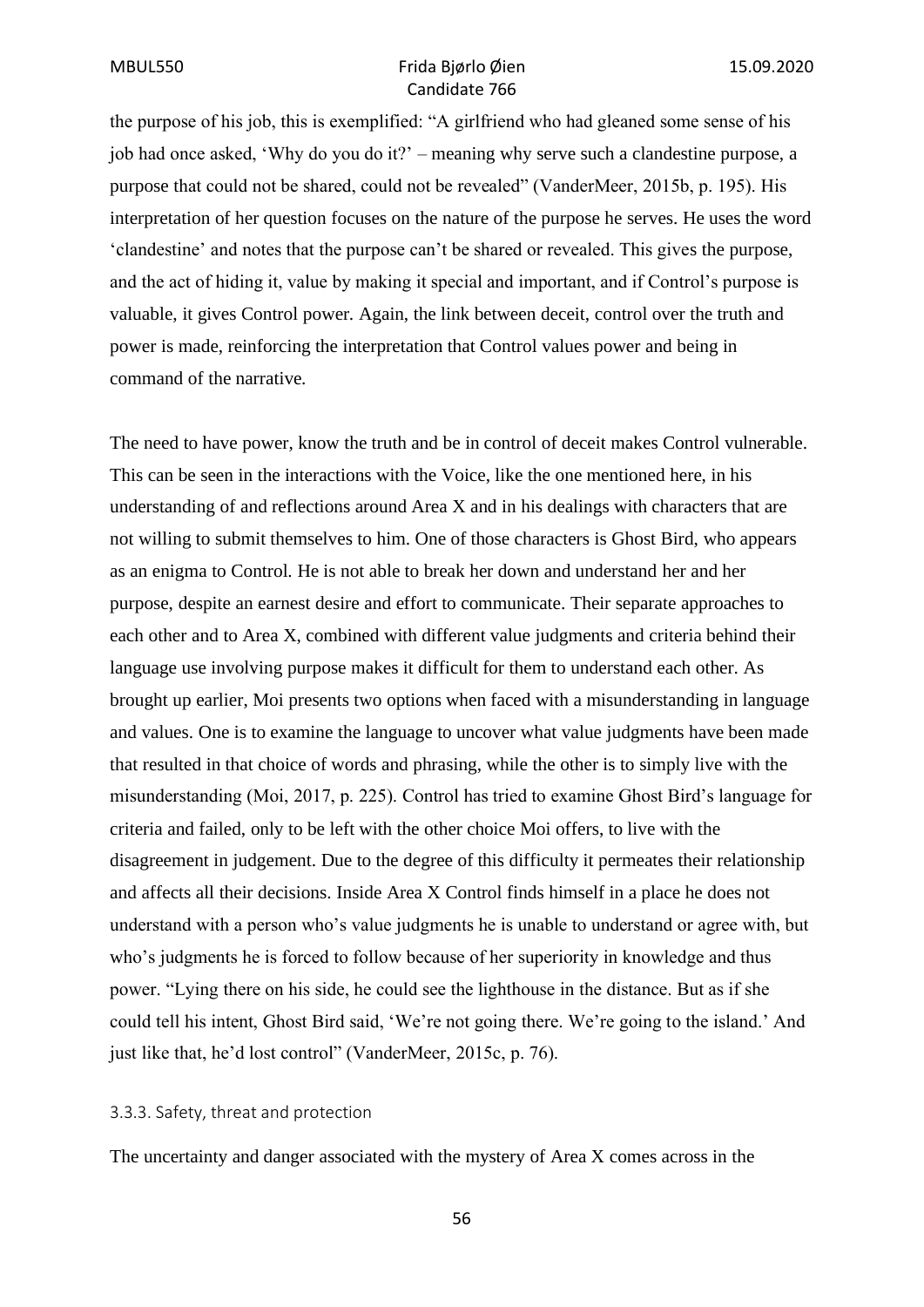language of the two main characters. In this section I explore the biologist's and Control's relationship with regards to safety, threat and protection, and how it evolve/devolve throughout the books. Both characters are shown to consider how safety and threat is affected by familiarity and vagueness, and they find themselves in situations where their valuations are tested. Nevertheless, the difference between the value systems of Control and the biologist are again clear, adding to the overall negotiation of values in the series.

#### *Biologist*

In her use of the words purpose and intent, the biologist reveals some of her values regarding safety, threat and protection. It is revealed that she perceives the known as safe and the unknown as threatening and that a sense of camaraderie and purpose is reassuring when fear breaches the surface. When the expedition members enter Area X, their stress levels are greatly affected by their new surroundings and the insecurity surrounding their mission. Additionally, they have been stripped of their names and are dissuaded from talking about anything personal, which makes it difficult to acquaint themselves with each other. Their relief when they recognise the familiar structure of a lighthouse is therefore understandable:

In fact, the surveyor and anthropologist had both expressed a kind of *relief* when they had seen the lighthouse. Its appearance on both the map and in reality reassured them, anchored them. Being familiar with its function further reassured them. With the tower, we know none of these things. We could not intuit its full outline. We had no sense of its purpose. And now that we had begun to descend into it, the tower *still* failed to reveal the measurements of the 'top' of the tower, but those numbers meant nothing, had no wider context. Without context, clinging to those numbers was a form of madness. (VanderMeer, 2015a, p. 21, italics original)

We see here that the biologist links relief, reassurance, anchoring and familiarity in the context of the lighthouse. The known offers a sense of safety and protection that the other expedition members relish. On the other hand, the opposite can be said of the tower. It is vague, offers no sense of purpose and stands without context which makes it seem threatening in its obscurity.

The pronouns in this section reveal how the biologist positions herself with regard to the safety of the lighthouse and the threat of the tower. When she addresses the feelings of relief and familiarity brought forward by the lighthouse she focuses on the surveyor's and anthropologist's perceptions, using the pronouns 'them' and 'they'. The biologist does not include herself in those depictions which indicates that she does not share these feelings towards the structure. While the known and familiar has value as a point of safety and protection to her colleagues, the biologist does not share those value judgments. The wording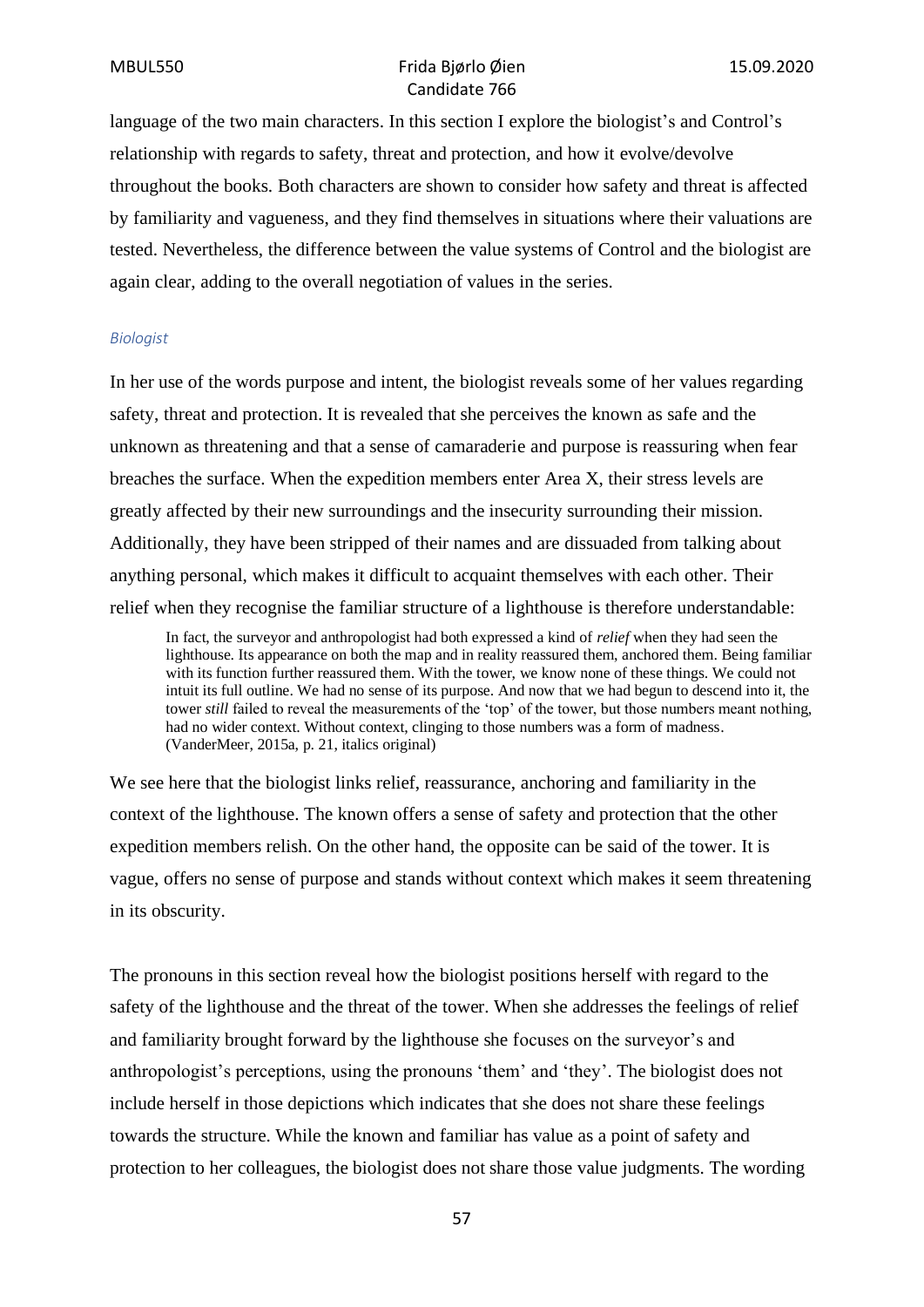in the second part of the sections is different. Here, the biologist uses the pronoun 'we', aligning herself with her colleagues' valuation of the unknown as threatening. The sense of threat makes the biologist search for camaraderie in her colleagues, stating that

Even though no threat had revealed itself, it seemed important to eliminate any possible moment of silence. As if somehow the blankness of the walls fed off of silence, and that something might appear in the spaces between our words if we were not careful. (VanderMeer, 2015a, p. 21)

Filling the spaces between their words implies a method of ensuring a sense of safety and protection through closeness to other humans. By sharing language they might be able to offer each other reassurance in their shared perceptions of their experiences, finding strength in each other through familiarity. In a Cavellian sense, what is happening is the biologist's need to test the validity of her understanding of the world through language, hoping that her colleagues understand it the same way. If that is the case, her value judgments are shared which would affirm the threat of the unknown as well as provide emotional reassurance in community.

This community is broken apart when the biologist realises that the psychologist is using hypnotic commands on them, strengthening the perception of threat and lessening the companionship felt in being human together. By interfering with the biologist's idea of purpose in the expedition, the psychologist shifts the balance, leading to the biologist becoming "estranged from the expedition and its purpose" (VanderMeer, 2015a, p. 34). This reveals that however significant her valuation of safety in camaraderie she values her own purpose more. And as have been discussed earlier, the biologist finds purpose in her curiosity and search for knowledge. Again, it is revealed that knowledge takes precedence for the biologist, this time over the safety and protection that bonding with other humans can offer.

When the psychologist reveals the possibility of a different purpose for the expedition than what the biologist sees as important, it generates insecurity, anger and fear in the biologist. Without a mutual purpose, the path forward is less obvious as a team and the biologist is forced to consider which direction to take and whether to stay with the team despite a change in purpose or follow her own path despite the lack of protection and comfort in the other expedition members. Her own sense of purpose wins, but she is constantly having to make new evaluations of what ground her purpose stands on. After re-entering Area X as Ghost Bird she is able to let go of the need to have a meaningful purpose, finding comfort in patterns and a sense of inevitability:

The prow of the boat had a blunt pragmatism to it that, set against all of that light, seemed serious to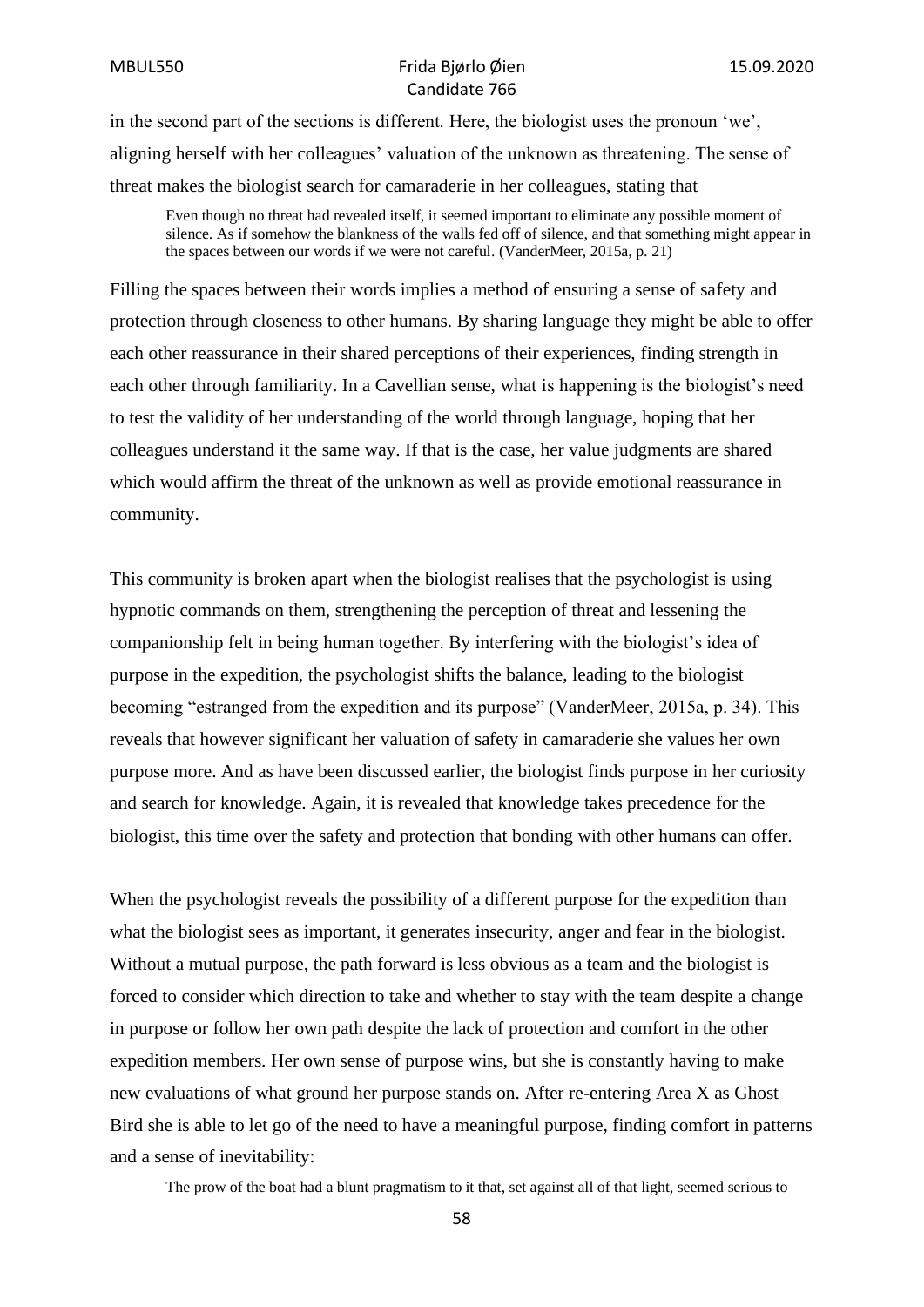Ghost Bird, as if what they were doing had substance. Patterns could suffice as purpose, and the synchronicity of their rowing reassured her. They were *meant* to be rowing toward the island – to be here, in this place. (VanderMeer, 2015c, p. 111, italics in original)

The anxieties she has had surrounding the why and how of Area X and her role in it is set aside, shifting the focus from a purpose of thought to a purpose of patterns and intuition.

#### *Control*

Like the expedition members, Control also finds reassurance and hope in the lighthouse. Reflecting on its purpose he draws up a line between safety and threat with the lighthouse as a centre point. "He returned to the lighthouse, based on what Grace had told him. What was the purpose of a lighthouse? To warn of danger, to guide coastal vessels, and to provide landfall for ships" (VanderMeer, 2015b, p. 284). The man-made structure is viewed as a place of safety and protection, guarding against any dangers and threat that can befall travellers on the coast. Control's attention to these qualities of a lighthouse shows that he judges safety and protection as important and that the lighthouse symbolises this to him. This is especially interesting in the context that the lighthouse is the *only* man-made structure left inside Area X. Where all other traces of human interference have rotted into the ground without a trace, the lighthouse is left as a beacon of safety, protection and hope to anyone who sees it and recognises its purpose.

The lighthouse is also a very concrete and specific thing, which in itself offers reassurance. As discussed in the previous part from the biologist's perspective, safety can be perceived in the known and familiar. Where the lighthouse is a tangible symbol of safety, the threat of Area X is vague, which adds to its perceived danger. Once it is rephrased into something more concrete, Control is able to let go of some of the hopelessness he has felt in dealing with a threat that cannot be discerned:

'We think in terms of machines, not animals. The enemy doesn't acknowledge machines.' He liked the word *enemy* – it crystallized and focused his attention more than 'Area X.' Area X was just a phenomenon visited upon humanity, like a weather event, but an *enemy* created intent and focus. (VanderMeer, 2015c, p. 80, italics in original)

Control is pointing out how wording can affect ones understanding of a situation, creating a direction for his anger and fear by making the vague threat into a more tangible enemy that he ascribes intent and focus. This again builds up under the argument that Control values the unknown as threatening and scary, while the known is valued as safe and protective, even if it constitutes danger. Both are worth paying attention to for Control, but for different reasons.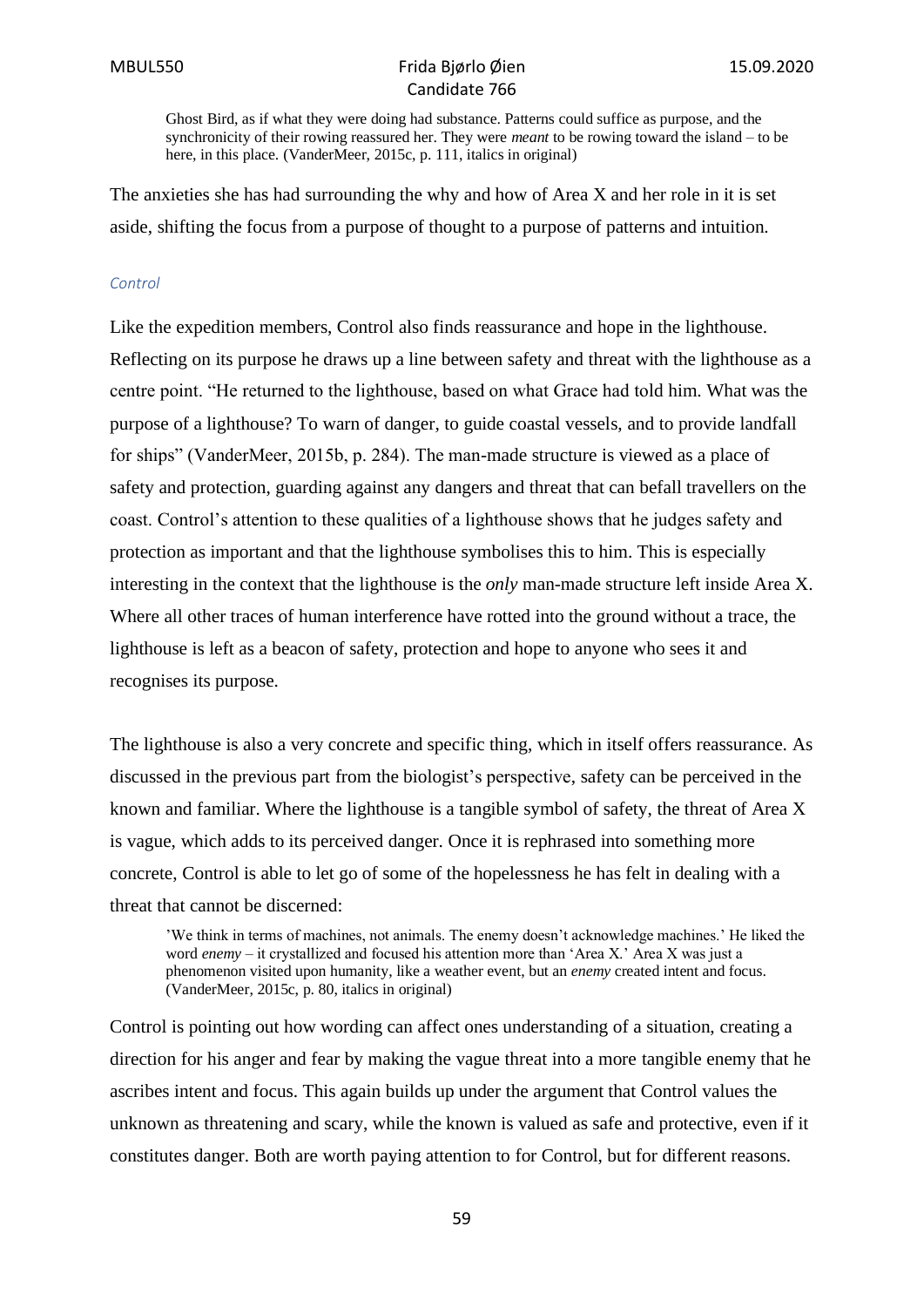Of course, this feeling of bolstered hope and security is soon taken away from him when it is pointed out that the likely superiority and intricacy of Area X might perceive humanity as insignificant, garnering the least possible attention.

Control's need for specificity in order to feel somewhat safe is present at several points in the trilogy, affirming that he is not able to change his valuations despite an upheaval in his surroundings.

'The critical question,' Grace said, 'is what is the *purpose* of this organism or organisms. And how do we survive.' 'We know it's purpose,' Control said, 'Which is to kill us, to transform us, to get rid of us. Isn't that what we try to avoid thinking about? What the director, you" – pointing at Grace – 'and Cheney and all the rest had to keep suppressing? The thought that it just wants to kill us all.'. (VanderMeer, 2015c, p. 189)

The need to give Area X a specific purpose shines through, a need Control thinks he shares with the other people involved. He argues that "all the rest" had to suppress thoughts of Area X's purpose, which indicates that he is attempting to force an agreement in the judgment that Area X is a direct threat. In his understanding he is saying what everyone else is thinking, yet in the surrounding paragraph it is evident that he stands alone in this valuation. In an inner monologue Ghost Bird expresses that "Control wasn't prepared to receive this knowledge. It was eating him from the inside out. Maybe something specific would distract him" (VanderMeer, 2015c, p. 189). This shows that Control's evaluation of their situation with regards to threat and safety is not in line with Ghost Bird or the assistant director, Grace, which is grounded in his inability to fully comprehend the nuances of the unknown.

Control is drawn to the familiar when he is faced with a threat, either to get to a place of safety and protection or to make the threat less frightening and more manageable. The lighthouse constitutes safety because the purpose he gives it is a safe haven, which is grounded in a deep-rooted valuation of the man-made structure as a protector against the perils of the elements. Because of its familiarity in purpose and shape as well as its solidity it represents Control's value judgment that the known is safe and protective. On the other hand, Area X represents grave threat because of its impenetrable vagueness. Through his desperate attempts at forcing Area X into familiar boxes that he can relate to and understand it is revealed that Control is either not capable or unwilling to change or expand his already established understanding of purpose, threat, safety and protection. It is also revealed that he perceives these value judgments as shared with other humans, which might have been an accurate perception at one point or with different people than Grace and Ghost Bird, but that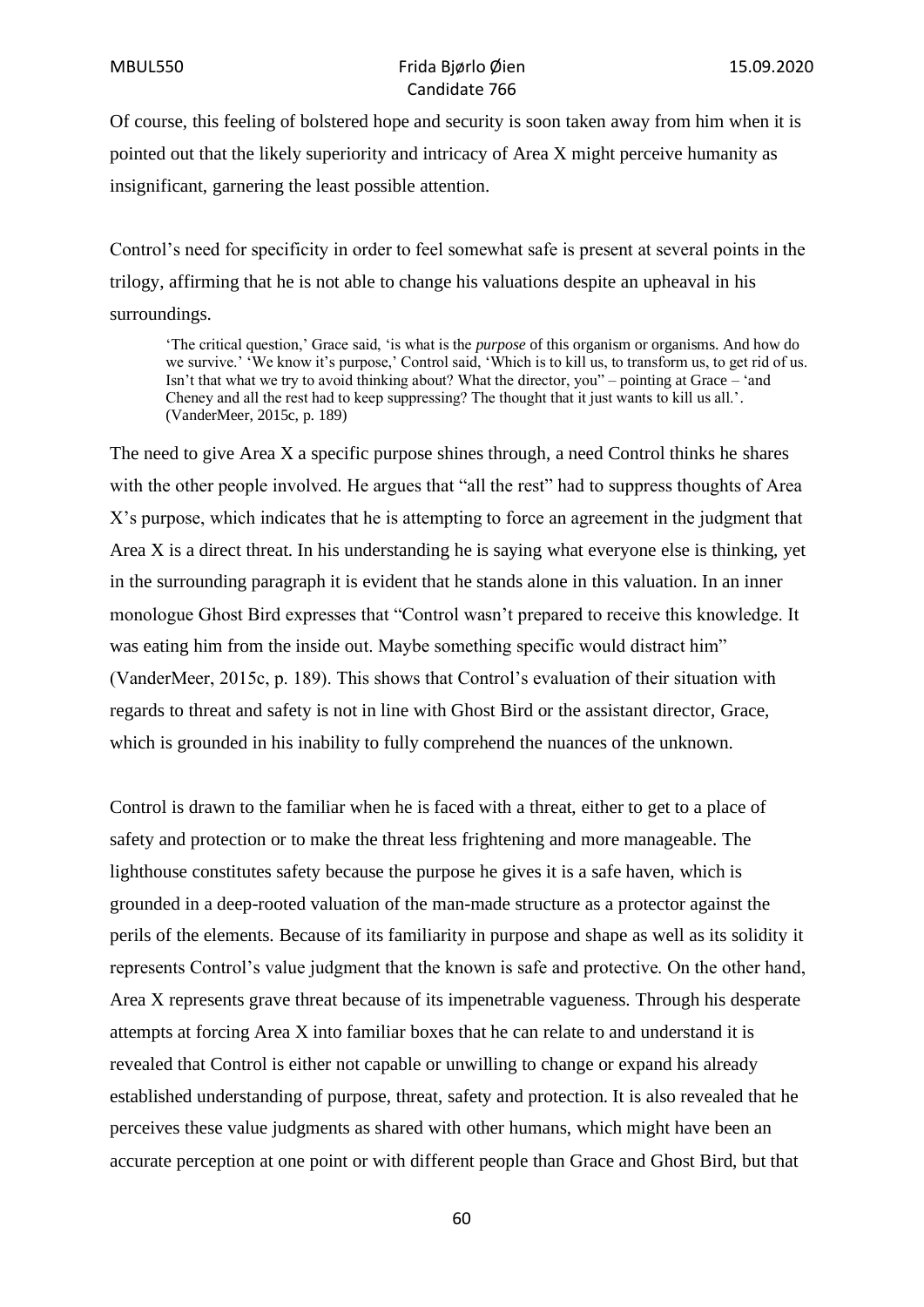is refuted by Ghost Birds contemplation that Control is still too fragile to take in the ambiguous obscurity of Area X and that he has yet to move beyond the need for specificity and familiarity.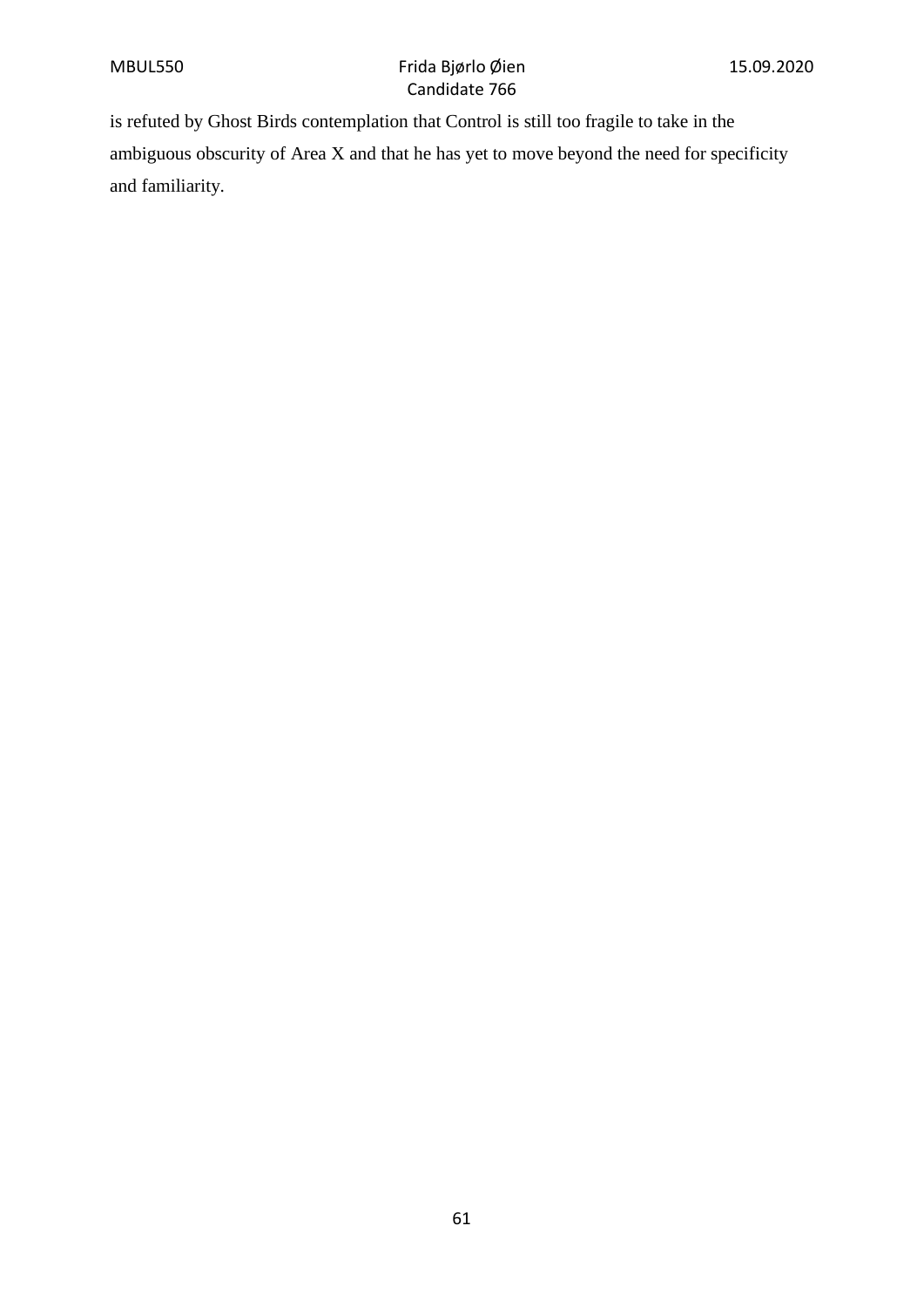# 4. Discussion: Ecocritical perspectives on criteria and values

The discussion will be used to examine the ecocritical stance of the trilogy, or rather, how the values unearthed in this analysis correspond to the axes in the NatCul Matrix. The main characters, the biologist and Control, and their value judgments have been shown to reveal value negotiations through their own evolvement and lack of evolvement but also in relation to each other. The juxtaposition between a knowledge-minded biologist who is self-contained and sceptical to other humans, but finds joy and closeness in nature and Control, who gravitates towards the human and is preoccupied with power and threat, makes for an interesting foundation to discuss the connection between nature and culture.

Area X is presented as a substitute for reclaimed nature that has reversed the damages done by human hands. At the same time Area X is shown as something alien, superior in its obscurity, perceived as a threat to the safety experienced in the familiarity of that which is made or understood by human civilisation. In this juxtaposition, the human relationship to nature is subverted, affecting the value negotiations and how they engage with different representations of nature.

I have chosen to present the discussion by first introducing how the NatCul Matrix is used as a method through which the material is ecocritically investigated. This short introduction is followed by the discussion which is organised by the axes in the matrix. The value judgments found in the analysis will first be examined by how they relate to the celebratory and problematising axis before I go on to look at it through the anthropocentric and ecocentric axis. I will not do a separate part on the techne dimension since that permeates the discussion as a whole.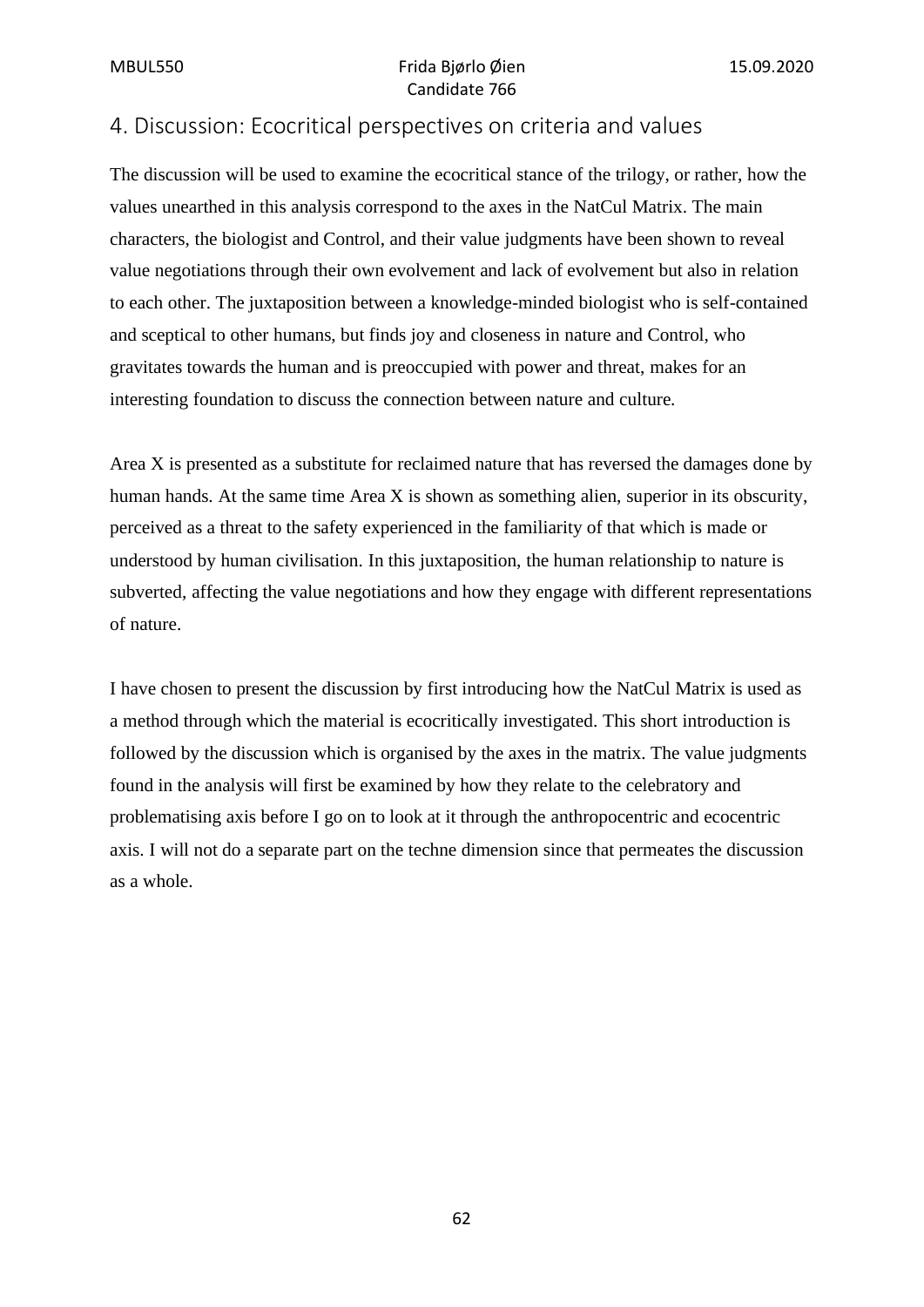### 4.1. The Nature in Culture matrix

In this chapter I use the NatCul matrix as a framework to discuss how representations of nature and culture are expressed in the value judgments revealed in the analysis. As discussed in the theory chapter, the NatCul matrix consists of two axes, the celebrating and problematising axis and the anthropocentric and ecocentric axis, enveloped by a techne dimension. In the following I am synthesising the arguments from the analysis and placing them within the matrix, discussing how the value judgments relate to celebratory and problematising representations of nature and culture, and anthropocentric and ecocentric representations of nature.

When placing the value judgments of the analysis into the matrix I also engage with the different understandings of nature extrapolated by Timothy Clark. I examine how nature is represented through the two characters Control and the biologist by looking at the understandings of nature that lies in the celebratory representations, the problematising representations and so on. This also entails a comparison of how the representations come across depending on the characters' valuations and differences in backgrounds, experiences and outlooks.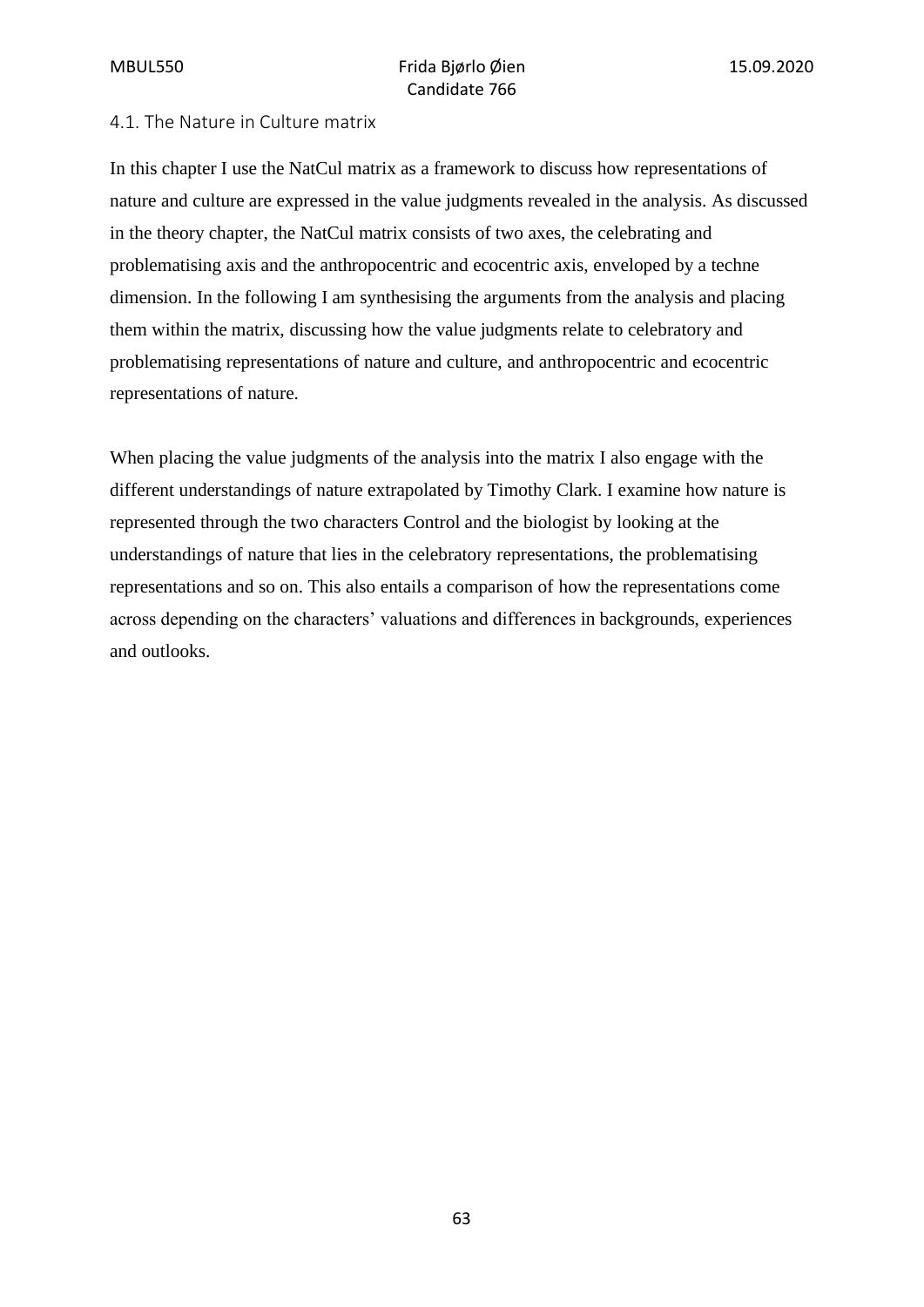#### 4.2. The celebratory and problematising axis

The Southern Reach trilogy's representation of nature and culture moves between the celebratory and problematising axis. This showcases how a literary work can embody a complexity in its portrayal of how humans can experience and value nature, as well as issues pertaining nature and nature crises.

In the biologist's language use, there is a stark sense of a celebratory relationship to nature. This comes across more in the depictions of her surroundings than directly in her value judgments. Nevertheless, it is indirectly evident that she has a close, celebratory relationship to nature, valuating it highly. The awe and curiosity with which she as a young girl follows the growth of an ecosystem in her parent's pool (VanderMeer, 2015a, p. 43) sets the tone for how natural events are celebrated by the biologist, which continues in her repeated evaluations of the beauty of the nature around her whenever she is in a place that contains some sort of flora or fauna. The celebratory view on nature that the biologist represent through her language and value judgments can be understood through both of Clark's (2014) understandings of nature, that of nature as opposite to culture and that of nature as something all-encompassing. The biologist juxtaposes the value of nature with cultural interference at several points. This is shown directly through her language when she compares Area X with the 'human' side of the border:

The air was so clean, so fresh, while the world back beyond the border was what it had always been during the modern era: dirty, tired, imperfect, winding down, at war with itself. Back there, I had always felt as if my work amounted to a futile attempt to save us from who we are. (VanderMeer, 2015a, p. 30)

The biologist describes the untouched landscape in Area X as 'clean', and 'fresh', which is in line with the definition of the celebratory view on nature as pure. The pure nature is compared to the dirt and imperfections of civilisation, and so this passage also falls into the understanding of nature as opposite of culture. Thus, the celebratory view of nature as something pure is here represented as pure because it is unchanged by human hands. The juxtaposition of nature and culture in the celebratory view on nature is also indirectly present in the biologist's value judgments. When analysing how the biologist values safety, threat and protection, I found that her main concern was of the safety and protection of the untouched nature of Area X against the destructive forces of culture. This underpins how the celebratory view on nature represented in the series has aspects of a nature/culture dichotomy.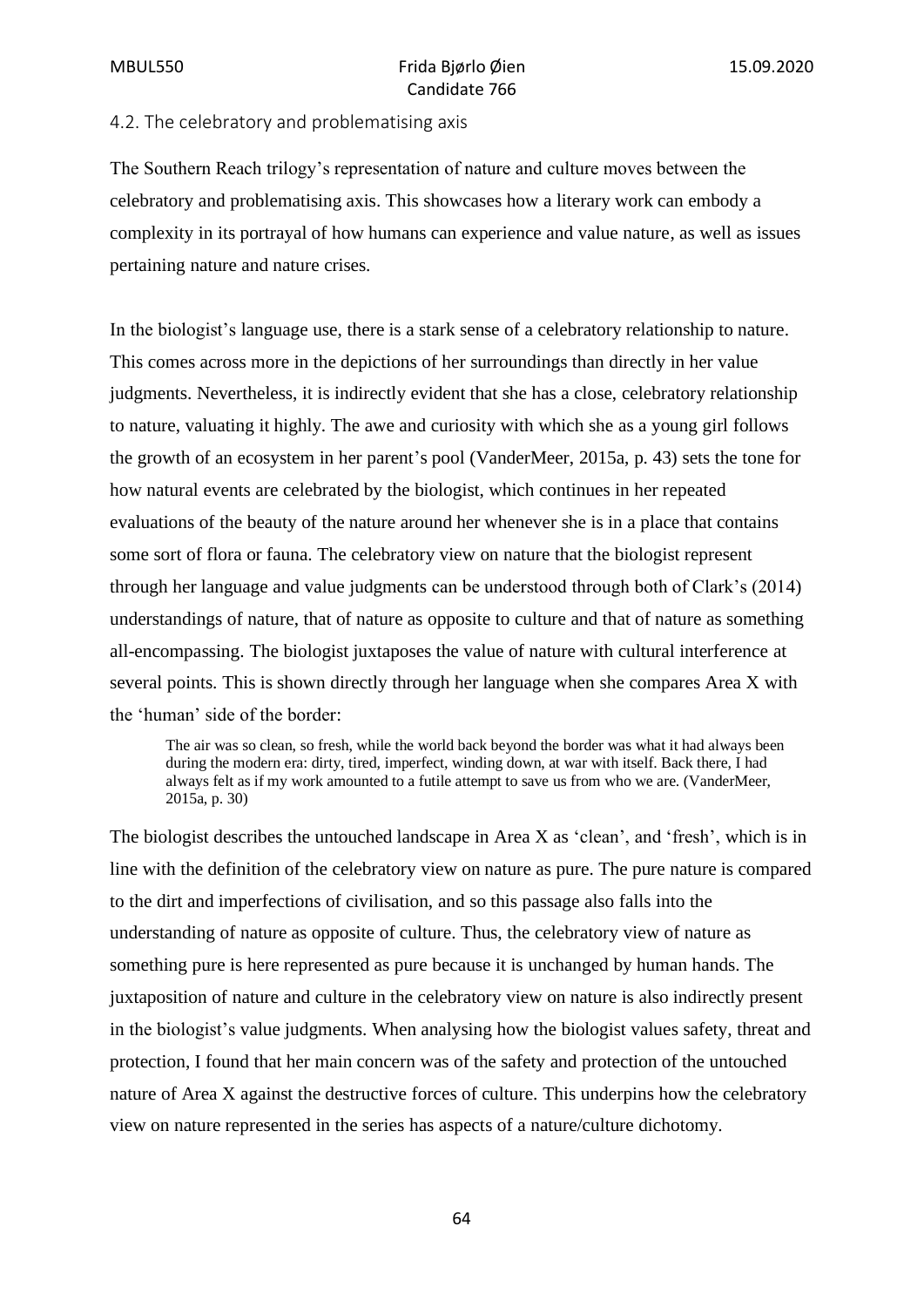Another way of looking at the celebratory view on nature is through the understanding of nature as all-encompassing. This understanding is less present in the language use and value judgments of the biologist that I have focused on in this thesis, but it does make itself known in the changes that happen in valuations when Ghost Bird is created and examines her place with a changed body in both the human side of the border and in Area X. It is suggested that the changes that results in the transformation from the biologist to Ghost Bird is necessary for her to be able to assimilate into Area X. This does entail the physical changes, but since the assistant director, Grace, is also able to coexist with Area X together with Ghost Bird, the change in mentality might be more influential. As brought up in the border-analysis, when reflecting on her interaction with the psychologist where the psychologist claims that the biologist has "*changed sides*", Ghost Bird thinks that she "could be persuaded" (VanderMeer, 2015s, p. 192). Later, in the purpose-analysis pertaining science, curiosity and knowledge, Ghost Bird is shown to have shifted her values completely to be nature-centred and in doing so she is distancing herself from the idea that she, a human, is other than nature. As such, Ghost Bird is representing an understanding of nature where humans, namely those that have exhibited an ability to assimilate their mentality to Area X, can be part of an ecosystem where the all-encompassing nature is valued in its holistic purity.

While to a far lesser degree, Control also represents a celebratory view on nature, although the value judgments present in this material only briefly shows him representing a celebratory view on nature in line with the understanding that stresses the difference between nature and culture. The incident that depicts this most clearly is brought up when analysing the value judgments regarding safety, threat and protection revealed through the language use in the context of intent and purpose. Control is describing his surroundings when on a run close to the border:

It wasn't true wilderness, was comfortingly close to civilization, but existed just enough apart to create a boundary. This was what most people wanted: to be *close to* but not *part of*. They didn't want the fearful unknown 'pristine wilderness.' They didn't want a soulless artificial life, either. (VanderMeer, 2015b, p. 81, italics in original)

As emphasized in the analysis, the separation of pristine wilderness and the soulless artifice of civilisation implies a valuation of wilderness as something soulful and real. This is consistent with how a celebratory view on nature focuses on the pure from contamination, but also stresses the incompatibility of the pristine wilderness and "most people".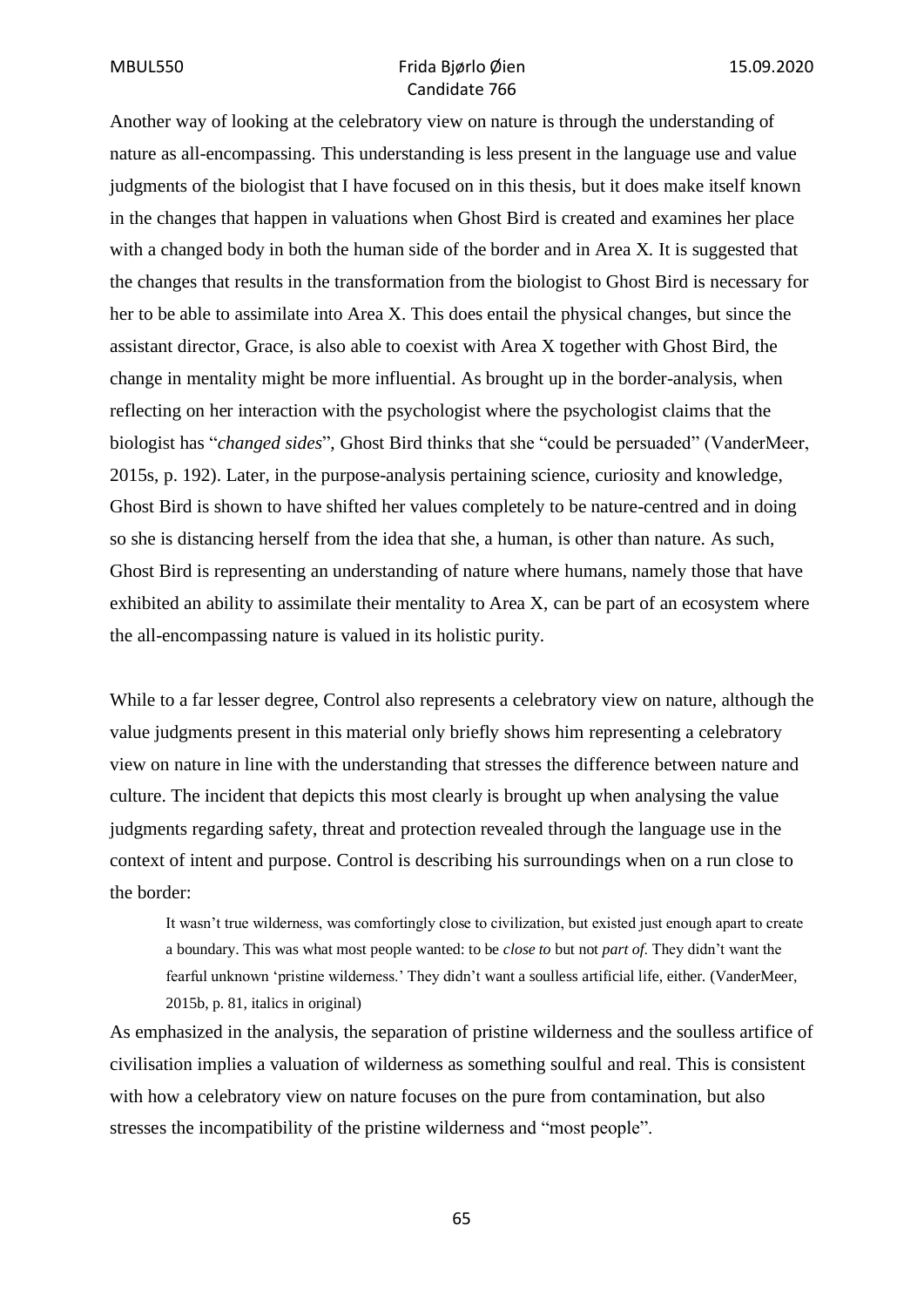The lack of evidence that Control does not have a celebratory view on nature that is compatible with an understanding of nature as all-encompassing is interesting when it is compared to Ghost Bird's development. Because Ghost Bird is able to see humans as part of a larger ecology, Ghost Bird is able to adapt and find her place in the new world constituted by Area X. This is not the case for Control. His view on nature largely remains the same, based on the separation of the natural from the human, which results in him not being able to consolidate his position when Area X expands and takes over the world as he knows it.

On the other pole of the axis is a problematising view on nature. The biologist's strongly positive valuation of nature is pushed heavily in the way she problematises human interference into ecosystems and landscapes. She repeatedly uses words and phrases such as 'untouched landscape' in conjunction with celebratory descriptions of the nature around her, connoting that human interference lessens the beauty and fascination of flora and fauna. This problematisation of human interference manifests through subtexts and indirect language, but it is also stated outright in several instances, leaving no doubt as to the biologist's position in the ecocritical landscape. The biologist's criticism of the destructive behaviour of humans is presented right at the start of the first book, where she juxtaposes the "untroubled landscape" of Area X with the rusted remains of the equipment and housing of precious expeditions (VanderMeer, 2015a, p. 3). This instance is brought up in the analysis on border and the themes safety, threat and protectionism which in the biologist's case focuses on how threat and safety is valued based on your relationship to nature and culture. The value negotiation taking place between the biologist and her colleague is based in their valuations of threat. I argue that where the colleague shows a strong valuations towards the human representing safety and the unknown of Area X and the nature there representing a threat, the biologist's valuation is opposite, where the threat lies in the human and how it can affect her sanctuary that is nature.

In this value negotiation, the premise that culture and nature are divided is central, but it is also questioned. The colleagues strong fear of the unknown nature represented by Area X undoubtedly sets the familiar of the human apart from nature. However, the biologist's view can be understood in two ways. On the one hand, the biologist's problematisation of the adverse effects humans can have on nature is consistent with the antagonistic qualities assigned to culture in the understanding of culture as opposite of nature. On the other hand, the biologist positions herself as an ally to nature. This makes the negotiation more nuanced,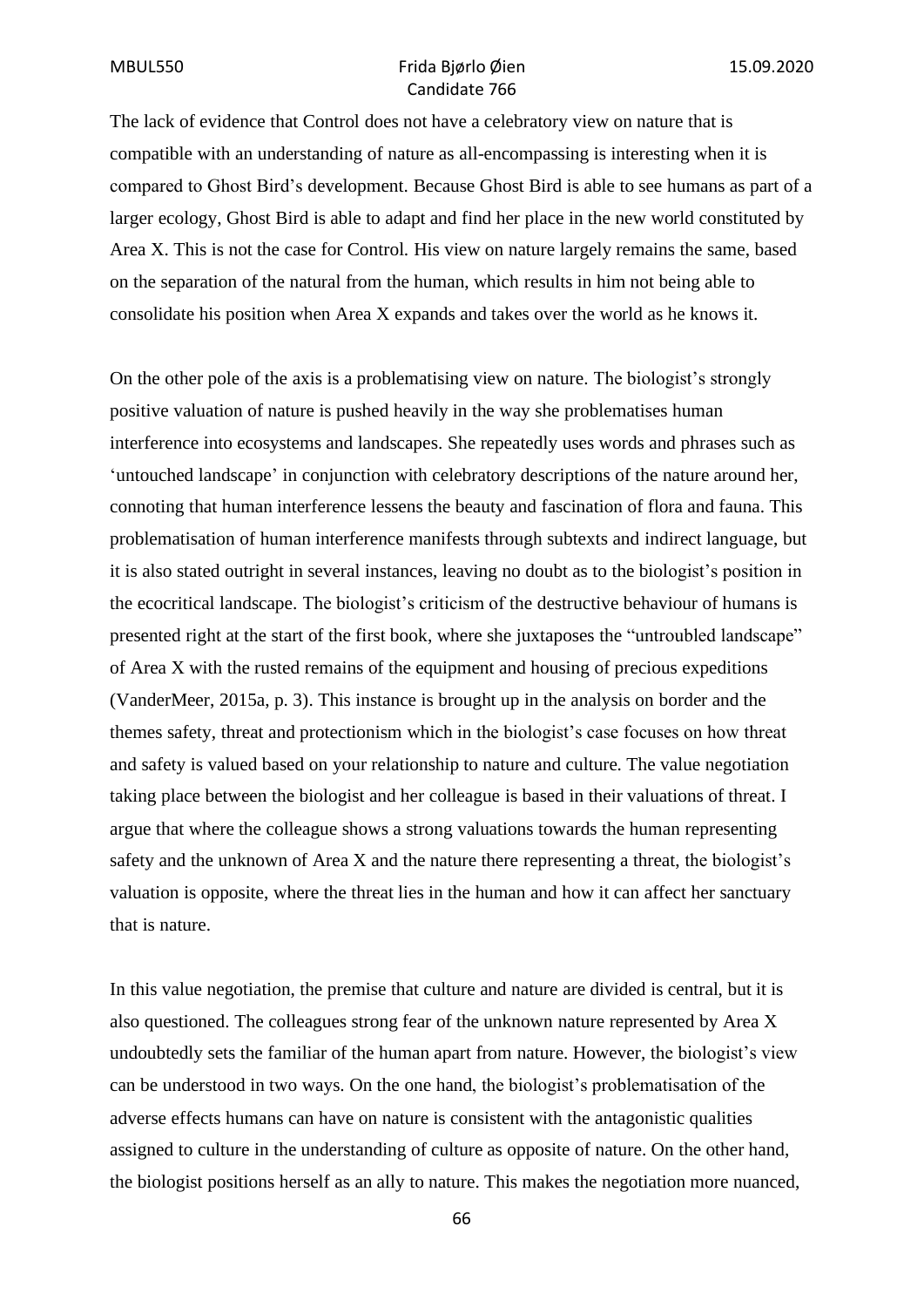opening up to an understanding that *some* culture, or *some* humans are destructive to nature, thus garnering a separation in the way of thinking about nature and culture, while others, like Ghost Bird, can adapt to ways of living in an ecosystem without separating themselves from the natural.

This nuance in the way of problematising nature is taking the problems of human interference and turning towards a more solution-focused mindset. As Ulstein (2017) argues, "the strange semantics of Area X articulates a new, weird reality, suggesting that words, language, and articulation can perform a similar shift in thinking about the world". In The Southern Reach trilogy, the biologist represents the power of such a shift, showing that an openness to engage with new phenomenon and ways of thinking and speaking about the world creates opportunities to adapt and perhaps even thrive in conditions beyond the limits of our imaginations. By going through this transformation, the biologist/Ghost Bird shifts the focus from problematising the relationship between culture and nature to a solution centred view consistent with an understanding of nature where everything, including humans, is part of one ecology where mindful and respectful humans coexist with nature.

Examining Control's use of language concerning *border*, *intent* and *purpose* and how it represents a problematising view on nature, a completely different understanding of nature comes to light. This is evident in Control's valuation of threat in the unknown and safety in the familiar, where nature is being presented as a threat to culture. Control's reaction and attitude towards the pristine wilderness of Area X is coloured by fear. To him, untroubled landscapes are characterised by the fact that they have not been, and perhaps can not be. controlled by humans, a perception that is strengthened when it is revealed that the border around Area X is expanding, intruding on human domain. Since Control has been shown to value power and superiority highly, a loss of power is particularly unsettling to him. Control experiences that the unchartered wilderness holds a power over him through the feelings of cosmic fear that results in difficulties in differentiating between real and imagined and further drives the separation between nature and culture by heightening the sense of threat nature triggers in him.

Thus, the way in which Control's valuations plays into representation of nature that problematise nature as a threat to culture functions as a counterpoint to both of the views on nature found in the biologist's value judgments. This facet of the ongoing value negotiation in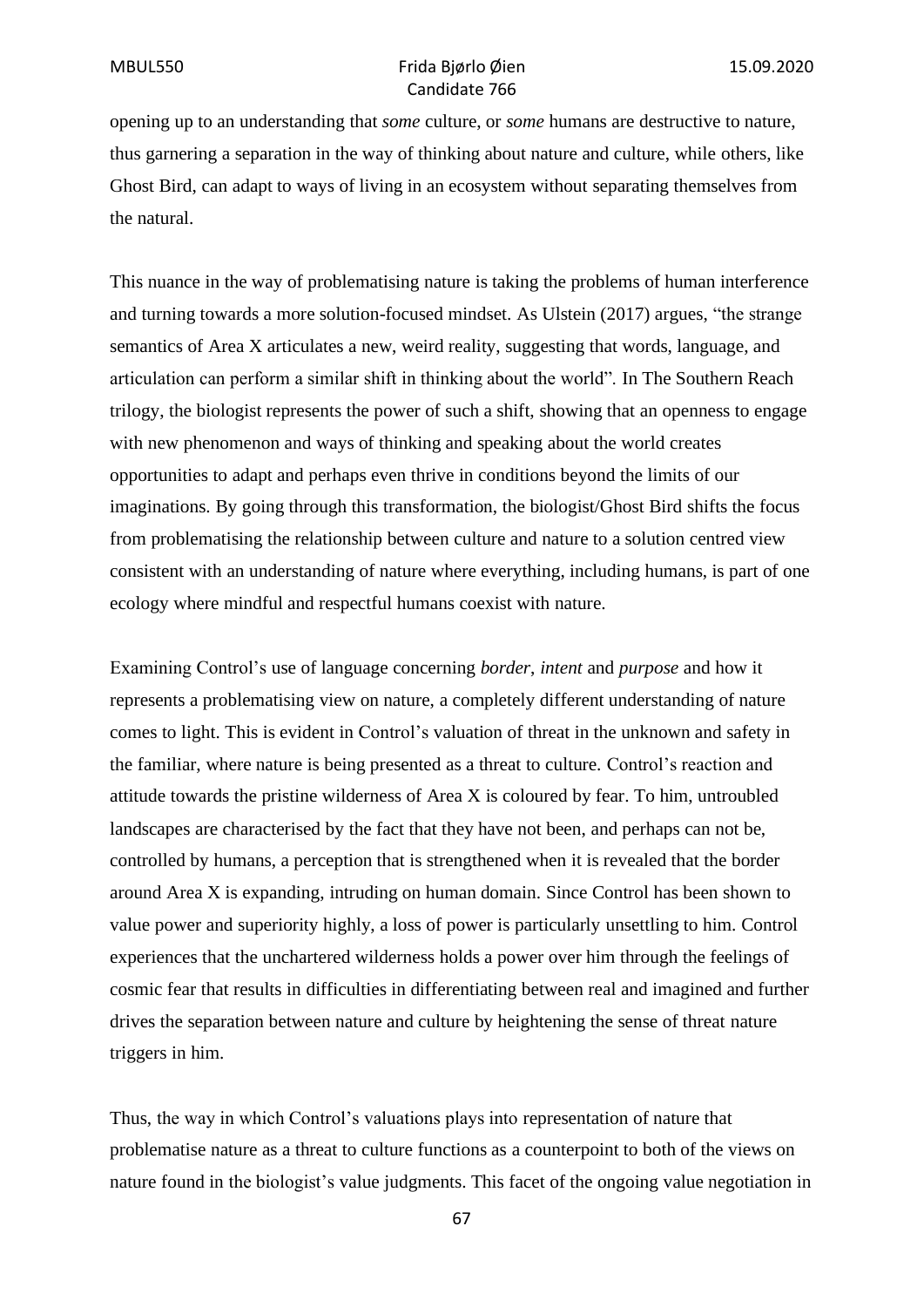the trilogy adds an important perspective that ensures that the ethical considerations of the story is not one-sided. Control's value negotiations and the entrancing way in which his experiences of fear and madness stemming from the mysterious pristine wilderness is depicted makes the reader aware of the different backgrounds people have that can affect how they react to the immensity of the change that might be demanded when trying to understand and find solutions to problems and situations at the limit of their understanding.

Overall, the tone of the Southern Reach trilogy errs on the side of a problematisation of the negative impact that culture has on nature, with the value negotiations present in the language of the biologist and Control showing how a human-centred use of the words *border, purpose* and *intent* that conceals criteria focused on superiority in power and knowledge, threats in the unknown and protection in the human is incompatible to a way of living and understanding the world that does not put undue pressures on ecosystems or values humans over nature. However, the value negotiations also present another way of understanding nature, where culture and humanity are part of a harmonious ecology, mindful of their place in the ecosystem and impact on the nature they are a part of. This side of the value negotiations in the Southern Reach trilogy seems to confirm Ulstein's (2017) argument that "(New) weird narrative lays bare and challenges the limits of imagination, and explores how to expand, transform, and evolve beyond those limits".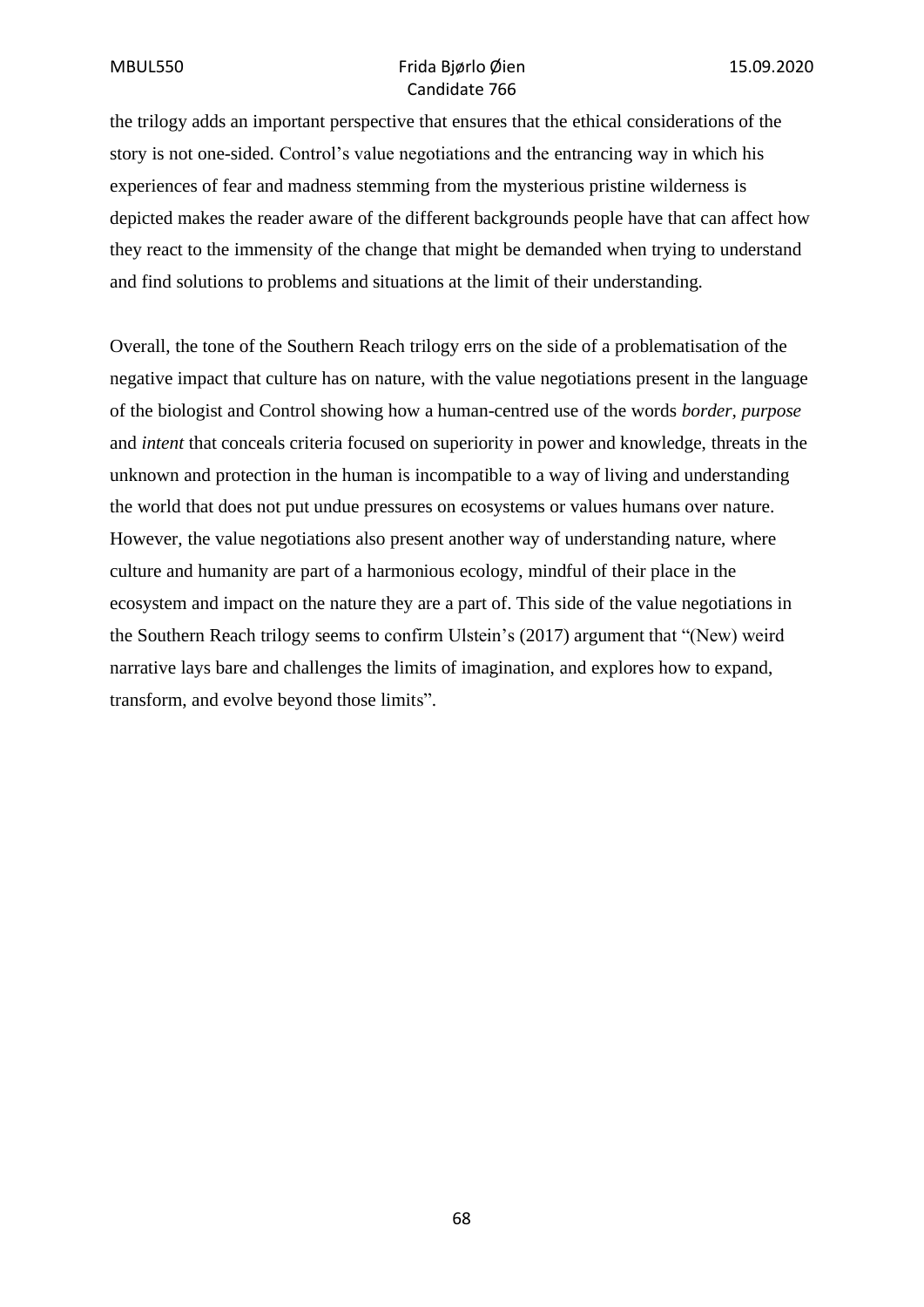#### 4.3. The anthropocentric and ecocentric axis

On the anthropocentric pole of the axis, humans and human culture is seen as superior, where nature is valued through its function and usefulness with regards to humans (Quinn et.al., 2015, p. 894). In the Southern Reach trilogy, this understanding of the world is most clearly represented through Control's use of language and his value judgments. His valuation of science and knowledge as something that needs to be useful in order to have value resonates with an anthropocentric view on nature. The aimless research into Area X shocks and frustrates him because the responsibility he feels over the results and *usefulness* of the research makes him consider the possible adverse effects the research can have. So, in the valuation of knowledge and science as something useful there is also a possibility that the scientific probing can be detrimental in some way. Nevertheless, when considering the adverse effects of careless scientific conduct into Area X that are worth considering, Control's focus is on the threat that can be inadvertently triggered in Area X. This means that he puts human needs and safety first. Control never considers the impact that the research can have on the ecology of Area X. For example, while he is ostensibly getting acquainted with the scientific theories and findings, he is constantly drawn to the humans behind the science, attempting to unearth their thoughts and purposes instead of understanding their research.

Another aspect of Control's value judgments that affects the representation of nature in a way consistent with an anthropocentric approach is his valuation of power. The analysis on values pertaining truth, deception and power looking at both *border*, *purpose* and *intent* show a selfcentredness in the way Control uses these words, witnessing of high valuation of power and how it grants him a sense of superiority. This is seen in the examples that are brought up in the analysis of his relations with a former girlfriend, with the Voice and with Ghost Bird. Linking this valuation of power as a form of superiority to the concept of anthropocene it becomes a metaphor for the ego-centric in human dealings with nature. An anthropocentric view is characterised by a sense of human superiority, which is evident in Control's complete lack of regard of the natural, exemplified here by his valuation of power. However, as stated in the analysis, Control does show tendencies to change his value judgments regarding power. As he gets better acquainted with Area X and his responsibilities in the Southern Reach Agency the weight of this responsibility starts to overshadow the feelings of superiority. Nevertheless, when he is pushed further into vulnerability by the level of obscurity in Area X taking away the power over his own mind he reverts back to his old valuations, regressing the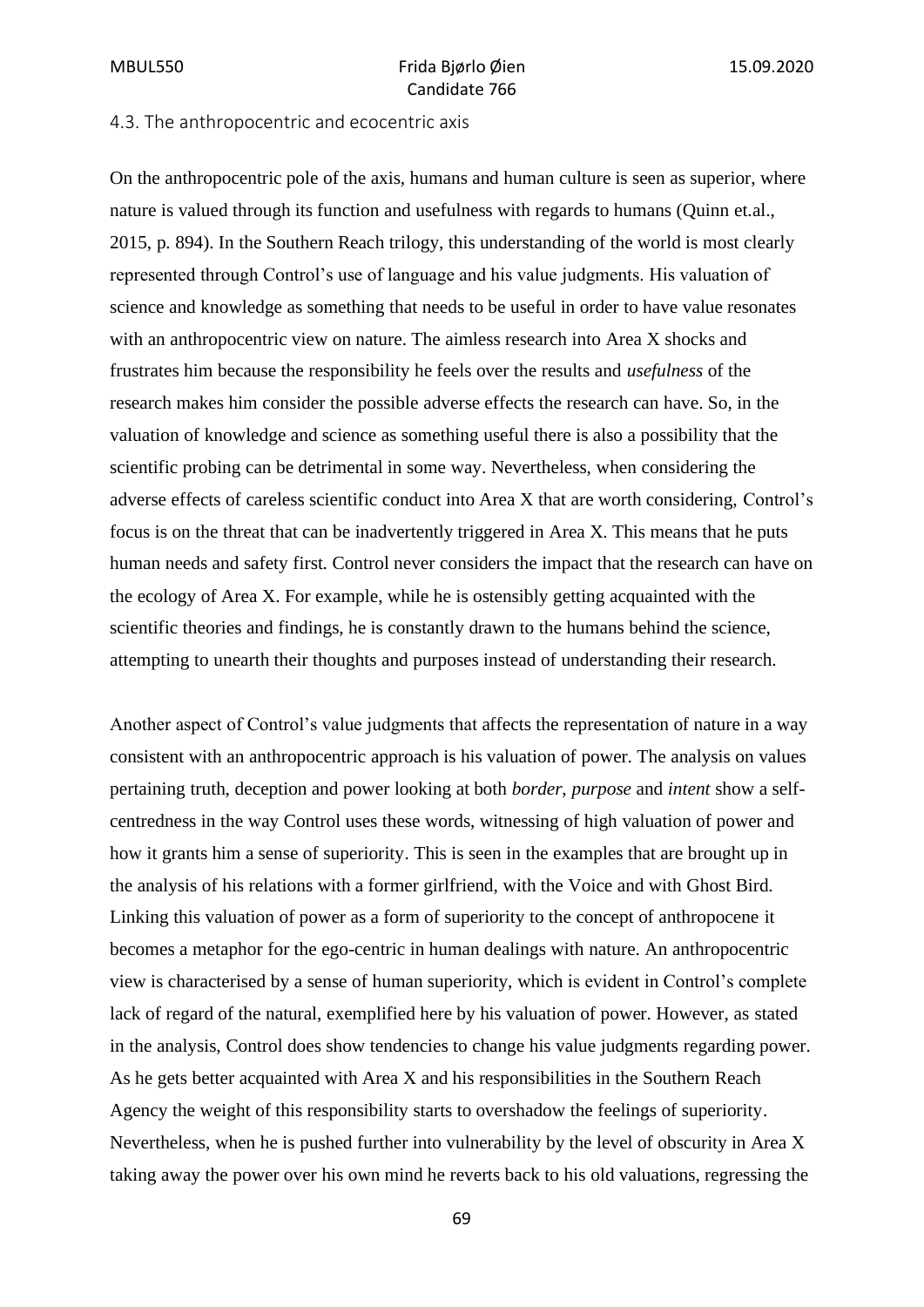progress made in his internal value negotiations.

The value judgments read completely opposite when it comes to the biologist. Where Control gravitates towards the human, the biologist sets up strict boundaries against other humans while finding company in nature. Despite this, the biologist also presents some tendencies to the anthropocentric, although she displays an acute awareness of her own and other's anthropocentrism that reminds the reader to be aware of the way nature is represented and how that representation is influenced by the human mind. One such instance is when she catches herself making assumptions about the purpose and intent of the Crawler, an entity she knows next to nothing about:

There were too many variables, not enough data, and I was making some base assumptions that might not be true. For one thing, in all of this I assumed that neither Crawler nor Tower was intelligent, in the sense of *possessing free will*. (VanderMeer, 2015a, p. 92-93, italics in original)

As brought up in the analysis, this passage shows how the biologist has an instrumental approach to her research, including any non-human entities. Even so, she does remark on the anthropocentrism of this approach, showing awareness of her relationship to nature.

The biologist again draws the reader's attention to the anthropocentric after she has been 'processed' by the Crawler on her second descent into the tower. She wonders about the effect the countless expeditions sent into Area X has had not just on the physical landscape, but on the way the humans perceive that landscape: "Imagine that this communication sometimes lends a sense of the uncanny to the landscape because of the narcissism of our human gaze, but that it is just part of the natural world here" (VanderMeer, 2015a, p. 191). This reflection is brought up in the context around the use of the word border and shows how the biologist's valuations regarding science, knowledge and curiosity evolves with her own transformation. Although she has previously been revealed to have a very strong valuation of science and curiosity, to the point where it overshadows the valuations of her own safety as well as her integrity regarding truth and deception, in this passage she engages with her own and the Southern Reach agency's anthropocentric approaches to science. In doing so, she puts a critical light on the scientific practices' anthropocentric narcissism, demanding awareness of how the human gaze can affect nature and representations of nature.

On the opposite side of the axis, the ecocentric approach to nature focuses on the intrinsic value of all things, not placing the human in a hierarchy above animals, plants and other parts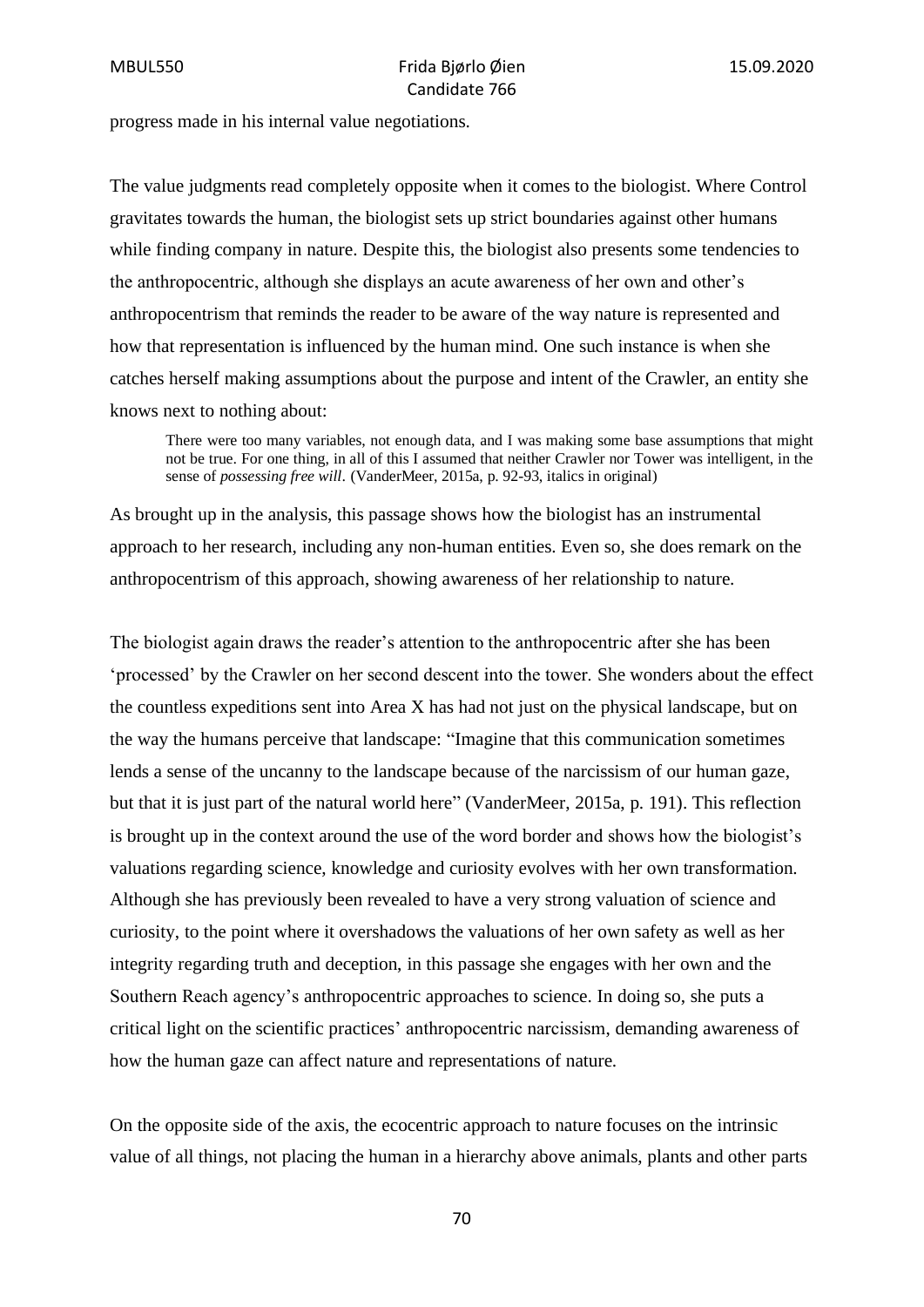of an ecology. In Control, this approach to nature is first and foremost represented through his almost fanatical interest in the theory of 'terroir' presented to him by Whitby, one of the more eccentric scientists at the Southern Reach agency. Terroir is explained to be "the sum of the effects of a localized environment" (VanderMeer, 2015b, p. 131), and Control first understands it as a revolutionary way to approach Area X: "So you mean you would study everything about the history – natural and human – of that stretch of coast, in addition to all other elements? And that you might – you just might – find an answer in that confluence?" (p. 131). This way of thinking about Area X takes into account the entire ecology of the place, but the way they speak about is neither particularly anthropocentric nor ecocentric. The ecocentric aspect of Control's dealing with terroir comes in the passage that is brought up in the analysis, where he considers the limits of human understanding, even in such a comprehensive theory as terroir. Here, he acknowledges that the ecology of Area X, functioning as a metaphor for nature, is too complex for humans to fully understand it, and therefore control it, which means that nature must have some sort of intrinsic value separated from human needs and understandings.

Referencing the same passage, in the analysis I also point out how the recognition of the limits of human knowledge and understanding triggers a deep frustration in Control which I argue stems from his valuation of knowledge based on its usefulness. In extension, this suggests that while this passage shows how Control acknowledges the existence of an ecocentric viewpoint, his values does not necessarily coincide with such a viewpoint. Since Control values knowledge only through its usefulness, it is not a stretch to surmise that he does not grant intrinsic value to natural phenomena, at least not when it is combined with the lack of attention Control has for nature and his abundance of attention towards the human. Turning to the context around his use of the words *purpose* and *intent*, the analysis reveals how the concept of purpose and the concept of power are interconnected in Control's valuation. Having a purpose is equated with having power, which to Control means that purpose is what gives something value. With regards to ecocentrism, the question then becomes what that means with respects to the idea of intrinsic value.

The soft understanding of ecocentrism fronted by Arne Naess allows humans a form of selfpreservation when their vital needs are threatened by natural phenomena because this selfpreservation is seen as a natural instinct much in the same way that Control sees an ant walking with purpose towards greenery as a possible act of instinct. However, because of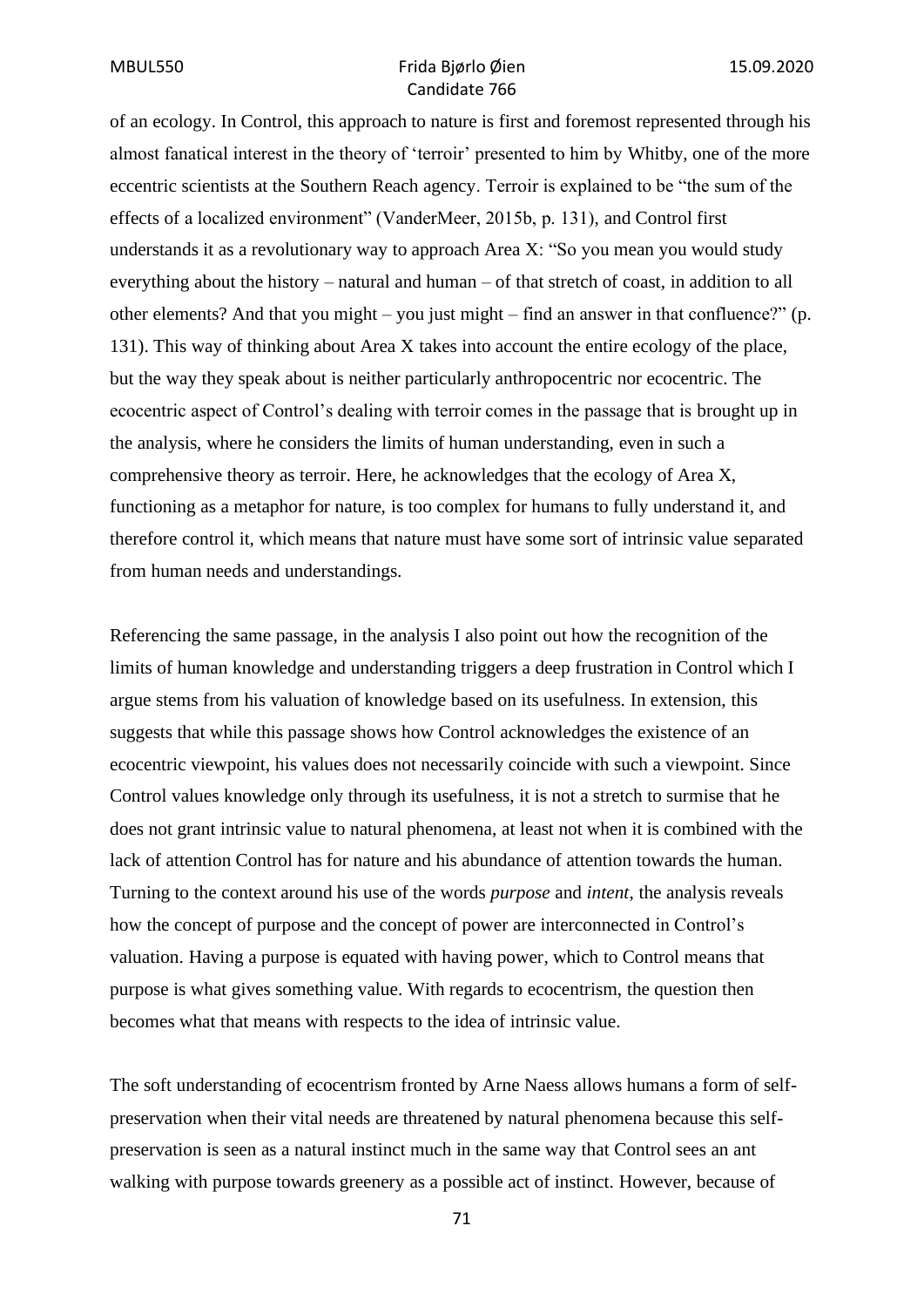human's self-awareness there arises a need to judge the vital needs' value against the impact that the reaction can have on the ecology. As such, a valuation of purpose becomes problematic because it can skew the judgment towards what is perceived to have purpose. Due to the inherent anthropocentrism in human's perception of purpose and lack of ability to truly ascertain the purpose of other entities, this skews the judgment in favour of the human. Judging the proportionality of human impact on ecosystems based on purpose also distorts the idea of intrinsic value. If value is only given to that which has purpose, is that value truly inherent?

This is also connected to Control's reflection on what or who is worthy of curiosity, originating in a discussion of the purpose of Area X. In the analysis I point out how the human interest in Area X is due to the impact that Area X has had on human civilisation. This representation of value connected to humans is negotiated when Control is forced to consider if human civilisation is worthy of Area X's attention. turning the idea of intrinsic value around on the human, subverting anthropocentrism. Taking the notion of worth to a level at the limits of human understanding by questioning the intrinsic value of humans to an entity that operates on a completely different plane of consciousness compels the reader to consider the other and step out of their inherent anthropocentrism. This negotiation is completed when Ghost Bird decides to move through the Crawler and is taken up into the ecosystem of Area X, becoming part of it. This action shows how she is willing to take the last step into ecocentrism, detaching herself from the anthropocentric.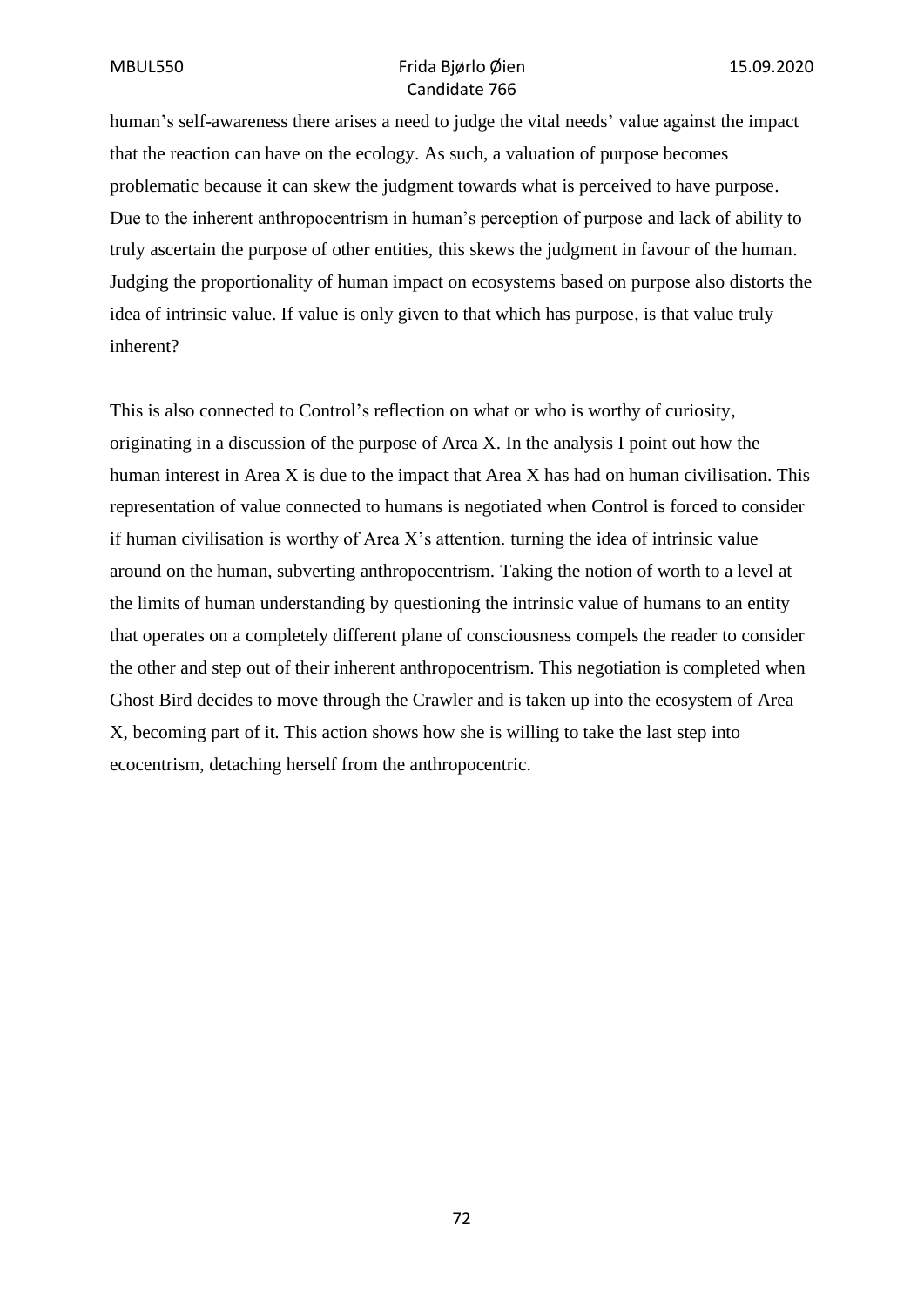# 5. Conclusion

# 5.1. Analysis

In the analysis chapter of this thesis I work to answer the first research question that ask what value judgments can be revealed in the language use of the main characters in the Southern Reach trilogy. I find that the main characters' value judgments differ greatly within the same themes, but that they usually feature different aspects of similar issues. Where the biologist's value judgments regarding science, knowledge and curiosity are based in a strong sense of value in these three concepts, Control needs for them to be useful in order to see them as valuable. Both characters evolve in their valuations over the span of the trilogy. Transforming into Ghost Bird and realising the adverse effect that a singular focus on science can have, her valuation of knowledge dulls considerably. Control is challenged in his valuation of the usefulness of knowledge, but eventually falls back on his original value judgments without adapting to his new circumstances.

With truth, deception and power I find that neither the biologist nor Control are strangers to deception in order to uncover a truth more important than the one hidden in the deception. However, deception, truth and power are for the biologist only valued to the degree that it brings her closer to scientific knowledge, while Control finds value in power itself and the superiority that control over narrative grants him over other people and situations, intermingled with a heavy sense of responsibility.

The analysis of the themes safety, threat and protection finds the character's valuations negotiating whether the incomprehensibility of nature presents a threat to the human or the human is the greater threat to nature. Not surprisingly, the biologist shows a preference for nature. Control, on the other hand, finds great comfort in the familiarity of the human and is not able to process the vagueness and insecurities that Area X represents, making him experience it as a growing threat as it strips him of the power over his own mind.

## 5.2. Discussion

The discussion is devoted to answering the second research question, that asks how representations of nature and culture expressed in the value judgments revealed in the Southern Reach trilogy. I find that all sides of the Nature in Culture Matrix are represented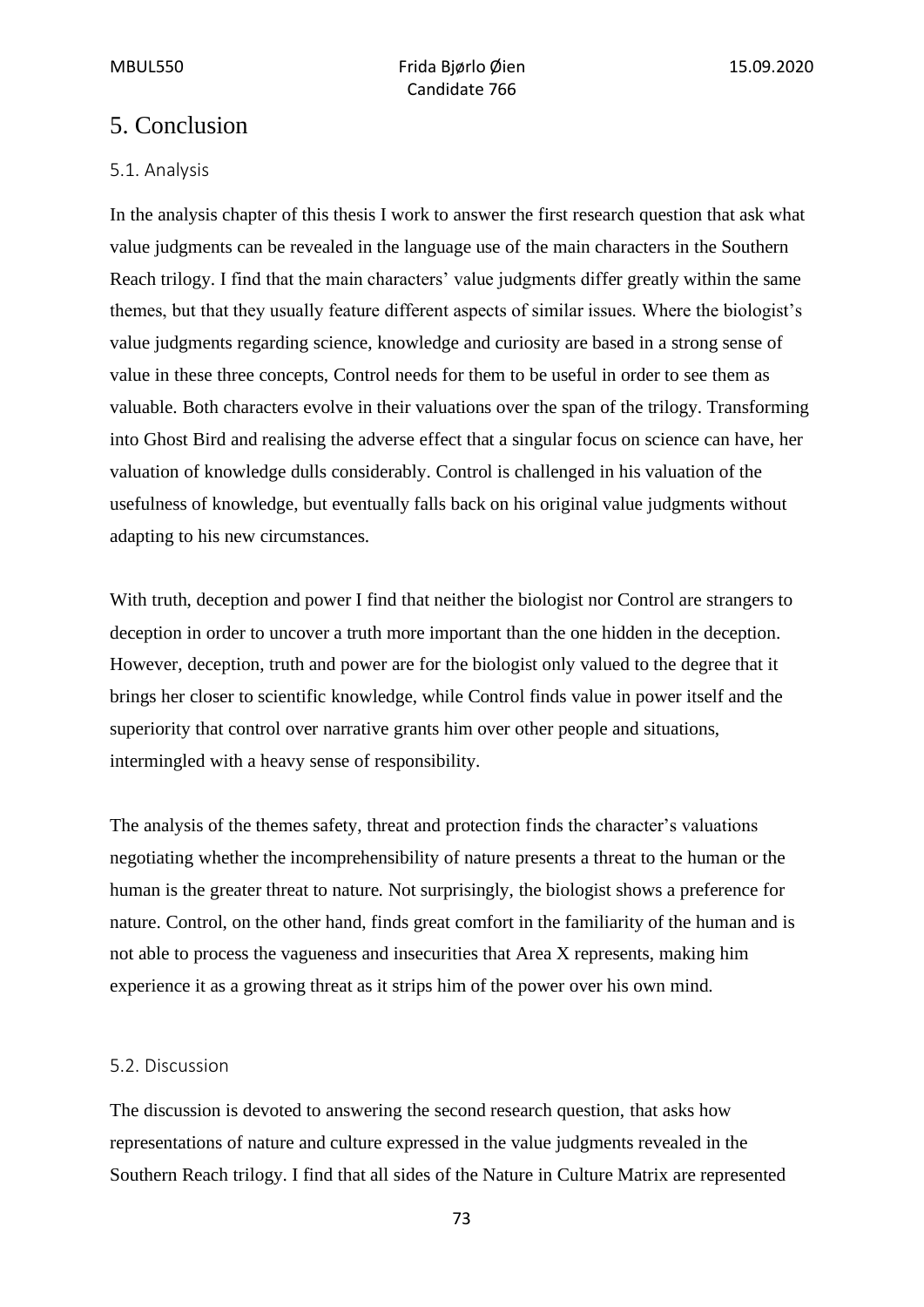through the value judgments present in the language of the two main characters in the Southern Reach trilogy.

The trilogy celebrates nature by holding it up as a pure counterpoint tot the dirty, warring culture, reflecting an understanding of nature as the opposite of culture. However, another side of the celebratory pole is also represented, allowing a mindful humanity a place in a holistic ecology. On the problematising pole, we find a widespread problematisation of the negative impact humans can have on nature, primarily represented through the biologist's value judgments, but also finding solid ground in Control's valuations. Nevertheless, Control's valuation of threat in the unknown also brings up an understanding of nature that problematises how nature can be a problem to human safety. However, this view does not gain significant traction in the overall value negotiations of the trilogy, leaving the problematising focus on human culpability.

The discussion also places the trilogy's value negotiations into the anthropocentric and ecocentric axis of the matrix. The spectrum between human superiority on the anthropocentric pole and intrinsic value in all things on the ecocentric pole is discussed. I find that the value negotiations in the trilogy moves between representations on all stages of this spectrum, but that it culminates on the ecocentric side.

Overall, the discussion highlights the nuances in the representations of culture in the Southern Reach trilogy. The juxtaposition between the bureaucratic, human-centred Control and the science-minded nature champion biologist produces true negotiations of values that challenges the reader take on new perspectives and examine how their own values might hold up when their understanding of the world is brought to the limits of imagination.

#### 5.3. Future Research

There are other ways to approach the Southern Reach trilogy and the language of new weird than I have done here. The grammatical investigation is highly subjective to the reader, so different readers can find different aspects of the value negotiations embedded in the language of the trilogy. One way to approach the material differently is seeing what other words or phrases triggers feelings of confusion or puzzlement. For example, you could go straight to the source and examine the use of the words *nature* and *human*, which from a rough read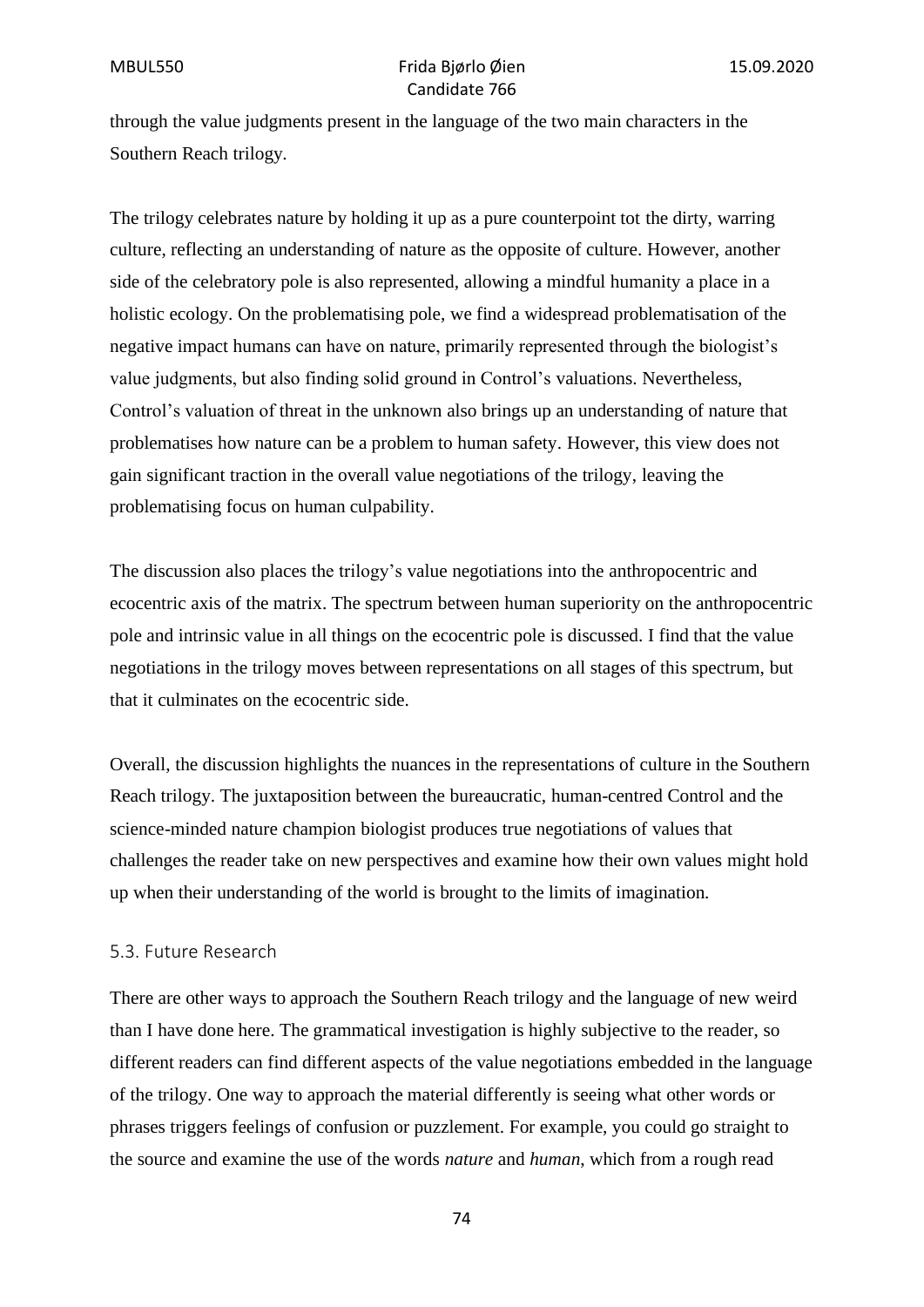through seems to have the potential to yield some interesting analyses that takes the techne dimension into greater account than the analysis in this thesis. Another possibility is to take a step further in the connection between the transformative language concerning wilderness and civilisation and the (new) weird genre by combining the discussion on how nature and culture is represented with genre theory. A point worth considering is the attention the Southern Reach trilogy has had in scholarly writing in the confluence between horror and ecocriticism. While there are always new and interesting angles to be considered and different scholars bring different lenses to their readings, it would be rewarding to see a broader collection of new weird-authors represented in this field.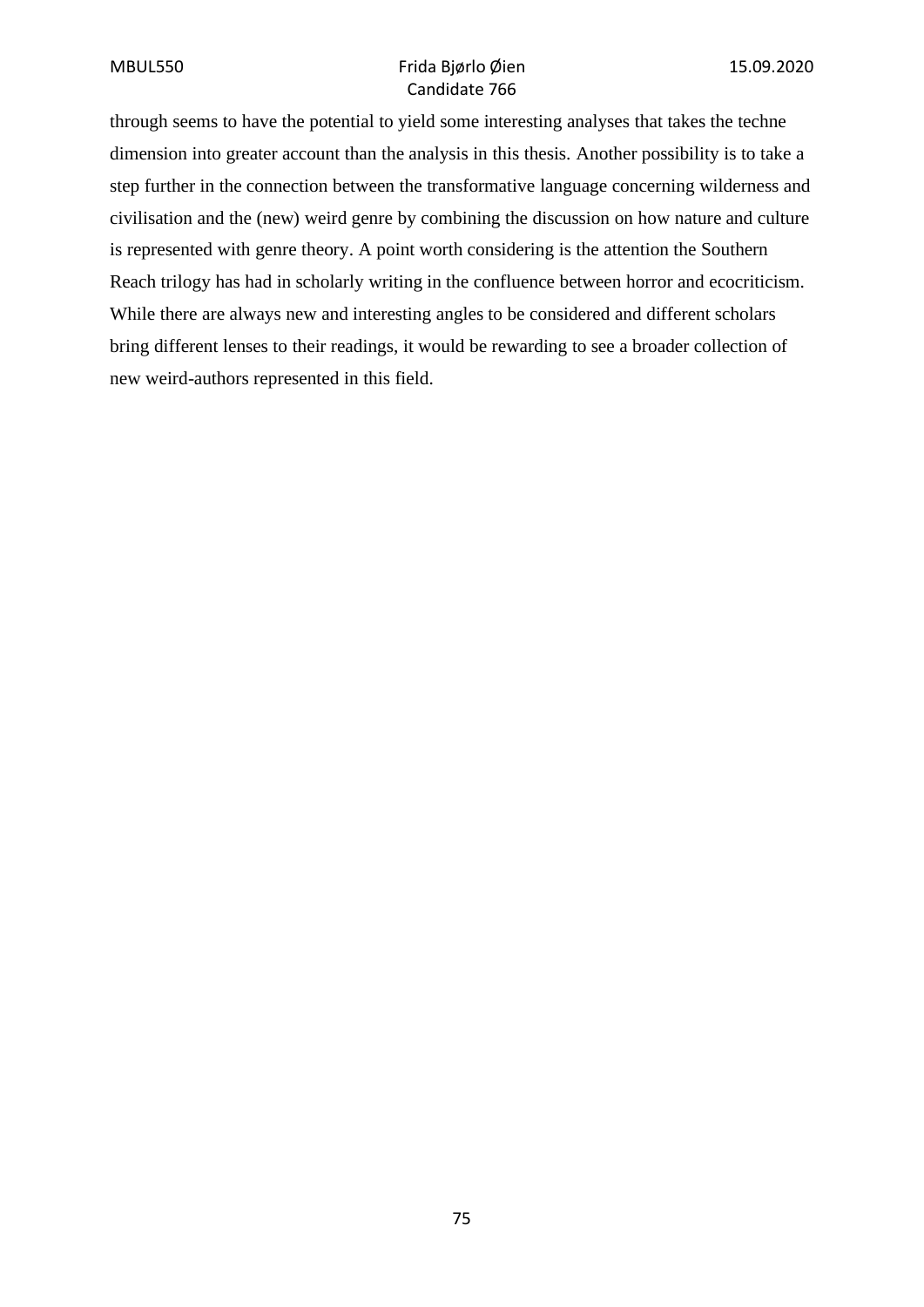### Literature

Primary texts

VanderMeer, J. (2015a). *Annihilation*. London: Fourth Estate. VanderMeer, J. (2015b). *Authority*. London: Fourth Estate. VanderMeer, J. (2015c). *Acceptance*. London: Fourth Estate.

#### Secondary sources

Aristotle (1997). *Aristotle's Poetics: Translated and with a commentary by George Whalley*. (G. Whalley, & J. Baxter, Trans. and Ed.). Montreal: McGill-Queen's University Press.

Cavell, S. (1999). *The Claim of Reason: Wittgenstein, Skepticism, Morality, and Tragedy*. Oxford: Oxford University Press.

- Cavell, S. (2002). *Must We Mean What We Say? Updated edition*. Cambridge: Cambridge Philosophy Classics.
- Clark, T. (2014). Nature, Post Nature. In L. Westling (Ed.), *The Cambridge Companion to Literature and the Environment* (pp. 75-89). Cambridge, Cambridge University Press.
- Currie, G. (2016). Does Fiction Make Us Less Empathic? *Teorema: Revista Internacional De Filosofía, 35*(3), 47-68. Retrieved from [www.jstor.org/stable/44077411.](http://www.jstor.org/stable/44077411)
- Dillon, S. (2018). The Horror of the Anthropocene. *C21 Literature: Journal of 21st-Century Writings* 6(1), [https://doi.org/10.16995/c21.38.](https://doi.org/10.16995/c21.38)
- Garrard, G. (2012a). *Ecocriticism*. Abingdon: Routledge.
- Garrard, G. (2012b). *Teaching Ecocriticism and Green Cultural Studies*. Basingstoke: Palgrave Macmillan.
- Glotfelty, C. (2015). Literary Studies in an Age of Environmental Crisis. In K. Hiltner (Ed.), *Ecocriticism: The Essential Reader* (pp. 120-133). Abingdon: Routledge.
- Goga, N., Guanio-Uluru, L. H., Hallås, O. & Nyrnes, A. (2018). *Ecocritical Perspectives on Children's Texts and Cultures: Nordic Dialogues*. [https://doi.org/10.1007/978-3-319-](https://doi.org/10.1007/978-3-319-90497-9) [90497-9.](https://doi.org/10.1007/978-3-319-90497-9)
- Kallestad, Å. H. (2012). Verdimøter I Hilde Hagerups roman *Bølgebiter*. *Edda* 12(3), 231- 242. Retrieved from [https://www.idunn.no/edda/2012/03/verdimoeter\\_i\\_hilde\\_hagerups\\_roman\\_boelgebite](https://www.idunn.no/edda/2012/03/verdimoeter_i_hilde_hagerups_roman_boelgebiter)

[r.](https://www.idunn.no/edda/2012/03/verdimoeter_i_hilde_hagerups_roman_boelgebiter)